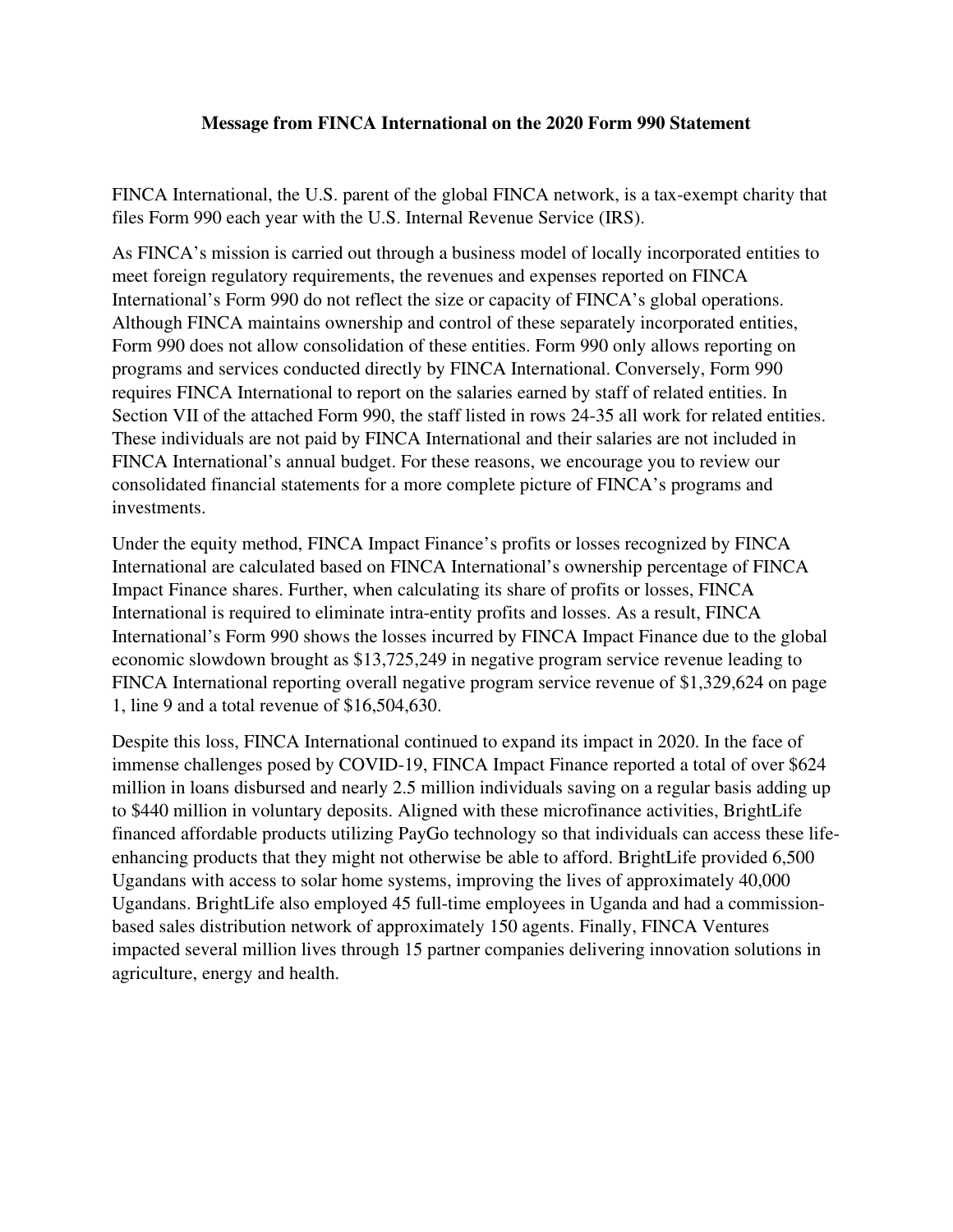|                                                                                                |                                                                                                                            |                                                                                                                                                                               | ** PUBLIC DISCLOSURE COPY **<br><b>Return of Organization Exempt From Income Tax</b>                                                                                                                                                                                                                                                                                                                                                                           |                 |            |                                                     |             | OMB No. 1545-0047             |  |  |  |  |
|------------------------------------------------------------------------------------------------|----------------------------------------------------------------------------------------------------------------------------|-------------------------------------------------------------------------------------------------------------------------------------------------------------------------------|----------------------------------------------------------------------------------------------------------------------------------------------------------------------------------------------------------------------------------------------------------------------------------------------------------------------------------------------------------------------------------------------------------------------------------------------------------------|-----------------|------------|-----------------------------------------------------|-------------|-------------------------------|--|--|--|--|
|                                                                                                |                                                                                                                            | Form 990                                                                                                                                                                      | Under section 501(c), 527, or 4947(a)(1) of the Internal Revenue Code (except private foundations)                                                                                                                                                                                                                                                                                                                                                             |                 |            |                                                     |             |                               |  |  |  |  |
|                                                                                                | $\triangleright$ Do not enter social security numbers on this form as it may be made public.<br>Department of the Treasury |                                                                                                                                                                               |                                                                                                                                                                                                                                                                                                                                                                                                                                                                |                 |            |                                                     |             |                               |  |  |  |  |
|                                                                                                |                                                                                                                            | Internal Revenue Service                                                                                                                                                      | Go to www.irs.gov/Form990 for instructions and the latest information.                                                                                                                                                                                                                                                                                                                                                                                         |                 |            |                                                     |             | Inspection                    |  |  |  |  |
| A For the 2020 calendar year, or tax year beginning<br>and ending                              |                                                                                                                            |                                                                                                                                                                               |                                                                                                                                                                                                                                                                                                                                                                                                                                                                |                 |            |                                                     |             |                               |  |  |  |  |
| D Employer identification number<br>C Name of organization<br><b>B</b> Check if<br>applicable: |                                                                                                                            |                                                                                                                                                                               |                                                                                                                                                                                                                                                                                                                                                                                                                                                                |                 |            |                                                     |             |                               |  |  |  |  |
|                                                                                                | Address<br>change                                                                                                          |                                                                                                                                                                               | FINCA INTERNATIONAL INC.                                                                                                                                                                                                                                                                                                                                                                                                                                       |                 |            |                                                     |             |                               |  |  |  |  |
|                                                                                                | Name<br>change                                                                                                             |                                                                                                                                                                               | Doing business as                                                                                                                                                                                                                                                                                                                                                                                                                                              |                 |            | 13-3240109                                          |             |                               |  |  |  |  |
|                                                                                                | Initial<br>return<br>Final<br>return/                                                                                      |                                                                                                                                                                               | Number and street (or P.O. box if mail is not delivered to street address)<br>1201 15TH STREET NW, 8TH FLOOR                                                                                                                                                                                                                                                                                                                                                   |                 | Room/suite | E Telephone number<br>$(202) 682 - 1510$            |             |                               |  |  |  |  |
|                                                                                                | termin-<br>ated                                                                                                            |                                                                                                                                                                               | City or town, state or province, country, and ZIP or foreign postal code                                                                                                                                                                                                                                                                                                                                                                                       |                 |            | <b>G</b> Gross receipts \$                          |             | 17,930,908.                   |  |  |  |  |
|                                                                                                | Amended<br>return                                                                                                          |                                                                                                                                                                               | WASHINGTON DC 20005                                                                                                                                                                                                                                                                                                                                                                                                                                            |                 |            | H(a) is this a group return                         |             |                               |  |  |  |  |
|                                                                                                | Applica-<br>tion                                                                                                           |                                                                                                                                                                               | F Name and address of principal officer: RUPERT W. SCOFIELD                                                                                                                                                                                                                                                                                                                                                                                                    |                 |            | for subordinates?                                   |             | $Yes \mid X \mid No$          |  |  |  |  |
|                                                                                                | pending                                                                                                                    | SAME AS C ABOVE                                                                                                                                                               |                                                                                                                                                                                                                                                                                                                                                                                                                                                                |                 |            | H(b) Are all subordinates included?                 |             | Yes<br>No                     |  |  |  |  |
|                                                                                                |                                                                                                                            | Tax-exempt status: $X = 501(c)(3)$                                                                                                                                            | $\leq$ (insert no.)<br>$501(c)$ (                                                                                                                                                                                                                                                                                                                                                                                                                              | $4947(a)(1)$ or | 527        | If "No," attach a list. See instructions            |             |                               |  |  |  |  |
|                                                                                                |                                                                                                                            | J Website: WWW.FINCA.ORG                                                                                                                                                      |                                                                                                                                                                                                                                                                                                                                                                                                                                                                |                 |            | $H(c)$ Group exemption number $\blacktriangleright$ |             |                               |  |  |  |  |
|                                                                                                |                                                                                                                            | K Form of organization: X Corporation                                                                                                                                         | Other $\blacktriangleright$<br>Trust<br>Association                                                                                                                                                                                                                                                                                                                                                                                                            |                 |            | L Year of formation: 1984                           |             | M State of legal domicile: NY |  |  |  |  |
|                                                                                                | Part II                                                                                                                    | Summary                                                                                                                                                                       |                                                                                                                                                                                                                                                                                                                                                                                                                                                                |                 |            |                                                     |             |                               |  |  |  |  |
|                                                                                                | 1                                                                                                                          |                                                                                                                                                                               | Briefly describe the organization's mission or most significant activities: ALLEVIATE POVERTY BY HELPING<br>PEOPLE BUILD ASSETS, CREATE JOBS AND RAISE THEIR STANDARD OF LIVING.                                                                                                                                                                                                                                                                               |                 |            |                                                     |             |                               |  |  |  |  |
| Activities & Governance                                                                        | $\mathbf{2}$                                                                                                               | Check this box $\blacktriangleright$                                                                                                                                          | if the organization discontinued its operations or disposed of more than 25% of its net assets.                                                                                                                                                                                                                                                                                                                                                                |                 |            |                                                     |             |                               |  |  |  |  |
|                                                                                                | 3                                                                                                                          |                                                                                                                                                                               | Number of voting members of the governing body (Part VI, line 1a)                                                                                                                                                                                                                                                                                                                                                                                              |                 |            | з                                                   |             | 17                            |  |  |  |  |
|                                                                                                | 4                                                                                                                          |                                                                                                                                                                               | Number of independent voting members of the governing body (Part VI, line 1b) [11] Number of independent voting                                                                                                                                                                                                                                                                                                                                                |                 |            | $\overline{\mathbf{4}}$                             |             | 15                            |  |  |  |  |
|                                                                                                | 5                                                                                                                          |                                                                                                                                                                               | Total number of individuals employed in calendar year 2020 (Part V, line 2a)                                                                                                                                                                                                                                                                                                                                                                                   |                 |            | 5                                                   |             | 44                            |  |  |  |  |
|                                                                                                | 6                                                                                                                          |                                                                                                                                                                               |                                                                                                                                                                                                                                                                                                                                                                                                                                                                |                 |            | 6                                                   |             | 18                            |  |  |  |  |
|                                                                                                | Total number of volunteers (estimate if necessary) substantial continuum continuum continuum continuum                     |                                                                                                                                                                               |                                                                                                                                                                                                                                                                                                                                                                                                                                                                |                 |            | 7a                                                  |             | 0.                            |  |  |  |  |
|                                                                                                |                                                                                                                            | 7 a Total unrelated business revenue from Part VIII, column (C), line 12<br>7 <sub>b</sub><br><b>b</b> Net unrelated business taxable income from Form 990-T, Part I, line 11 |                                                                                                                                                                                                                                                                                                                                                                                                                                                                |                 |            |                                                     |             | 0.                            |  |  |  |  |
|                                                                                                |                                                                                                                            |                                                                                                                                                                               |                                                                                                                                                                                                                                                                                                                                                                                                                                                                |                 |            | <b>Prior Year</b>                                   |             | <b>Current Year</b>           |  |  |  |  |
|                                                                                                | 8                                                                                                                          |                                                                                                                                                                               | Contributions and grants (Part VIII, line 1h)                                                                                                                                                                                                                                                                                                                                                                                                                  |                 |            | 20,080,711.                                         |             | 17, 180, 175.                 |  |  |  |  |
| Revenue                                                                                        | 9                                                                                                                          |                                                                                                                                                                               | Program service revenue (Part VIII, line 2g)                                                                                                                                                                                                                                                                                                                                                                                                                   |                 |            | 16,920,817.                                         |             | $-1, 329, 694.$               |  |  |  |  |
|                                                                                                | 10                                                                                                                         |                                                                                                                                                                               | Investment income (Part VIII, column (A), lines 3, 4, and 7d)                                                                                                                                                                                                                                                                                                                                                                                                  |                 |            | 226,974.                                            |             | 215, 874.                     |  |  |  |  |
|                                                                                                | 11                                                                                                                         |                                                                                                                                                                               | Other revenue (Part VIII, column (A), lines 5, 6d, 8c, 9c, 10c, and 11e)                                                                                                                                                                                                                                                                                                                                                                                       |                 |            | 93,627.                                             |             | 438, 275.                     |  |  |  |  |
|                                                                                                | 12                                                                                                                         |                                                                                                                                                                               | Total revenue - add lines 8 through 11 (must equal Part VIII, column (A), line 12)                                                                                                                                                                                                                                                                                                                                                                             |                 |            | 37, 322, 129,                                       |             | 16,504,630.                   |  |  |  |  |
|                                                                                                | 13                                                                                                                         |                                                                                                                                                                               | Grants and similar amounts paid (Part IX, column (A), lines 1-3)                                                                                                                                                                                                                                                                                                                                                                                               |                 |            | 0.                                                  |             |                               |  |  |  |  |
|                                                                                                | 14                                                                                                                         |                                                                                                                                                                               | Benefits paid to or for members (Part IX, column (A), line 4)                                                                                                                                                                                                                                                                                                                                                                                                  |                 |            | 0 <sub>z</sub>                                      |             | 0.                            |  |  |  |  |
|                                                                                                | 15                                                                                                                         |                                                                                                                                                                               | Salaries, other compensation, employee benefits (Part IX, column (A), lines 5-10)                                                                                                                                                                                                                                                                                                                                                                              |                 |            | 7.715.548.                                          |             | 8,331,303.                    |  |  |  |  |
| ses                                                                                            |                                                                                                                            |                                                                                                                                                                               | 16a Professional fundraising fees (Part IX, column (A), line 11e)                                                                                                                                                                                                                                                                                                                                                                                              |                 |            | 461,798.                                            |             | 566,898.                      |  |  |  |  |
| Expens                                                                                         |                                                                                                                            |                                                                                                                                                                               | $\mathcal{L}^{\frac{1}{2}}(\mathcal{L}^{\frac{1}{2}}(x,y),\mathcal{L}^{\frac{1}{2}}(x,y),\mathcal{L}^{\frac{1}{2}}(x,y),\mathcal{L}^{\frac{1}{2}}(x,y),\mathcal{L}^{\frac{1}{2}}(x,y),\mathcal{L}^{\frac{1}{2}}(x,y),\mathcal{L}^{\frac{1}{2}}(x,y),\mathcal{L}^{\frac{1}{2}}(x,y),\mathcal{L}^{\frac{1}{2}}(x,y),\mathcal{L}^{\frac{1}{2}}(x,y),\mathcal{L}^{\frac{1}{2}}(x,y),\mathcal{L}^{\$<br>b Total fundraising expenses (Part IX, column (D), line 25) | 3,041,621.      |            |                                                     |             |                               |  |  |  |  |
|                                                                                                | 17                                                                                                                         |                                                                                                                                                                               | Other expenses (Part IX, column (A), lines 11a-11d, 11f-24e)                                                                                                                                                                                                                                                                                                                                                                                                   |                 |            | 13,805,385.                                         |             | 14,787,846.                   |  |  |  |  |
|                                                                                                | 18                                                                                                                         |                                                                                                                                                                               | COMPUTERING CONTACTORES CONTACTORES<br>Total expenses. Add lines 13-17 (must equal Part IX, column (A), line 25)                                                                                                                                                                                                                                                                                                                                               |                 |            | 21,982,731.                                         |             | 23,686,047.                   |  |  |  |  |
|                                                                                                | 19                                                                                                                         |                                                                                                                                                                               | Revenue less expenses. Subtract line 18 from line 12                                                                                                                                                                                                                                                                                                                                                                                                           |                 |            | 15, 339, 398.                                       |             | $-7, 181, 417.$               |  |  |  |  |
|                                                                                                |                                                                                                                            |                                                                                                                                                                               |                                                                                                                                                                                                                                                                                                                                                                                                                                                                |                 |            |                                                     |             |                               |  |  |  |  |
| Net Assets or<br>Fund Ralances                                                                 |                                                                                                                            | Total assets (Part X, line 16)                                                                                                                                                |                                                                                                                                                                                                                                                                                                                                                                                                                                                                |                 |            | <b>Beginning of Current Year</b><br>230,960,082.    |             | End of Year<br>220, 542, 017. |  |  |  |  |
|                                                                                                | 20<br>21                                                                                                                   |                                                                                                                                                                               | Total liabilities (Part X, line 26)                                                                                                                                                                                                                                                                                                                                                                                                                            | 55,990,302.     |            |                                                     | 56,618,537. |                               |  |  |  |  |
|                                                                                                |                                                                                                                            |                                                                                                                                                                               |                                                                                                                                                                                                                                                                                                                                                                                                                                                                |                 |            | 174,969,780.                                        |             | 163, 923, 480.                |  |  |  |  |
|                                                                                                | 22<br>Part II                                                                                                              | Signature Block                                                                                                                                                               |                                                                                                                                                                                                                                                                                                                                                                                                                                                                |                 |            |                                                     |             |                               |  |  |  |  |
|                                                                                                |                                                                                                                            |                                                                                                                                                                               | Under penalties of perjury, I declare that I have examined this return, including accompanying schedules and statements, and to the best of my knowledge and belief, it is                                                                                                                                                                                                                                                                                     |                 |            |                                                     |             |                               |  |  |  |  |
|                                                                                                |                                                                                                                            |                                                                                                                                                                               | true, correct, and complete. Declaration of preparer (other than officer) is based on all information of which preparer has any knowledge.                                                                                                                                                                                                                                                                                                                     |                 |            |                                                     |             |                               |  |  |  |  |

| Sign<br>Here | Signature of officer<br>KUO-WEI WANG, VICE BRESIDENT OF FINANCE<br>Type or print name and title | 10/5/207<br>Date     |           |                          |                          |    |  |  |  |  |
|--------------|-------------------------------------------------------------------------------------------------|----------------------|-----------|--------------------------|--------------------------|----|--|--|--|--|
|              | Print/Type preparer's name                                                                      | Preparer's signature | Date      | Check                    | <b>PTIN</b>              |    |  |  |  |  |
| Paid         | RACHEL KAUFMAN                                                                                  | Kacuel Kaul          | 10/4/2021 | self-employed            | P01485017                |    |  |  |  |  |
| Preparer     | DELOITTE TAX LLP<br>Firm's name                                                                 |                      |           | Firm's EIN               | 86-1065772               |    |  |  |  |  |
| Use Only     | 7900 TYSONS ONE PLACE STE 800<br>Firm's address                                                 |                      |           |                          |                          |    |  |  |  |  |
|              | MCLEAN, VA 22102                                                                                |                      |           | Phone no. (703) 251-1000 |                          |    |  |  |  |  |
|              | May the IRS discuss this return with the preparer shown above? See instructions                 |                      |           |                          | $X \mid Y$ es<br>$- - -$ | No |  |  |  |  |

032001 12-23-20 LHA For Paperwork Reduction Act Notice, see the separate instructions.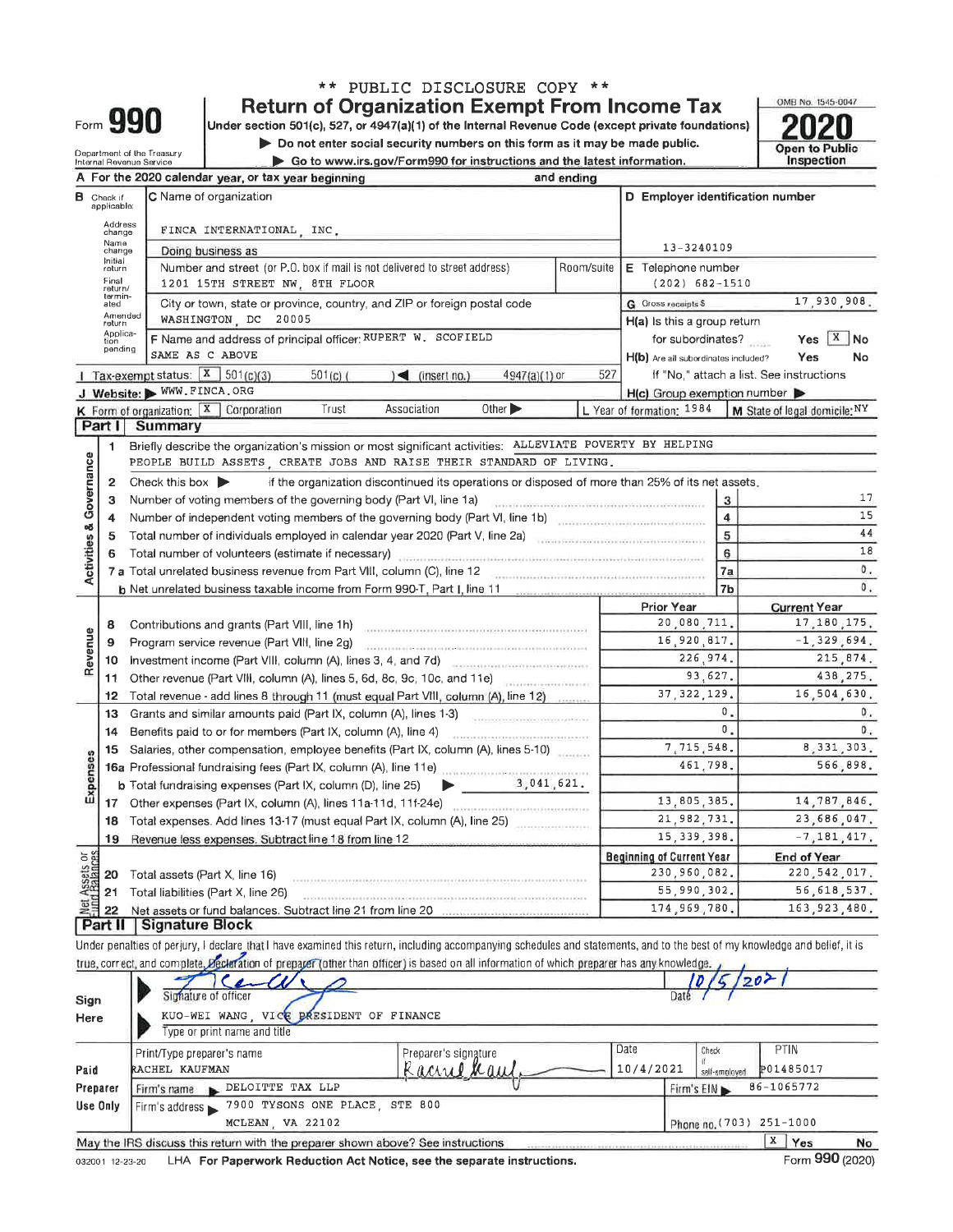## (Rev. January 2020) **Cxempt Organization Return** and the No. 1545-0047 **8868 Application for Automatic Extension of Time To File an**

Department of the Treasury Internal Revenue Service

**| File a separate application for each return.**

**| Go to www.irs.gov/Form8868 for the latest information.**

**Electronic filing (e-file).** You can electronically file Form 8868 to request a 6-month automatic extension of time to file any of the filing of this form, visit www.irs.gov/e-file-providers/e-file-for-charities-and-non-profits. forms listed below with the exception of Form 8870, Information Return for Transfers Associated With Certain Personal Benefit Contracts, for which an extension request must be sent to the IRS in paper format (see instructions). For more details on the electronic

### **Automatic 6-Month Extension of Time.** Only submit original (no copies needed).

All corporations required to file an income tax return other than Form 990-T (including 1120-C filers), partnerships, REMICs, and trusts must use Form 7004 to request an extension of time to file income tax returns.

| Type or                                    | Name of exempt organization or other filer, see instructions.                                                                                                                                                                                                                                                                                                                                                                                                                                                                                                                                                                                                                                                                                                             | Taxpayer identification number (TIN) |                                                                                                                                                                           |                |    |        |  |  |  |  |  |
|--------------------------------------------|---------------------------------------------------------------------------------------------------------------------------------------------------------------------------------------------------------------------------------------------------------------------------------------------------------------------------------------------------------------------------------------------------------------------------------------------------------------------------------------------------------------------------------------------------------------------------------------------------------------------------------------------------------------------------------------------------------------------------------------------------------------------------|--------------------------------------|---------------------------------------------------------------------------------------------------------------------------------------------------------------------------|----------------|----|--------|--|--|--|--|--|
| print                                      |                                                                                                                                                                                                                                                                                                                                                                                                                                                                                                                                                                                                                                                                                                                                                                           |                                      |                                                                                                                                                                           |                |    |        |  |  |  |  |  |
| File by the                                | FINCA INTERNATIONAL, INC.                                                                                                                                                                                                                                                                                                                                                                                                                                                                                                                                                                                                                                                                                                                                                 |                                      | 13-3240109                                                                                                                                                                |                |    |        |  |  |  |  |  |
| due date for<br>filing your<br>return. See | Number, street, and room or suite no. If a P.O. box, see instructions.<br>1201 15TH STREET NW, 8TH FLOOR                                                                                                                                                                                                                                                                                                                                                                                                                                                                                                                                                                                                                                                                  |                                      |                                                                                                                                                                           |                |    |        |  |  |  |  |  |
| instructions.                              | City, town or post office, state, and ZIP code. For a foreign address, see instructions.<br>WASHINGTON, DC 20005                                                                                                                                                                                                                                                                                                                                                                                                                                                                                                                                                                                                                                                          |                                      |                                                                                                                                                                           |                |    |        |  |  |  |  |  |
|                                            | Enter the Return Code for the return that this application is for (file a separate application for each return)<br>0                                                                                                                                                                                                                                                                                                                                                                                                                                                                                                                                                                                                                                                      |                                      |                                                                                                                                                                           |                |    |        |  |  |  |  |  |
| <b>Application</b>                         |                                                                                                                                                                                                                                                                                                                                                                                                                                                                                                                                                                                                                                                                                                                                                                           | Return                               | Application                                                                                                                                                               |                |    | Return |  |  |  |  |  |
| Is For                                     |                                                                                                                                                                                                                                                                                                                                                                                                                                                                                                                                                                                                                                                                                                                                                                           | Code                                 | Is For                                                                                                                                                                    |                |    | Code   |  |  |  |  |  |
|                                            | Form 990 or Form 990-EZ                                                                                                                                                                                                                                                                                                                                                                                                                                                                                                                                                                                                                                                                                                                                                   | 01                                   | Form 990-T (corporation)                                                                                                                                                  |                |    | 07     |  |  |  |  |  |
| Form 990-BL                                |                                                                                                                                                                                                                                                                                                                                                                                                                                                                                                                                                                                                                                                                                                                                                                           | 02                                   | Form 1041-A                                                                                                                                                               |                |    | 08     |  |  |  |  |  |
|                                            | Form 4720 (individual)                                                                                                                                                                                                                                                                                                                                                                                                                                                                                                                                                                                                                                                                                                                                                    | 03                                   | Form 4720 (other than individual)                                                                                                                                         |                |    | 09     |  |  |  |  |  |
| Form 990-PF                                |                                                                                                                                                                                                                                                                                                                                                                                                                                                                                                                                                                                                                                                                                                                                                                           | 04                                   | Form 5227                                                                                                                                                                 |                |    | 10     |  |  |  |  |  |
|                                            | Form 990-T (sec. 401(a) or 408(a) trust)                                                                                                                                                                                                                                                                                                                                                                                                                                                                                                                                                                                                                                                                                                                                  | 05                                   | Form 6069                                                                                                                                                                 |                |    | 11     |  |  |  |  |  |
|                                            | Form 990-T (trust other than above)                                                                                                                                                                                                                                                                                                                                                                                                                                                                                                                                                                                                                                                                                                                                       | 06                                   | Form 8870                                                                                                                                                                 |                |    | 12     |  |  |  |  |  |
| $box \blacktriangleright$<br>1<br>2        | • The books are in the care of > 1201 15TH ST, NW, 8TH FLOOR - WASHINGTON, DC 20005<br>Telephone No. (202) 682-1510<br>If this is for a Group Return, enter the organization's four digit Group Exemption Number (GEN) _________. If this is for the whole group, check this<br>. If it is for part of the group, check this box $\blacktriangleright$   and attach a list with the names and TINs of all members the extension is for.<br>I request an automatic 6-month extension of time until<br>the organization named above. The extension is for the organization's return for:<br>$\blacktriangleright$ $\lfloor$ X $\rfloor$ calendar year 2020 or<br>If the tax year entered in line 1 is for less than 12 months, check reason:<br>Change in accounting period |                                      | Fax No. $\blacktriangleright$<br><u> 1980 - Johann Stoff, fransk politik (d. 1980)</u><br>NOVEMBER 15, 2021, to file the exempt organization return for<br>Initial return | Final return   |    |        |  |  |  |  |  |
| За                                         | If this application is for Forms 990-BL, 990-PF, 990-T, 4720, or 6069, enter the tentative tax, less<br>\$<br>За<br>any nonrefundable credits. See instructions.                                                                                                                                                                                                                                                                                                                                                                                                                                                                                                                                                                                                          |                                      |                                                                                                                                                                           |                |    |        |  |  |  |  |  |
| b                                          | If this application is for Forms 990-PF, 990-T, 4720, or 6069, enter any refundable credits and                                                                                                                                                                                                                                                                                                                                                                                                                                                                                                                                                                                                                                                                           |                                      |                                                                                                                                                                           |                |    |        |  |  |  |  |  |
|                                            | estimated tax payments made. Include any prior year overpayment allowed as a credit.                                                                                                                                                                                                                                                                                                                                                                                                                                                                                                                                                                                                                                                                                      |                                      |                                                                                                                                                                           | 3b             | \$ | 0.     |  |  |  |  |  |
| c                                          | <b>Balance due.</b> Subtract line 3b from line 3a. Include your payment with this form, if required, by                                                                                                                                                                                                                                                                                                                                                                                                                                                                                                                                                                                                                                                                   |                                      |                                                                                                                                                                           |                |    |        |  |  |  |  |  |
|                                            | using EFTPS (Electronic Federal Tax Payment System). See instructions.                                                                                                                                                                                                                                                                                                                                                                                                                                                                                                                                                                                                                                                                                                    |                                      |                                                                                                                                                                           | 3 <sub>c</sub> | \$ | 0.     |  |  |  |  |  |
| instructions.                              | Caution: If you are going to make an electronic funds withdrawal (direct debit) with this Form 8868, see Form 8453-EO and Form 8879-EO for payment                                                                                                                                                                                                                                                                                                                                                                                                                                                                                                                                                                                                                        |                                      |                                                                                                                                                                           |                |    |        |  |  |  |  |  |

LHA For Privacy Act and Paperwork Reduction Act Notice, see instructions. **8868** (Rev. 1-2020) Form 8868 (Rev. 1-2020)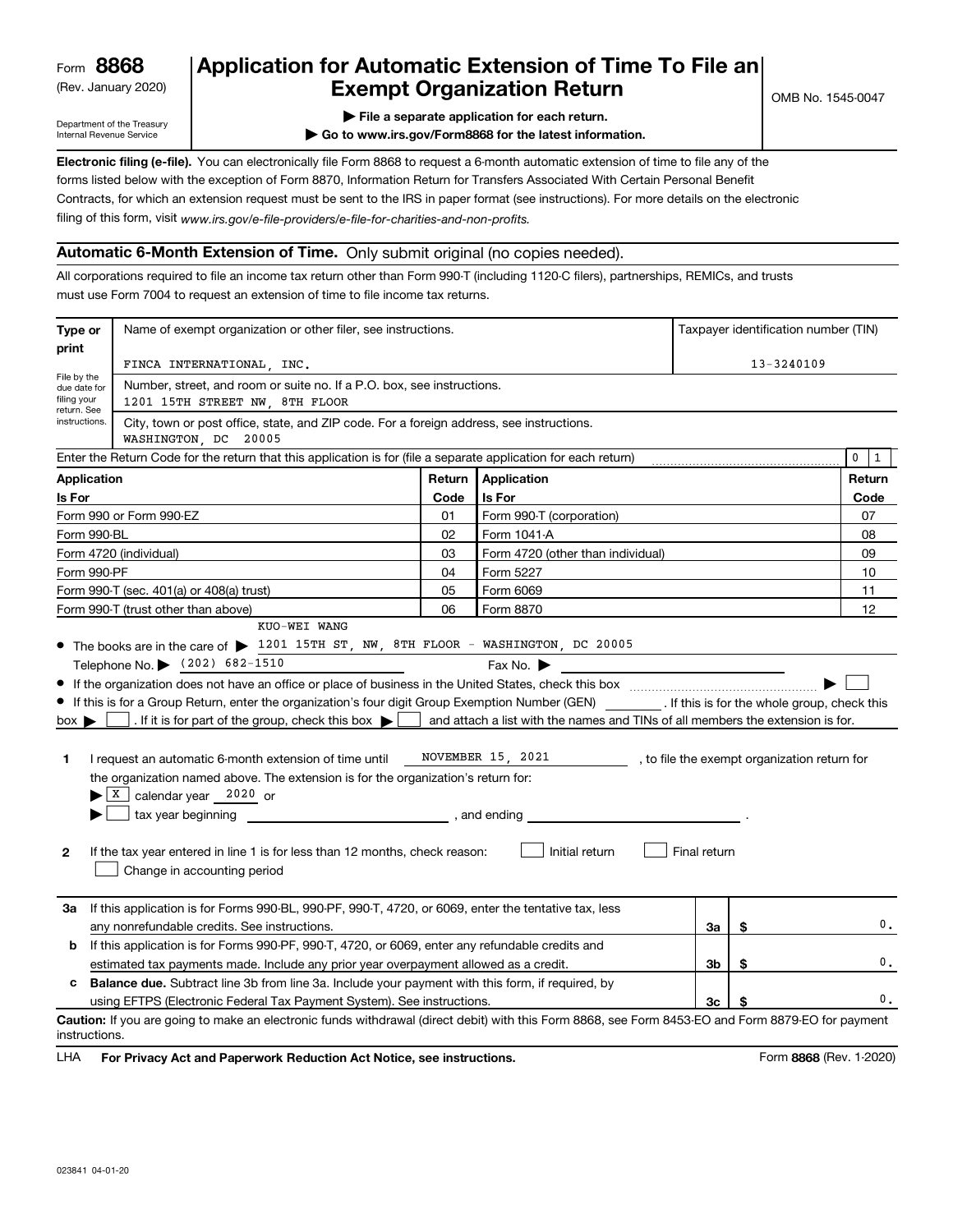|              | FINCA INTERNATIONAL, INC.<br>Form 990 (2020)                                                                                                 | 13-3240109<br>$Page$ 2                                 |
|--------------|----------------------------------------------------------------------------------------------------------------------------------------------|--------------------------------------------------------|
|              | <b>Part III Statement of Program Service Accomplishments</b>                                                                                 |                                                        |
|              |                                                                                                                                              | X                                                      |
| 1            | Briefly describe the organization's mission:                                                                                                 |                                                        |
|              | PROMOTE THE ECONOMIC AND SOCIAL WELL BEING OF LOW-INCOME INDIVIDUALS,                                                                        |                                                        |
|              | FAMILIES AND GROUPS THROUGHOUT THE WORLD PROVIDING FINANCIAL                                                                                 |                                                        |
|              | ASSISTANCE, LOANS, SAVINGS ACCUMULATION, AND OTHER OPPORTUNITIES AND                                                                         |                                                        |
|              | ASSISTANCE.                                                                                                                                  |                                                        |
| $\mathbf{2}$ | Did the organization undertake any significant program services during the year which were not listed on the                                 | $\sqrt{\mathsf{Yes}\ \boxed{\mathrm{X}}\ \mathsf{No}}$ |
|              |                                                                                                                                              |                                                        |
| 3            | If "Yes," describe these new services on Schedule O.                                                                                         | $\sqrt{Y}$ es $\sqrt{X}$ No                            |
|              | If "Yes," describe these changes on Schedule O.                                                                                              |                                                        |
| 4            | Describe the organization's program service accomplishments for each of its three largest program services, as measured by expenses.         |                                                        |
|              | Section 501(c)(3) and 501(c)(4) organizations are required to report the amount of grants and allocations to others, the total expenses, and |                                                        |
|              | revenue, if any, for each program service reported.                                                                                          |                                                        |
| 4a           | $\left(\text{Code:}\right)$ $\left(\text{Expenses $}\right)$ $\left(\text{Expenses $}\right)$                                                | (Revenue \$ $-13,725,249.$ ) Revenue \$ $-13,725,249.$ |
|              | FINCA IMPACT FINANCE:                                                                                                                        |                                                        |
|              |                                                                                                                                              |                                                        |
|              | NEARLY 1.7 BILLION ADULTS AROUND THE WORLD REMAIN FINANCIALLY EXCLUDED                                                                       |                                                        |
|              | WITHOUT ACCESS TO USEFUL AND AFFORDABLE FINANCIAL PRODUCTS AND SERVICES                                                                      |                                                        |
|              | DELIVERED IN A RESPONSIBLE AND SUSTAINABLE WAY. THE PREDOMINANT GROUP                                                                        |                                                        |
|              | AMONG THE FINANCIALLY EXCLUDED IS COMPRISED BY UNEMPLOYED OR LOW-INCOME                                                                      |                                                        |
|              | INDIVIDUALS GIVEN THE HIGH COSTS ASSOCIATED WITH TRADITIONAL BANKING.                                                                        |                                                        |
|              | FOR FINCA INTERNATIONAL, THE ADVANCEMENT OF FINANCIAL INCLUSION IS OF                                                                        |                                                        |
|              | PIVOTAL IMPORTANCE CONSIDERING THAT ACCESS TO BASIC FINANCIAL SERVICES                                                                       |                                                        |
|              | CAN BRIDGE THE ECONOMIC GAP BETWEEN THE HAVES AND HAVE-NOTS.                                                                                 |                                                        |
|              | FURTHERMORE, IT CAN FOSTER ECONOMIC SUSTAINABILITY AND SELF-RELIANCE                                                                         |                                                        |
|              | AMONG THE UNDERPRIVILEGED POPULATION. FINCA INTERNATIONAL FIRMLY                                                                             |                                                        |
| 4b           | $(\text{Code:})$ $(\text{Expenses $})$ $(\text{Expenses $})$ $(\text{Expenses $})$ $(\text{Expenses $})$ $(\text{Remove})$                   | 5,394.                                                 |
|              | FINCA PLUS:                                                                                                                                  |                                                        |
|              |                                                                                                                                              |                                                        |
|              | FOR OVER 30 YEARS, FINCA HAS DEMONSTRATED THAT ACCESS TO RESPONSIBLE                                                                         |                                                        |
|              | FINANCE IS AN IMPORTANT TOOL FOR STRENGTHENING THE ECONOMIC SECURITY OF                                                                      |                                                        |
|              | POOR AND LOW-INCOME FAMILIES. AT THE SAME TIME, FINCA HAS REALIZED THAT                                                                      |                                                        |
|              | IT IS ESSENTIAL THAT ACCESS TO FINANCE CAN BE USED ON NON-FINANCIAL                                                                          |                                                        |
|              | GOODS, SUCH AS CLEAN ENERGY PRODUCTS, WHICH ARE CRITICAL FOR IMPROVING<br>A FAMILY'S HEALTH, WELLBEING AND INCREASING PRODUCTIVITY.          |                                                        |
|              |                                                                                                                                              |                                                        |
|              | FINCA PLUS LLC (D.B.A. IN UGANDA AS BRIGHTLIFE) IS A SOCIAL ENTERPRISE                                                                       |                                                        |
|              | CREATED BY FINCA WHICH PAIRS ACCESS TO FINANCE WITH ACCESS TO ENERGY TO                                                                      |                                                        |
|              | UNLOCK PRODUCTIVITY AND WELLBEING FOR THE POOR. BRIGHTLIFE PROVIDES                                                                          |                                                        |
|              |                                                                                                                                              |                                                        |
| 4c           | FINCA VENTURES:                                                                                                                              |                                                        |
|              |                                                                                                                                              |                                                        |
|              | FINCA VENTURES INVESTS IN EARLY-STAGE COMPANIES THAT OFFER AFFORDABLE,                                                                       |                                                        |
|              | HIGH-QUALITY AND LIFE-ENHANCING PRODUCTS AND SERVICES. AT PRESENT,                                                                           |                                                        |
|              | FINCA VENTURES HAS INVESTMENTS IN HEALTH, FINTECH, AGRICULTURE,                                                                              |                                                        |
|              | LIVELIHOODS, ENERGY, EDUCATION, WATER AND SANITATION. FINCA VENTURES                                                                         |                                                        |
|              | PORTFOLIO COMPANIES DIRECTLY CONTRIBUTE TO 14 OF THE 17 SDGS.                                                                                |                                                        |
|              | COMPLEMENTING OUR EFFORT TO ALIGN IMPACT GOALS TO THE SDGS, FINCA                                                                            |                                                        |
|              | VENTURES ASSESSES PORTFOLIO COMPANIES ACROSS THREE DIMENSIONS OF IMPACT                                                                      |                                                        |
|              | WHICH ARE SCALE, DEPTH AND THE TARGET POVERTY LEVEL OF END-CUSTOMERS.                                                                        |                                                        |
|              | SCALE AND DEPTH OF IMPACT HAVE INHERENT TRADEOFFS. KEEPING THESE                                                                             |                                                        |
|              | TRADEOFFS IN MIND, FINCA VENTURES SUPPORTS PORTFOLIO COMPANIES ACROSS                                                                        |                                                        |
|              | <b>4d</b> Other program services (Describe on Schedule O.)                                                                                   |                                                        |
|              | (Revenue \$12, 348, 588.)<br>$($ Expenses \$ $15,599,648$ including grants of \$                                                             |                                                        |
|              | 19,432,911.<br><b>4e</b> Total program service expenses $\blacktriangleright$                                                                |                                                        |
|              |                                                                                                                                              |                                                        |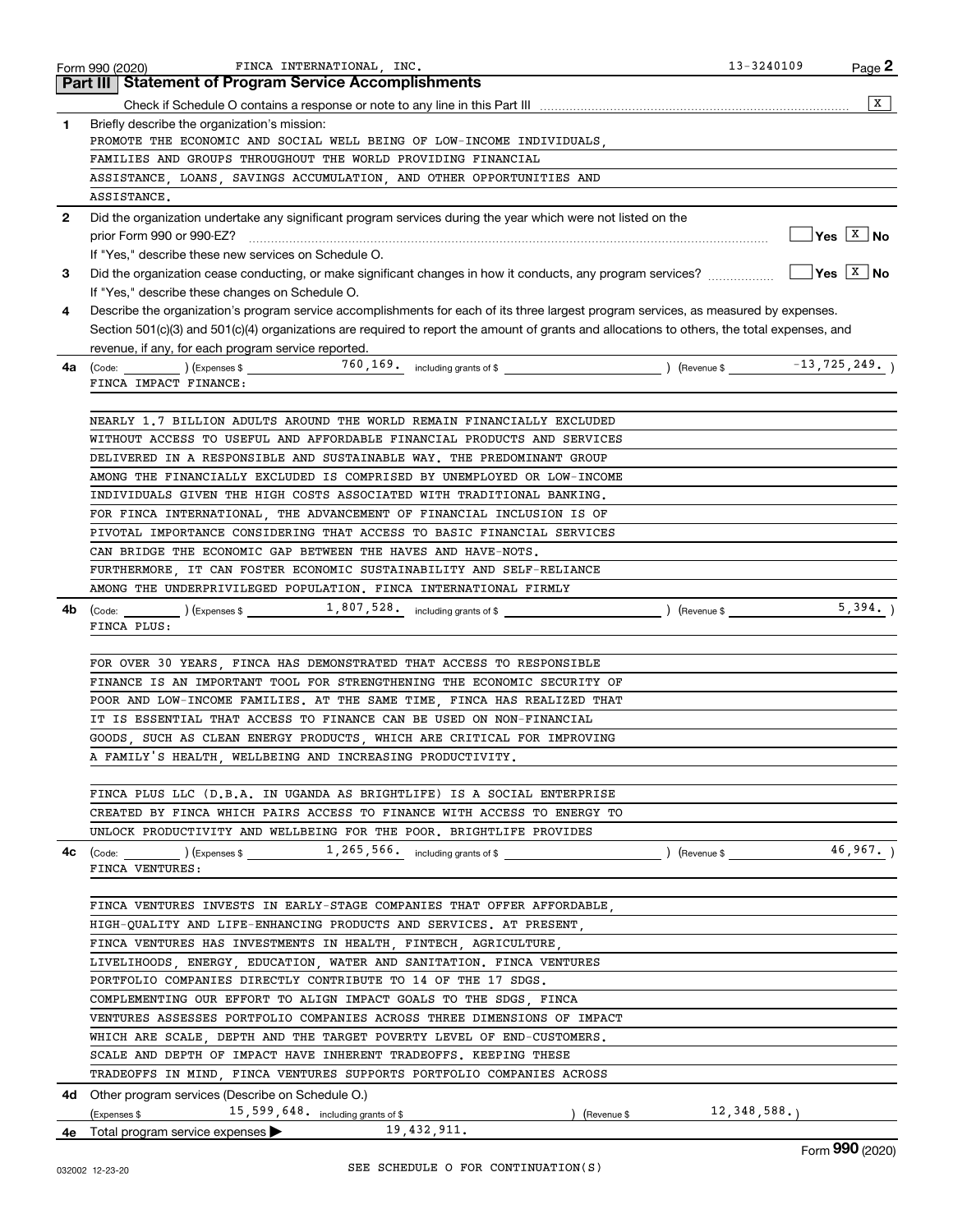Form 990 (2020) FINCA INTERNATIONAL,INC. 13-3240109 Page FINCA INTERNATIONAL, INC. 13-3240109

|     | Part IV   Checklist of Required Schedules                                                                                             |                 |     |    |
|-----|---------------------------------------------------------------------------------------------------------------------------------------|-----------------|-----|----|
|     |                                                                                                                                       |                 | Yes | No |
| 1.  | Is the organization described in section $501(c)(3)$ or $4947(a)(1)$ (other than a private foundation)?                               |                 |     |    |
|     |                                                                                                                                       | 1               | Х   |    |
| 2   |                                                                                                                                       | $\overline{2}$  | x   |    |
| 3   | Did the organization engage in direct or indirect political campaign activities on behalf of or in opposition to candidates for       |                 |     |    |
|     |                                                                                                                                       | з               |     | х  |
| 4   | Section 501(c)(3) organizations. Did the organization engage in lobbying activities, or have a section 501(h) election in effect      |                 |     |    |
|     |                                                                                                                                       | 4               |     | x  |
| 5   | Is the organization a section 501(c)(4), 501(c)(5), or 501(c)(6) organization that receives membership dues, assessments, or          |                 |     |    |
|     |                                                                                                                                       | 5               |     | х  |
| 6   | Did the organization maintain any donor advised funds or any similar funds or accounts for which donors have the right to             |                 |     |    |
|     | provide advice on the distribution or investment of amounts in such funds or accounts? If "Yes," complete Schedule D, Part I          | 6               |     | х  |
| 7   | Did the organization receive or hold a conservation easement, including easements to preserve open space,                             |                 |     |    |
|     |                                                                                                                                       | $\overline{7}$  |     | x  |
| 8   | Did the organization maintain collections of works of art, historical treasures, or other similar assets? If "Yes," complete          |                 |     |    |
|     |                                                                                                                                       | 8               |     | х  |
| 9   | Did the organization report an amount in Part X, line 21, for escrow or custodial account liability, serve as a custodian for         |                 |     |    |
|     | amounts not listed in Part X; or provide credit counseling, debt management, credit repair, or debt negotiation services?             |                 |     |    |
|     |                                                                                                                                       | 9               |     | х  |
| 10  |                                                                                                                                       |                 |     |    |
|     | Did the organization, directly or through a related organization, hold assets in donor-restricted endowments                          | 10              | X   |    |
|     |                                                                                                                                       |                 |     |    |
| 11  | If the organization's answer to any of the following questions is "Yes," then complete Schedule D, Parts VI, VII, VIII, IX, or X      |                 |     |    |
|     | as applicable.                                                                                                                        |                 |     |    |
|     | a Did the organization report an amount for land, buildings, and equipment in Part X, line 10? If "Yes," complete Schedule D,         |                 | Х   |    |
|     |                                                                                                                                       | 11a             |     |    |
|     | <b>b</b> Did the organization report an amount for investments - other securities in Part X, line 12, that is 5% or more of its total |                 |     | x  |
|     |                                                                                                                                       | 11 <sub>b</sub> |     |    |
|     | c Did the organization report an amount for investments - program related in Part X, line 13, that is 5% or more of its total         |                 |     |    |
|     |                                                                                                                                       | 11c             | x   |    |
|     | d Did the organization report an amount for other assets in Part X, line 15, that is 5% or more of its total assets reported in       |                 |     |    |
|     |                                                                                                                                       | 11d             |     | x  |
|     | e Did the organization report an amount for other liabilities in Part X, line 25? If "Yes," complete Schedule D, Part X               | 11e             | X   |    |
|     | Did the organization's separate or consolidated financial statements for the tax year include a footnote that addresses               |                 |     |    |
|     | the organization's liability for uncertain tax positions under FIN 48 (ASC 740)? If "Yes," complete Schedule D, Part X                | 11f             | х   |    |
|     | 12a Did the organization obtain separate, independent audited financial statements for the tax year? If "Yes." complete               |                 |     |    |
|     |                                                                                                                                       | <b>12a</b>      |     | х  |
|     | <b>b</b> Was the organization included in consolidated, independent audited financial statements for the tax year?                    |                 |     |    |
|     | If "Yes," and if the organization answered "No" to line 12a, then completing Schedule D, Parts XI and XII is optional                 | 12b             | Х   |    |
| 13  |                                                                                                                                       | 13              |     | x  |
| 14a | Did the organization maintain an office, employees, or agents outside of the United States?                                           | 14a             | x   |    |
|     | b Did the organization have aggregate revenues or expenses of more than \$10,000 from grantmaking, fundraising, business,             |                 |     |    |
|     | investment, and program service activities outside the United States, or aggregate foreign investments valued at \$100,000            |                 |     |    |
|     |                                                                                                                                       | 14b             | х   |    |
| 15  | Did the organization report on Part IX, column (A), line 3, more than \$5,000 of grants or other assistance to or for any             |                 |     |    |
|     |                                                                                                                                       | 15              |     | x  |
| 16  | Did the organization report on Part IX, column (A), line 3, more than \$5,000 of aggregate grants or other assistance to              |                 |     |    |
|     |                                                                                                                                       | 16              |     | x  |
| 17  | Did the organization report a total of more than \$15,000 of expenses for professional fundraising services on Part IX,               |                 |     |    |
|     |                                                                                                                                       | 17              | х   |    |
| 18  | Did the organization report more than \$15,000 total of fundraising event gross income and contributions on Part VIII, lines          |                 |     |    |
|     |                                                                                                                                       | 18              |     | x  |
| 19  | Did the organization report more than \$15,000 of gross income from gaming activities on Part VIII, line 9a? If "Yes."                |                 |     |    |
|     |                                                                                                                                       | 19              |     | x  |
| 20a |                                                                                                                                       | 20a             |     | x  |
|     | b If "Yes" to line 20a, did the organization attach a copy of its audited financial statements to this return?                        | 20 <sub>b</sub> |     |    |
| 21  | Did the organization report more than \$5,000 of grants or other assistance to any domestic organization or                           |                 |     |    |
|     |                                                                                                                                       | 21              |     | x  |

Form (2020) **990**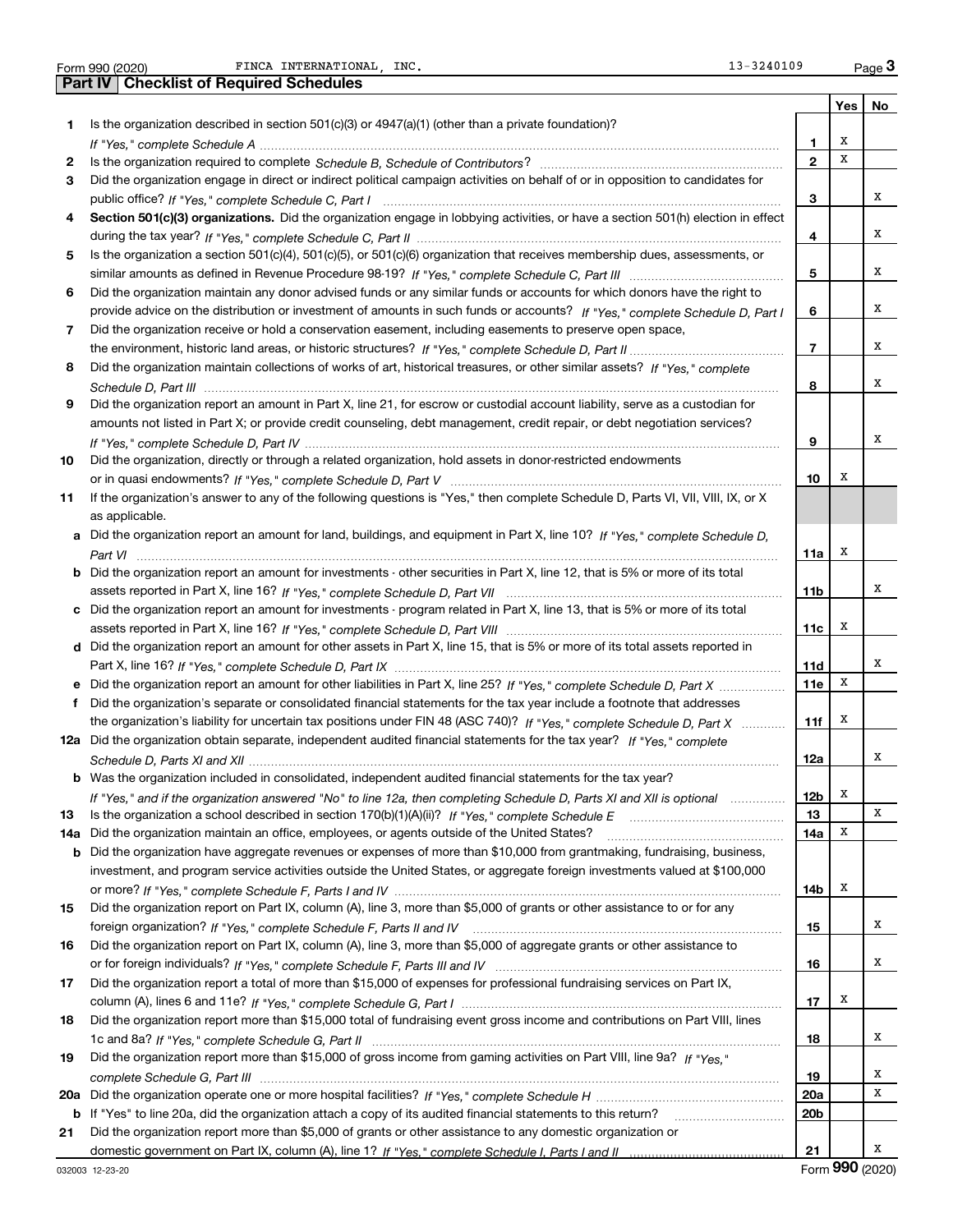Form 990 (2020) FINCA INTERNATIONAL, INC. The example of the contract of the contract of the Page

**Yes No 22** Did the organization report more than \$5,000 of grants or other assistance to or for domestic individuals on **23 24 a** Did the organization have a tax-exempt bond issue with an outstanding principal amount of more than \$100,000 as of the **25 a Section 501(c)(3), 501(c)(4), and 501(c)(29) organizations.**  Did the organization engage in an excess benefit **26 27 28 29 30 31 32 33 34 35 a** Did the organization have a controlled entity within the meaning of section 512(b)(13)? **36 37 38 22 23 24a 24b 24c 24d 25a 25b 26 27 28a 28b 28c 29 30 31 32 33 34 35a 35b 36 37 38 b** Did the organization invest any proceeds of tax-exempt bonds beyond a temporary period exception? ~~~~~~~~~~~ **c** Did the organization maintain an escrow account other than a refunding escrow at any time during the year to defease **d** Did the organization act as an "on behalf of" issuer for bonds outstanding at any time during the year? ~~~~~~~~~~~ **b** Is the organization aware that it engaged in an excess benefit transaction with a disqualified person in a prior year, and **a** A current or former officer, director, trustee, key employee, creator or founder, or substantial contributor? If **b** *If "Yes," complete Schedule L, Part IV* A family member of any individual described in line 28a? ~~~~~~~~~~~~~~~ **c** *If* A 35% controlled entity of one or more individuals and/or organizations described in lines 28a or 28b? **b** If "Yes" to line 35a, did the organization receive any payment from or engage in any transaction with a controlled entity Section 501(c)(3) organizations. Did the organization make any transfers to an exempt non-charitable related organization? **Note:**  All Form 990 filers are required to complete Schedule O **Yes No 1a** Enter the number reported in Box 3 of Form 1096. Enter -0- if not applicable ~~~~~~~~~~~ **b** Enter the number of Forms W-2G included in line 1a. Enter -0- if not applicable  $\ldots$  $\ldots$  $\ldots$  $\ldots$  $\ldots$ **c** Did the organization comply with backup withholding rules for reportable payments to vendors and reportable gaming **1a 1b 1c** *(continued)* **Part IV Checklist of Required Schedules** Part IX, column (A), line 2? f "Yes," complete Schedule I, Parts I and III **multion completer in the UI** content and former officers, directors, trustees, key employees, and highest compensated employees? If "Yes," complete *Schedule J* last day of the year, that was issued after December 31, 2002? If "Yes," answer lines 24b through 24d and complete *Schedule K. If "No," go to line 25a* ~~~~~~~~~~~~~~~~~~~~~~~~~~~~~~~~~~~~~~~~~~~~~ transaction with a disqualified person during the year? If "Yes," complete Schedule L, Part I www.www.www.www.ww that the transaction has not been reported on any of the organization's prior Forms 990 or 990-EZ? If "Yes," complete *Schedule L, Part I If "Yes," complete Schedule L, Part II* controlled entity or family member of any of these persons? ~~~~~~~~~~~~~ entity (including an employee thereof) or family member of any of these persons? ~ If "Yes," complete Schedule L, Part III ......... *"Yes," complete Schedule L, Part IV* ~~~~~~~~~~~~~~~~~~~~~~~~~~~~~~~~~~~~~~~~~~~~ *"Yes," complete Schedule L, Part IV* ~~~~~~~~~~~~~~~~~~~~~~~~~~~~~~~~~~~~~~~~~~~~ *If "Yes," complete Schedule M* Did the organization receive more than \$25,000 in non-cash contributions? ~~~~~~~~~ *If "Yes," complete Schedule M* contributions? ~~~~~~~~~~~~~~~~~~~~~~~~~~~~~~~~~~~~~~~ Did the organization liquidate, terminate, or dissolve and cease operations? If "Yes," complete Schedule N, Part I .................. Did the organization sell, exchange, dispose of, or transfer more than 25% of its net assets? If "Yes," complete *Schedule N, Part II* ~~~~~~~~~~~~~~~~~~~~~~~~~~~~~~~~~~~~~~~~~~~~~~~~~~~~ *If "Yes," complete Schedule R, Part I* sections 301.7701-2 and 301.7701-3? ~~~~~~~~~~~~~~~~~~~~~~~~ Was the organization related to any tax-exempt or taxable entity? If "Yes," complete Schedule R, Part II, III, or IV, and *Part V, line 1 If "Yes," complete Schedule R, Part V, line 2* within the meaning of section 512(b)(13)? ~~~~~~~~~~~~~~~~~~~ *If "Yes," complete Schedule R, Part V, line 2* ~~~~~~~~~~~~~~~~~~~~~~~~~~~~~~~~~~~~~~~~ and that is treated as a partnership for federal income tax purposes? If "Yes," complete Schedule R, Part VI ......................... Did the organization answer "Yes" to Part VII, Section A, line 3, 4, or 5 about compensation of the organization's current ~~~~~~~~~~~~~~~~~~~~~~~~~~~~~~~~~~~~~~~~~~~~~~~~~~~~~~~~ any tax-exempt bonds? ~~~~~~~~~~~~~~~~~~~~~~~~~~~~~~~~~~~~~~~~~~~~~~~~~~ ~~~~~~~~~~~~~~~~~~~~~~~~~~~~~~~~~~~~~~~~~~~~~~~~~~~~ Did the organization report any amount on Part X, line 5 or 22, for receivables from or payables to any current or former officer, director, trustee, key employee, creator or founder, substantial contributor, or 35% Did the organization provide a grant or other assistance to any current or former officer, director, trustee, key employee, creator or founder, substantial contributor or employee thereof, a grant selection committee member, or to a 35% controlled Was the organization a party to a business transaction with one of the following parties (see Schedule L, Part IV instructions, for applicable filing thresholds, conditions, and exceptions): Did the organization receive contributions of art, historical treasures, or other similar assets, or qualified conservation Did the organization own 100% of an entity disregarded as separate from the organization under Regulations ~~~~~~~~~~~~~~~~~~ Did the organization conduct more than 5% of its activities through an entity that is not a related organization Did the organization complete Schedule O and provide explanations in Schedule O for Part VI, lines 11b and 19? Check if Schedule O contains a response or note to any line in this Part V (gambling) winnings to prize winners? **Part V** Statements Regarding Other IRS Filings and Tax Compliance  $\boxed{\mathbf{X}}$ X X X X X X X X X X X X 30  $\overline{0}$ X X X X X X X X X X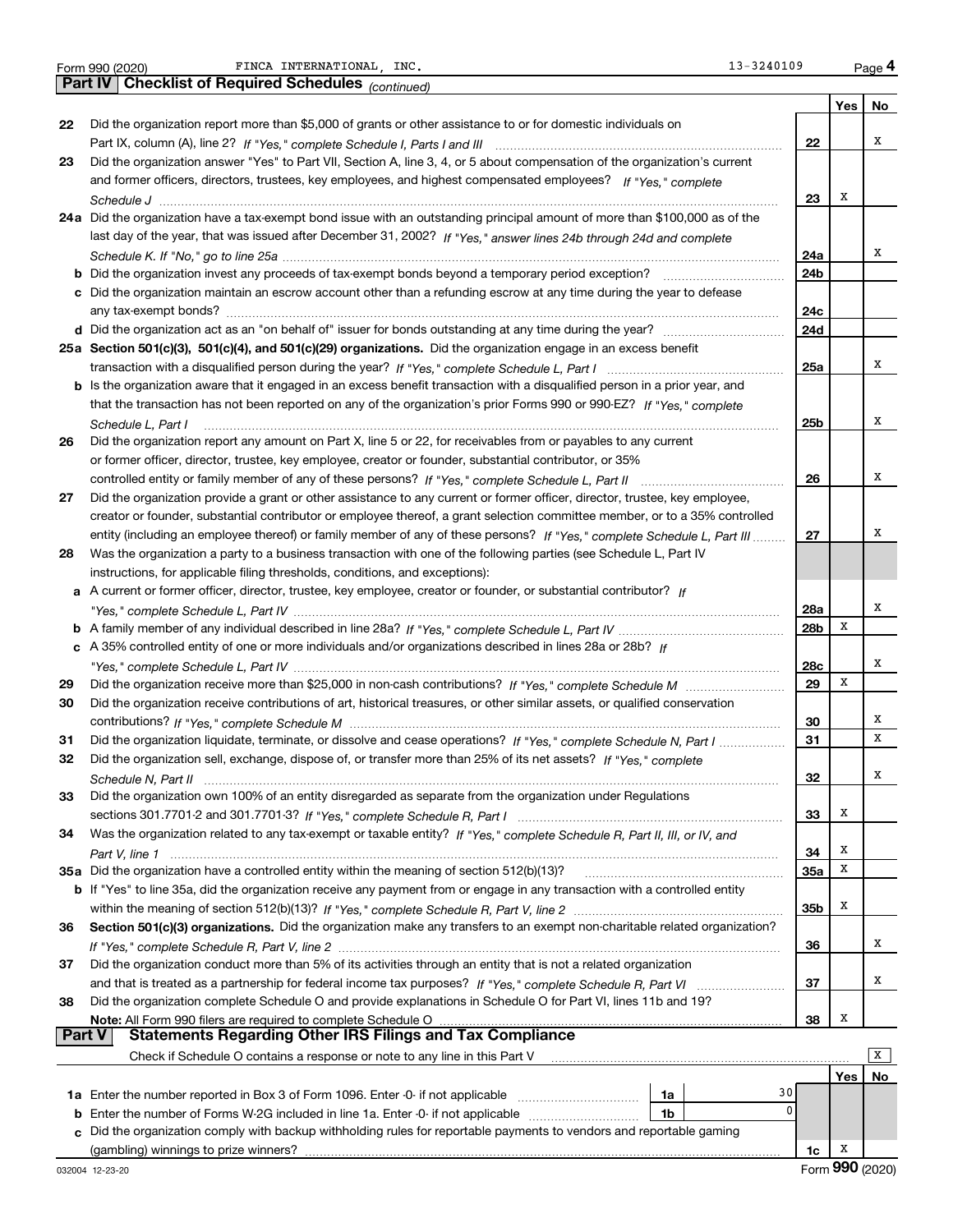|               | 13-3240109<br>FINCA INTERNATIONAL, INC.<br>Form 990 (2020)                                                                                      |                |     | Page 5 |  |  |  |  |  |  |  |
|---------------|-------------------------------------------------------------------------------------------------------------------------------------------------|----------------|-----|--------|--|--|--|--|--|--|--|
| <b>Part V</b> | Statements Regarding Other IRS Filings and Tax Compliance (continued)                                                                           |                |     |        |  |  |  |  |  |  |  |
|               |                                                                                                                                                 |                | Yes | No     |  |  |  |  |  |  |  |
|               | 2a Enter the number of employees reported on Form W-3, Transmittal of Wage and Tax Statements,                                                  |                |     |        |  |  |  |  |  |  |  |
|               | 44<br>filed for the calendar year ending with or within the year covered by this return<br>2a                                                   |                |     |        |  |  |  |  |  |  |  |
|               |                                                                                                                                                 | 2 <sub>b</sub> | х   |        |  |  |  |  |  |  |  |
|               | <b>Note:</b> If the sum of lines 1a and 2a is greater than 250, you may be required to $e$ -file (see instructions) <i>marrouum</i> manu-       |                |     |        |  |  |  |  |  |  |  |
|               | 3a Did the organization have unrelated business gross income of \$1,000 or more during the year?                                                | 3a             |     | х      |  |  |  |  |  |  |  |
|               | <b>b</b> If "Yes," has it filed a Form 990-T for this year? If "No" to line 3b, provide an explanation on Schedule O                            |                |     |        |  |  |  |  |  |  |  |
|               | 4a At any time during the calendar year, did the organization have an interest in, or a signature or other authority over, a                    |                |     |        |  |  |  |  |  |  |  |
|               | financial account in a foreign country (such as a bank account, securities account, or other financial account)?                                | 4a             | х   |        |  |  |  |  |  |  |  |
|               | <b>b</b> If "Yes," enter the name of the foreign country $\triangleright$ SEE SCHEDULE O                                                        |                |     |        |  |  |  |  |  |  |  |
|               | See instructions for filing requirements for FinCEN Form 114, Report of Foreign Bank and Financial Accounts (FBAR).                             |                |     |        |  |  |  |  |  |  |  |
|               | 5a Was the organization a party to a prohibited tax shelter transaction at any time during the tax year?                                        | 5a             |     | Χ      |  |  |  |  |  |  |  |
|               |                                                                                                                                                 | 5 <sub>b</sub> |     | х      |  |  |  |  |  |  |  |
| c             |                                                                                                                                                 | 5 <sub>c</sub> |     |        |  |  |  |  |  |  |  |
| 6а            | Does the organization have annual gross receipts that are normally greater than \$100,000, and did the organization solicit                     |                |     |        |  |  |  |  |  |  |  |
|               | any contributions that were not tax deductible as charitable contributions?                                                                     | 6a             |     | x      |  |  |  |  |  |  |  |
|               | <b>b</b> If "Yes," did the organization include with every solicitation an express statement that such contributions or gifts                   |                |     |        |  |  |  |  |  |  |  |
|               | were not tax deductible?                                                                                                                        | 6b             |     |        |  |  |  |  |  |  |  |
| 7             | Organizations that may receive deductible contributions under section 170(c).                                                                   |                |     |        |  |  |  |  |  |  |  |
| а             | Did the organization receive a payment in excess of \$75 made partly as a contribution and partly for goods and services provided to the payor? | 7a             |     | х      |  |  |  |  |  |  |  |
| b             | If "Yes," did the organization notify the donor of the value of the goods or services provided?                                                 | 7b             |     |        |  |  |  |  |  |  |  |
| c             | Did the organization sell, exchange, or otherwise dispose of tangible personal property for which it was required                               |                |     |        |  |  |  |  |  |  |  |
|               | to file Form 8282?                                                                                                                              |                |     |        |  |  |  |  |  |  |  |
|               | 7d                                                                                                                                              |                |     |        |  |  |  |  |  |  |  |
| е             | Did the organization receive any funds, directly or indirectly, to pay premiums on a personal benefit contract?                                 |                |     |        |  |  |  |  |  |  |  |
| f             | Did the organization, during the year, pay premiums, directly or indirectly, on a personal benefit contract?                                    |                |     |        |  |  |  |  |  |  |  |
| g             | If the organization received a contribution of qualified intellectual property, did the organization file Form 8899 as required?                |                |     |        |  |  |  |  |  |  |  |
| h             | If the organization received a contribution of cars, boats, airplanes, or other vehicles, did the organization file a Form 1098-C?              |                |     |        |  |  |  |  |  |  |  |
| 8             | Sponsoring organizations maintaining donor advised funds. Did a donor advised fund maintained by the                                            |                |     |        |  |  |  |  |  |  |  |
|               | sponsoring organization have excess business holdings at any time during the year?                                                              | 8              |     |        |  |  |  |  |  |  |  |
| 9             | Sponsoring organizations maintaining donor advised funds.                                                                                       |                |     |        |  |  |  |  |  |  |  |
| а             | Did the sponsoring organization make any taxable distributions under section 4966?                                                              | 9а             |     |        |  |  |  |  |  |  |  |
| b             | Did the sponsoring organization make a distribution to a donor, donor advisor, or related person?                                               | 9b             |     |        |  |  |  |  |  |  |  |
| 10            | Section 501(c)(7) organizations. Enter:                                                                                                         |                |     |        |  |  |  |  |  |  |  |
| a             | 10a                                                                                                                                             |                |     |        |  |  |  |  |  |  |  |
|               | <b>b</b> Gross receipts, included on Form 990, Part VIII, line 12, for public use of club facilities <i>managerecipts</i> ,<br>10b              |                |     |        |  |  |  |  |  |  |  |
| 11            | Section 501(c)(12) organizations. Enter:                                                                                                        |                |     |        |  |  |  |  |  |  |  |
| а             | 11a                                                                                                                                             |                |     |        |  |  |  |  |  |  |  |
| b             | Gross income from other sources (Do not net amounts due or paid to other sources against                                                        |                |     |        |  |  |  |  |  |  |  |
|               | amounts due or received from them.)<br>11b                                                                                                      |                |     |        |  |  |  |  |  |  |  |
|               | 12a Section 4947(a)(1) non-exempt charitable trusts. Is the organization filing Form 990 in lieu of Form 1041?                                  | 12a            |     |        |  |  |  |  |  |  |  |
|               | <b>b</b> If "Yes," enter the amount of tax-exempt interest received or accrued during the year<br>12 <sub>b</sub>                               |                |     |        |  |  |  |  |  |  |  |
| 13            | Section 501(c)(29) qualified nonprofit health insurance issuers.                                                                                |                |     |        |  |  |  |  |  |  |  |
|               |                                                                                                                                                 | 13а            |     |        |  |  |  |  |  |  |  |
|               | <b>Note:</b> See the instructions for additional information the organization must report on Schedule O.                                        |                |     |        |  |  |  |  |  |  |  |
|               | <b>b</b> Enter the amount of reserves the organization is required to maintain by the states in which the                                       |                |     |        |  |  |  |  |  |  |  |
|               | 13b                                                                                                                                             |                |     |        |  |  |  |  |  |  |  |
|               | 13с                                                                                                                                             |                |     |        |  |  |  |  |  |  |  |
| 14a           | Did the organization receive any payments for indoor tanning services during the tax year?                                                      | 14a            |     | х      |  |  |  |  |  |  |  |
|               |                                                                                                                                                 | 14b            |     |        |  |  |  |  |  |  |  |
| 15            | Is the organization subject to the section 4960 tax on payment(s) of more than \$1,000,000 in remuneration or                                   |                |     |        |  |  |  |  |  |  |  |
|               |                                                                                                                                                 | 15             | х   |        |  |  |  |  |  |  |  |
|               | If "Yes," see instructions and file Form 4720, Schedule N.                                                                                      |                |     | х      |  |  |  |  |  |  |  |
| 16            | Is the organization an educational institution subject to the section 4968 excise tax on net investment income?<br>.                            | 16             |     |        |  |  |  |  |  |  |  |
|               | If "Yes," complete Form 4720, Schedule O.                                                                                                       |                |     |        |  |  |  |  |  |  |  |

Form (2020) **990**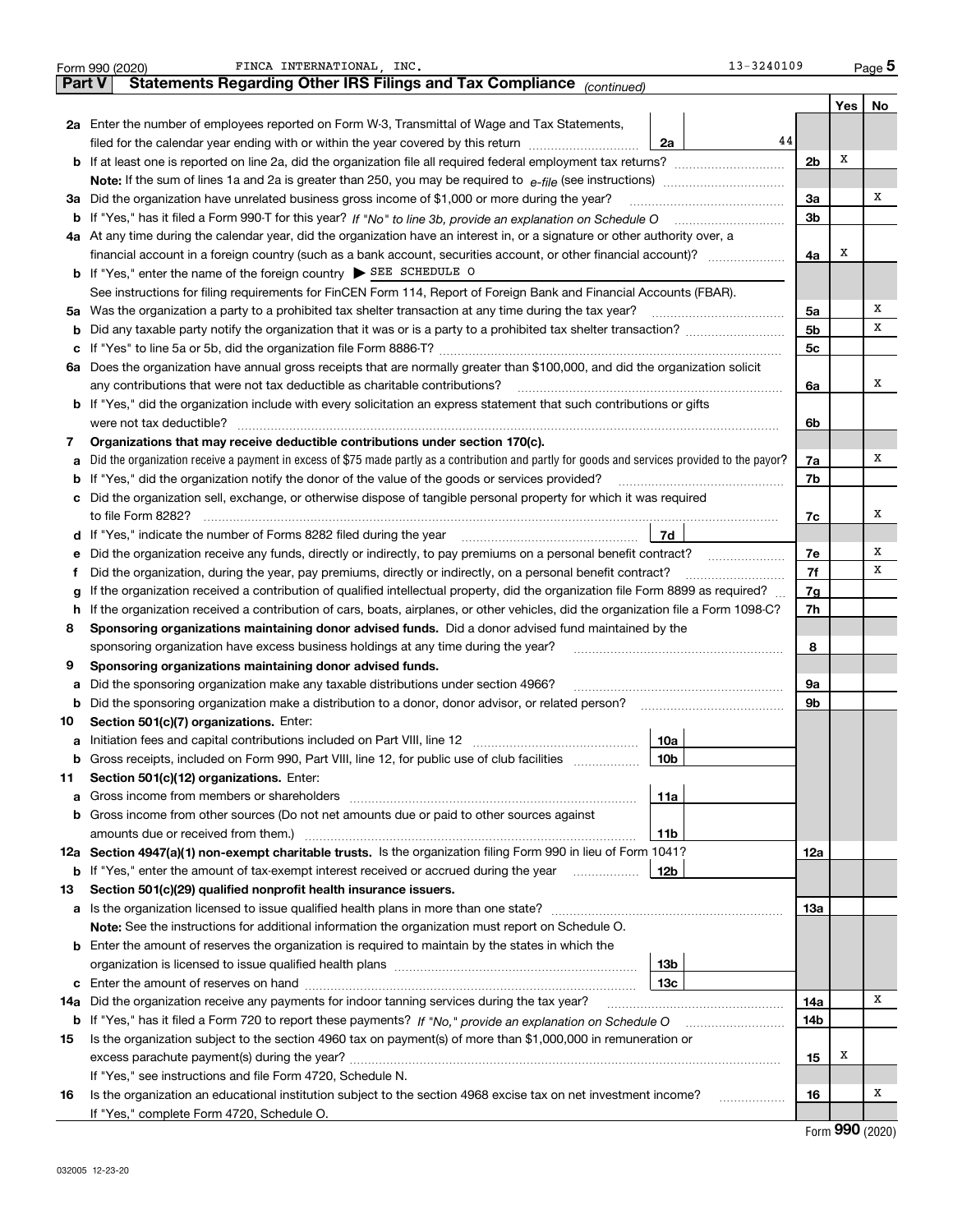|        | 13-3240109<br>FINCA INTERNATIONAL, INC.<br>Form 990 (2020)                                                                                                                                                                                                                                                                                                                                                                                                      |                 |     | Page $6$                    |
|--------|-----------------------------------------------------------------------------------------------------------------------------------------------------------------------------------------------------------------------------------------------------------------------------------------------------------------------------------------------------------------------------------------------------------------------------------------------------------------|-----------------|-----|-----------------------------|
|        | Governance, Management, and Disclosure For each "Yes" response to lines 2 through 7b below, and for a "No" response<br><b>Part VI</b>                                                                                                                                                                                                                                                                                                                           |                 |     |                             |
|        | to line 8a, 8b, or 10b below, describe the circumstances, processes, or changes on Schedule O. See instructions.                                                                                                                                                                                                                                                                                                                                                |                 |     |                             |
|        | Check if Schedule O contains a response or note to any line in this Part VI                                                                                                                                                                                                                                                                                                                                                                                     |                 |     | X                           |
|        | <b>Section A. Governing Body and Management</b>                                                                                                                                                                                                                                                                                                                                                                                                                 |                 |     |                             |
|        |                                                                                                                                                                                                                                                                                                                                                                                                                                                                 |                 | Yes | No                          |
|        | 17<br><b>1a</b> Enter the number of voting members of the governing body at the end of the tax year<br>1a                                                                                                                                                                                                                                                                                                                                                       |                 |     |                             |
|        | If there are material differences in voting rights among members of the governing body, or if the governing<br>body delegated broad authority to an executive committee or similar committee, explain on Schedule O.                                                                                                                                                                                                                                            |                 |     |                             |
| b      | 15<br>Enter the number of voting members included on line 1a, above, who are independent<br>1b                                                                                                                                                                                                                                                                                                                                                                  |                 |     |                             |
| 2      | Did any officer, director, trustee, or key employee have a family relationship or a business relationship with any other                                                                                                                                                                                                                                                                                                                                        |                 |     |                             |
|        | officer, director, trustee, or key employee?                                                                                                                                                                                                                                                                                                                                                                                                                    | 2               | х   |                             |
| 3      | Did the organization delegate control over management duties customarily performed by or under the direct supervision                                                                                                                                                                                                                                                                                                                                           |                 |     |                             |
|        | of officers, directors, trustees, or key employees to a management company or other person?                                                                                                                                                                                                                                                                                                                                                                     | 3               |     | х                           |
| 4      | Did the organization make any significant changes to its governing documents since the prior Form 990 was filed?                                                                                                                                                                                                                                                                                                                                                | 4               |     | х                           |
| 5      | Did the organization become aware during the year of a significant diversion of the organization's assets?                                                                                                                                                                                                                                                                                                                                                      | 5               |     | x                           |
| 6      | Did the organization have members or stockholders?                                                                                                                                                                                                                                                                                                                                                                                                              | 6               | х   |                             |
| 7a     | Did the organization have members, stockholders, or other persons who had the power to elect or appoint one or                                                                                                                                                                                                                                                                                                                                                  |                 | х   |                             |
|        | more members of the governing body?<br><b>b</b> Are any governance decisions of the organization reserved to (or subject to approval by) members, stockholders, or                                                                                                                                                                                                                                                                                              | 7a              |     |                             |
|        | persons other than the governing body?                                                                                                                                                                                                                                                                                                                                                                                                                          | 7b              | х   |                             |
| 8      | Did the organization contemporaneously document the meetings held or written actions undertaken during the year by the following:                                                                                                                                                                                                                                                                                                                               |                 |     |                             |
| a      | The governing body?                                                                                                                                                                                                                                                                                                                                                                                                                                             | 8a              | х   |                             |
| b      | Each committee with authority to act on behalf of the governing body?                                                                                                                                                                                                                                                                                                                                                                                           | 8b              | х   |                             |
| 9      | Is there any officer, director, trustee, or key employee listed in Part VII, Section A, who cannot be reached at the                                                                                                                                                                                                                                                                                                                                            |                 |     |                             |
|        |                                                                                                                                                                                                                                                                                                                                                                                                                                                                 | 9               |     | х                           |
|        | Section B. Policies <sub>(This Section B requests information about policies not required by the Internal Revenue Code.)</sub>                                                                                                                                                                                                                                                                                                                                  |                 |     |                             |
|        |                                                                                                                                                                                                                                                                                                                                                                                                                                                                 |                 | Yes | No                          |
|        |                                                                                                                                                                                                                                                                                                                                                                                                                                                                 | 10a             | х   |                             |
|        | <b>b</b> If "Yes," did the organization have written policies and procedures governing the activities of such chapters, affiliates,                                                                                                                                                                                                                                                                                                                             | 10b             | х   |                             |
|        | and branches to ensure their operations are consistent with the organization's exempt purposes?<br>11a Has the organization provided a complete copy of this Form 990 to all members of its governing body before filing the form?                                                                                                                                                                                                                              | 11a             | X   |                             |
| b      | Describe in Schedule O the process, if any, used by the organization to review this Form 990.                                                                                                                                                                                                                                                                                                                                                                   |                 |     |                             |
| 12a    |                                                                                                                                                                                                                                                                                                                                                                                                                                                                 | 12a             | х   |                             |
| b      | Were officers, directors, or trustees, and key employees required to disclose annually interests that could give rise to conflicts?                                                                                                                                                                                                                                                                                                                             | 12 <sub>b</sub> | X   |                             |
| c      | Did the organization regularly and consistently monitor and enforce compliance with the policy? If "Yes," describe                                                                                                                                                                                                                                                                                                                                              |                 |     |                             |
|        | in Schedule O how this was done                                                                                                                                                                                                                                                                                                                                                                                                                                 | 12c             | х   |                             |
| 13     | Did the organization have a written whistleblower policy?                                                                                                                                                                                                                                                                                                                                                                                                       | 13              | х   |                             |
| 14     | Did the organization have a written document retention and destruction policy?                                                                                                                                                                                                                                                                                                                                                                                  | 14              | X   |                             |
| 15     | Did the process for determining compensation of the following persons include a review and approval by independent                                                                                                                                                                                                                                                                                                                                              |                 |     |                             |
|        | persons, comparability data, and contemporaneous substantiation of the deliberation and decision?                                                                                                                                                                                                                                                                                                                                                               |                 | X   |                             |
| а<br>b | The organization's CEO, Executive Director, or top management official manufactured contains and contained a support of the Director, or top management official manufactured and contain a support of the state of the state<br>Other officers or key employees of the organization manufactured content to the original content of the organization manufactured content of the organization manufactured content of the organization manufactured content of | 15a<br>15b      | X   |                             |
|        | If "Yes" to line 15a or 15b, describe the process in Schedule O (see instructions).                                                                                                                                                                                                                                                                                                                                                                             |                 |     |                             |
|        | <b>16a</b> Did the organization invest in, contribute assets to, or participate in a joint venture or similar arrangement with a                                                                                                                                                                                                                                                                                                                                |                 |     |                             |
|        | taxable entity during the year?                                                                                                                                                                                                                                                                                                                                                                                                                                 | 16a             | X   |                             |
|        | <b>b</b> If "Yes," did the organization follow a written policy or procedure requiring the organization to evaluate its participation                                                                                                                                                                                                                                                                                                                           |                 |     |                             |
|        | in joint venture arrangements under applicable federal tax law, and take steps to safeguard the organization's                                                                                                                                                                                                                                                                                                                                                  |                 |     |                             |
|        |                                                                                                                                                                                                                                                                                                                                                                                                                                                                 | 16b             | x   |                             |
|        | <b>Section C. Disclosure</b>                                                                                                                                                                                                                                                                                                                                                                                                                                    |                 |     |                             |
| 17     | List the states with which a copy of this Form 990 is required to be filed AR, AL, AR, CA, CT, FL, GA, HI, IL, KS, KY, LA                                                                                                                                                                                                                                                                                                                                       |                 |     |                             |
| 18     | Section 6104 requires an organization to make its Forms 1023 (1024 or 1024-A, if applicable), 990, and 990-T (Section 501(c)(3)s only) available                                                                                                                                                                                                                                                                                                                |                 |     |                             |
|        | for public inspection. Indicate how you made these available. Check all that apply.<br>$X$ Own website<br>$X$ Upon request<br>Another's website<br>Other (explain on Schedule O)                                                                                                                                                                                                                                                                                |                 |     |                             |
| 19     | Describe on Schedule O whether (and if so, how) the organization made its governing documents, conflict of interest policy, and financial                                                                                                                                                                                                                                                                                                                       |                 |     |                             |
|        | statements available to the public during the tax year.                                                                                                                                                                                                                                                                                                                                                                                                         |                 |     |                             |
| 20     | State the name, address, and telephone number of the person who possesses the organization's books and records                                                                                                                                                                                                                                                                                                                                                  |                 |     |                             |
|        | KUO-WEI WANG - (202) 682-1510                                                                                                                                                                                                                                                                                                                                                                                                                                   |                 |     |                             |
|        | 1201 15TH ST, NW, 8TH FLOOR, WASHINGTON, DC<br>20005                                                                                                                                                                                                                                                                                                                                                                                                            |                 |     |                             |
|        | SEE SCHEDIILE O FOR FIILL LIST OF STATES                                                                                                                                                                                                                                                                                                                                                                                                                        |                 |     | $F_{\text{arm}}$ 990 (2020) |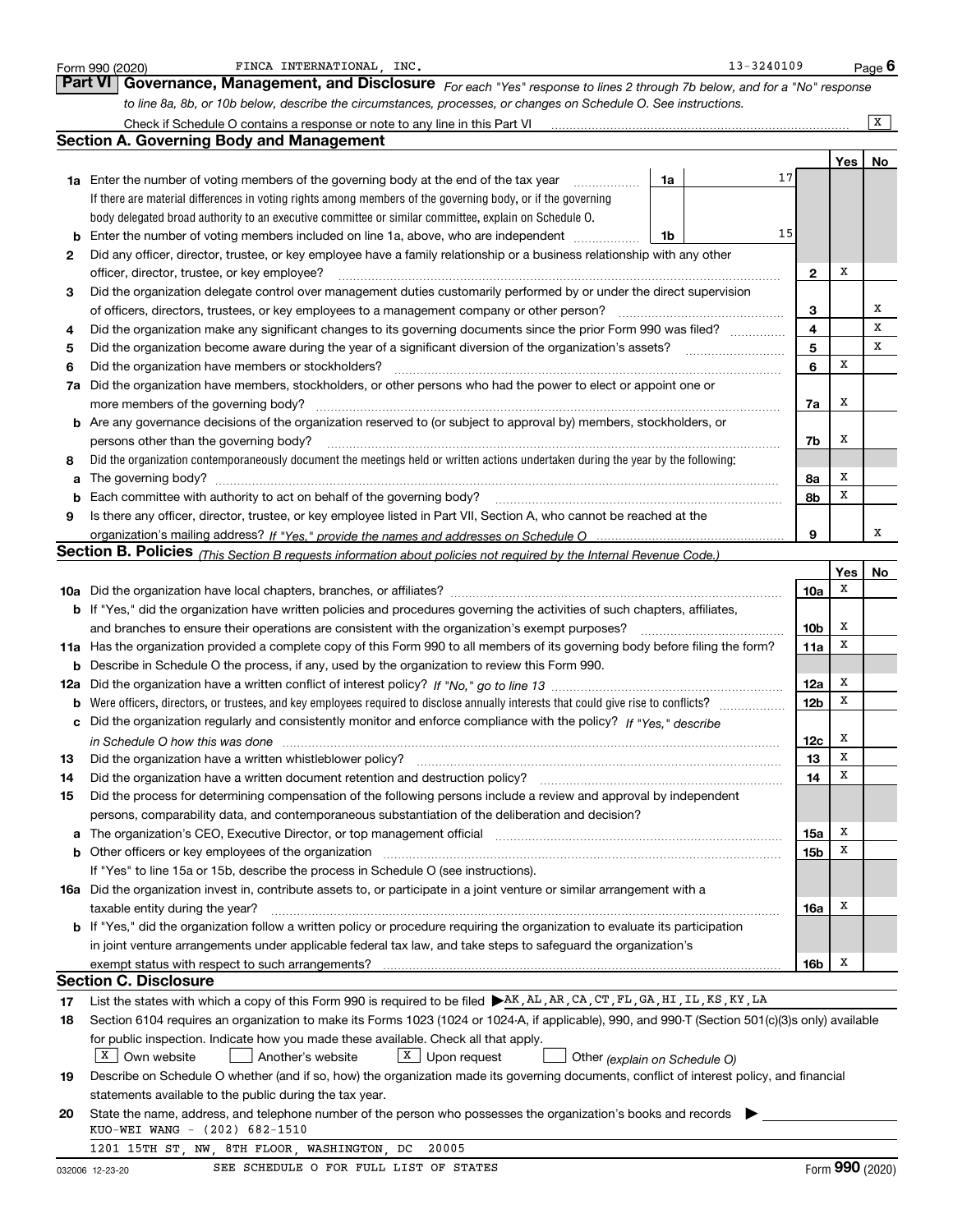| Form 990 (2020) | FINCA INTERNATIONAL INC.                                                                                                                                   | $13 - 3240109$ | Page |
|-----------------|------------------------------------------------------------------------------------------------------------------------------------------------------------|----------------|------|
|                 | Part VII Compensation of Officers, Directors, Trustees, Key Employees, Highest Compensated                                                                 |                |      |
|                 | <b>Employees, and Independent Contractors</b>                                                                                                              |                |      |
|                 | Check if Schedule O contains a response or note to any line in this Part VII                                                                               |                |      |
|                 | Section A. Officers, Directors, Trustees, Key Employees, and Highest Compensated Employees                                                                 |                |      |
|                 | 1a Complete this table for all persons required to be listed. Report compensation for the calendar year ending with or within the organization's tax year. |                |      |

 $\bullet$  List all of the organization's current officers, directors, trustees (whether individuals or organizations), regardless of amount of compensation. Enter -0- in columns (D), (E), and (F) if no compensation was paid.

**•** List all of the organization's current key employees, if any. See instructions for definition of "key employee."

**•** List the organization's five current highest compensated employees (other than an officer, director, trustee, or key employee) who received reportable compensation (Box 5 of Form W-2 and/or Box 7 of Form 1099-MISC) of more than \$100,000 from the organization and any related organizations.

 $\bullet$  List all of the organization's former officers, key employees, and highest compensated employees who received more than \$100,000 of reportable compensation from the organization and any related organizations.

**•** List all of the organization's former directors or trustees that received, in the capacity as a former director or trustee of the organization, more than \$10,000 of reportable compensation from the organization and any related organizations.

See instructions for the order in which to list the persons above.

Check this box if neither the organization nor any related organization compensated any current officer, director, or trustee.  $\Box$ 

| (A)                        | (B)            |                                                                  |                       |         | (C)          |                                   |        | (D)             | (E)             | (F)           |
|----------------------------|----------------|------------------------------------------------------------------|-----------------------|---------|--------------|-----------------------------------|--------|-----------------|-----------------|---------------|
| Name and title             | Average        | Position<br>(do not check more than one                          |                       |         |              |                                   |        | Reportable      | Reportable      | Estimated     |
|                            | hours per      | box, unless person is both an<br>officer and a director/trustee) |                       |         |              |                                   |        | compensation    | compensation    | amount of     |
|                            | week           |                                                                  |                       |         |              |                                   |        | from            | from related    | other         |
|                            | (list any      |                                                                  |                       |         |              |                                   |        | the             | organizations   | compensation  |
|                            | hours for      |                                                                  |                       |         |              |                                   |        | organization    | (W-2/1099-MISC) | from the      |
|                            | related        |                                                                  |                       |         |              |                                   |        | (W-2/1099-MISC) |                 | organization  |
|                            | organizations  |                                                                  |                       |         |              |                                   |        |                 |                 | and related   |
|                            | below<br>line) | ndividual trustee or director                                    | Institutional trustee | Officer | Key employee | Highest compensated<br>  employee | Former |                 |                 | organizations |
| JOHN HATCH<br>(1)          | 10.00          |                                                                  |                       |         |              |                                   |        |                 |                 |               |
| <b>DIRECTOR</b>            | 0.00           | X                                                                |                       |         |              |                                   |        | 72,943          | 0               | $\mathbf 0$ . |
| SHAWN HASSEL<br>(2)        | 5.00           |                                                                  |                       |         |              |                                   |        |                 |                 |               |
| DIRECTOR (BEG. 06/20)      | 5,00           | X                                                                |                       |         |              |                                   |        | $\mathbf{0}$    | 0               | $\mathbf 0$ . |
| AGRINA MUSSA<br>(3)        | 5,00           |                                                                  |                       |         |              |                                   |        |                 |                 |               |
| <b>DIRECTOR</b>            | 0.00           | X                                                                |                       |         |              |                                   |        | $\mathbf{0}$    | 0               | 0.            |
| <b>AVANTHI SHAH</b><br>(4) | 5.00           |                                                                  |                       |         |              |                                   |        |                 |                 |               |
| <b>DIRECTOR</b>            | 0.00           | X                                                                |                       |         |              |                                   |        | 0               | 0               | $\mathbf 0$ . |
| CATHERINE MOHR<br>(5)      | 5,00           |                                                                  |                       |         |              |                                   |        |                 |                 |               |
| DIRECTOR (BEG. 03/20)      | 0.00           | X                                                                |                       |         |              |                                   |        | $\mathbf{0}$ .  | 0               | 0.            |
| CHANDRESH HARJIVAN<br>(6)  | 5.00           |                                                                  |                       |         |              |                                   |        |                 |                 |               |
| DIRECTOR (BEG. 03/20)      | 0.00           | X                                                                |                       |         |              |                                   |        | $\mathbf{0}$    | $\mathbf{0}$    | $\mathbf 0$ . |
| CHARLES TREVAIL<br>(7)     | 5,00           |                                                                  |                       |         |              |                                   |        |                 |                 |               |
| <b>DIRECTOR</b>            | 0.00           | X                                                                |                       |         |              |                                   |        | $\mathbf{0}$ .  | 0               | 0.            |
| DANIEL GREEN<br>(8)        | 5.00           |                                                                  |                       |         |              |                                   |        |                 |                 |               |
| DIRECTOR (BEG. 12/20)      | 0.00           | X                                                                |                       |         |              |                                   |        | $\mathbf{0}$ .  | 0               | 0.            |
| (9)<br>DANIELA MIELKE      | 5,00           |                                                                  |                       |         |              |                                   |        |                 |                 |               |
| <b>DIRECTOR</b>            | 0.00           | $\mathbf x$                                                      |                       |         |              |                                   |        | $\mathbf{0}$ .  | $\mathbf{0}$    | $\mathbf 0$ . |
| (10) DAVID WEISMAN         | 5.00           |                                                                  |                       |         |              |                                   |        |                 |                 |               |
| <b>DIRECTOR</b>            | 5,00           | $\mathbf x$                                                      |                       |         |              |                                   |        | $\mathbf{0}$ .  | $\mathbf{0}$ .  | 0.            |
| (11) HAROLD JASTRAM        | 5,00           |                                                                  |                       |         |              |                                   |        |                 |                 |               |
| <b>DIRECTOR</b>            | 0.00           | $\mathbf x$                                                      |                       |         |              |                                   |        | $\mathbf{0}$ .  | 0               | $\mathbf 0$ . |
| (12) JAMES SEMAKADDE       | 5,00           |                                                                  |                       |         |              |                                   |        |                 |                 |               |
| <b>DIRECTOR</b>            | 0.00           | $\mathbf x$                                                      |                       |         |              |                                   |        | $\mathbf{0}$ .  | 0               | $\mathbf 0$ . |
| (13) JOHN ELKINS           | 5,00           |                                                                  |                       |         |              |                                   |        |                 |                 |               |
| <b>DIRECTOR</b>            | 0.00           | $\mathbf x$                                                      |                       |         |              |                                   |        | $\mathbf{0}$ .  | 0               | $\mathbf 0$ . |
| (14) JORDAN GREENAWAY      | 5.00           |                                                                  |                       |         |              |                                   |        |                 |                 |               |
| DIRECTOR (BEG. 12/20)      | 0.00           | X                                                                |                       |         |              |                                   |        | $\mathbf{0}$ .  | $\mathbf{0}$ .  | $\mathbf 0$ . |
| (15) RICHARD WILLIAMSON    | 5.00           |                                                                  |                       |         |              |                                   |        |                 |                 |               |
| <b>DIRECTOR</b>            | 10.00          | $\mathbf x$                                                      |                       |         |              |                                   |        | $\mathbf{0}$ .  | $\mathbf{0}$    | $\mathbf 0$ . |
| (16) ROBERT HATCH          | 10.00          |                                                                  |                       |         |              |                                   |        |                 |                 |               |
| <b>CHAIRMAN</b>            | 5.00           | X                                                                |                       |         |              |                                   |        | $\mathbf{0}$ .  | $\mathbf{0}$ .  | 0.            |
| (17) RUPERT SCOFIELD       | 40.00          |                                                                  |                       |         |              |                                   |        |                 |                 |               |
| PRESIDENT & CEO            | 10.00          | $\mathbf x$                                                      |                       | X       |              |                                   |        | 383,541         | $\mathbf{0}$ .  | 64,056.       |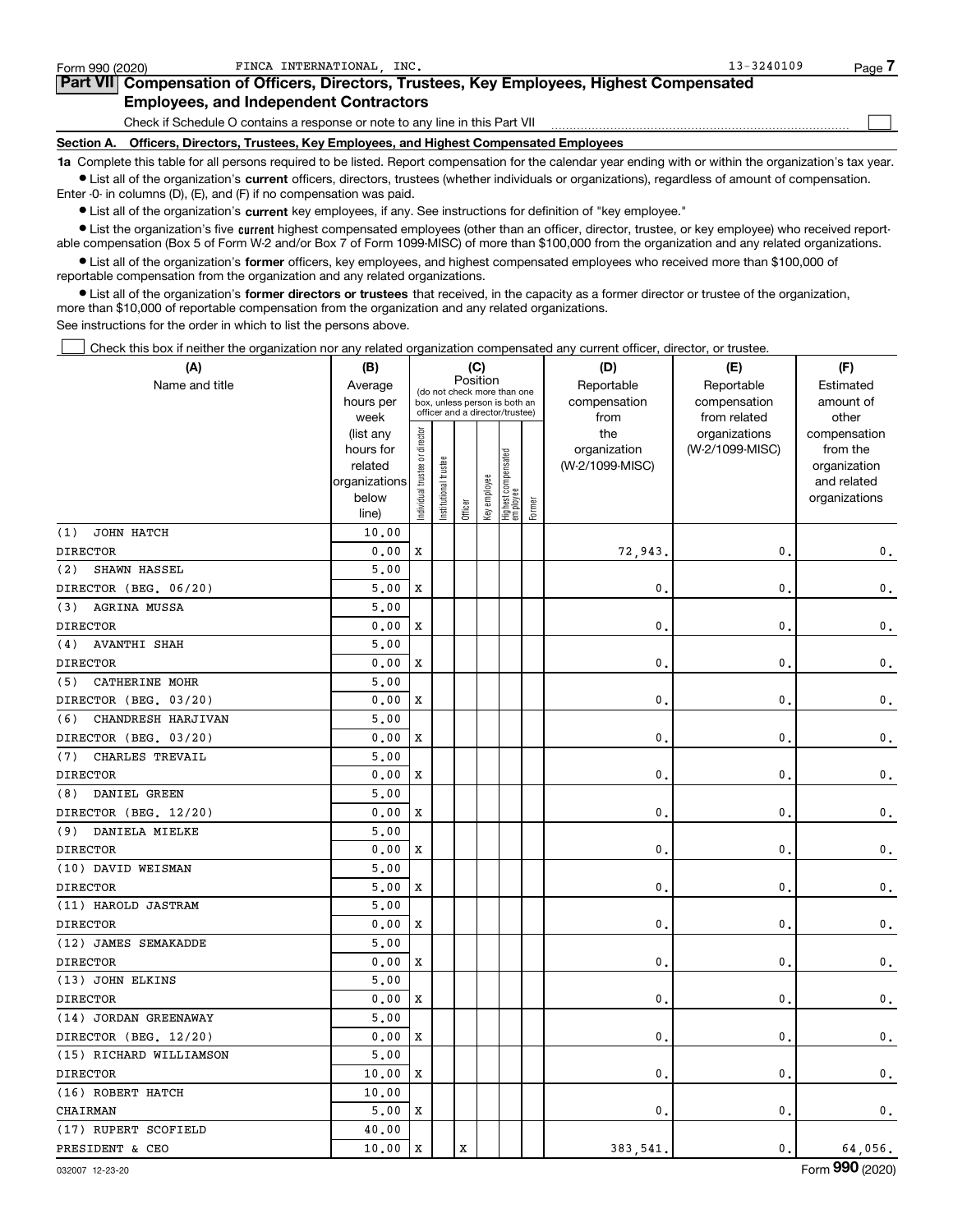| <b>Part VII</b> Section A. Officers, Directors, Trustees, Key Employees, and Highest Compensated Employees (continued)                               |                        |                                                                  |                       |         |              |                                   |             |                 |                 |   |                             |          |
|------------------------------------------------------------------------------------------------------------------------------------------------------|------------------------|------------------------------------------------------------------|-----------------------|---------|--------------|-----------------------------------|-------------|-----------------|-----------------|---|-----------------------------|----------|
| (A)                                                                                                                                                  | (B)                    |                                                                  |                       |         | (C)          |                                   |             | (D)             | (E)             |   | (F)                         |          |
| Name and title                                                                                                                                       | Average                | Position<br>(do not check more than one                          |                       |         |              |                                   |             | Reportable      | Reportable      |   | Estimated                   |          |
|                                                                                                                                                      | hours per              | box, unless person is both an<br>officer and a director/trustee) |                       |         |              |                                   |             | compensation    | compensation    |   | amount of                   |          |
|                                                                                                                                                      | week                   |                                                                  |                       |         |              |                                   |             | from            | from related    |   | other                       |          |
|                                                                                                                                                      | (list any<br>hours for |                                                                  |                       |         |              |                                   |             | the             | organizations   |   | compensation                |          |
|                                                                                                                                                      | related                |                                                                  |                       |         |              |                                   |             | organization    | (W-2/1099-MISC) |   | from the                    |          |
|                                                                                                                                                      | organizations          |                                                                  |                       |         |              |                                   |             | (W-2/1099-MISC) |                 |   | organization<br>and related |          |
|                                                                                                                                                      | below                  |                                                                  |                       |         |              |                                   |             |                 |                 |   | organizations               |          |
|                                                                                                                                                      | line)                  | Individual trustee or director                                   | Institutional trustee | Officer | key employee | Highest compensated<br>  employee | Former      |                 |                 |   |                             |          |
| (18) COLLEEN ZAKREWSKY                                                                                                                               | 40.00                  |                                                                  |                       |         |              |                                   |             |                 |                 |   |                             |          |
| SVP, DEVELOP & EXT RELATIONS                                                                                                                         | 0.00                   |                                                                  |                       |         | X            |                                   |             | 235,045.        | 0.              |   |                             | 26, 207. |
| (19) SOLEDAD GOMPF                                                                                                                                   | 40.00                  |                                                                  |                       |         |              |                                   |             |                 |                 |   |                             |          |
| SVP PHILANTHROPIC ADVISOR                                                                                                                            | 0.00                   |                                                                  |                       |         |              | x                                 |             | 1,180,198.      | 0.              |   |                             | 50,816.  |
| (20) SCOTT GRAHAM                                                                                                                                    | 40.00                  |                                                                  |                       |         |              |                                   |             |                 |                 |   |                             |          |
| DIRECTOR OF CUSTOMER RESEARCH                                                                                                                        | 0.00                   |                                                                  |                       |         |              | X                                 |             | 161,836.        | 0.              |   |                             | 27,098.  |
| (21) DREW BOSHELL                                                                                                                                    | 40.00                  |                                                                  |                       |         |              |                                   |             |                 |                 |   |                             |          |
| EXECUTIVE DIRECTOR AFFILIATE                                                                                                                         | 0.00                   |                                                                  |                       |         |              | $\mathbf x$                       |             | 147,677.        | 0.              |   |                             | 16,506.  |
| (22) STEFAN GRUNDMANN                                                                                                                                | 40.00                  |                                                                  |                       |         |              |                                   |             |                 |                 |   |                             |          |
| CHIEF OPERATING OFFICER                                                                                                                              | 0.00                   |                                                                  |                       |         |              | X                                 |             | 131, 174.       | 0.              |   |                             | 15,875.  |
| (23) ERICA ROBERSON                                                                                                                                  | 40.00                  |                                                                  |                       |         |              |                                   |             |                 |                 |   |                             |          |
| SENIOR FINANCE MANAGER                                                                                                                               | 0.00                   |                                                                  |                       |         |              | X                                 |             | 126,019.        | 0.              |   |                             | 9,778.   |
| (24) ALEJANDRO JAKUBOWICZ                                                                                                                            | 0.00                   |                                                                  |                       |         |              |                                   |             |                 |                 |   |                             |          |
| FMR. DEPUTY REGIONAL DIRECTOR, LAC                                                                                                                   | 40.00                  |                                                                  |                       |         |              |                                   | X           | 0.              | 177,250.        |   |                             | 48,758.  |
| (25) ANDREE SIMON                                                                                                                                    | 0.00                   |                                                                  |                       |         |              |                                   |             |                 |                 |   |                             |          |
| FORMER CEO                                                                                                                                           | 40.00                  |                                                                  |                       |         |              |                                   | X           | 0.              | 338,539.        |   |                             | 29,156.  |
| (26) JEFFREY SMITH                                                                                                                                   | 0.00                   |                                                                  |                       |         |              |                                   |             |                 |                 |   |                             |          |
| FORMER CHIEF AUDIT & RISK OFFICER                                                                                                                    | 40.00                  |                                                                  |                       |         |              |                                   | $\mathbf x$ | 0.              | 300,981.        |   |                             | 59,038.  |
| 1b Subtotal                                                                                                                                          |                        |                                                                  |                       |         |              |                                   |             | 2,438,433.      | 816,770.        |   |                             | 347,288. |
| c Total from continuation sheets to Part VII, Section A <b>Constant Contact Part</b>                                                                 |                        |                                                                  |                       |         |              |                                   |             | 0.              | 2,067,379.      |   |                             | 322,902. |
|                                                                                                                                                      |                        |                                                                  |                       |         |              |                                   |             | 2,438,433.      | 2,884,149.      |   |                             | 670,190. |
| Total number of individuals (including but not limited to those listed above) who received more than \$100,000 of reportable<br>$\mathbf{2}$         |                        |                                                                  |                       |         |              |                                   |             |                 |                 |   |                             |          |
| compensation from the organization $\blacktriangleright$                                                                                             |                        |                                                                  |                       |         |              |                                   |             |                 |                 |   |                             | 13       |
|                                                                                                                                                      |                        |                                                                  |                       |         |              |                                   |             |                 |                 |   | Yes                         | No       |
| Did the organization list any former officer, director, trustee, key employee, or highest compensated employee on<br>3                               |                        |                                                                  |                       |         |              |                                   |             |                 |                 |   |                             |          |
| line 1a? If "Yes," complete Schedule J for such individual manufactured contained and the line 1a? If "Yes," complete Schedule J for such individual |                        |                                                                  |                       |         |              |                                   |             |                 |                 | 3 | X                           |          |
| For any individual listed on line 1a, is the sum of reportable compensation and other compensation from the organization<br>4                        |                        |                                                                  |                       |         |              |                                   |             |                 |                 |   |                             |          |
|                                                                                                                                                      |                        |                                                                  |                       |         |              |                                   |             |                 | 4               | X |                             |          |
| Did any person listed on line 1a receive or accrue compensation from any unrelated organization or individual for services<br>5                      |                        |                                                                  |                       |         |              |                                   |             |                 |                 |   |                             |          |
| rendered to the organization? If "Yes." complete Schedule J for such person                                                                          |                        |                                                                  |                       |         |              |                                   |             | 5               |                 | x |                             |          |
| <b>Section B. Independent Contractors</b>                                                                                                            |                        |                                                                  |                       |         |              |                                   |             |                 |                 |   |                             |          |
| Complete this table for your five highest compensated independent contractors that received more than \$100,000 of compensation from<br>1.           |                        |                                                                  |                       |         |              |                                   |             |                 |                 |   |                             |          |

the organization. Report compensation for the calendar year ending with or within the organization's tax year.

| (A)<br>Name and business address                                                                                                 | (B)<br>Description of services | (C)<br>Compensation |
|----------------------------------------------------------------------------------------------------------------------------------|--------------------------------|---------------------|
| THE PRODUCTION ADVANTAGE INC. 13873 PARK                                                                                         |                                |                     |
| CENTER ROAD SUITE 15, OAK HILL, VA 20171                                                                                         | MAILING AND PRINTING SERVICES  | 1,707,593.          |
| INTEGRATED DIRECT MARKETING 1250                                                                                                 |                                |                     |
| CONNETICUT AVENUE NW #700, WASHINGTON, DC                                                                                        | ADVERTISING AND PROMOTION      | 1,613,964.          |
| DELOITTE AND TOUCHE LLP, 7900 TYSONS ONE                                                                                         |                                |                     |
| PLACE SUITE 800, MCLEAN, VA 22102                                                                                                | AUDIT AND TAX SERVICES         | 296,813.            |
| FINCA MICROFINANCE GLOBAL SERVICES LLC,                                                                                          |                                |                     |
| 1201 15TH STREET NW, 8TH FLOOR,                                                                                                  | SUPPORT AND IT SERVICES        | 294,933.            |
| NAMES IN THE NEWS, 180 GRAND AVENUE SUITE                                                                                        | DIRECT MAIL LIST RENTAL AND    |                     |
| 1365, OAKLAND, CA 94612                                                                                                          | <b>EXCHANGE BRO</b>            | 283,898.            |
| Total number of independent contractors (including but not limited to those listed above) who received more than<br>$\mathbf{2}$ |                                |                     |
| 8<br>$$100,000$ of compensation from the organization $\triangleright$                                                           |                                |                     |

SEE PART VII, SECTION A CONTINUATION SHEETS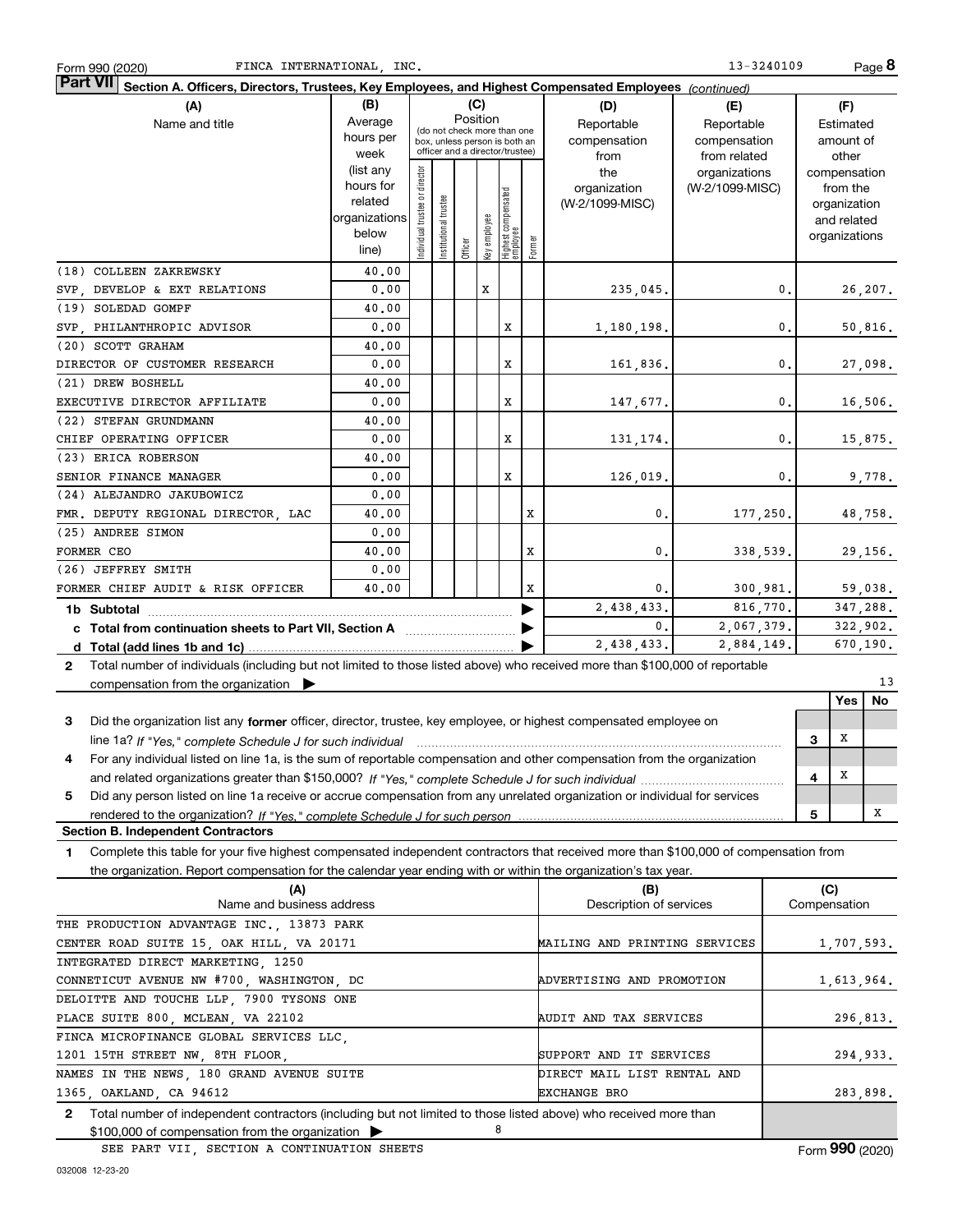| Part VII Section A. Officers, Directors, Trustees, Key Employees, and Highest Compensated Employees (continued) |                   |                                |                        |         |              |                              |        |                     |                                  |                          |
|-----------------------------------------------------------------------------------------------------------------|-------------------|--------------------------------|------------------------|---------|--------------|------------------------------|--------|---------------------|----------------------------------|--------------------------|
| (A)                                                                                                             | (B)               |                                |                        |         | (C)          |                              |        | (D)                 | (E)                              | (F)                      |
| Name and title                                                                                                  | Average           |                                |                        |         | Position     |                              |        | Reportable          | Reportable                       | Estimated                |
|                                                                                                                 | hours             |                                | (check all that apply) |         |              |                              |        | compensation        | compensation                     | amount of                |
|                                                                                                                 | per               |                                |                        |         |              |                              |        | from                | from related                     | other                    |
|                                                                                                                 | week<br>(list any |                                |                        |         |              |                              |        | the<br>organization | organizations<br>(W-2/1099-MISC) | compensation<br>from the |
|                                                                                                                 | hours for         |                                |                        |         |              |                              |        | (W-2/1099-MISC)     |                                  | organization             |
|                                                                                                                 | related           |                                |                        |         |              |                              |        |                     |                                  | and related              |
|                                                                                                                 | organizations     |                                |                        |         |              |                              |        |                     |                                  | organizations            |
|                                                                                                                 | below             | Individual trustee or director | Institutional trustee  | Officer | Key employee | Highest compensated employee | Former |                     |                                  |                          |
|                                                                                                                 | line)             |                                |                        |         |              |                              |        |                     |                                  |                          |
| (27) JEREMY DANFORD                                                                                             | 0.00              |                                |                        |         |              |                              |        |                     |                                  |                          |
| FORMER DIRECTOR OF GLOBAL TAX                                                                                   | 40.00             |                                |                        |         |              |                              | X      | 0.                  | 213,704.                         | 25,256.                  |
| (28) JOHN LOPEZ                                                                                                 | 0.00              |                                |                        |         |              |                              |        |                     |                                  |                          |
| FORMER SENIOR ATTORNEY                                                                                          | 40.00             |                                |                        |         |              |                              | X      | $\mathfrak o$ .     | 192,302.                         | 14,419.                  |
| (29) KEITH SANDBLOOM                                                                                            | 0.00              |                                |                        |         |              |                              |        |                     |                                  |                          |
| FORMER VP - REGIONAL DIRECTOR                                                                                   | 40.00             |                                |                        |         |              |                              | X      | $\mathbf{0}$ .      | 171,705.                         | 47,684.                  |
| (30) MARIA VILELA                                                                                               | 0.00              |                                |                        |         |              |                              |        |                     |                                  |                          |
| FORMER DEPUTY GENERAL COUNSEL                                                                                   | 40.00             |                                |                        |         |              |                              | x      | $\mathbf{0}$ .      | 227,521.                         | 36,734.                  |
| (31) MICHAEL GAMA-LOBO                                                                                          | 0.00              |                                |                        |         |              |                              |        |                     |                                  |                          |
| FORMER VP - REGIONAL DIRECTOR                                                                                   | 40.00             |                                |                        |         |              |                              | x      | $\mathbf{0}$ .      | 191,880.                         | 39,738.                  |
| (32) P DANIEL SMITH                                                                                             | 0.00              |                                |                        |         |              |                              |        |                     |                                  |                          |
| FORMER VP & GENERAL COUNSEL                                                                                     | 40.00             |                                |                        |         |              |                              | x      | $\mathbf{0}$ .      | 338,607.                         | 44,170.                  |
| (33) ROMAN HINGORANI                                                                                            | 0.00              |                                |                        |         |              |                              |        |                     |                                  |                          |
| FORMER VP & CFO                                                                                                 | 40.00             |                                |                        |         |              |                              | x      | 0.                  | 335, 377.                        | 58,279.                  |
| (34) STEPHANIE BAGOT                                                                                            | 0.00              |                                |                        |         |              |                              | X      | 0.                  |                                  |                          |
| FORMER SENIOR CORPORATE ATTORNEY<br>(35) ZARLASHT WARDAK                                                        | 40.00             |                                |                        |         |              |                              |        |                     | 129,071.                         | 15,689.                  |
| FORMER VP - REGIONAL DIRECTOR                                                                                   | 0.00<br>40.00     |                                |                        |         |              |                              | X      | $\mathsf{0}\,.$     |                                  |                          |
|                                                                                                                 |                   |                                |                        |         |              |                              |        |                     | 267, 212.                        | 40,933.                  |
|                                                                                                                 |                   |                                |                        |         |              |                              |        |                     |                                  |                          |
|                                                                                                                 |                   |                                |                        |         |              |                              |        |                     |                                  |                          |
|                                                                                                                 |                   |                                |                        |         |              |                              |        |                     |                                  |                          |
|                                                                                                                 |                   |                                |                        |         |              |                              |        |                     |                                  |                          |
|                                                                                                                 |                   |                                |                        |         |              |                              |        |                     |                                  |                          |
|                                                                                                                 |                   |                                |                        |         |              |                              |        |                     |                                  |                          |
|                                                                                                                 |                   |                                |                        |         |              |                              |        |                     |                                  |                          |
|                                                                                                                 |                   |                                |                        |         |              |                              |        |                     |                                  |                          |
|                                                                                                                 |                   |                                |                        |         |              |                              |        |                     |                                  |                          |
|                                                                                                                 |                   |                                |                        |         |              |                              |        |                     |                                  |                          |
|                                                                                                                 |                   |                                |                        |         |              |                              |        |                     |                                  |                          |
|                                                                                                                 |                   |                                |                        |         |              |                              |        |                     |                                  |                          |
|                                                                                                                 |                   |                                |                        |         |              |                              |        |                     |                                  |                          |
|                                                                                                                 |                   |                                |                        |         |              |                              |        |                     |                                  |                          |
|                                                                                                                 |                   |                                |                        |         |              |                              |        |                     |                                  |                          |
|                                                                                                                 |                   |                                |                        |         |              |                              |        |                     |                                  |                          |
|                                                                                                                 |                   |                                |                        |         |              |                              |        |                     |                                  |                          |
|                                                                                                                 |                   |                                |                        |         |              |                              |        |                     |                                  |                          |
|                                                                                                                 |                   |                                |                        |         |              |                              |        |                     |                                  |                          |
|                                                                                                                 |                   |                                |                        |         |              |                              |        |                     |                                  |                          |
|                                                                                                                 |                   |                                |                        |         |              |                              |        |                     |                                  |                          |
|                                                                                                                 |                   |                                |                        |         |              |                              |        |                     |                                  |                          |
| Total to Part VII, Section A, line 1c                                                                           |                   |                                |                        |         |              |                              |        |                     | 2,067,379.                       | 322,902.                 |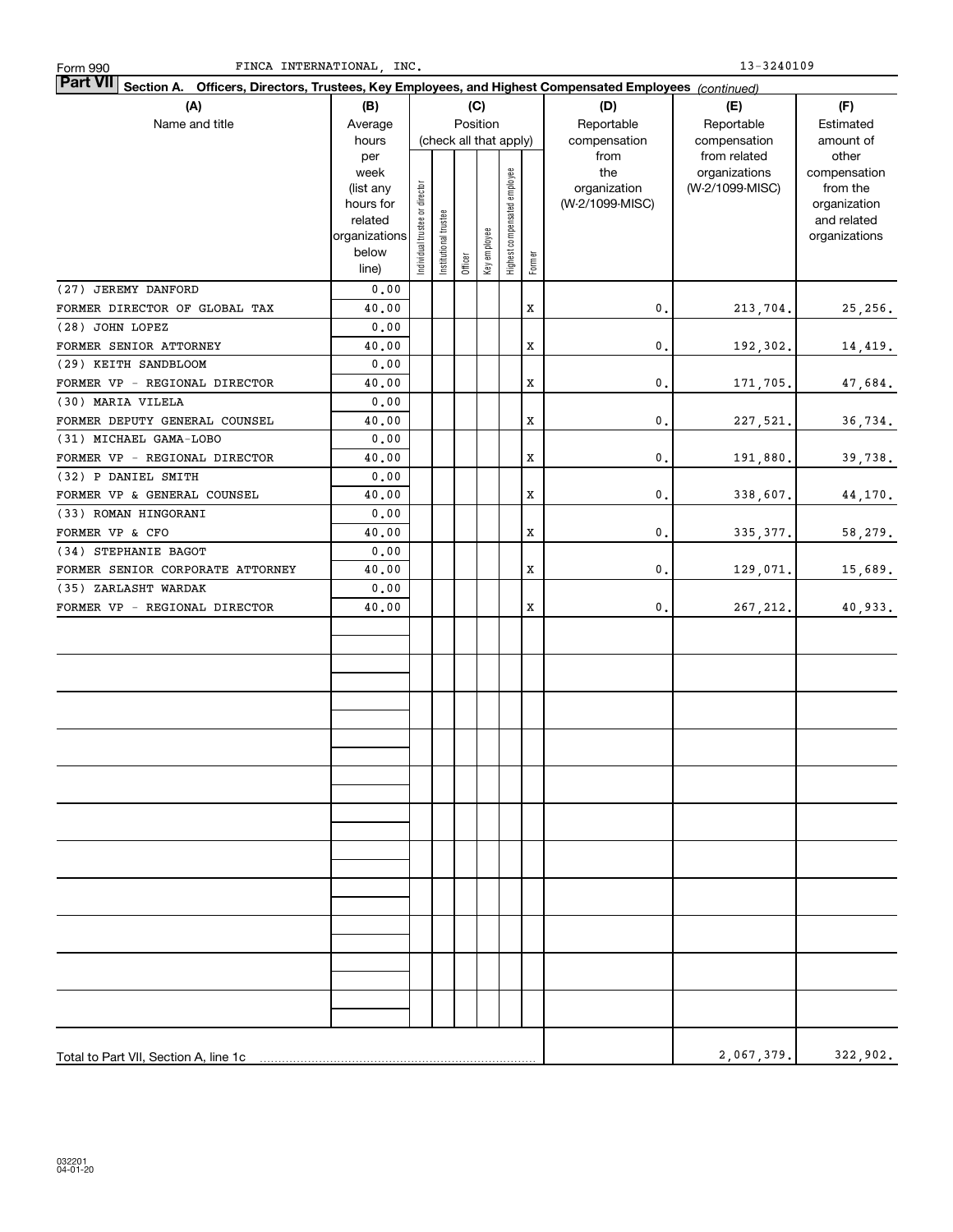|                                                           |    |     | Form 990 (2020)                                                               |      | FINCA INTERNATIONAL, INC.  |                        |                      |                                              | 13-3240109                                       | Page 9                                                          |
|-----------------------------------------------------------|----|-----|-------------------------------------------------------------------------------|------|----------------------------|------------------------|----------------------|----------------------------------------------|--------------------------------------------------|-----------------------------------------------------------------|
| <b>Part VIII</b>                                          |    |     | <b>Statement of Revenue</b>                                                   |      |                            |                        |                      |                                              |                                                  |                                                                 |
|                                                           |    |     | Check if Schedule O contains a response or note to any line in this Part VIII |      |                            |                        |                      |                                              |                                                  |                                                                 |
|                                                           |    |     |                                                                               |      |                            |                        | (A)<br>Total revenue | (B)<br>Related or exempt<br>function revenue | $\overline{C}$<br>Unrelated<br>Ibusiness revenue | (D)<br>Revenue excluded<br>from tax under<br>sections 512 - 514 |
|                                                           |    |     | 1 a Federated campaigns                                                       |      | <b>1a</b>                  |                        |                      |                                              |                                                  |                                                                 |
| Contributions, Gifts, Grants<br>and Other Similar Amounts |    |     | <b>b</b> Membership dues                                                      |      | 1 <sub>b</sub>             |                        |                      |                                              |                                                  |                                                                 |
|                                                           |    |     | c Fundraising events                                                          |      | 1 <sub>c</sub>             |                        |                      |                                              |                                                  |                                                                 |
|                                                           |    |     | d Related organizations                                                       |      | 1 <sub>d</sub><br>$\cdots$ |                        |                      |                                              |                                                  |                                                                 |
|                                                           |    |     | e Government grants (contributions)                                           |      | 1e                         | 867,052.               |                      |                                              |                                                  |                                                                 |
|                                                           |    |     | f All other contributions, gifts, grants, and                                 |      |                            |                        |                      |                                              |                                                  |                                                                 |
|                                                           |    |     | similar amounts not included above                                            |      | 1f                         | 16, 313, 123.          |                      |                                              |                                                  |                                                                 |
|                                                           |    |     | g Noncash contributions included in lines 1a-1f                               |      | $1g$ \$                    | 886,846.               |                      |                                              |                                                  |                                                                 |
|                                                           |    |     |                                                                               |      |                            |                        | 17, 180, 175.        |                                              |                                                  |                                                                 |
|                                                           |    |     |                                                                               |      |                            | <b>Business Code</b>   |                      |                                              |                                                  |                                                                 |
|                                                           |    | 2 a | BRANCH REVENUE-KOSOVO                                                         |      |                            | 900099                 | 12,001,232.          | 12,001,232.                                  |                                                  |                                                                 |
|                                                           |    |     | MANAGEMENT FEES                                                               |      |                            | 900099                 | 258,788.             | 258,788.                                     |                                                  |                                                                 |
|                                                           |    |     | OTHER PROGRAM SERVICES                                                        |      |                            | 900099                 | 88,568.              | 88,568.                                      |                                                  |                                                                 |
|                                                           |    |     | FINCA VENTURES INTERES                                                        |      |                            | 900099                 | 46,967.              | 46,967.                                      |                                                  |                                                                 |
| Program Service<br>Revenue                                |    |     | FINCA IMPACT FINANCE                                                          |      |                            | 522298                 | $-13, 725, 249.$     | $-13, 725, 249.$                             |                                                  |                                                                 |
|                                                           |    |     | f All other program service revenue                                           |      |                            |                        |                      |                                              |                                                  |                                                                 |
|                                                           |    |     |                                                                               |      |                            |                        | $-1, 329, 694.$      |                                              |                                                  |                                                                 |
|                                                           | З  |     | Investment income (including dividends, interest, and                         |      |                            |                        |                      |                                              |                                                  |                                                                 |
|                                                           |    |     |                                                                               |      |                            |                        | 215,874.             |                                              |                                                  | 215,874.                                                        |
|                                                           | 4  |     | Income from investment of tax-exempt bond proceeds                            |      |                            |                        |                      |                                              |                                                  |                                                                 |
|                                                           | 5  |     |                                                                               |      |                            |                        |                      |                                              |                                                  |                                                                 |
|                                                           |    |     |                                                                               |      | (i) Real                   | (ii) Personal          |                      |                                              |                                                  |                                                                 |
|                                                           |    |     | 6 a Gross rents                                                               | ∣6a  | 748,843.                   |                        |                      |                                              |                                                  |                                                                 |
|                                                           |    |     | <b>b</b> Less: rental expenses                                                | 6b   | 1,008,839.<br>$-259,996.$  |                        |                      |                                              |                                                  |                                                                 |
|                                                           |    |     | c Rental income or (loss)                                                     | 6c   |                            |                        | $-259,996.$          |                                              |                                                  | $-259,996.$                                                     |
|                                                           |    |     | d Net rental income or (loss)<br>7 a Gross amount from sales of               |      | (i) Securities             | (ii) Other             |                      |                                              |                                                  |                                                                 |
|                                                           |    |     | assets other than inventory                                                   | 7a   |                            |                        |                      |                                              |                                                  |                                                                 |
|                                                           |    |     | <b>b</b> Less: cost or other basis                                            |      |                            |                        |                      |                                              |                                                  |                                                                 |
|                                                           |    |     | and sales expenses                                                            | l 7b |                            |                        |                      |                                              |                                                  |                                                                 |
| evenue                                                    |    |     | c Gain or (loss)                                                              | 7c   |                            |                        |                      |                                              |                                                  |                                                                 |
|                                                           |    |     |                                                                               |      |                            |                        |                      |                                              |                                                  |                                                                 |
| Œ.                                                        |    |     | 8 a Gross income from fundraising events (not                                 |      |                            |                        |                      |                                              |                                                  |                                                                 |
| <b>Other</b>                                              |    |     | including \$                                                                  |      | of                         |                        |                      |                                              |                                                  |                                                                 |
|                                                           |    |     | contributions reported on line 1c). See                                       |      |                            |                        |                      |                                              |                                                  |                                                                 |
|                                                           |    |     |                                                                               |      | 8a                         |                        |                      |                                              |                                                  |                                                                 |
|                                                           |    |     | <b>b</b> Less: direct expenses <b>constants b</b>                             |      |                            | 8b                     |                      |                                              |                                                  |                                                                 |
|                                                           |    |     | c Net income or (loss) from fundraising events                                |      |                            |                        |                      |                                              |                                                  |                                                                 |
|                                                           |    |     | 9 a Gross income from gaming activities. See                                  |      |                            |                        |                      |                                              |                                                  |                                                                 |
|                                                           |    |     |                                                                               |      | 9a                         |                        |                      |                                              |                                                  |                                                                 |
|                                                           |    |     |                                                                               |      |                            | 9 <sub>b</sub>         |                      |                                              |                                                  |                                                                 |
|                                                           |    |     | c Net income or (loss) from gaming activities                                 |      |                            |                        |                      |                                              |                                                  |                                                                 |
|                                                           |    |     | 10 a Gross sales of inventory, less returns                                   |      |                            |                        |                      |                                              |                                                  |                                                                 |
|                                                           |    |     |                                                                               |      |                            | $10a \quad 1,110,316.$ |                      |                                              |                                                  |                                                                 |
|                                                           |    |     |                                                                               |      |                            | 417,439.<br>10Ь        |                      |                                              |                                                  |                                                                 |
|                                                           |    |     | c Net income or (loss) from sales of inventory                                |      |                            |                        | 692,877.             |                                              |                                                  | 692,877.                                                        |
|                                                           |    |     |                                                                               |      |                            | <b>Business Code</b>   |                      |                                              |                                                  |                                                                 |
| Miscellaneous                                             |    |     | 11 a OTHER INCOME                                                             |      |                            | 900099                 | 5,394.               | 5,394.                                       |                                                  |                                                                 |
| Revenu                                                    |    | b   |                                                                               |      |                            |                        |                      |                                              |                                                  |                                                                 |
|                                                           |    | с   |                                                                               |      |                            |                        |                      |                                              |                                                  |                                                                 |
|                                                           |    |     |                                                                               |      |                            |                        |                      |                                              |                                                  |                                                                 |
|                                                           |    |     |                                                                               |      |                            | ▶                      | 5,394.               |                                              |                                                  |                                                                 |
|                                                           | 12 |     |                                                                               |      |                            |                        | 16, 504, 630.        | $-1, 324, 300.$                              | $\mathbf{0}$ .                                   | 648,755.                                                        |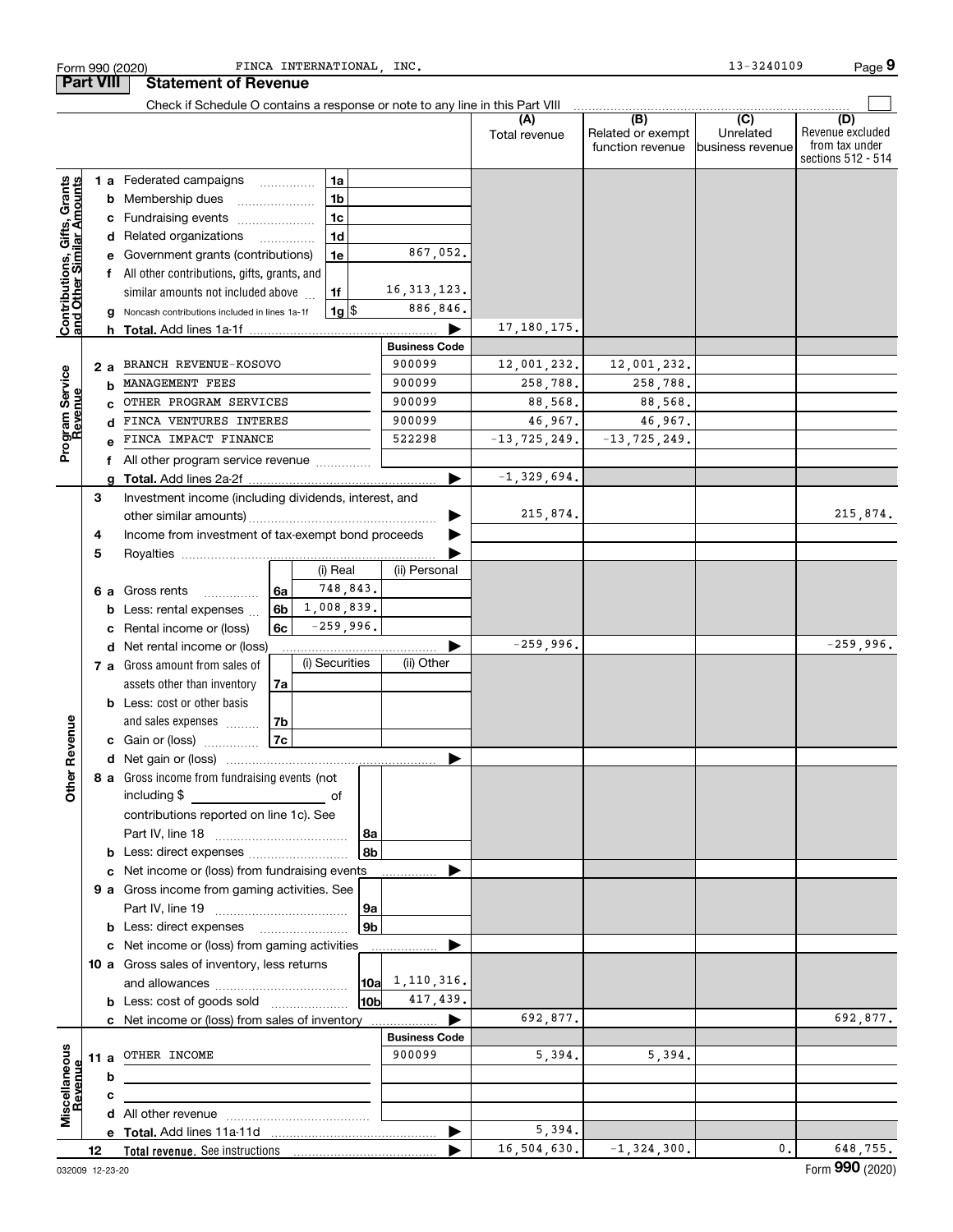Form 990 (2020) FINCA INTERNATIONAL, INC. The extended of the set of the set of the Page Page

**Part IX Statement of Functional Expenses**

**10**

#### **Total functional expenses.**  Add lines 1 through 24e **Joint costs.** Complete this line only if the organization **(A) (B) (C) (D) 1 2 3** Grants and other assistance to foreign **4 5 6 7 8 9 10 11 a b c d e f g 12 13 14 15 16 17 18 19 20 21 22 23 24 a b c d e 25 26** *Section 501(c)(3) and 501(c)(4) organizations must complete all columns. All other organizations must complete column (A).* Grants and other assistance to domestic organizations and domestic governments. See Part IV, line 21 Compensation not included above to disqualified persons (as defined under section 4958(f)(1)) and persons described in section  $4958(c)(3)(B)$  ......... Pension plan accruals and contributions (include section 401(k) and 403(b) employer contributions) Professional fundraising services. See Part IV, line 17 Other. (If line 11g amount exceeds 10% of line 25, column (A) amount, list line 11g expenses on Sch O.) Other expenses. Itemize expenses not covered above (List miscellaneous expenses on line 24e. If line 24e amount exceeds 10% of line 25, column (A) amount, list line 24e expenses on Schedule O.) reported in column (B) joint costs from a combined educational campaign and fundraising solicitation. Check if Schedule O contains a response or note to any line in this Part IX (C) (C) (C) (C) (C) (C) (A) (B)<br>Total expenses Program service expenses Management and general expenses Fundraising expenses .<br>... Grants and other assistance to domestic individuals. See Part IV, line 22 ~~~~~~~ organizations, foreign governments, and foreign individuals. See Part IV, lines 15 and 16  $\ldots$ Benefits paid to or for members .................... Compensation of current officers, directors, trustees, and key employees  $\ldots$   $\ldots$   $\ldots$   $\ldots$   $\ldots$ Other salaries and wages ~~~~~~~~~~ Other employee benefits ~~~~~~~~~~ Payroll taxes ~~~~~~~~~~~~~~~~ Fees for services (nonemployees): Management ~~~~~~~~~~~~~~~~ Legal ~~~~~~~~~~~~~~~~~~~~ Accounting ~~~~~~~~~~~~~~~~~ Lobbying ~~~~~~~~~~~~~~~~~~ Investment management fees ........................ Advertising and promotion *www.community.com* Office expenses ~~~~~~~~~~~~~~~ Information technology ~~~~~~~~~~~ Royalties ~~~~~~~~~~~~~~~~~~ Occupancy ~~~~~~~~~~~~~~~~~ Travel ………………………………………………………… Payments of travel or entertainment expenses for any federal, state, or local public officials ... Conferences, conventions, and meetings Interest Payments to affiliates ~~~~~~~~~~~~ ~~~~~~~~~~~~~~~~~~ Depreciation, depletion, and amortization ...... Insurance ~~~~~~~~~~~~~~~~~ All other expenses *Do not include amounts reported on lines 6b, 7b, 8b, 9b, and 10b of Part VIII.*  $\boxed{\phantom{1}}$ 778,878. 46,044. 5,740,592. 118,750. 1,370,928. 276,111. 649,280. 110,418. 358,445. 566,898. 1,626,203. 646,582. 2,486,879. 157,650. 259,398. 372,784. 142,471. 2,291,454. 654,376. 155,006. 3,433,627. 699,686. 396,212. 123,907. 223,468. 23,686,047. 510,698. 72,244. 195,936. 30,190. 4,271. 11,583. 4,849,064. 240,165. 651,363. 77,862. 11,015. 29,873. 943,339. 357,137. 70,452. 181,042. 25,610. 69,459. 649,280. 100,113. 2,414. 7,891. 229,108. 30,295. 99,042. 566,898. 1,382,314. 189,916. 53,973. 599,569. 22,178. 24,835. 1,350,790. 33,289. 1,102,800. 157,650. 259,398. 367,941. 3,601. 1,242. 114,576. 11,461. 16,434. 2,285,567. 4,028. 1,859. 592,857. 42,092. 19,427.<br>117,823. 25,441. 11.742. 117,823. 25,441. 11,742. 3,433,627. 510,948. 112,730. 76,008. 367,702. 17,866. 10,644. 123,907. 197,546. 5,762. 20,160. 19,432,911. 1,211,515. 3,041,621. PROVISION FOR LOAN LOSS LICENSE AND SUBSCRIPTIO DIRECT COSTS-FINCA INTL MOTOR VEHICLE EXPENSES

 $\blacktriangleright$   $\sqcup$ 

 $\frac{1}{2}$  if following SOP 98-2 (ASC 958-720)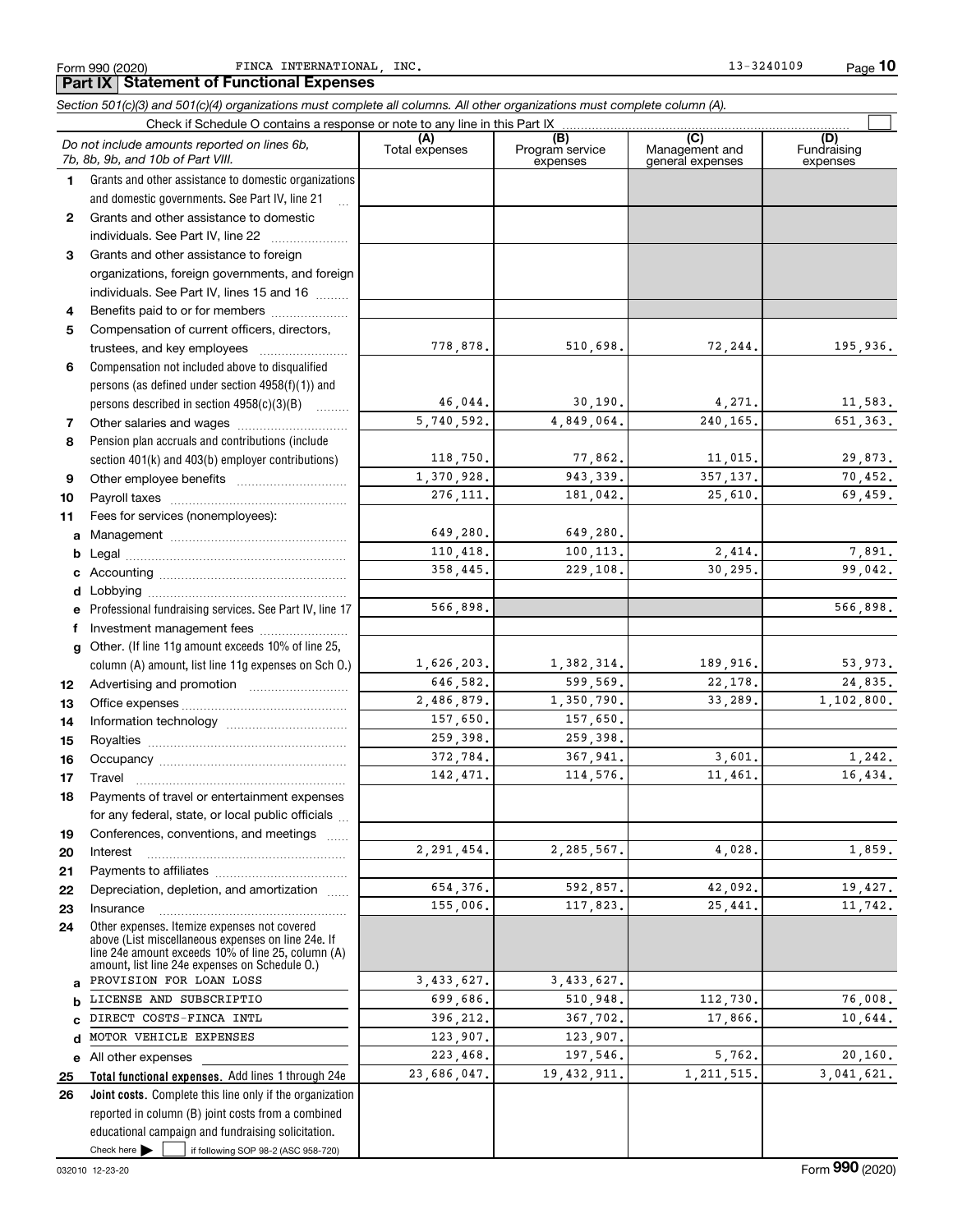|                             | Form 990 (2020) | FINCA INTERNATIONAL, INC.                                                                                                                               |       |                     |                   | 13-3240109      | Page         |
|-----------------------------|-----------------|---------------------------------------------------------------------------------------------------------------------------------------------------------|-------|---------------------|-------------------|-----------------|--------------|
|                             | Part X          | <b>Balance Sheet</b>                                                                                                                                    |       |                     |                   |                 |              |
|                             |                 |                                                                                                                                                         |       |                     | (A)               |                 | (B)          |
|                             |                 |                                                                                                                                                         |       |                     | Beginning of year |                 | End of year  |
|                             | 1               |                                                                                                                                                         |       |                     | 8,546,640.        | $\mathbf{1}$    | 13, 293, 39  |
|                             | 2               |                                                                                                                                                         |       |                     | 2, 142, 624.      | $\overline{2}$  | 1,105,77     |
|                             | 3               |                                                                                                                                                         |       |                     | 2,728,423.        | 3               | 3,695,05     |
|                             | 4               |                                                                                                                                                         |       |                     | 2,557,496.        | 4               | 1,727,47     |
|                             | 5               | Loans and other receivables from any current or former officer, director,                                                                               |       |                     |                   |                 |              |
|                             |                 | trustee, key employee, creator or founder, substantial contributor, or 35%<br>controlled entity or family member of any of these persons                |       |                     |                   | 5               |              |
|                             | 6               | Loans and other receivables from other disqualified persons (as defined                                                                                 |       |                     |                   |                 |              |
|                             |                 | under section 4958(f)(1)), and persons described in section 4958(c)(3)(B)                                                                               |       | $\sim$              |                   | 6               |              |
|                             | 7               |                                                                                                                                                         |       |                     | 57,666,075.       | $\overline{7}$  | 59,903,69    |
| Assets                      | 8               |                                                                                                                                                         |       |                     | 425,829.          | 8               | 856,17       |
|                             | 9               | Prepaid expenses and deferred charges                                                                                                                   |       |                     |                   | 9               |              |
|                             |                 | 10a Land, buildings, and equipment: cost or other                                                                                                       |       |                     |                   |                 |              |
|                             |                 | basis. Complete Part VI of Schedule D  10a                                                                                                              |       | 2,527,985.          |                   |                 |              |
|                             |                 | <b>b</b> Less: accumulated depreciation                                                                                                                 | 10b l | 1,194,009.          | 1,393,679.        | 10 <sub>c</sub> | 1,333,97     |
|                             | 11              |                                                                                                                                                         |       |                     |                   | 11              |              |
|                             | 12<br>13        |                                                                                                                                                         |       |                     | 149, 191, 113.    | 12<br>13        | 132,659,02   |
|                             | 14              |                                                                                                                                                         |       |                     | 29,555.           | 14              | 52,54        |
|                             | 15              |                                                                                                                                                         |       |                     | 6,278,648.        | 15              | 5,914,88     |
|                             | 16              |                                                                                                                                                         |       |                     | 230,960,082.      | 16              | 220, 542, 01 |
|                             | 17              |                                                                                                                                                         |       |                     | 3, 331, 915.      | 17              | 2,823,23     |
|                             | 18              |                                                                                                                                                         |       |                     |                   | 18              |              |
|                             | 19              |                                                                                                                                                         |       |                     | 685,561.          | 19              | 103,27       |
|                             | 20              |                                                                                                                                                         |       |                     |                   | 20              |              |
|                             | 21              | Escrow or custodial account liability. Complete Part IV of Schedule D                                                                                   |       | 1.1.1.1.1.1.1.1.1.1 |                   | 21              |              |
|                             | 22              | Loans and other payables to any current or former officer, director,                                                                                    |       |                     |                   |                 |              |
| Liabilities                 |                 | trustee, key employee, creator or founder, substantial contributor, or 35%<br>controlled entity or family member of any of these persons                |       |                     |                   | 22              |              |
|                             | 23              | Secured mortgages and notes payable to unrelated third parties                                                                                          |       |                     | 40,935,906.       | 23              | 43,178,00    |
|                             | 24              | Unsecured notes and loans payable to unrelated third parties                                                                                            |       |                     |                   | 24              |              |
|                             | 25              | Other liabilities (including federal income tax, payables to related third                                                                              |       |                     |                   |                 |              |
|                             |                 | parties, and other liabilities not included on lines 17-24). Complete Part X                                                                            |       |                     |                   |                 |              |
|                             |                 | of Schedule D                                                                                                                                           |       |                     | 11,036,920.       | 25              | 10,514,02    |
|                             | 26              |                                                                                                                                                         |       |                     | 55,990,302.       | 26              | 56,618,53    |
|                             |                 | Organizations that follow FASB ASC 958, check here $\blacktriangleright \begin{array}{c} \perp X \end{array}$<br>and complete lines 27, 28, 32, and 33. |       |                     |                   |                 |              |
|                             | 27              |                                                                                                                                                         |       |                     | 173,501,489.      | 27              | 162, 353, 21 |
| Net Assets or Fund Balances | 28              |                                                                                                                                                         |       |                     | 1,468,291.        | 28              | 1,570,27     |
|                             |                 | Organizations that do not follow FASB ASC 958, check here ▶ │                                                                                           |       |                     |                   |                 |              |
|                             |                 | and complete lines 29 through 33.                                                                                                                       |       |                     |                   |                 |              |
|                             | 29              |                                                                                                                                                         |       |                     |                   | 29              |              |
|                             | 30              | Paid-in or capital surplus, or land, building, or equipment fund                                                                                        |       |                     |                   | 30              |              |
|                             | 31              | Retained earnings, endowment, accumulated income, or other funds                                                                                        |       |                     |                   | 31              |              |
|                             | 32              |                                                                                                                                                         |       |                     | 174,969,780.      | 32              | 163,923,48   |

**28 and complete lines 27, 28, 32, and 33. 27 28 Organizations that do not follow FASB ASC 958, check here** | **and complete lines 29 through 33. 29 30 31 32 33** Net assets without donor restrictions ~~~~~~~~~~~~~~~~~~~~ Net assets with donor restrictions ~~~~~~~~~~~~~~~~~~~~~~ Capital stock or trust principal, or current funds ~~~~~~~~~~~~~~~ Paid-in or capital surplus, or land, building, or equipment fund *witterstanding* Retained earnings, endowment, accumulated income, or other funds ~~~~ Total net assets or fund balances ~~~~~~~~~~~~~~~~~~~~~~ Total liabilities and net assets/fund balances 11,036,920. 10,514,025. 55,990,302. 56,618,537. 173,501,489. 27 162,353,210.  $1,468,291.$  28  $1,570,270.$ 174,969,780. 32 163,923,480.  $230,960,082.$   $33$   $220,542,017.$ 

Form (2020) **990**

 $\boxed{\phantom{1}}$ 

13,293,395.

1,105,778.

2,557,496. 1,727,479. 3,695,056.

59,903,698. 425,829. 856,179.

132,659,028.

6,278,648. 5,914,880. 230,960,082. 220,542,017.

3,331,915. 2,823,234.

685,561. 103,272.

40,935,906. 43,178,006.

52,548.

1,333,976.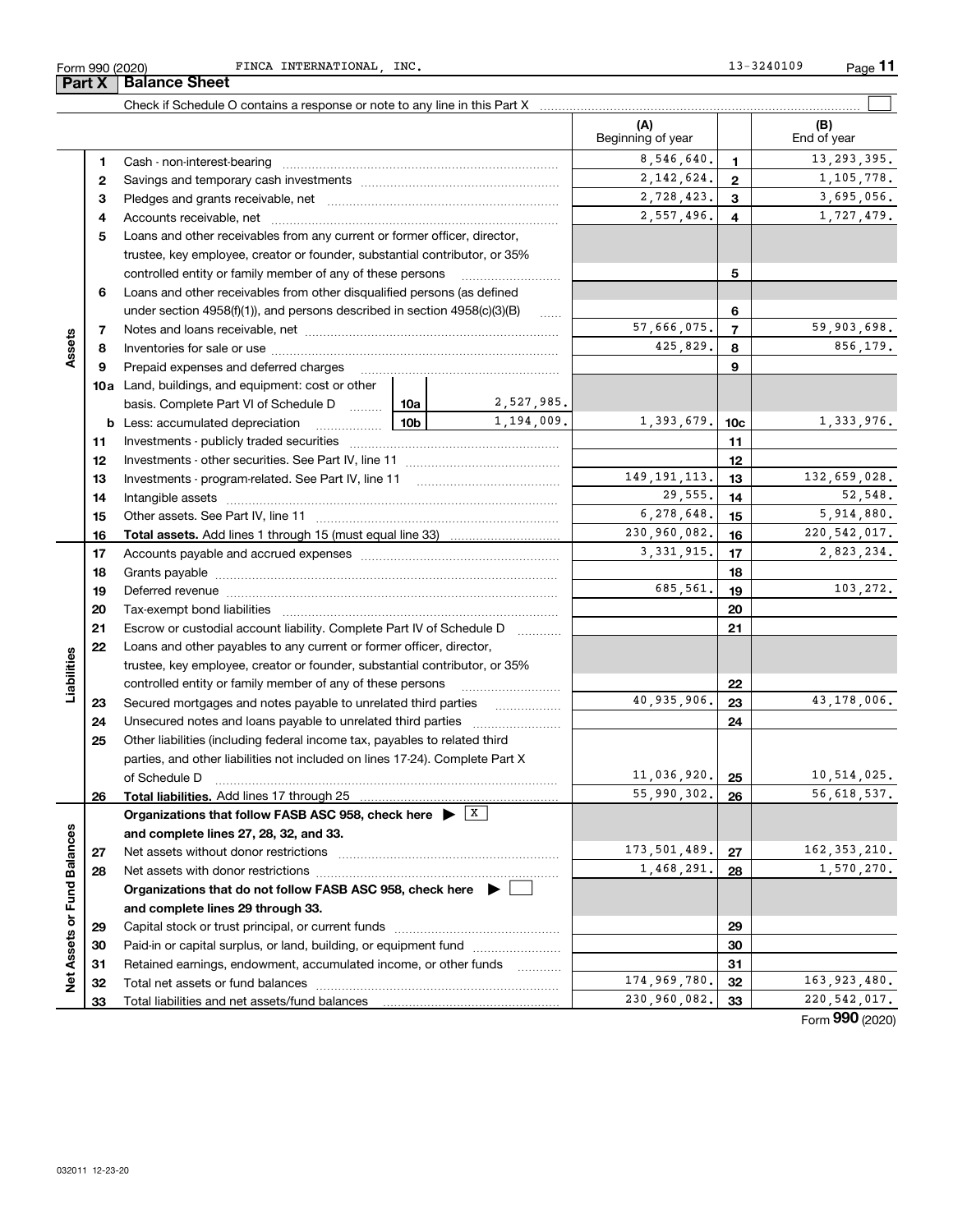|    | FINCA INTERNATIONAL, INC.<br>Form 990 (2020)                                                                                                                                                                                   | $13 - 3240109$          |                |                 | Page $12$ |
|----|--------------------------------------------------------------------------------------------------------------------------------------------------------------------------------------------------------------------------------|-------------------------|----------------|-----------------|-----------|
|    | <b>Reconciliation of Net Assets</b><br>Part XI                                                                                                                                                                                 |                         |                |                 |           |
|    |                                                                                                                                                                                                                                |                         |                |                 | X         |
|    |                                                                                                                                                                                                                                |                         |                |                 |           |
| 1  |                                                                                                                                                                                                                                | 1                       |                | 16,504,630.     |           |
| 2  |                                                                                                                                                                                                                                | $\mathbf{2}$            |                | 23,686,047.     |           |
| З  | Revenue less expenses. Subtract line 2 from line 1                                                                                                                                                                             | 3                       |                | $-7, 181, 417.$ |           |
| 4  |                                                                                                                                                                                                                                | $\overline{\mathbf{4}}$ |                | 174,969,780.    |           |
| 5  | Net unrealized gains (losses) on investments [11] matter continuum matter is a set of the set of the set of the                                                                                                                | 5                       |                |                 |           |
| 6  | Donated services and use of facilities [111] processes and the service of facilities [11] processes and use of facilities [11] processes and the service of facilities [11] processes and the service of the service of the se | 6                       |                |                 |           |
| 7  | Investment expenses www.communication.com/www.communication.com/www.communication.com/www.com                                                                                                                                  | $\overline{7}$          |                |                 |           |
| 8  | Prior period adjustments www.communication.communication.communication.com/                                                                                                                                                    | 8                       |                | 709,775.        |           |
| 9  | Other changes in net assets or fund balances (explain on Schedule O)                                                                                                                                                           | 9                       |                | $-4, 574, 658.$ |           |
| 10 | Net assets or fund balances at end of year. Combine lines 3 through 9 (must equal Part X, line 32,                                                                                                                             |                         |                |                 |           |
|    |                                                                                                                                                                                                                                | 10                      |                | 163,923,480.    |           |
|    | Part XII Financial Statements and Reporting                                                                                                                                                                                    |                         |                |                 |           |
|    |                                                                                                                                                                                                                                |                         |                |                 |           |
|    |                                                                                                                                                                                                                                |                         |                | <b>Yes</b>      | No        |
| 1  | $X \vert$ Accrual<br>Accounting method used to prepare the Form 990: <u>I</u> Cash<br>Other                                                                                                                                    |                         |                |                 |           |
|    | If the organization changed its method of accounting from a prior year or checked "Other," explain in Schedule O.                                                                                                              |                         |                |                 |           |
|    | 2a Were the organization's financial statements compiled or reviewed by an independent accountant?                                                                                                                             |                         | 2a             |                 | х         |
|    | If "Yes," check a box below to indicate whether the financial statements for the year were compiled or reviewed on a                                                                                                           |                         |                |                 |           |
|    | separate basis, consolidated basis, or both:                                                                                                                                                                                   |                         |                |                 |           |
|    | Separate basis<br><b>Consolidated basis</b><br>Both consolidated and separate basis                                                                                                                                            |                         |                |                 |           |
|    | <b>b</b> Were the organization's financial statements audited by an independent accountant?                                                                                                                                    |                         | 2 <sub>b</sub> | х               |           |
|    | If "Yes," check a box below to indicate whether the financial statements for the year were audited on a separate basis,                                                                                                        |                         |                |                 |           |
|    | consolidated basis, or both:                                                                                                                                                                                                   |                         |                |                 |           |
|    | $X$ Consolidated basis<br>Separate basis<br>Both consolidated and separate basis                                                                                                                                               |                         |                |                 |           |
|    | c If "Yes" to line 2a or 2b, does the organization have a committee that assumes responsibility for oversight of the audit,                                                                                                    |                         |                |                 |           |
|    |                                                                                                                                                                                                                                |                         | 2c             | x               |           |
|    | If the organization changed either its oversight process or selection process during the tax year, explain on Schedule O.                                                                                                      |                         |                |                 |           |
|    | 3a As a result of a federal award, was the organization required to undergo an audit or audits as set forth in the Single Audit                                                                                                |                         |                |                 |           |
|    |                                                                                                                                                                                                                                |                         | За             |                 | х         |
|    | b If "Yes," did the organization undergo the required audit or audits? If the organization did not undergo the required audit                                                                                                  |                         |                |                 |           |
|    | or audits, explain why on Schedule O and describe any steps taken to undergo such audits manufactured contents                                                                                                                 |                         | 3b             | <u>nnn</u>      |           |

Form (2020) **990**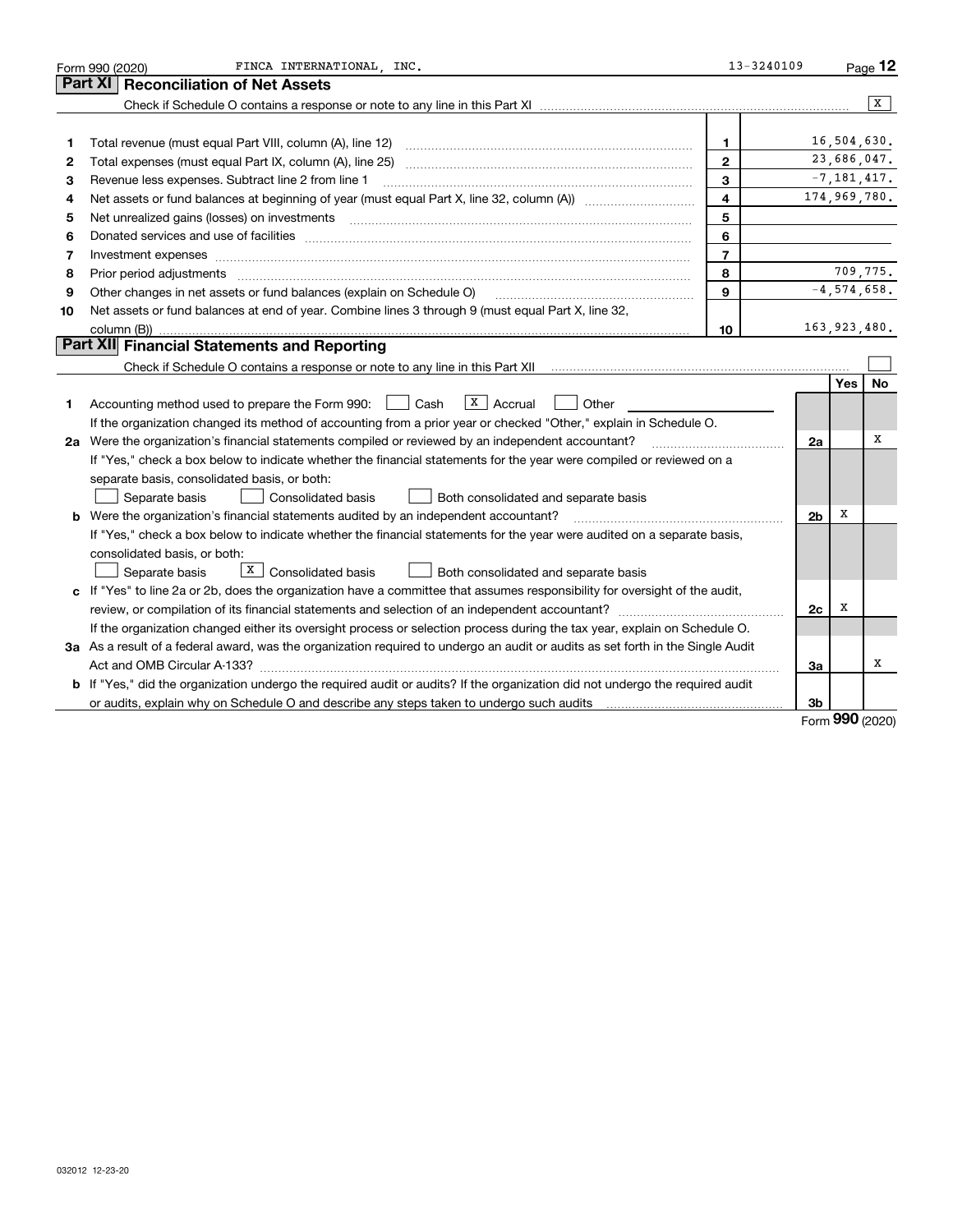## **Public Charity Status and Public Support**

**(Form 990 or 990-EZ) Complete if the organization is a section 501(c)(3) organization or a section 4947(a)(1) nonexempt charitable trust. | Attach to Form 990 or Form 990-EZ.** 

| OMB No. 1545-0047     |
|-----------------------|
| 2020                  |
| <b>Open to Public</b> |

|                |        | Department of the Treasury<br>Internal Revenue Service |                                                                        | Attach to Form 990 or Form 990-EZ.<br>$\blacktriangleright$ Go to www.irs.gov/Form990 for instructions and the latest information.           |     |                                                                |                            | <b>Open to Public</b><br>Inspection   |
|----------------|--------|--------------------------------------------------------|------------------------------------------------------------------------|----------------------------------------------------------------------------------------------------------------------------------------------|-----|----------------------------------------------------------------|----------------------------|---------------------------------------|
|                |        | Name of the organization                               |                                                                        |                                                                                                                                              |     |                                                                |                            | <b>Employer identification number</b> |
|                |        |                                                        | FINCA INTERNATIONAL, INC.                                              |                                                                                                                                              |     |                                                                |                            | 13-3240109                            |
|                | Part I |                                                        |                                                                        | Reason for Public Charity Status. (All organizations must complete this part.) See instructions.                                             |     |                                                                |                            |                                       |
|                |        |                                                        |                                                                        | The organization is not a private foundation because it is: (For lines 1 through 12, check only one box.)                                    |     |                                                                |                            |                                       |
| 1              |        |                                                        |                                                                        | A church, convention of churches, or association of churches described in section 170(b)(1)(A)(i).                                           |     |                                                                |                            |                                       |
| 2              |        |                                                        |                                                                        | A school described in section 170(b)(1)(A)(ii). (Attach Schedule E (Form 990 or 990-EZ).)                                                    |     |                                                                |                            |                                       |
| з              |        |                                                        |                                                                        | A hospital or a cooperative hospital service organization described in section 170(b)(1)(A)(iii).                                            |     |                                                                |                            |                                       |
| 4              |        |                                                        |                                                                        | A medical research organization operated in conjunction with a hospital described in section 170(b)(1)(A)(iii). Enter the hospital's name,   |     |                                                                |                            |                                       |
|                |        | city, and state:                                       |                                                                        |                                                                                                                                              |     |                                                                |                            |                                       |
| 5              |        |                                                        |                                                                        | An organization operated for the benefit of a college or university owned or operated by a governmental unit described in                    |     |                                                                |                            |                                       |
|                |        |                                                        | section 170(b)(1)(A)(iv). (Complete Part II.)                          |                                                                                                                                              |     |                                                                |                            |                                       |
| 6              |        |                                                        |                                                                        | A federal, state, or local government or governmental unit described in section 170(b)(1)(A)(v).                                             |     |                                                                |                            |                                       |
| 7 <sup>1</sup> | X      |                                                        |                                                                        | An organization that normally receives a substantial part of its support from a governmental unit or from the general public described in    |     |                                                                |                            |                                       |
|                |        |                                                        | section 170(b)(1)(A)(vi). (Complete Part II.)                          |                                                                                                                                              |     |                                                                |                            |                                       |
| 8              |        |                                                        |                                                                        | A community trust described in section 170(b)(1)(A)(vi). (Complete Part II.)                                                                 |     |                                                                |                            |                                       |
| 9              |        |                                                        |                                                                        | An agricultural research organization described in section 170(b)(1)(A)(ix) operated in conjunction with a land-grant college                |     |                                                                |                            |                                       |
|                |        |                                                        |                                                                        | or university or a non-land-grant college of agriculture (see instructions). Enter the name, city, and state of the college or               |     |                                                                |                            |                                       |
|                |        | university:                                            |                                                                        |                                                                                                                                              |     |                                                                |                            |                                       |
| 10             |        |                                                        |                                                                        | An organization that normally receives (1) more than 33 1/3% of its support from contributions, membership fees, and gross receipts from     |     |                                                                |                            |                                       |
|                |        |                                                        |                                                                        | activities related to its exempt functions, subject to certain exceptions; and (2) no more than 33 1/3% of its support from gross investment |     |                                                                |                            |                                       |
|                |        |                                                        |                                                                        | income and unrelated business taxable income (less section 511 tax) from businesses acquired by the organization after June 30, 1975.        |     |                                                                |                            |                                       |
|                |        |                                                        | See section 509(a)(2). (Complete Part III.)                            |                                                                                                                                              |     |                                                                |                            |                                       |
| 11             |        |                                                        |                                                                        | An organization organized and operated exclusively to test for public safety. See section 509(a)(4).                                         |     |                                                                |                            |                                       |
| 12             |        |                                                        |                                                                        | An organization organized and operated exclusively for the benefit of, to perform the functions of, or to carry out the purposes of one or   |     |                                                                |                            |                                       |
|                |        |                                                        |                                                                        | more publicly supported organizations described in section 509(a)(1) or section 509(a)(2). See section 509(a)(3). Check the box in           |     |                                                                |                            |                                       |
|                |        |                                                        |                                                                        | lines 12a through 12d that describes the type of supporting organization and complete lines 12e, 12f, and 12g.                               |     |                                                                |                            |                                       |
| а              |        |                                                        |                                                                        | Type I. A supporting organization operated, supervised, or controlled by its supported organization(s), typically by giving                  |     |                                                                |                            |                                       |
|                |        |                                                        |                                                                        | the supported organization(s) the power to regularly appoint or elect a majority of the directors or trustees of the supporting              |     |                                                                |                            |                                       |
|                |        |                                                        | organization. You must complete Part IV, Sections A and B.             |                                                                                                                                              |     |                                                                |                            |                                       |
| b              |        |                                                        |                                                                        | Type II. A supporting organization supervised or controlled in connection with its supported organization(s), by having                      |     |                                                                |                            |                                       |
|                |        |                                                        |                                                                        | control or management of the supporting organization vested in the same persons that control or manage the supported                         |     |                                                                |                            |                                       |
|                |        |                                                        | organization(s). You must complete Part IV, Sections A and C.          |                                                                                                                                              |     |                                                                |                            |                                       |
| с              |        |                                                        |                                                                        | Type III functionally integrated. A supporting organization operated in connection with, and functionally integrated with,                   |     |                                                                |                            |                                       |
|                |        |                                                        |                                                                        | its supported organization(s) (see instructions). You must complete Part IV, Sections A, D, and E.                                           |     |                                                                |                            |                                       |
| d              |        |                                                        |                                                                        | Type III non-functionally integrated. A supporting organization operated in connection with its supported organization(s)                    |     |                                                                |                            |                                       |
|                |        |                                                        |                                                                        | that is not functionally integrated. The organization generally must satisfy a distribution requirement and an attentiveness                 |     |                                                                |                            |                                       |
|                |        |                                                        |                                                                        | requirement (see instructions). You must complete Part IV, Sections A and D, and Part V.                                                     |     |                                                                |                            |                                       |
| е              |        |                                                        |                                                                        | Check this box if the organization received a written determination from the IRS that it is a Type I, Type II, Type III                      |     |                                                                |                            |                                       |
|                |        |                                                        |                                                                        | functionally integrated, or Type III non-functionally integrated supporting organization.                                                    |     |                                                                |                            |                                       |
| f              |        | Enter the number of supported organizations            |                                                                        |                                                                                                                                              |     |                                                                |                            |                                       |
| a              |        |                                                        | Provide the following information about the supported organization(s). |                                                                                                                                              |     |                                                                |                            |                                       |
|                |        | (i) Name of supported                                  | (ii) EIN                                                               | (iii) Type of organization<br>(described on lines 1-10                                                                                       |     | (iv) Is the organization listed<br>in your governing document? | (v) Amount of monetary     | (vi) Amount of other                  |
|                |        | organization                                           |                                                                        | above (see instructions))                                                                                                                    | Yes | No                                                             | support (see instructions) | support (see instructions)            |
|                |        |                                                        |                                                                        |                                                                                                                                              |     |                                                                |                            |                                       |
|                |        |                                                        |                                                                        |                                                                                                                                              |     |                                                                |                            |                                       |
|                |        |                                                        |                                                                        |                                                                                                                                              |     |                                                                |                            |                                       |
|                |        |                                                        |                                                                        |                                                                                                                                              |     |                                                                |                            |                                       |
|                |        |                                                        |                                                                        |                                                                                                                                              |     |                                                                |                            |                                       |
|                |        |                                                        |                                                                        |                                                                                                                                              |     |                                                                |                            |                                       |
|                |        |                                                        |                                                                        |                                                                                                                                              |     |                                                                |                            |                                       |
|                |        |                                                        |                                                                        |                                                                                                                                              |     |                                                                |                            |                                       |
|                |        |                                                        |                                                                        |                                                                                                                                              |     |                                                                |                            |                                       |
|                |        |                                                        |                                                                        |                                                                                                                                              |     |                                                                |                            |                                       |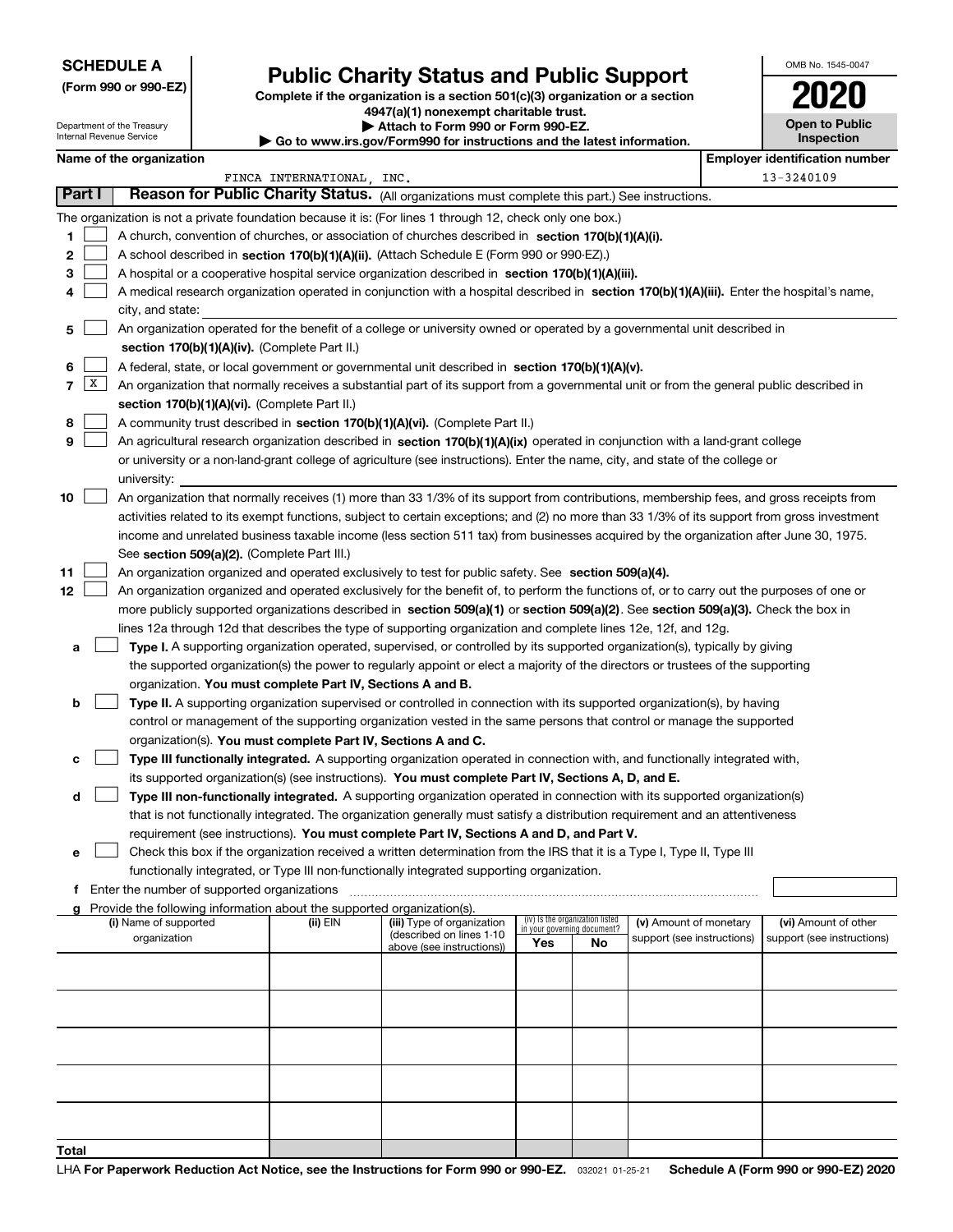### Schedule A (Form 990 or 990-EZ) 2020 FINCA INTERNATIONAL, INC. The magnetic contract of the state of the page

**Part II** Support Schedule for Organizations Described in Sections 170(b)(1)(A)(iv) and 170(b)(1)(A)(vi)

(Complete only if you checked the box on line 5, 7, or 8 of Part I or if the organization failed to qualify under Part III. If the organization fails to qualify under the tests listed below, please complete Part III.)

|    | <b>Section A. Public Support</b>                                                                                                                                                                                              |             |                                                    |             |             |                  |                                       |
|----|-------------------------------------------------------------------------------------------------------------------------------------------------------------------------------------------------------------------------------|-------------|----------------------------------------------------|-------------|-------------|------------------|---------------------------------------|
|    | Calendar year (or fiscal year beginning in) $\blacktriangleright$                                                                                                                                                             | (a) 2016    | (b) 2017                                           | $(c)$ 2018  | $(d)$ 2019  | (e) 2020         | (f) Total                             |
|    | 1 Gifts, grants, contributions, and                                                                                                                                                                                           |             |                                                    |             |             |                  |                                       |
|    | membership fees received. (Do not                                                                                                                                                                                             |             |                                                    |             |             |                  |                                       |
|    | include any "unusual grants.")                                                                                                                                                                                                | 20,107,097. | 19,051,488.                                        | 16,676,131. | 20,080,711. | 17, 180, 175.    | 93,095,602.                           |
|    | 2 Tax revenues levied for the organ-                                                                                                                                                                                          |             |                                                    |             |             |                  |                                       |
|    | ization's benefit and either paid to                                                                                                                                                                                          |             |                                                    |             |             |                  |                                       |
|    | or expended on its behalf                                                                                                                                                                                                     |             |                                                    |             |             |                  |                                       |
|    | 3 The value of services or facilities                                                                                                                                                                                         |             |                                                    |             |             |                  |                                       |
|    | furnished by a governmental unit to                                                                                                                                                                                           |             |                                                    |             |             |                  |                                       |
|    | the organization without charge                                                                                                                                                                                               |             |                                                    |             |             |                  |                                       |
|    | Total. Add lines 1 through 3                                                                                                                                                                                                  | 20,107,097. | 19,051,488.                                        | 16,676,131. | 20,080,711. | 17, 180, 175.    | 93,095,602.                           |
| 5  | The portion of total contributions                                                                                                                                                                                            |             |                                                    |             |             |                  |                                       |
|    | by each person (other than a                                                                                                                                                                                                  |             |                                                    |             |             |                  |                                       |
|    | governmental unit or publicly                                                                                                                                                                                                 |             |                                                    |             |             |                  |                                       |
|    | supported organization) included                                                                                                                                                                                              |             |                                                    |             |             |                  |                                       |
|    | on line 1 that exceeds 2% of the                                                                                                                                                                                              |             |                                                    |             |             |                  |                                       |
|    | amount shown on line 11,                                                                                                                                                                                                      |             |                                                    |             |             |                  |                                       |
|    | column (f)                                                                                                                                                                                                                    |             |                                                    |             |             |                  | 3,781,235.                            |
|    | 6 Public support. Subtract line 5 from line 4.                                                                                                                                                                                |             |                                                    |             |             |                  | 89, 314, 367.                         |
|    | <b>Section B. Total Support</b>                                                                                                                                                                                               |             |                                                    |             |             |                  |                                       |
|    | Calendar year (or fiscal year beginning in)                                                                                                                                                                                   | (a) 2016    | (b) 2017                                           | $(c)$ 2018  | $(d)$ 2019  | (e) 2020         | (f) Total                             |
|    | 7 Amounts from line 4                                                                                                                                                                                                         | 20,107,097. | 19,051,488.                                        | 16,676,131. | 20,080,711. | 17, 180, 175.    | 93,095,602.                           |
|    | 8 Gross income from interest,                                                                                                                                                                                                 |             |                                                    |             |             |                  |                                       |
|    | dividends, payments received on                                                                                                                                                                                               |             |                                                    |             |             |                  |                                       |
|    | securities loans, rents, royalties,                                                                                                                                                                                           |             |                                                    |             |             |                  |                                       |
|    | and income from similar sources                                                                                                                                                                                               | 13,050,803. | 8,912,868.                                         | 3,860,797.  | 928,068.    | 964,717.         | 27, 717, 253.                         |
| 9. | Net income from unrelated business                                                                                                                                                                                            |             |                                                    |             |             |                  |                                       |
|    | activities, whether or not the                                                                                                                                                                                                |             |                                                    |             |             |                  |                                       |
|    | business is regularly carried on                                                                                                                                                                                              | 0.          | 0.                                                 | 0.          | 0.          | 0.               |                                       |
|    | 10 Other income. Do not include gain                                                                                                                                                                                          |             |                                                    |             |             |                  |                                       |
|    | or loss from the sale of capital                                                                                                                                                                                              |             |                                                    |             |             |                  |                                       |
|    | assets (Explain in Part VI.)                                                                                                                                                                                                  |             | $16, 794, 813.$ 7,539,963. 12,026,377. 17,521,136. |             |             | $-631, 423.$     | 53,250,866.                           |
|    | 11 Total support. Add lines 7 through 10                                                                                                                                                                                      |             |                                                    |             |             |                  | 174,063,721.                          |
| 12 | Gross receipts from related activities, etc. (see instructions)                                                                                                                                                               |             |                                                    |             |             | 12 <sup>12</sup> |                                       |
|    | 13 First 5 years. If the Form 990 is for the organization's first, second, third, fourth, or fifth tax year as a section 501(c)(3)                                                                                            |             |                                                    |             |             |                  |                                       |
|    | organization, check this box and stop here manufactured and stream and the state of the state of the stream and stream and stream and stream and stream and stream and stream and stream and stream and stream and stream and |             |                                                    |             |             |                  |                                       |
|    | <b>Section C. Computation of Public Support Percentage</b>                                                                                                                                                                    |             |                                                    |             |             |                  |                                       |
|    |                                                                                                                                                                                                                               |             |                                                    |             |             | 14               | 51.31<br>%                            |
| 15 | Public support percentage from 2019 Schedule A, Part II, line 14 [2010] contains a material contract the Public support percentage from 2019 Schedule A, Part II, line 14                                                     |             |                                                    |             |             | 15               | 41.52<br>%                            |
|    | 16a 33 1/3% support test - 2020. If the organization did not check the box on line 13, and line 14 is 33 1/3% or more, check this box and                                                                                     |             |                                                    |             |             |                  |                                       |
|    | stop here. The organization qualifies as a publicly supported organization                                                                                                                                                    |             |                                                    |             |             |                  | $\blacktriangleright$ $\mid$ X $\mid$ |
|    | <b>b 33 1/3% support test - 2019.</b> If the organization did not check a box on line 13 or 16a, and line 15 is 33 1/3% or more, check this box                                                                               |             |                                                    |             |             |                  |                                       |
|    | and stop here. The organization qualifies as a publicly supported organization                                                                                                                                                |             |                                                    |             |             |                  |                                       |
|    | 17a 10% -facts-and-circumstances test - 2020. If the organization did not check a box on line 13, 16a, or 16b, and line 14 is 10% or more,                                                                                    |             |                                                    |             |             |                  |                                       |
|    | and if the organization meets the facts-and-circumstances test, check this box and stop here. Explain in Part VI how the organization                                                                                         |             |                                                    |             |             |                  |                                       |
|    | meets the facts-and-circumstances test. The organization qualifies as a publicly supported organization                                                                                                                       |             |                                                    |             |             |                  |                                       |
|    | <b>b 10% -facts-and-circumstances test - 2019.</b> If the organization did not check a box on line 13, 16a, 16b, or 17a, and line 15 is 10% or                                                                                |             |                                                    |             |             |                  |                                       |
|    | more, and if the organization meets the facts-and-circumstances test, check this box and stop here. Explain in Part VI how the                                                                                                |             |                                                    |             |             |                  |                                       |
|    | organization meets the facts-and-circumstances test. The organization qualifies as a publicly supported organization                                                                                                          |             |                                                    |             |             |                  |                                       |
|    | 18 Private foundation. If the organization did not check a box on line 13, 16a, 16b, 17a, or 17b, check this box and see instructions                                                                                         |             |                                                    |             |             |                  |                                       |
|    |                                                                                                                                                                                                                               |             |                                                    |             |             |                  |                                       |

**Schedule A (Form 990 or 990-EZ) 2020**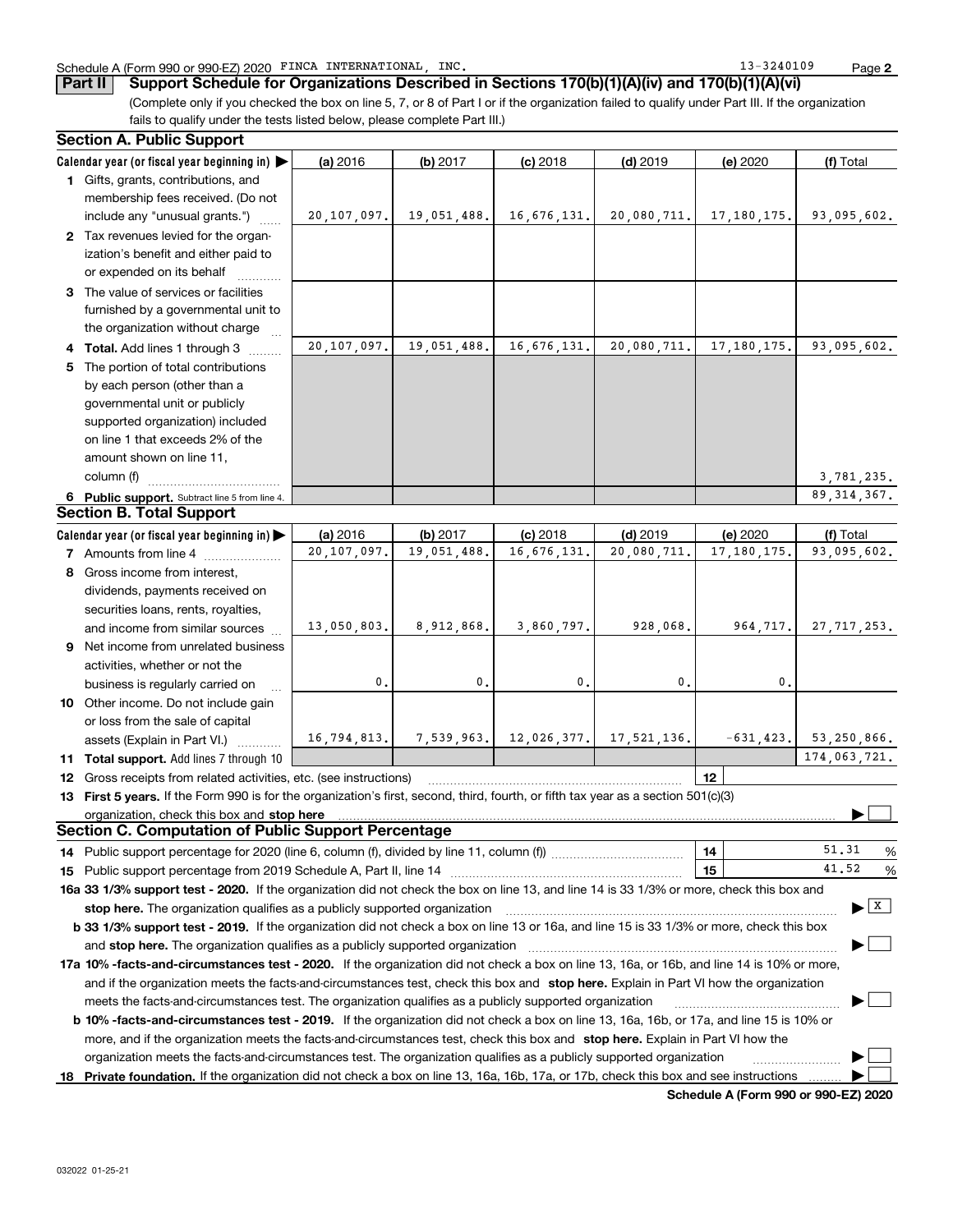#### **Part III | Support Schedule for Organizations Described in Section 509(a)(2)**

(Complete only if you checked the box on line 10 of Part I or if the organization failed to qualify under Part II. If the organization fails to qualify under the tests listed below, please complete Part II.)

|   | <b>Section A. Public Support</b>                                                                                                                                                                                               |          |          |                 |            |          |           |
|---|--------------------------------------------------------------------------------------------------------------------------------------------------------------------------------------------------------------------------------|----------|----------|-----------------|------------|----------|-----------|
|   | Calendar year (or fiscal year beginning in) $\blacktriangleright$                                                                                                                                                              | (a) 2016 | (b) 2017 | <b>(c)</b> 2018 | $(d)$ 2019 | (e) 2020 | (f) Total |
|   | 1 Gifts, grants, contributions, and                                                                                                                                                                                            |          |          |                 |            |          |           |
|   | membership fees received. (Do not                                                                                                                                                                                              |          |          |                 |            |          |           |
|   | include any "unusual grants.")                                                                                                                                                                                                 |          |          |                 |            |          |           |
|   | <b>2</b> Gross receipts from admissions,                                                                                                                                                                                       |          |          |                 |            |          |           |
|   | merchandise sold or services per-                                                                                                                                                                                              |          |          |                 |            |          |           |
|   | formed, or facilities furnished in                                                                                                                                                                                             |          |          |                 |            |          |           |
|   | any activity that is related to the<br>organization's tax-exempt purpose                                                                                                                                                       |          |          |                 |            |          |           |
|   | Gross receipts from activities that                                                                                                                                                                                            |          |          |                 |            |          |           |
| 3 | are not an unrelated trade or bus-                                                                                                                                                                                             |          |          |                 |            |          |           |
|   |                                                                                                                                                                                                                                |          |          |                 |            |          |           |
|   | iness under section 513                                                                                                                                                                                                        |          |          |                 |            |          |           |
|   | 4 Tax revenues levied for the organ-                                                                                                                                                                                           |          |          |                 |            |          |           |
|   | ization's benefit and either paid to                                                                                                                                                                                           |          |          |                 |            |          |           |
|   | or expended on its behalf                                                                                                                                                                                                      |          |          |                 |            |          |           |
|   | 5 The value of services or facilities                                                                                                                                                                                          |          |          |                 |            |          |           |
|   | furnished by a governmental unit to                                                                                                                                                                                            |          |          |                 |            |          |           |
|   | the organization without charge                                                                                                                                                                                                |          |          |                 |            |          |           |
|   | <b>6 Total.</b> Add lines 1 through 5                                                                                                                                                                                          |          |          |                 |            |          |           |
|   | 7a Amounts included on lines 1, 2, and                                                                                                                                                                                         |          |          |                 |            |          |           |
|   | 3 received from disqualified persons                                                                                                                                                                                           |          |          |                 |            |          |           |
|   | <b>b</b> Amounts included on lines 2 and 3 received                                                                                                                                                                            |          |          |                 |            |          |           |
|   | from other than disqualified persons that                                                                                                                                                                                      |          |          |                 |            |          |           |
|   | exceed the greater of \$5,000 or 1% of the<br>amount on line 13 for the year                                                                                                                                                   |          |          |                 |            |          |           |
|   | c Add lines 7a and 7b                                                                                                                                                                                                          |          |          |                 |            |          |           |
|   | 8 Public support. (Subtract line 7c from line 6.)                                                                                                                                                                              |          |          |                 |            |          |           |
|   | <b>Section B. Total Support</b>                                                                                                                                                                                                |          |          |                 |            |          |           |
|   | Calendar year (or fiscal year beginning in) $\blacktriangleright$                                                                                                                                                              | (a) 2016 | (b) 2017 | $(c)$ 2018      | $(d)$ 2019 | (e) 2020 | (f) Total |
|   | 9 Amounts from line 6                                                                                                                                                                                                          |          |          |                 |            |          |           |
|   | 10a Gross income from interest,                                                                                                                                                                                                |          |          |                 |            |          |           |
|   | dividends, payments received on                                                                                                                                                                                                |          |          |                 |            |          |           |
|   | securities loans, rents, royalties,                                                                                                                                                                                            |          |          |                 |            |          |           |
|   | and income from similar sources                                                                                                                                                                                                |          |          |                 |            |          |           |
|   | <b>b</b> Unrelated business taxable income                                                                                                                                                                                     |          |          |                 |            |          |           |
|   | (less section 511 taxes) from businesses                                                                                                                                                                                       |          |          |                 |            |          |           |
|   | acquired after June 30, 1975                                                                                                                                                                                                   |          |          |                 |            |          |           |
|   | c Add lines 10a and 10b                                                                                                                                                                                                        |          |          |                 |            |          |           |
|   | <b>11</b> Net income from unrelated business<br>activities not included in line 10b,                                                                                                                                           |          |          |                 |            |          |           |
|   | whether or not the business is                                                                                                                                                                                                 |          |          |                 |            |          |           |
|   | regularly carried on                                                                                                                                                                                                           |          |          |                 |            |          |           |
|   | <b>12</b> Other income. Do not include gain                                                                                                                                                                                    |          |          |                 |            |          |           |
|   | or loss from the sale of capital<br>assets (Explain in Part VI.)                                                                                                                                                               |          |          |                 |            |          |           |
|   | <b>13</b> Total support. (Add lines 9, 10c, 11, and 12.)                                                                                                                                                                       |          |          |                 |            |          |           |
|   | 14 First 5 years. If the Form 990 is for the organization's first, second, third, fourth, or fifth tax year as a section 501(c)(3) organization,                                                                               |          |          |                 |            |          |           |
|   | check this box and stop here measurements and starting the starting of the starting of the starting of the starting of the starting of the starting of the starting of the starting of the starting of the starting of the sta |          |          |                 |            |          |           |
|   | <b>Section C. Computation of Public Support Percentage</b>                                                                                                                                                                     |          |          |                 |            |          |           |
|   | 15 Public support percentage for 2020 (line 8, column (f), divided by line 13, column (f))                                                                                                                                     |          |          |                 |            | 15       | %         |
|   | 16 Public support percentage from 2019 Schedule A, Part III, line 15                                                                                                                                                           |          |          |                 |            | 16       | %         |
|   | Section D. Computation of Investment Income Percentage                                                                                                                                                                         |          |          |                 |            |          |           |
|   |                                                                                                                                                                                                                                |          |          |                 |            | 17       | %         |
|   | 18 Investment income percentage from 2019 Schedule A, Part III, line 17                                                                                                                                                        |          |          |                 |            | 18       | %         |
|   | 19a 33 1/3% support tests - 2020. If the organization did not check the box on line 14, and line 15 is more than 33 1/3%, and line 17 is not                                                                                   |          |          |                 |            |          |           |
|   | more than 33 1/3%, check this box and stop here. The organization qualifies as a publicly supported organization                                                                                                               |          |          |                 |            |          |           |
|   | <b>b 33 1/3% support tests - 2019.</b> If the organization did not check a box on line 14 or line 19a, and line 16 is more than 33 1/3%, and                                                                                   |          |          |                 |            |          |           |
|   | line 18 is not more than 33 1/3%, check this box and stop here. The organization qualifies as a publicly supported organization                                                                                                |          |          |                 |            |          |           |
|   | 20 Private foundation. If the organization did not check a box on line 14, 19a, or 19b, check this box and see instructions                                                                                                    |          |          |                 |            |          |           |
|   |                                                                                                                                                                                                                                |          |          |                 |            |          |           |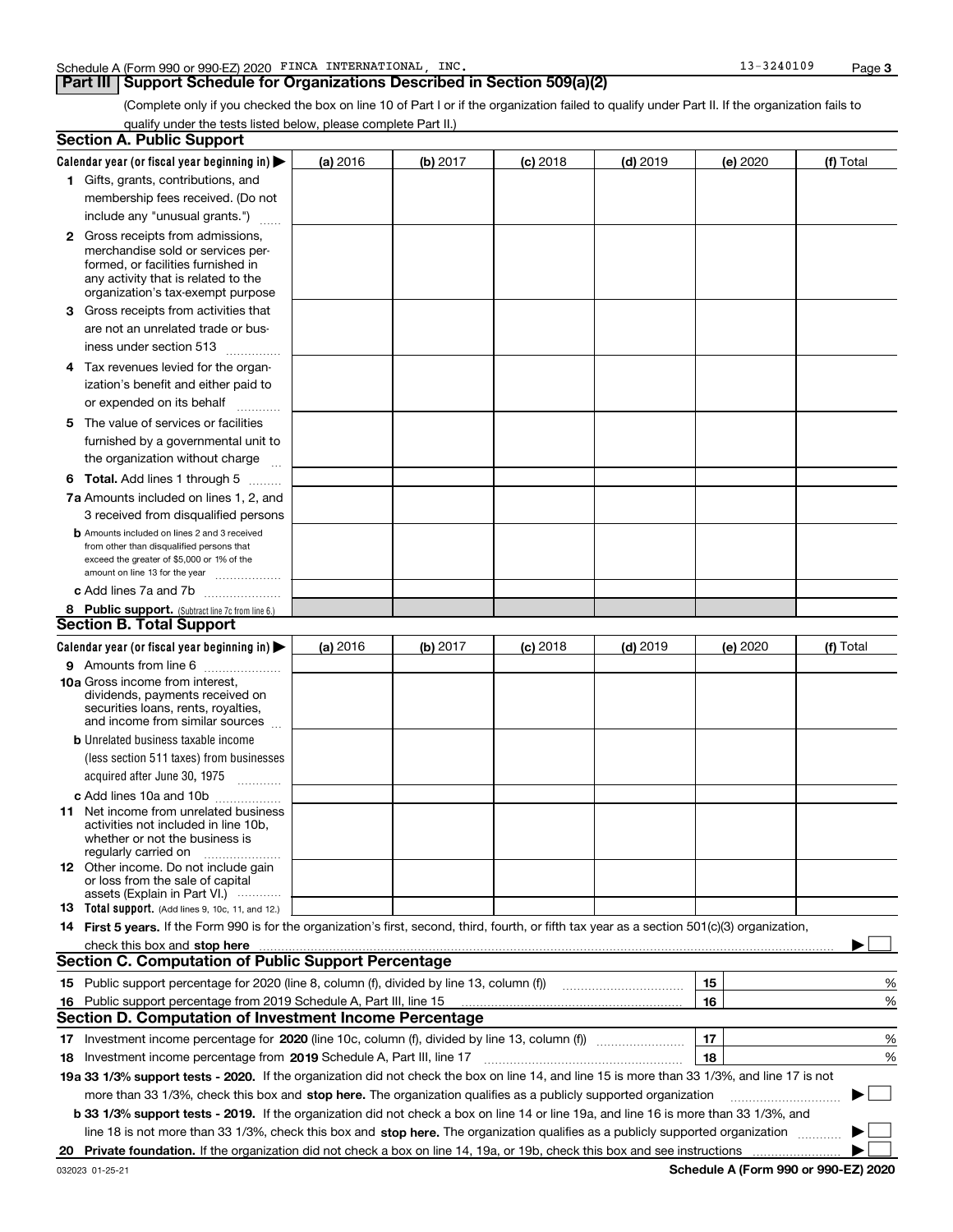**1**

**2**

**3a**

Yes | No

## **Part IV Supporting Organizations**

(Complete only if you checked a box in line 12 on Part I. If you checked box 12a, Part I, complete Sections A and B. If you checked box 12b, Part I, complete Sections A and C. If you checked box 12c, Part I, complete Sections A, D, and E. If you checked box 12d, Part I, complete Sections A and D, and complete Part V.)

#### **Section A. All Supporting Organizations**

- **1** Are all of the organization's supported organizations listed by name in the organization's governing documents? If "No," describe in Part VI how the supported organizations are designated. If designated by *class or purpose, describe the designation. If historic and continuing relationship, explain.*
- **2** Did the organization have any supported organization that does not have an IRS determination of status under section 509(a)(1) or (2)? If "Yes," explain in Part VI how the organization determined that the supported *organization was described in section 509(a)(1) or (2).*
- **3a** Did the organization have a supported organization described in section 501(c)(4), (5), or (6)? If "Yes," answer *lines 3b and 3c below.*
- **b** Did the organization confirm that each supported organization qualified under section 501(c)(4), (5), or (6) and satisfied the public support tests under section 509(a)(2)? If "Yes," describe in **Part VI** when and how the *organization made the determination.*
- **c** Did the organization ensure that all support to such organizations was used exclusively for section 170(c)(2)(B) purposes? If "Yes," explain in Part VI what controls the organization put in place to ensure such use.
- **4 a** *If* Was any supported organization not organized in the United States ("foreign supported organization")? *"Yes," and if you checked box 12a or 12b in Part I, answer lines 4b and 4c below.*
- **b** Did the organization have ultimate control and discretion in deciding whether to make grants to the foreign supported organization? If "Yes," describe in Part VI how the organization had such control and discretion *despite being controlled or supervised by or in connection with its supported organizations.*
- **c** Did the organization support any foreign supported organization that does not have an IRS determination under sections 501(c)(3) and 509(a)(1) or (2)? If "Yes," explain in Part VI what controls the organization used *to ensure that all support to the foreign supported organization was used exclusively for section 170(c)(2)(B) purposes.*
- **5a** Did the organization add, substitute, or remove any supported organizations during the tax year? If "Yes," answer lines 5b and 5c below (if applicable). Also, provide detail in **Part VI,** including (i) the names and EIN *numbers of the supported organizations added, substituted, or removed; (ii) the reasons for each such action; (iii) the authority under the organization's organizing document authorizing such action; and (iv) how the action was accomplished (such as by amendment to the organizing document).*
- **b Type I or Type II only.** Was any added or substituted supported organization part of a class already designated in the organization's organizing document?
- **c Substitutions only.**  Was the substitution the result of an event beyond the organization's control?
- **6** Did the organization provide support (whether in the form of grants or the provision of services or facilities) to **Part VI.** *If "Yes," provide detail in* support or benefit one or more of the filing organization's supported organizations? anyone other than (i) its supported organizations, (ii) individuals that are part of the charitable class benefited by one or more of its supported organizations, or (iii) other supporting organizations that also
- **7** Did the organization provide a grant, loan, compensation, or other similar payment to a substantial contributor regard to a substantial contributor? If "Yes," complete Part I of Schedule L (Form 990 or 990-EZ). (as defined in section 4958(c)(3)(C)), a family member of a substantial contributor, or a 35% controlled entity with
- **8** Did the organization make a loan to a disqualified person (as defined in section 4958) not described in line 7? *If "Yes," complete Part I of Schedule L (Form 990 or 990-EZ).*
- **9 a** Was the organization controlled directly or indirectly at any time during the tax year by one or more in section 509(a)(1) or (2))? If "Yes," provide detail in Part VI. disqualified persons, as defined in section 4946 (other than foundation managers and organizations described
- **b** Did one or more disqualified persons (as defined in line 9a) hold a controlling interest in any entity in which the supporting organization had an interest? If "Yes," provide detail in Part VI.
- **c** Did a disqualified person (as defined in line 9a) have an ownership interest in, or derive any personal benefit from, assets in which the supporting organization also had an interest? If "Yes," provide detail in Part VI.
- **10 a** Was the organization subject to the excess business holdings rules of section 4943 because of section supporting organizations)? If "Yes," answer line 10b below. 4943(f) (regarding certain Type II supporting organizations, and all Type III non-functionally integrated
	- **b** Did the organization have any excess business holdings in the tax year? (Use Schedule C, Form 4720, to *determine whether the organization had excess business holdings.)*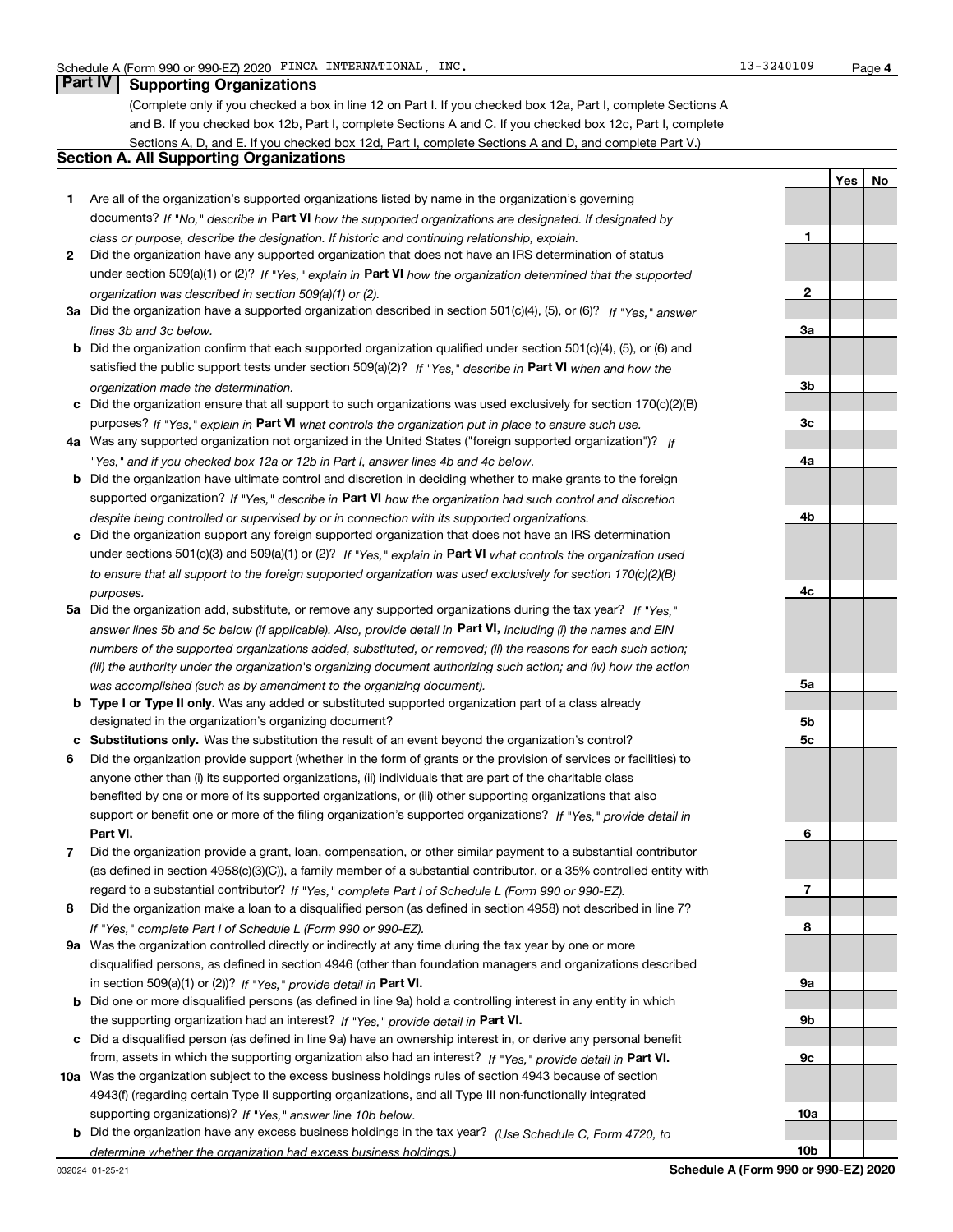**Part IV | Supporting Organizations** *(continued)* 

**1**

**2**

|    |                                                                                                                      |                 | Yes l | No. |
|----|----------------------------------------------------------------------------------------------------------------------|-----------------|-------|-----|
| 11 | Has the organization accepted a gift or contribution from any of the following persons?                              |                 |       |     |
|    | a A person who directly or indirectly controls, either alone or together with persons described in lines 11b and     |                 |       |     |
|    | 11c below, the governing body of a supported organization?                                                           | 11a             |       |     |
|    | <b>b</b> A family member of a person described in line 11a above?                                                    | 11 <sub>b</sub> |       |     |
|    | c A 35% controlled entity of a person described in line 11a or 11b above? If "Yes" to line 11a, 11b, or 11c, provide |                 |       |     |
|    | detail in Part VI.                                                                                                   | 11c             |       |     |
|    | <b>Section B. Type I Supporting Organizations</b>                                                                    |                 |       |     |
|    |                                                                                                                      |                 | Yes   | Nο  |
|    |                                                                                                                      |                 |       |     |

|              | Did the governing body, members of the governing body, officers acting in their official capacity, or membership of one or<br>more supported organizations have the power to regularly appoint or elect at least a majority of the organization's officers, |  |
|--------------|-------------------------------------------------------------------------------------------------------------------------------------------------------------------------------------------------------------------------------------------------------------|--|
|              | directors, or trustees at all times during the tax year? If "No," describe in Part VI how the supported organization(s)                                                                                                                                     |  |
|              | effectively operated, supervised, or controlled the organization's activities. If the organization had more than one supported<br>organization, describe how the powers to appoint and/or remove officers, directors, or trustees were allocated among the  |  |
|              | supported organizations and what conditions or restrictions, if any, applied to such powers during the tax year.                                                                                                                                            |  |
| $\mathbf{2}$ | Did the organization operate for the benefit of any supported organization other than the supported                                                                                                                                                         |  |
|              |                                                                                                                                                                                                                                                             |  |

organization(s) that operated, supervised, or controlled the supporting organization? If "Yes," explain in

**Part VI**  *how providing such benefit carried out the purposes of the supported organization(s) that operated,*

| supervised, or controlled the supporting organization. |  |
|--------------------------------------------------------|--|
| <b>Section C. Type II Supporting Organizations</b>     |  |

Yes | No **1** or trustees of each of the organization's supported organization(s)? If "No," describe in Part VI how control **1** *or management of the supporting organization was vested in the same persons that controlled or managed the supported organization(s).* Were a majority of the organization's directors or trustees during the tax year also a majority of the directors

|--|

|              |                                                                                                                        |   | Yes l | No. |
|--------------|------------------------------------------------------------------------------------------------------------------------|---|-------|-----|
|              | Did the organization provide to each of its supported organizations, by the last day of the fifth month of the         |   |       |     |
|              | organization's tax year, (i) a written notice describing the type and amount of support provided during the prior tax  |   |       |     |
|              | year, (ii) a copy of the Form 990 that was most recently filed as of the date of notification, and (iii) copies of the |   |       |     |
|              | organization's governing documents in effect on the date of notification, to the extent not previously provided?       |   |       |     |
| $\mathbf{2}$ | Were any of the organization's officers, directors, or trustees either (i) appointed or elected by the supported       |   |       |     |
|              | organization(s) or (ii) serving on the governing body of a supported organization? If "No," explain in Part VI how     |   |       |     |
|              | the organization maintained a close and continuous working relationship with the supported organization(s).            | 2 |       |     |
| 3            | By reason of the relationship described in line 2, above, did the organization's supported organizations have a        |   |       |     |
|              | significant voice in the organization's investment policies and in directing the use of the organization's             |   |       |     |
|              | income or assets at all times during the tax year? If "Yes," describe in Part VI the role the organization's           |   |       |     |
|              | supported organizations played in this regard.                                                                         | з |       |     |

## *supported organizations played in this regard.* **Section E. Type III Functionally Integrated Supporting Organizations**

- **1** Check the box next to the method that the organization used to satisfy the Integral Part Test during the year (see instructions).
- **a** The organization satisfied the Activities Test. Complete line 2 below.
- **b** The organization is the parent of each of its supported organizations. *Complete* line 3 below.  $\begin{array}{c} \hline \end{array}$

|  |  | c $\Box$ The organization supported a governmental entity. Describe in Part VI how you supported a governmental entity (see instructions) |  |  |  |  |  |
|--|--|-------------------------------------------------------------------------------------------------------------------------------------------|--|--|--|--|--|
|--|--|-------------------------------------------------------------------------------------------------------------------------------------------|--|--|--|--|--|

- **2 Answer lines 2a and 2b below. Yes No** Activities Test.
- **a** Did substantially all of the organization's activities during the tax year directly further the exempt purposes of the supported organization(s) to which the organization was responsive? If "Yes," then in **Part VI identify those supported organizations and explain**  *how these activities directly furthered their exempt purposes, how the organization was responsive to those supported organizations, and how the organization determined that these activities constituted substantially all of its activities.*
- **b** Did the activities described in line 2a, above, constitute activities that, but for the organization's involvement, **Part VI**  *the reasons for the organization's position that its supported organization(s) would have engaged in* one or more of the organization's supported organization(s) would have been engaged in? If "Yes," explain in *these activities but for the organization's involvement.*
- 3 Parent of Supported Organizations. Answer lines 3a and 3b below.
- **a** Did the organization have the power to regularly appoint or elect a majority of the officers, directors, or trustees of each of the supported organizations? If "Yes" or "No" provide details in Part VI.
- **b** Did the organization exercise a substantial degree of direction over the policies, programs, and activities of each of its supported organizations? If "Yes," describe in Part VI the role played by the organization in this regard.

**2a**

**2b**

**3a**

**3b**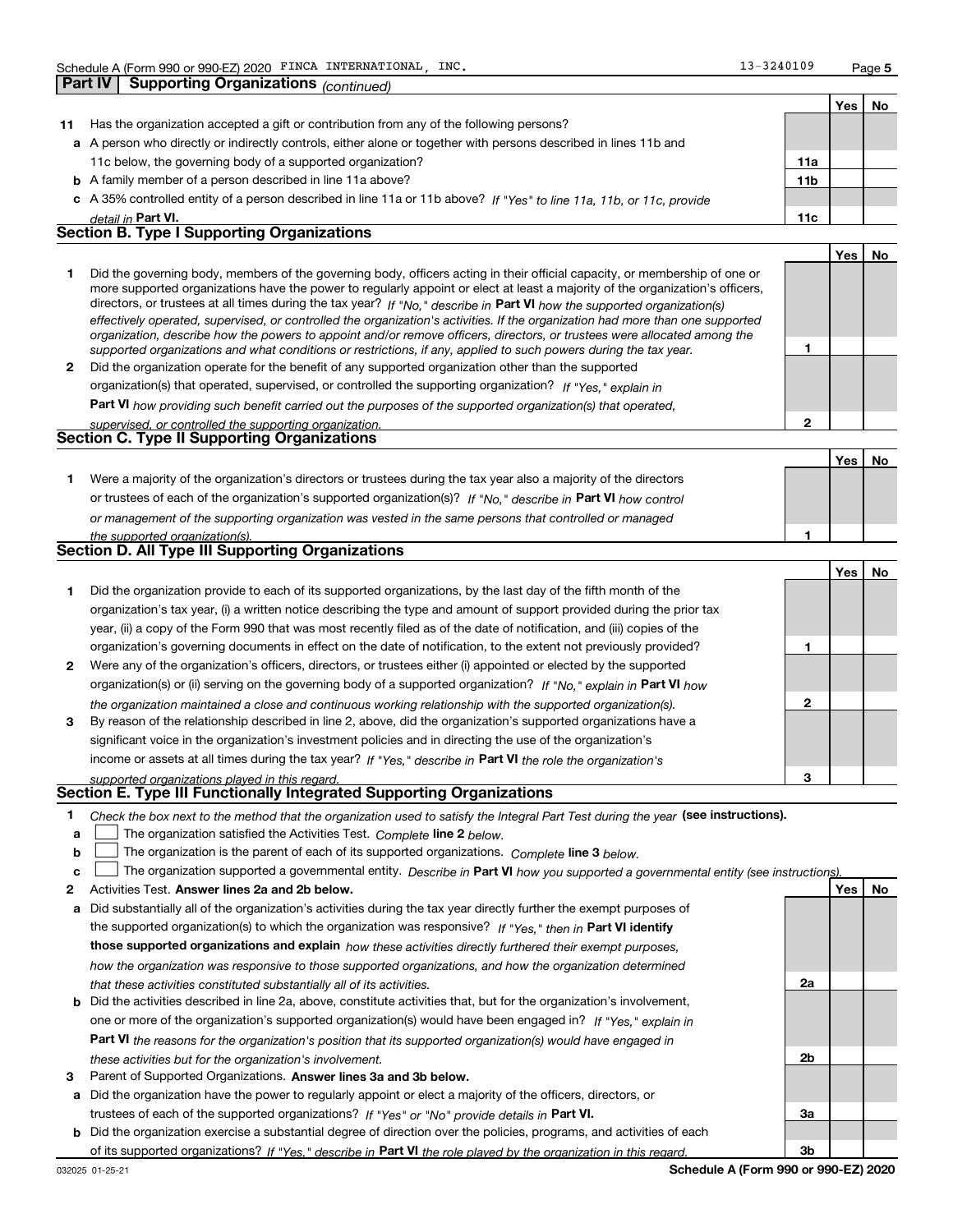|  |  | T Check here if the organization satisfie |  |
|--|--|-------------------------------------------|--|
|--|--|-------------------------------------------|--|

**Part V** | Type III Non-Functionally Integrated 509(a)(3) Supporting Organizations

**1**  $\Box$  Check here if the organization satisfied the Integral Part Test as a qualifying trust on Nov. 20, 1970 ( explain in Part VI). See instructions. All other Type III non-functionally integrated supporting organizations must complete Sections A through E.  $\begin{array}{c} \hline \end{array}$ 

| Section A - Adjusted Net Income |                                                                             |                | (A) Prior Year | (B) Current Year<br>(optional) |
|---------------------------------|-----------------------------------------------------------------------------|----------------|----------------|--------------------------------|
| 1                               | Net short-term capital gain                                                 | 1              |                |                                |
| $\mathbf{2}$                    | Recoveries of prior-year distributions                                      | $\overline{2}$ |                |                                |
| 3                               | Other gross income (see instructions)                                       | 3              |                |                                |
| 4                               | Add lines 1 through 3.                                                      | 4              |                |                                |
| 5                               | Depreciation and depletion                                                  | 5              |                |                                |
| 6                               | Portion of operating expenses paid or incurred for production or            |                |                |                                |
|                                 | collection of gross income or for management, conservation, or              |                |                |                                |
|                                 | maintenance of property held for production of income (see instructions)    | 6              |                |                                |
| 7                               | Other expenses (see instructions)                                           | $\overline{7}$ |                |                                |
| 8                               | <b>Adjusted Net Income</b> (subtract lines 5, 6, and 7 from line 4)         | 8              |                |                                |
|                                 | <b>Section B - Minimum Asset Amount</b>                                     |                | (A) Prior Year | (B) Current Year<br>(optional) |
| 1                               | Aggregate fair market value of all non-exempt-use assets (see               |                |                |                                |
|                                 | instructions for short tax year or assets held for part of year):           |                |                |                                |
|                                 | <b>a</b> Average monthly value of securities                                | 1a             |                |                                |
|                                 | <b>b</b> Average monthly cash balances                                      | 1b             |                |                                |
|                                 | c Fair market value of other non-exempt-use assets                          | 1c             |                |                                |
|                                 | <b>d</b> Total (add lines 1a, 1b, and 1c)                                   | 1d             |                |                                |
|                                 | <b>e</b> Discount claimed for blockage or other factors                     |                |                |                                |
|                                 | (explain in detail in Part VI):                                             |                |                |                                |
| 2                               | Acquisition indebtedness applicable to non-exempt-use assets                | $\mathbf{2}$   |                |                                |
| 3                               | Subtract line 2 from line 1d.                                               | 3              |                |                                |
| 4                               | Cash deemed held for exempt use. Enter 0.015 of line 3 (for greater amount, |                |                |                                |
|                                 | see instructions).                                                          | 4              |                |                                |
| 5                               | Net value of non-exempt-use assets (subtract line 4 from line 3)            | 5              |                |                                |
| 6                               | Multiply line 5 by 0.035.                                                   | 6              |                |                                |
| 7                               | Recoveries of prior-year distributions                                      | $\overline{7}$ |                |                                |
| 8                               | Minimum Asset Amount (add line 7 to line 6)                                 | 8              |                |                                |
|                                 | <b>Section C - Distributable Amount</b>                                     |                |                | <b>Current Year</b>            |
| 1                               | Adjusted net income for prior year (from Section A, line 8, column A)       | 1              |                |                                |
| $\mathbf{2}$                    | Enter 0.85 of line 1.                                                       | $\mathbf{2}$   |                |                                |
| 3                               | Minimum asset amount for prior year (from Section B, line 8, column A)      | 3              |                |                                |
| 4                               | Enter greater of line 2 or line 3.                                          | 4              |                |                                |
| 5                               | Income tax imposed in prior year                                            | 5              |                |                                |
| 6                               | <b>Distributable Amount.</b> Subtract line 5 from line 4, unless subject to |                |                |                                |
|                                 | emergency temporary reduction (see instructions).                           | 6              |                |                                |

**7** Check here if the current year is the organization's first as a non-functionally integrated Type III supporting organization (see instructions).

**Schedule A (Form 990 or 990-EZ) 2020**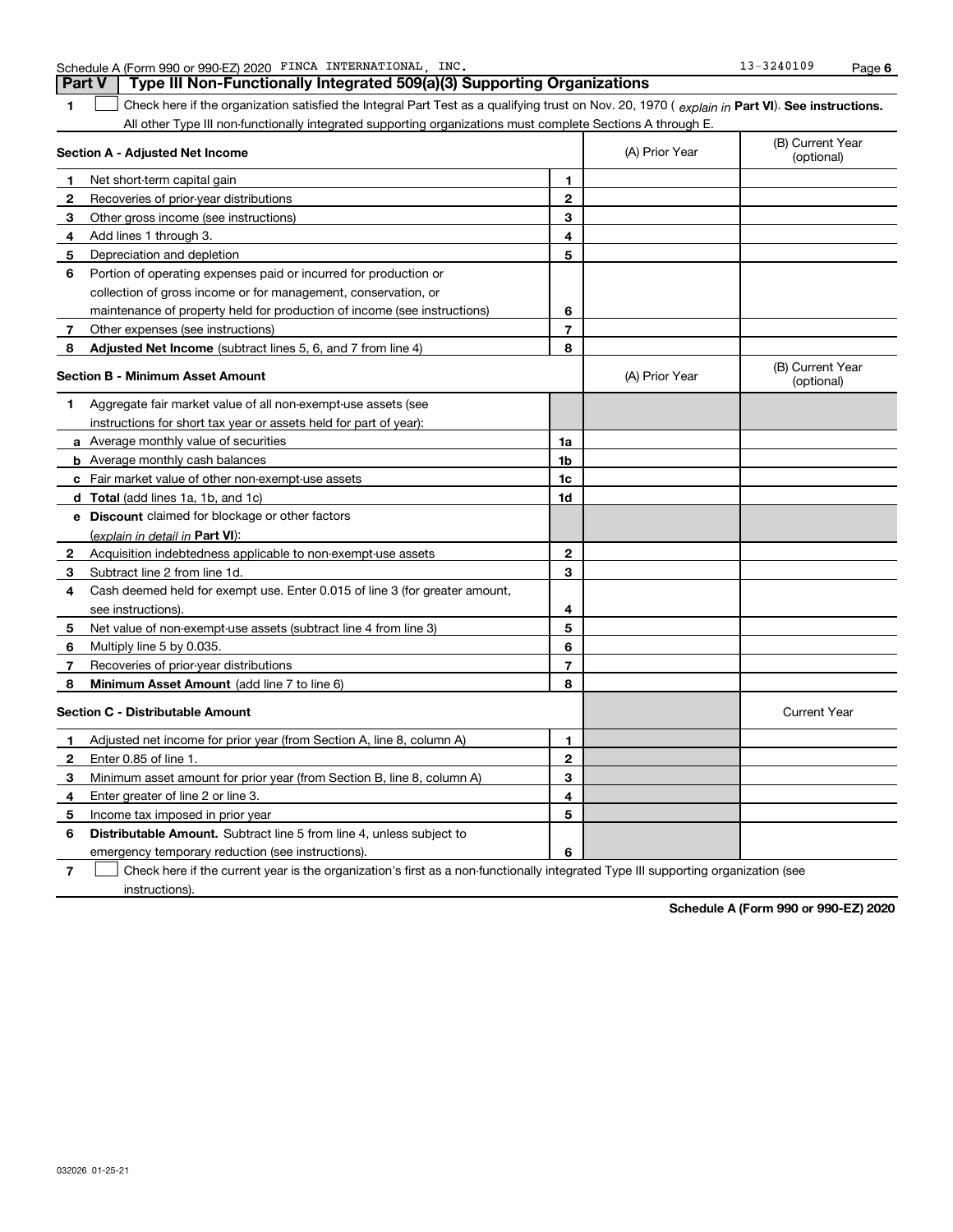|    | Type III Non-Functionally Integrated 509(a)(3) Supporting Organizations<br><b>Part V</b>   |                             | (continued)                           |                |                                         |
|----|--------------------------------------------------------------------------------------------|-----------------------------|---------------------------------------|----------------|-----------------------------------------|
|    | Section D - Distributions                                                                  |                             |                                       |                | <b>Current Year</b>                     |
|    | Amounts paid to supported organizations to accomplish exempt purposes                      |                             | 1                                     |                |                                         |
| 2  | Amounts paid to perform activity that directly furthers exempt purposes of supported       |                             |                                       |                |                                         |
|    | organizations, in excess of income from activity                                           |                             | $\mathbf{2}$                          |                |                                         |
| 3  | Administrative expenses paid to accomplish exempt purposes of supported organizations      |                             |                                       | 3              |                                         |
| 4  | Amounts paid to acquire exempt-use assets                                                  |                             |                                       | 4              |                                         |
| 5  | Qualified set-aside amounts (prior IRS approval required - provide details in Part VI)     |                             |                                       | 5              |                                         |
| 6  | Other distributions ( <i>describe in</i> Part VI). See instructions.                       |                             |                                       | 6              |                                         |
| 7  | Total annual distributions. Add lines 1 through 6.                                         |                             |                                       | $\overline{7}$ |                                         |
| 8  | Distributions to attentive supported organizations to which the organization is responsive |                             |                                       |                |                                         |
|    | (provide details in <b>Part VI</b> ). See instructions.                                    |                             |                                       | 8              |                                         |
| 9  | Distributable amount for 2020 from Section C, line 6                                       |                             |                                       | 9              |                                         |
| 10 | Line 8 amount divided by line 9 amount                                                     |                             |                                       | 10             |                                         |
|    |                                                                                            | (i)                         | (iii)                                 |                | (iii)                                   |
|    | Section E - Distribution Allocations (see instructions)                                    | <b>Excess Distributions</b> | <b>Underdistributions</b><br>Pre-2020 |                | <b>Distributable</b><br>Amount for 2020 |
| 1  | Distributable amount for 2020 from Section C, line 6                                       |                             |                                       |                |                                         |
| 2  | Underdistributions, if any, for years prior to 2020 (reason-                               |                             |                                       |                |                                         |
|    | able cause required - explain in Part VI). See instructions.                               |                             |                                       |                |                                         |
| з  | Excess distributions carryover, if any, to 2020                                            |                             |                                       |                |                                         |
|    | <b>a</b> From 2015                                                                         |                             |                                       |                |                                         |
|    | <b>b</b> From $2016$                                                                       |                             |                                       |                |                                         |
|    | c From 2017                                                                                |                             |                                       |                |                                         |
|    | <b>d</b> From 2018                                                                         |                             |                                       |                |                                         |
|    | e From 2019                                                                                |                             |                                       |                |                                         |
|    | <b>Total</b> of lines 3a through 3e                                                        |                             |                                       |                |                                         |
|    | <b>g</b> Applied to underdistributions of prior years                                      |                             |                                       |                |                                         |
|    | <b>h</b> Applied to 2020 distributable amount                                              |                             |                                       |                |                                         |
|    | Carryover from 2015 not applied (see instructions)                                         |                             |                                       |                |                                         |
|    | Remainder. Subtract lines 3g, 3h, and 3i from line 3f.                                     |                             |                                       |                |                                         |
| 4  | Distributions for 2020 from Section D,                                                     |                             |                                       |                |                                         |
|    | line $7:$                                                                                  |                             |                                       |                |                                         |
|    | <b>a</b> Applied to underdistributions of prior years                                      |                             |                                       |                |                                         |
|    | <b>b</b> Applied to 2020 distributable amount                                              |                             |                                       |                |                                         |
|    | Remainder. Subtract lines 4a and 4b from line 4.                                           |                             |                                       |                |                                         |
| 5  | Remaining underdistributions for years prior to 2020, if                                   |                             |                                       |                |                                         |
|    | any. Subtract lines 3g and 4a from line 2. For result greater                              |                             |                                       |                |                                         |
|    | than zero, explain in Part VI. See instructions.                                           |                             |                                       |                |                                         |
| 6  | Remaining underdistributions for 2020. Subtract lines 3h                                   |                             |                                       |                |                                         |
|    | and 4b from line 1. For result greater than zero, explain in                               |                             |                                       |                |                                         |
|    | Part VI. See instructions.                                                                 |                             |                                       |                |                                         |
| 7  | Excess distributions carryover to 2021. Add lines 3j                                       |                             |                                       |                |                                         |
|    | and 4c.                                                                                    |                             |                                       |                |                                         |
| 8  | Breakdown of line 7:                                                                       |                             |                                       |                |                                         |
|    | a Excess from 2016                                                                         |                             |                                       |                |                                         |
|    | <b>b</b> Excess from 2017                                                                  |                             |                                       |                |                                         |
|    | c Excess from 2018                                                                         |                             |                                       |                |                                         |
|    | d Excess from 2019                                                                         |                             |                                       |                |                                         |
|    | e Excess from 2020                                                                         |                             |                                       |                |                                         |

**Schedule A (Form 990 or 990-EZ) 2020**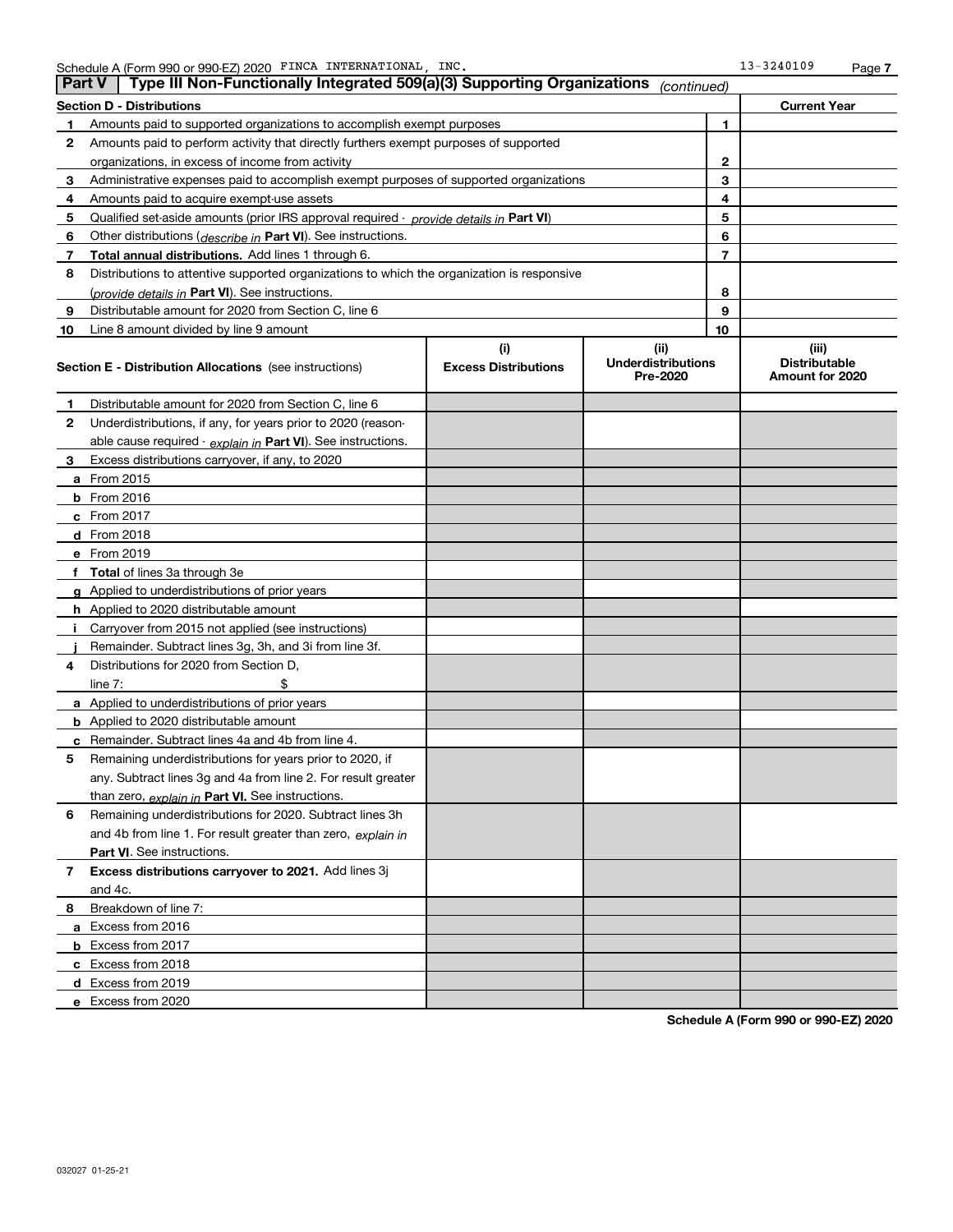Part VI | Supplemental Information. Provide the explanations required by Part II, line 10; Part II, line 17a or 17b; Part III, line 12; Part IV, Section A, lines 1, 2, 3b, 3c, 4b, 4c, 5a, 6, 9a, 9b, 9c, 11a, 11b, and 11c; Part IV, Section B, lines 1 and 2; Part IV, Section C, line 1; Part IV, Section D, lines 2 and 3; Part IV, Section E, lines 1c, 2a, 2b, 3a, and 3b; Part V, line 1; Part V, Section B, line 1e; Part V, Section D, lines 5, 6, and 8; and Part V, Section E, lines 2, 5, and 6. Also complete this part for any additional information. (See instructions.)

SCHEDULE A, PART II, LINE 10, EXPLANATION FOR OTHER INCOME:

| FINCA KOSOVO BRANCH INCOME   |                                                                                                                        |  |  |  |  |
|------------------------------|------------------------------------------------------------------------------------------------------------------------|--|--|--|--|
|                              | 2016 AMOUNT: \$ 16,794,813.                                                                                            |  |  |  |  |
|                              | 2017 AMOUNT: \$ 7,539,963.                                                                                             |  |  |  |  |
|                              | 2018 AMOUNT: \$ 11,756,927.                                                                                            |  |  |  |  |
|                              | 2019 AMOUNT: \$ 12,370,031.                                                                                            |  |  |  |  |
| 2020 AMOUNT: \$ 12,001,232.  | <u> 1989 - Johann Stoff, deutscher Stoffen und der Stoffen und der Stoffen und der Stoffen und der Stoffen und der</u> |  |  |  |  |
|                              |                                                                                                                        |  |  |  |  |
|                              | FI MANAGEMENT FEES NET EQUITY METHOD ADJ                                                                               |  |  |  |  |
|                              | 2018 AMOUNT: \$ 136,297.                                                                                               |  |  |  |  |
|                              | 2019 AMOUNT: \$185,105.                                                                                                |  |  |  |  |
| 2020 AMOUNT: \$ 258,788.     | <u> 1989 - Johann Barn, amerikan besteman besteman besteman besteman besteman besteman besteman besteman bestema</u>   |  |  |  |  |
|                              |                                                                                                                        |  |  |  |  |
| FI OTHER INCOME              |                                                                                                                        |  |  |  |  |
| 2018 AMOUNT: \$ 86,606.      | <u> 1989 - Johann Barn, fransk politik (d. 1989)</u>                                                                   |  |  |  |  |
| 2019 AMOUNT: \$ 94,735.      | <u> 1989 - Johann Stein, marwolaethau a bhann an t-Amhain Aonaich an t-Amhain Aonaich an t-Amhain Aonaich an t-A</u>   |  |  |  |  |
| 2020 AMOUNT: \$ 88,568.      |                                                                                                                        |  |  |  |  |
|                              |                                                                                                                        |  |  |  |  |
| FINCA PLUS OTHER INCOME      |                                                                                                                        |  |  |  |  |
| 2018 AMOUNT: \$              | 525.                                                                                                                   |  |  |  |  |
| 2019 AMOUNT: \$              | $-510.$                                                                                                                |  |  |  |  |
| 2020 AMOUNT: \$              | 5,394.                                                                                                                 |  |  |  |  |
|                              |                                                                                                                        |  |  |  |  |
| FINCA PLUS SALES NET OF COGS |                                                                                                                        |  |  |  |  |
| 2018 AMOUNT: \$              | 46,022.                                                                                                                |  |  |  |  |
| 2019 AMOUNT: \$              | 589,970.                                                                                                               |  |  |  |  |
| 2020 AMOUNT: \$              | 692,877.                                                                                                               |  |  |  |  |
|                              |                                                                                                                        |  |  |  |  |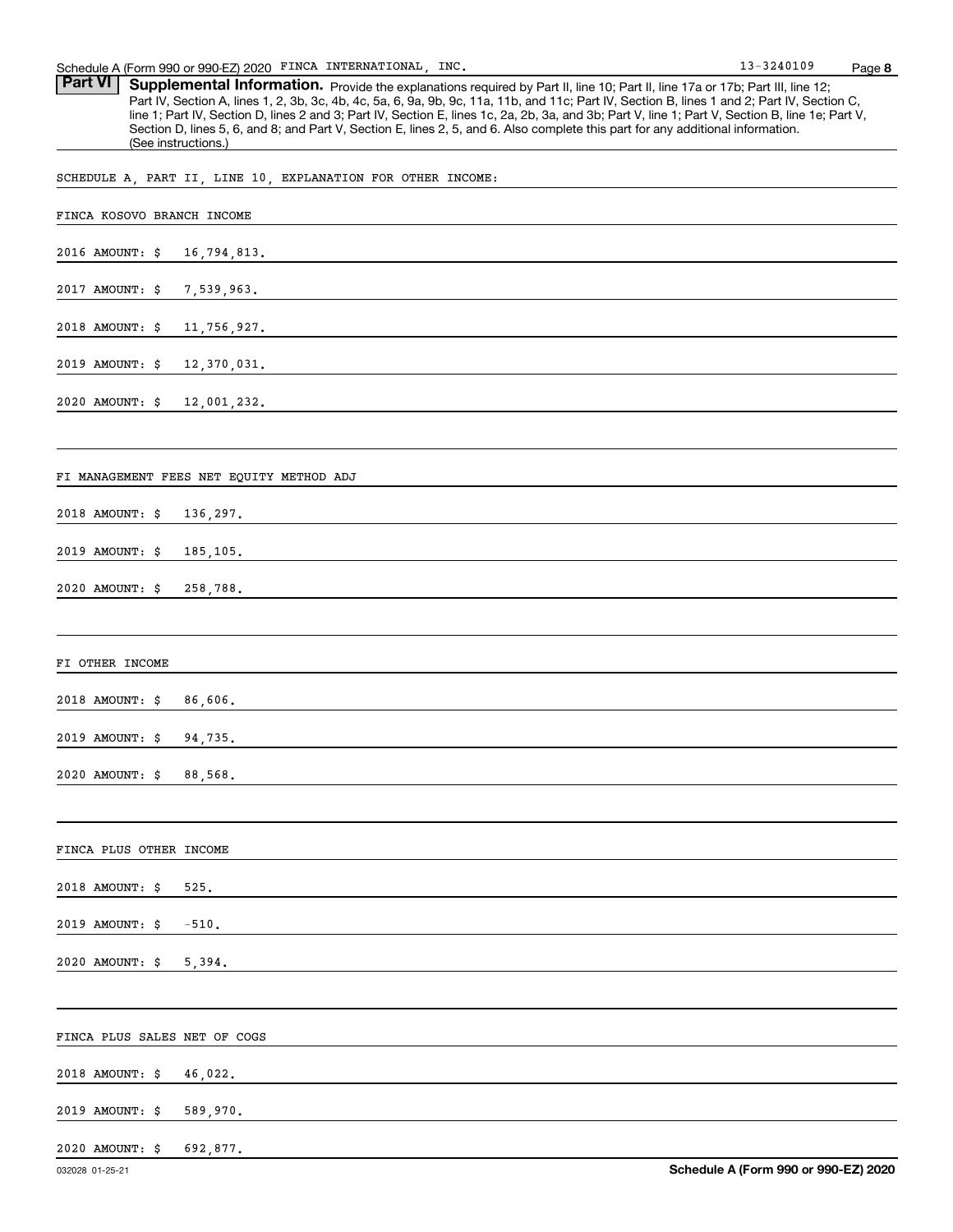Part VI | Supplemental Information. Provide the explanations required by Part II, line 10; Part II, line 17a or 17b; Part III, line 12; Part IV, Section A, lines 1, 2, 3b, 3c, 4b, 4c, 5a, 6, 9a, 9b, 9c, 11a, 11b, and 11c; Part IV, Section B, lines 1 and 2; Part IV, Section C, line 1; Part IV, Section D, lines 2 and 3; Part IV, Section E, lines 1c, 2a, 2b, 3a, and 3b; Part V, line 1; Part V, Section B, line 1e; Part V, Section D, lines 5, 6, and 8; and Part V, Section E, lines 2, 5, and 6. Also complete this part for any additional information. (See instructions.)

| FMH PROGRAM INCOME                      |         |
|-----------------------------------------|---------|
| 2019 AMOUNT: \$ 4,233,879.              |         |
| 2020 AMOUNT: $\frac{1}{2}$ -13,725,249. |         |
|                                         |         |
| FINCA VENTURES INCOME                   |         |
| 2019 AMOUNT: \$                         | 47,926. |
| 2020 AMOUNT: \$                         | 46,967. |
|                                         |         |
|                                         |         |
|                                         |         |
|                                         |         |
|                                         |         |
|                                         |         |
|                                         |         |
|                                         |         |
|                                         |         |
|                                         |         |
|                                         |         |
|                                         |         |
|                                         |         |
|                                         |         |
|                                         |         |
|                                         |         |
|                                         |         |
|                                         |         |
|                                         |         |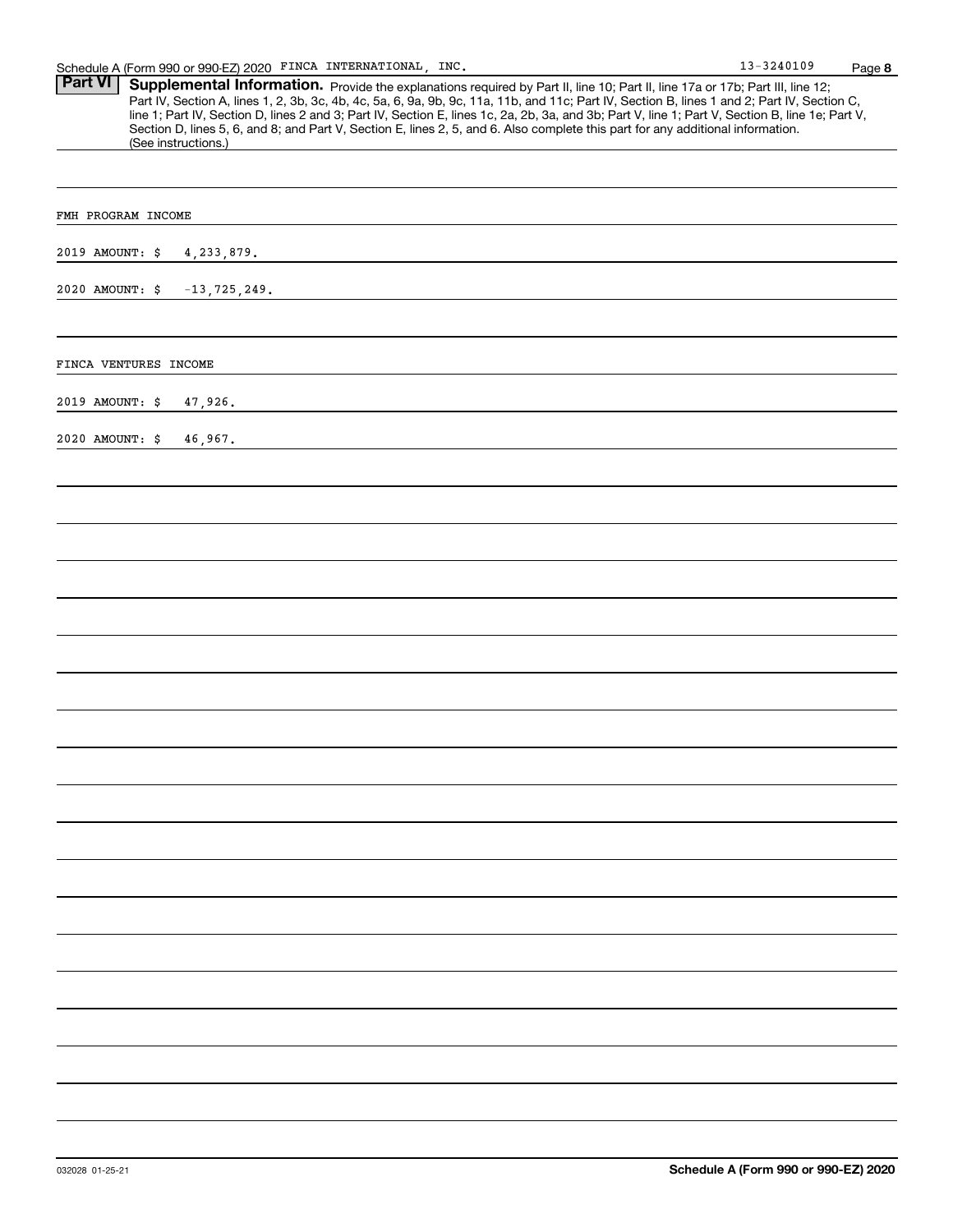023171 04-01-20

## **Identification of Excess Contributions Included on Part II, Line 5 Schedule A <sup>2020</sup>**

## **\*\* Do Not File \*\* \*\*\* Not Open to Public Inspection \*\*\***

| <b>Contributor's Name</b>                                 | <b>Total</b><br><b>Contributions</b> | <b>Excess</b><br>Contributions |
|-----------------------------------------------------------|--------------------------------------|--------------------------------|
| MICROSOFT CORPORATION                                     | 7,262,509.                           | 3,781,235.                     |
|                                                           |                                      |                                |
|                                                           |                                      |                                |
|                                                           |                                      |                                |
|                                                           |                                      |                                |
|                                                           |                                      |                                |
|                                                           |                                      |                                |
|                                                           |                                      |                                |
|                                                           |                                      |                                |
|                                                           |                                      |                                |
|                                                           |                                      |                                |
|                                                           |                                      |                                |
|                                                           |                                      |                                |
|                                                           |                                      |                                |
|                                                           |                                      |                                |
|                                                           |                                      |                                |
|                                                           |                                      |                                |
|                                                           |                                      |                                |
|                                                           |                                      |                                |
|                                                           |                                      |                                |
|                                                           |                                      |                                |
|                                                           |                                      |                                |
|                                                           |                                      |                                |
|                                                           |                                      |                                |
|                                                           |                                      |                                |
|                                                           |                                      |                                |
|                                                           |                                      |                                |
| Total Excess Contributions to Schedule A, Part II, Line 5 |                                      | 3,781,235.                     |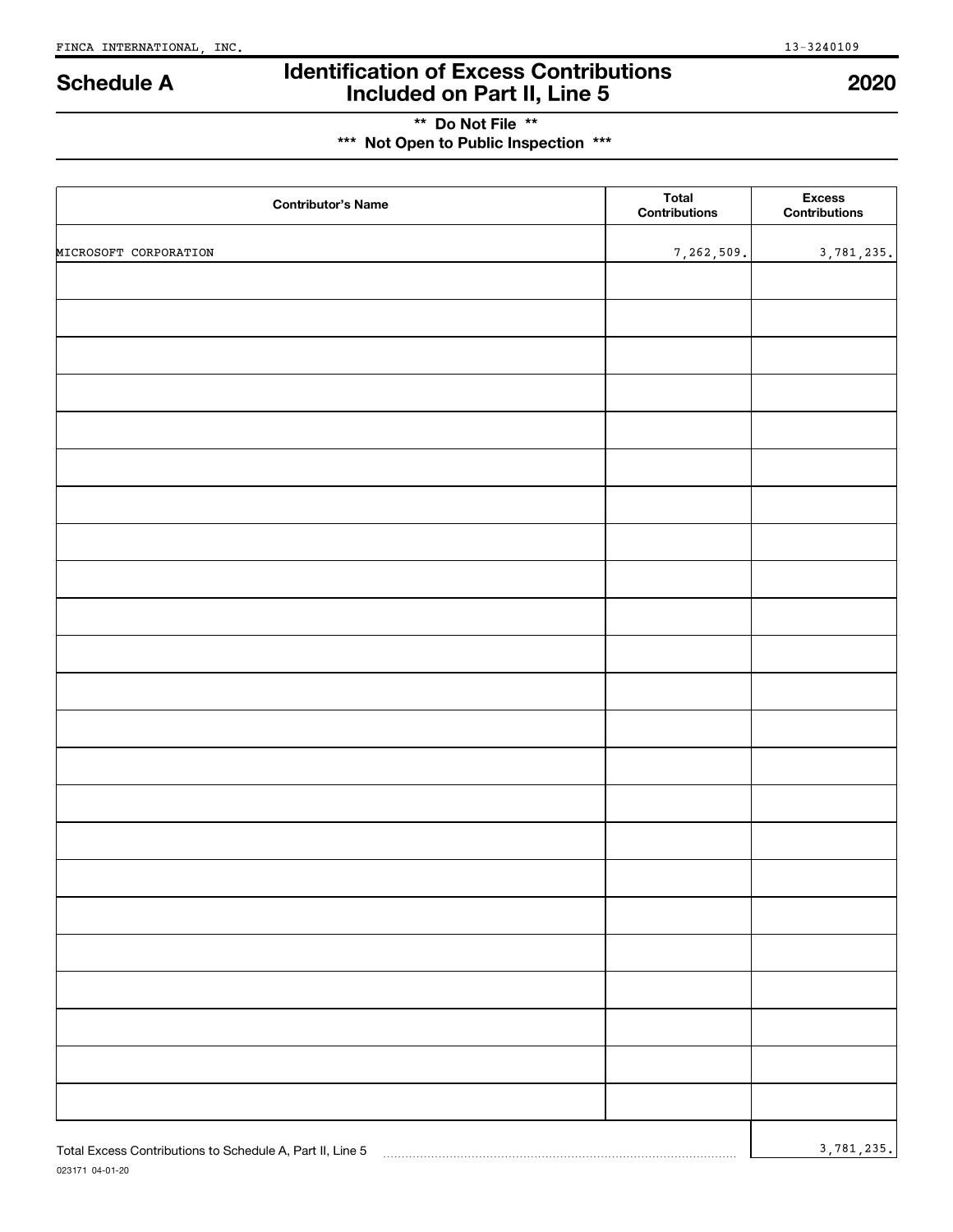Department of the Treasury Internal Revenue Service **(Form 990, 990-EZ,**

Name of the organization

\*\* PUBLIC DISCLOSURE COPY \*\*

## **Schedule B Schedule of Contributors**

**or 990-PF) | Attach to Form 990, Form 990-EZ, or Form 990-PF. | Go to www.irs.gov/Form990 for the latest information.** OMB No. 1545-0047

# **2020**

**Employer identification number**

| INTERNATIONAL<br>FINCA | INC. |  | 13-3240109 |
|------------------------|------|--|------------|
|------------------------|------|--|------------|

| <b>Organization type (check one):</b> |                                                                             |  |  |  |
|---------------------------------------|-----------------------------------------------------------------------------|--|--|--|
| Filers of:                            | Section:                                                                    |  |  |  |
| Form 990 or 990-EZ                    | X<br>$501(c)$ ( $3$ ) (enter number) organization                           |  |  |  |
|                                       | $4947(a)(1)$ nonexempt charitable trust not treated as a private foundation |  |  |  |
|                                       | 527 political organization                                                  |  |  |  |
| Form 990-PF                           | 501(c)(3) exempt private foundation                                         |  |  |  |
|                                       | 4947(a)(1) nonexempt charitable trust treated as a private foundation       |  |  |  |
|                                       | 501(c)(3) taxable private foundation                                        |  |  |  |
|                                       |                                                                             |  |  |  |

Check if your organization is covered by the General Rule or a Special Rule. **Note:**  Only a section 501(c)(7), (8), or (10) organization can check boxes for both the General Rule and a Special Rule. See instructions.

#### **General Rule**

For an organization filing Form 990, 990-EZ, or 990-PF that received, during the year, contributions totaling \$5,000 or more (in money or property) from any one contributor. Complete Parts I and II. See instructions for determining a contributor's total contributions.

#### **Special Rules**

any one contributor, during the year, total contributions of the greater of  $\,$  (1) \$5,000; or (2) 2% of the amount on (i) Form 990, Part VIII, line 1h;  $\boxed{\text{X}}$  For an organization described in section 501(c)(3) filing Form 990 or 990-EZ that met the 33 1/3% support test of the regulations under sections 509(a)(1) and 170(b)(1)(A)(vi), that checked Schedule A (Form 990 or 990-EZ), Part II, line 13, 16a, or 16b, and that received from or (ii) Form 990-EZ, line 1. Complete Parts I and II.

For an organization described in section 501(c)(7), (8), or (10) filing Form 990 or 990-EZ that received from any one contributor, during the year, total contributions of more than \$1,000 exclusively for religious, charitable, scientific, literary, or educational purposes, or for the prevention of cruelty to children or animals. Complete Parts I (entering "N/A" in column (b) instead of the contributor name and address), II, and III.

purpose. Don't complete any of the parts unless the General Rule applies to this organization because it received *nonexclusively* year, contributions <sub>exclusively</sub> for religious, charitable, etc., purposes, but no such contributions totaled more than \$1,000. If this box is checked, enter here the total contributions that were received during the year for an *exclusively* religious, charitable, etc., For an organization described in section 501(c)(7), (8), or (10) filing Form 990 or 990-EZ that received from any one contributor, during the religious, charitable, etc., contributions totaling \$5,000 or more during the year ~~~~~~~~~~~~~~~ | \$

**Caution:**  An organization that isn't covered by the General Rule and/or the Special Rules doesn't file Schedule B (Form 990, 990-EZ, or 990-PF),  **must** but it answer "No" on Part IV, line 2, of its Form 990; or check the box on line H of its Form 990-EZ or on its Form 990-PF, Part I, line 2, to certify that it doesn't meet the filing requirements of Schedule B (Form 990, 990-EZ, or 990-PF).

**For Paperwork Reduction Act Notice, see the instructions for Form 990, 990-EZ, or 990-PF. Schedule B (Form 990, 990-EZ, or 990-PF) (2020)** LHA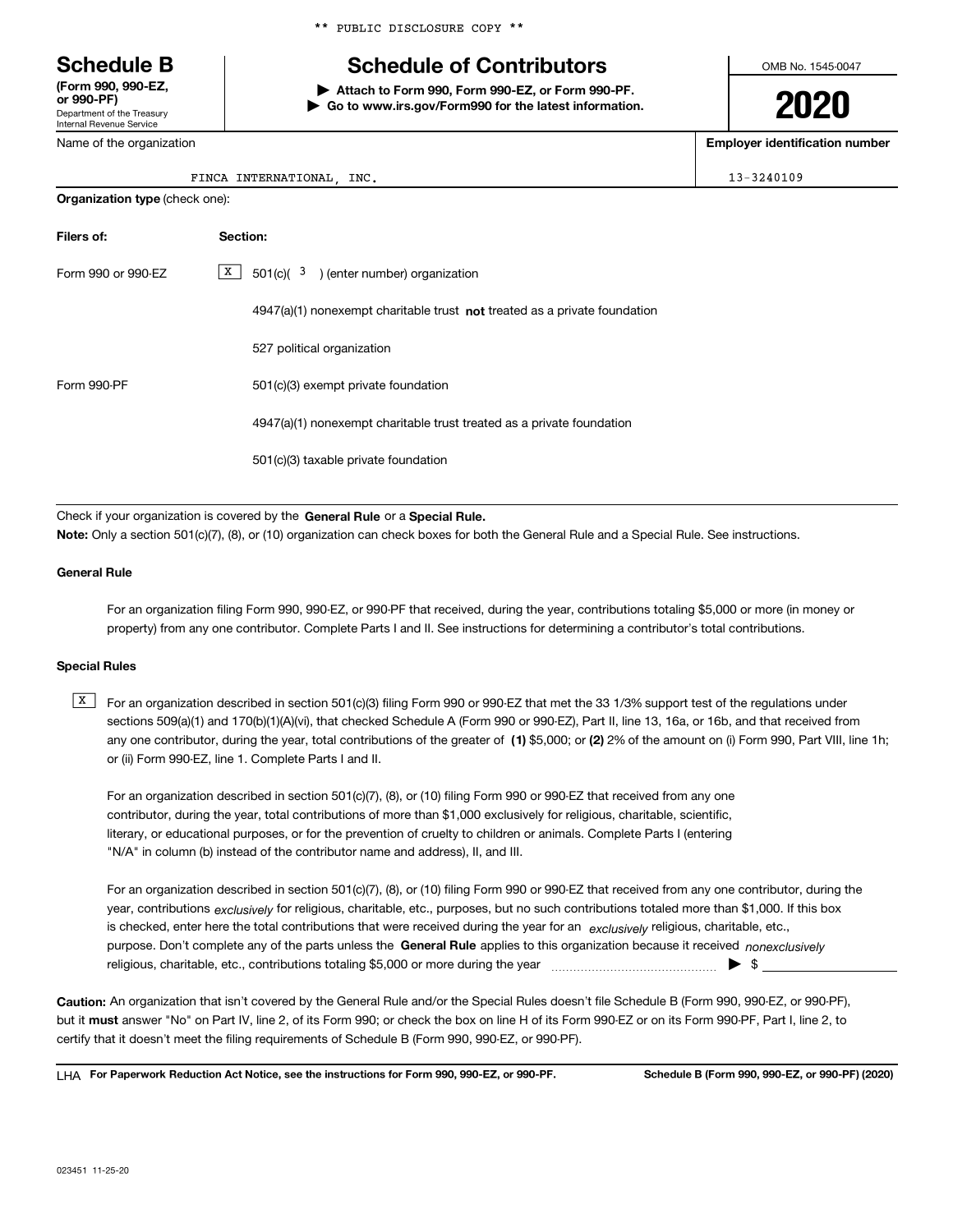| (2020)<br>. or 990-PF <sup>\</sup><br>$J.990 F^-$<br>Schedule B<br>n 990<br>-orm | Page |
|----------------------------------------------------------------------------------|------|
|                                                                                  |      |

**Employer identification number**

FINCA INTERNATIONAL, INC. 13-3240109

| Part I       | Contributors (see instructions). Use duplicate copies of Part I if additional space is needed. |                                   |                                                                                                                    |
|--------------|------------------------------------------------------------------------------------------------|-----------------------------------|--------------------------------------------------------------------------------------------------------------------|
| (a)<br>No.   | (b)<br>Name, address, and ZIP + 4                                                              | (c)<br><b>Total contributions</b> | (d)<br>Type of contribution                                                                                        |
| $\mathbf{1}$ |                                                                                                | 570,000.<br>\$                    | Х<br>Person<br>Payroll<br><b>Noncash</b><br>(Complete Part II for<br>noncash contributions.)                       |
| (a)<br>No.   | (b)<br>Name, address, and ZIP + 4                                                              | (c)<br><b>Total contributions</b> | (d)<br>Type of contribution                                                                                        |
| 2            |                                                                                                | 550,000.<br>\$                    | Х<br>Person<br>Payroll<br><b>Noncash</b><br>(Complete Part II for<br>noncash contributions.)                       |
| (a)<br>No.   | (b)<br>Name, address, and ZIP + 4                                                              | (c)<br><b>Total contributions</b> | (d)<br>Type of contribution                                                                                        |
| 3            |                                                                                                | 659,035.<br>\$                    | Х<br>Person<br>Payroll<br><b>Noncash</b><br>(Complete Part II for<br>noncash contributions.)                       |
| (a)<br>No.   | (b)<br>Name, address, and ZIP + 4                                                              | (c)<br><b>Total contributions</b> | (d)<br>Type of contribution                                                                                        |
| 4            |                                                                                                | 399,525.<br>\$                    | Person<br>Payroll<br><b>Noncash</b><br>$\overline{\mathbf{x}}$<br>(Complete Part II for<br>noncash contributions.) |
| (a)<br>No.   | (b)<br>Name, address, and ZIP + 4                                                              | (c)<br><b>Total contributions</b> | (d)<br>Type of contribution                                                                                        |
|              |                                                                                                | \$                                | Person<br>Payroll<br>Noncash<br>(Complete Part II for<br>noncash contributions.)                                   |
| (a)<br>No.   | (b)<br>Name, address, and ZIP + 4                                                              | (c)<br><b>Total contributions</b> | (d)<br>Type of contribution                                                                                        |
|              |                                                                                                | \$                                | Person<br>Payroll<br>Noncash<br>(Complete Part II for<br>noncash contributions.)                                   |

023452 11-25-20 **Schedule B (Form 990, 990-EZ, or 990-PF) (2020)**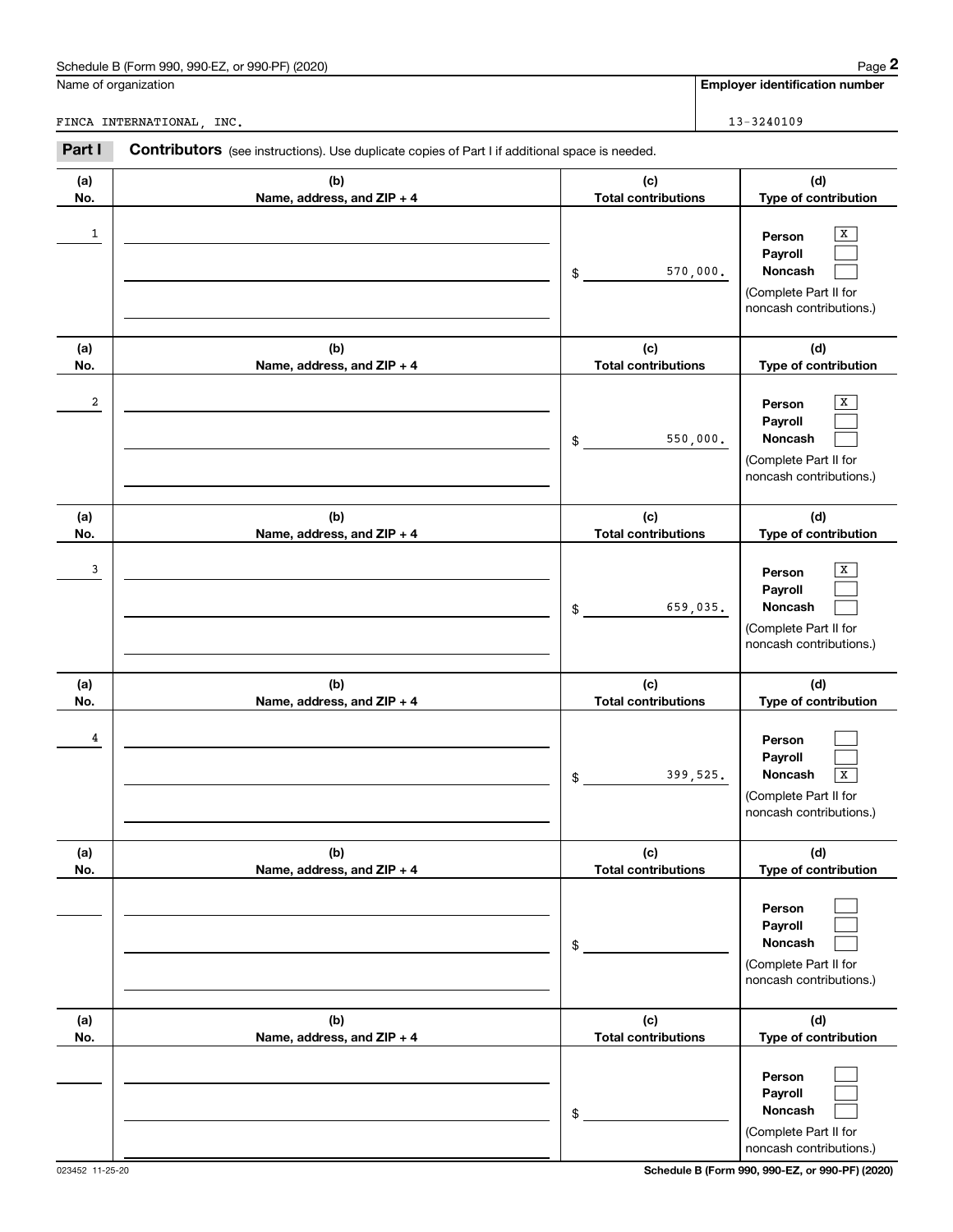| Schedule B (Form 990, 990-EZ, or 990-PF) (2020)                                                                       | Page                                  |
|-----------------------------------------------------------------------------------------------------------------------|---------------------------------------|
| Name of organization                                                                                                  | <b>Employer identification number</b> |
|                                                                                                                       |                                       |
| FINCA INTERNATIONAL.<br>INC.                                                                                          | 13-3240109                            |
| Part II<br><b>Noncash Property</b> (see instructions). Use duplicate copies of Part II if additional space is needed. |                                       |

| (a)<br>No.<br>from<br>Part I | (b)<br>Description of noncash property given | (c)<br>FMV (or estimate)<br>(See instructions.) | (d)<br>Date received |
|------------------------------|----------------------------------------------|-------------------------------------------------|----------------------|
| 4                            | SOFTWARE LICENSING                           | 399,525.<br>\$                                  |                      |
| (a)<br>No.<br>from<br>Part I | (b)<br>Description of noncash property given | (c)<br>FMV (or estimate)<br>(See instructions.) | (d)<br>Date received |
|                              |                                              | \$                                              |                      |
| (a)<br>No.<br>from<br>Part I | (b)<br>Description of noncash property given | (c)<br>FMV (or estimate)<br>(See instructions.) | (d)<br>Date received |
|                              |                                              | \$                                              |                      |
| (a)<br>No.<br>from<br>Part I | (b)<br>Description of noncash property given | (c)<br>FMV (or estimate)<br>(See instructions.) | (d)<br>Date received |
|                              |                                              | \$                                              |                      |
| (a)<br>No.<br>from<br>Part I | (b)<br>Description of noncash property given | (c)<br>FMV (or estimate)<br>(See instructions.) | (d)<br>Date received |
|                              |                                              | \$                                              |                      |
| (a)<br>No.<br>from<br>Part I | (b)<br>Description of noncash property given | (c)<br>FMV (or estimate)<br>(See instructions.) | (d)<br>Date received |
|                              |                                              | \$                                              |                      |

**3**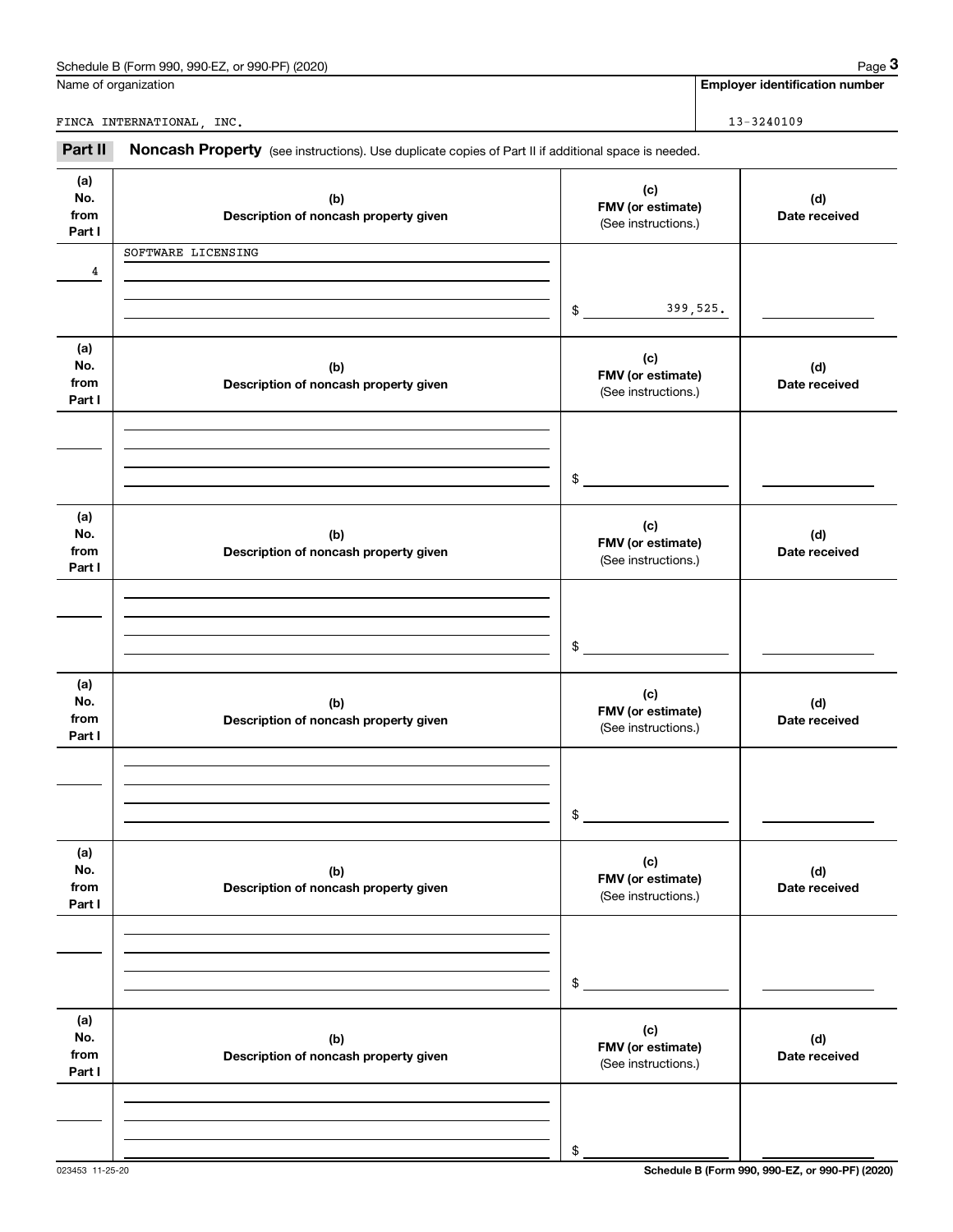| Name of organization      |                                                                                                                                                                               |                      | <b>Employer identification number</b>                                                                                                                                                                                                                                                                                           |
|---------------------------|-------------------------------------------------------------------------------------------------------------------------------------------------------------------------------|----------------------|---------------------------------------------------------------------------------------------------------------------------------------------------------------------------------------------------------------------------------------------------------------------------------------------------------------------------------|
|                           | FINCA INTERNATIONAL, INC.                                                                                                                                                     |                      | 13-3240109                                                                                                                                                                                                                                                                                                                      |
| Part III                  | from any one contributor. Complete columns (a) through (e) and the following line entry. For organizations<br>Use duplicate copies of Part III if additional space is needed. |                      | Exclusively religious, charitable, etc., contributions to organizations described in section 501(c)(7), (8), or (10) that total more than \$1,000 for the year<br>completing Part III, enter the total of exclusively religious, charitable, etc., contributions of \$1,000 or less for the year. (Enter this info. once.) ▶ \$ |
| (a) No.<br>from<br>Part I | (b) Purpose of gift                                                                                                                                                           | (c) Use of gift      | (d) Description of how gift is held                                                                                                                                                                                                                                                                                             |
|                           |                                                                                                                                                                               | (e) Transfer of gift |                                                                                                                                                                                                                                                                                                                                 |
|                           | Transferee's name, address, and $ZIP + 4$                                                                                                                                     |                      | Relationship of transferor to transferee                                                                                                                                                                                                                                                                                        |
| (a) No.<br>from<br>Part I | (b) Purpose of gift                                                                                                                                                           | (c) Use of gift      | (d) Description of how gift is held                                                                                                                                                                                                                                                                                             |
|                           | Transferee's name, address, and $ZIP + 4$                                                                                                                                     | (e) Transfer of gift | Relationship of transferor to transferee                                                                                                                                                                                                                                                                                        |
| (a) No.<br>from<br>Part I | (b) Purpose of gift                                                                                                                                                           | (c) Use of gift      | (d) Description of how gift is held                                                                                                                                                                                                                                                                                             |
|                           | Transferee's name, address, and ZIP + 4                                                                                                                                       | (e) Transfer of gift | Relationship of transferor to transferee                                                                                                                                                                                                                                                                                        |
|                           |                                                                                                                                                                               |                      |                                                                                                                                                                                                                                                                                                                                 |
| (a) No.<br>from<br>Part I | (b) Purpose of gift                                                                                                                                                           | (c) Use of gift      | (d) Description of how gift is held                                                                                                                                                                                                                                                                                             |
|                           |                                                                                                                                                                               | (e) Transfer of gift |                                                                                                                                                                                                                                                                                                                                 |
|                           | Transferee's name, address, and $ZIP + 4$                                                                                                                                     |                      | Relationship of transferor to transferee                                                                                                                                                                                                                                                                                        |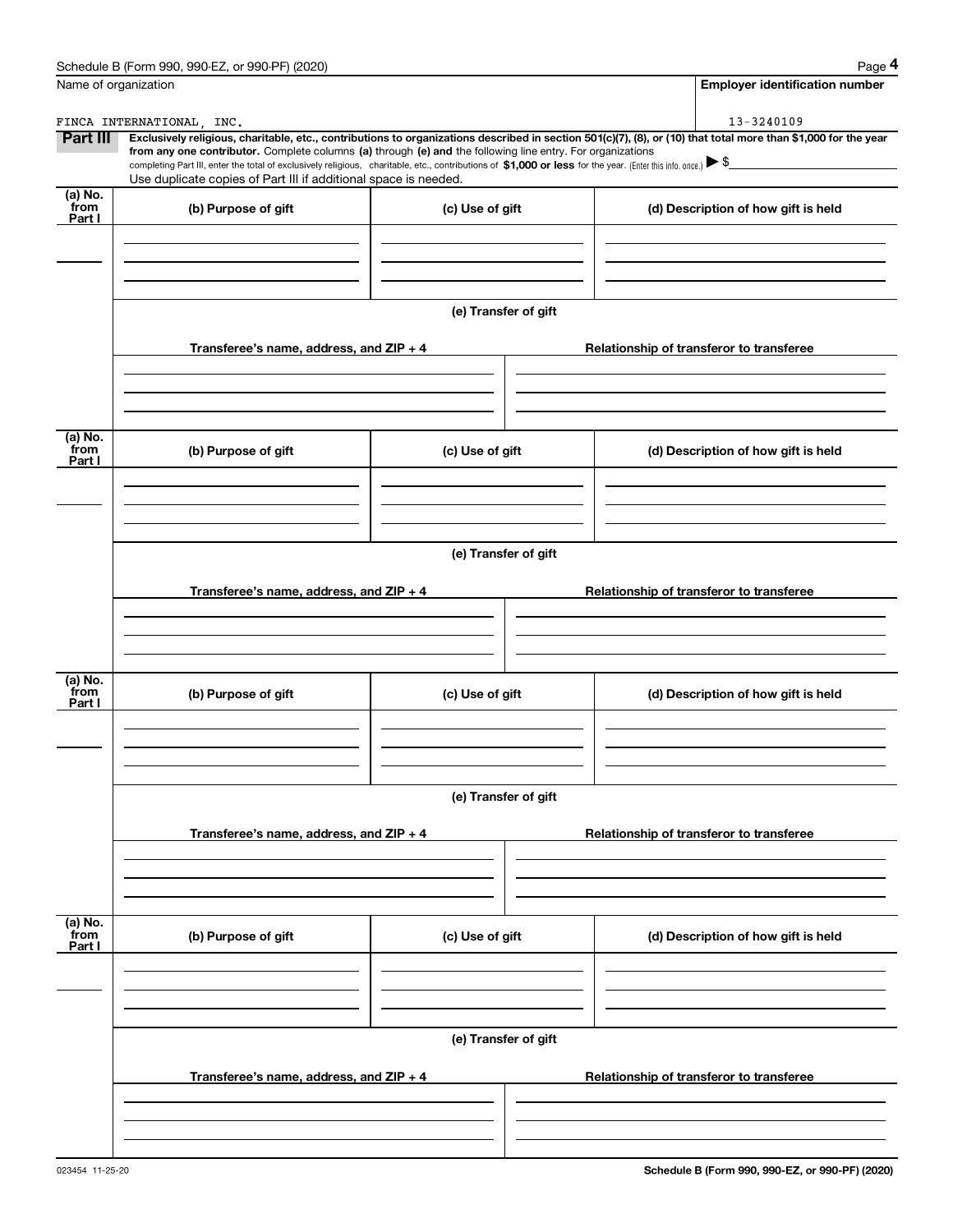|        |                                                                                                                                         |                                                                                                        |                                                                                                                                                |                | OMB No. 1545-0047                                   |
|--------|-----------------------------------------------------------------------------------------------------------------------------------------|--------------------------------------------------------------------------------------------------------|------------------------------------------------------------------------------------------------------------------------------------------------|----------------|-----------------------------------------------------|
|        | <b>SCHEDULE D</b>                                                                                                                       |                                                                                                        | <b>Supplemental Financial Statements</b><br>Complete if the organization answered "Yes" on Form 990,                                           |                |                                                     |
|        | (Form 990)                                                                                                                              |                                                                                                        | Part IV, line 6, 7, 8, 9, 10, 11a, 11b, 11c, 11d, 11e, 11f, 12a, or 12b.                                                                       |                |                                                     |
|        | Department of the Treasury<br>Internal Revenue Service                                                                                  |                                                                                                        | Attach to Form 990.<br>Go to www.irs.gov/Form990 for instructions and the latest information.                                                  |                | <b>Open to Public</b><br><b>Inspection</b>          |
|        | Name of the organization                                                                                                                |                                                                                                        |                                                                                                                                                |                | <b>Employer identification number</b><br>13-3240109 |
| Part I |                                                                                                                                         | FINCA INTERNATIONAL, INC.                                                                              | Organizations Maintaining Donor Advised Funds or Other Similar Funds or Accounts. Complete if the                                              |                |                                                     |
|        |                                                                                                                                         | organization answered "Yes" on Form 990, Part IV, line 6.                                              |                                                                                                                                                |                |                                                     |
|        |                                                                                                                                         |                                                                                                        | (a) Donor advised funds                                                                                                                        |                | (b) Funds and other accounts                        |
| 1.     |                                                                                                                                         |                                                                                                        |                                                                                                                                                |                |                                                     |
| 2      |                                                                                                                                         | Aggregate value of contributions to (during year)                                                      |                                                                                                                                                |                |                                                     |
| 3      |                                                                                                                                         |                                                                                                        |                                                                                                                                                |                |                                                     |
| 4      |                                                                                                                                         |                                                                                                        |                                                                                                                                                |                |                                                     |
| 5      |                                                                                                                                         |                                                                                                        | Did the organization inform all donors and donor advisors in writing that the assets held in donor advised funds                               |                |                                                     |
|        |                                                                                                                                         |                                                                                                        |                                                                                                                                                |                | Yes<br>No                                           |
| 6      |                                                                                                                                         |                                                                                                        | Did the organization inform all grantees, donors, and donor advisors in writing that grant funds can be used only                              |                |                                                     |
|        |                                                                                                                                         |                                                                                                        | for charitable purposes and not for the benefit of the donor or donor advisor, or for any other purpose conferring                             |                |                                                     |
|        | impermissible private benefit?                                                                                                          |                                                                                                        |                                                                                                                                                |                | Yes<br>No                                           |
|        | Part II                                                                                                                                 |                                                                                                        | Conservation Easements. Complete if the organization answered "Yes" on Form 990, Part IV, line 7.                                              |                |                                                     |
| 1      |                                                                                                                                         | Purpose(s) of conservation easements held by the organization (check all that apply).                  |                                                                                                                                                |                |                                                     |
|        |                                                                                                                                         | Preservation of land for public use (for example, recreation or education)                             | Preservation of a historically important land area                                                                                             |                |                                                     |
|        |                                                                                                                                         | Protection of natural habitat                                                                          | Preservation of a certified historic structure                                                                                                 |                |                                                     |
|        |                                                                                                                                         | Preservation of open space                                                                             |                                                                                                                                                |                |                                                     |
| 2      |                                                                                                                                         |                                                                                                        | Complete lines 2a through 2d if the organization held a qualified conservation contribution in the form of a conservation easement on the last |                |                                                     |
| a      | day of the tax year.                                                                                                                    | Total number of conservation easements                                                                 |                                                                                                                                                | 2a             | Held at the End of the Tax Year                     |
| b      |                                                                                                                                         | Total acreage restricted by conservation easements                                                     |                                                                                                                                                | 2 <sub>b</sub> |                                                     |
| c      |                                                                                                                                         |                                                                                                        | Number of conservation easements on a certified historic structure included in (a) manufacture of conservation                                 | 2c             |                                                     |
| d      |                                                                                                                                         |                                                                                                        | Number of conservation easements included in (c) acquired after 7/25/06, and not on a historic structure                                       |                |                                                     |
|        |                                                                                                                                         |                                                                                                        |                                                                                                                                                | 2d             |                                                     |
| З.     |                                                                                                                                         |                                                                                                        | Number of conservation easements modified, transferred, released, extinguished, or terminated by the organization during the tax               |                |                                                     |
|        | year                                                                                                                                    |                                                                                                        |                                                                                                                                                |                |                                                     |
|        |                                                                                                                                         | Number of states where property subject to conservation easement is located >                          |                                                                                                                                                |                |                                                     |
| 5      |                                                                                                                                         | Does the organization have a written policy regarding the periodic monitoring, inspection, handling of |                                                                                                                                                |                |                                                     |
|        |                                                                                                                                         | violations, and enforcement of the conservation easements it holds?                                    |                                                                                                                                                |                | Yes<br>No                                           |
| 6      |                                                                                                                                         |                                                                                                        | Staff and volunteer hours devoted to monitoring, inspecting, handling of violations, and enforcing conservation easements during the year      |                |                                                     |
|        |                                                                                                                                         |                                                                                                        |                                                                                                                                                |                |                                                     |
| 7      |                                                                                                                                         |                                                                                                        | Amount of expenses incurred in monitoring, inspecting, handling of violations, and enforcing conservation easements during the year            |                |                                                     |
|        | $\blacktriangleright$ \$                                                                                                                |                                                                                                        |                                                                                                                                                |                |                                                     |
| 8      |                                                                                                                                         |                                                                                                        | Does each conservation easement reported on line 2(d) above satisfy the requirements of section 170(h)(4)(B)(i)                                |                | Yes<br>No                                           |
| 9      |                                                                                                                                         |                                                                                                        | In Part XIII, describe how the organization reports conservation easements in its revenue and expense statement and                            |                |                                                     |
|        |                                                                                                                                         |                                                                                                        | balance sheet, and include, if applicable, the text of the footnote to the organization's financial statements that describes the              |                |                                                     |
|        |                                                                                                                                         | organization's accounting for conservation easements.                                                  |                                                                                                                                                |                |                                                     |
|        | Part III                                                                                                                                |                                                                                                        | Organizations Maintaining Collections of Art, Historical Treasures, or Other Similar Assets.                                                   |                |                                                     |
|        |                                                                                                                                         | Complete if the organization answered "Yes" on Form 990, Part IV, line 8.                              |                                                                                                                                                |                |                                                     |
|        |                                                                                                                                         |                                                                                                        | 1a If the organization elected, as permitted under FASB ASC 958, not to report in its revenue statement and balance sheet works                |                |                                                     |
|        |                                                                                                                                         |                                                                                                        | of art, historical treasures, or other similar assets held for public exhibition, education, or research in furtherance of public              |                |                                                     |
|        | service, provide in Part XIII the text of the footnote to its financial statements that describes these items.                          |                                                                                                        |                                                                                                                                                |                |                                                     |
| b      |                                                                                                                                         |                                                                                                        | If the organization elected, as permitted under FASB ASC 958, to report in its revenue statement and balance sheet works of                    |                |                                                     |
|        | art, historical treasures, or other similar assets held for public exhibition, education, or research in furtherance of public service, |                                                                                                        |                                                                                                                                                |                |                                                     |
|        |                                                                                                                                         | provide the following amounts relating to these items:                                                 |                                                                                                                                                |                |                                                     |
|        | (i)                                                                                                                                     |                                                                                                        |                                                                                                                                                |                |                                                     |
|        |                                                                                                                                         |                                                                                                        |                                                                                                                                                |                |                                                     |
| 2      |                                                                                                                                         |                                                                                                        | If the organization received or held works of art, historical treasures, or other similar assets for financial gain, provide                   |                |                                                     |

**a** Revenue included on Form 990, Part VIII, line 1 ~~~~~~~~~~~~~~~~~~~~~~~~~~~~~~ | \$ the following amounts required to be reported under FASB ASC 958 relating to these items: | \$

**b** Assets included in Form 990, Part X

032051 12-01-20 **For Paperwork Reduction Act Notice, see the Instructions for Form 990. Schedule D (Form 990) 2020** LHA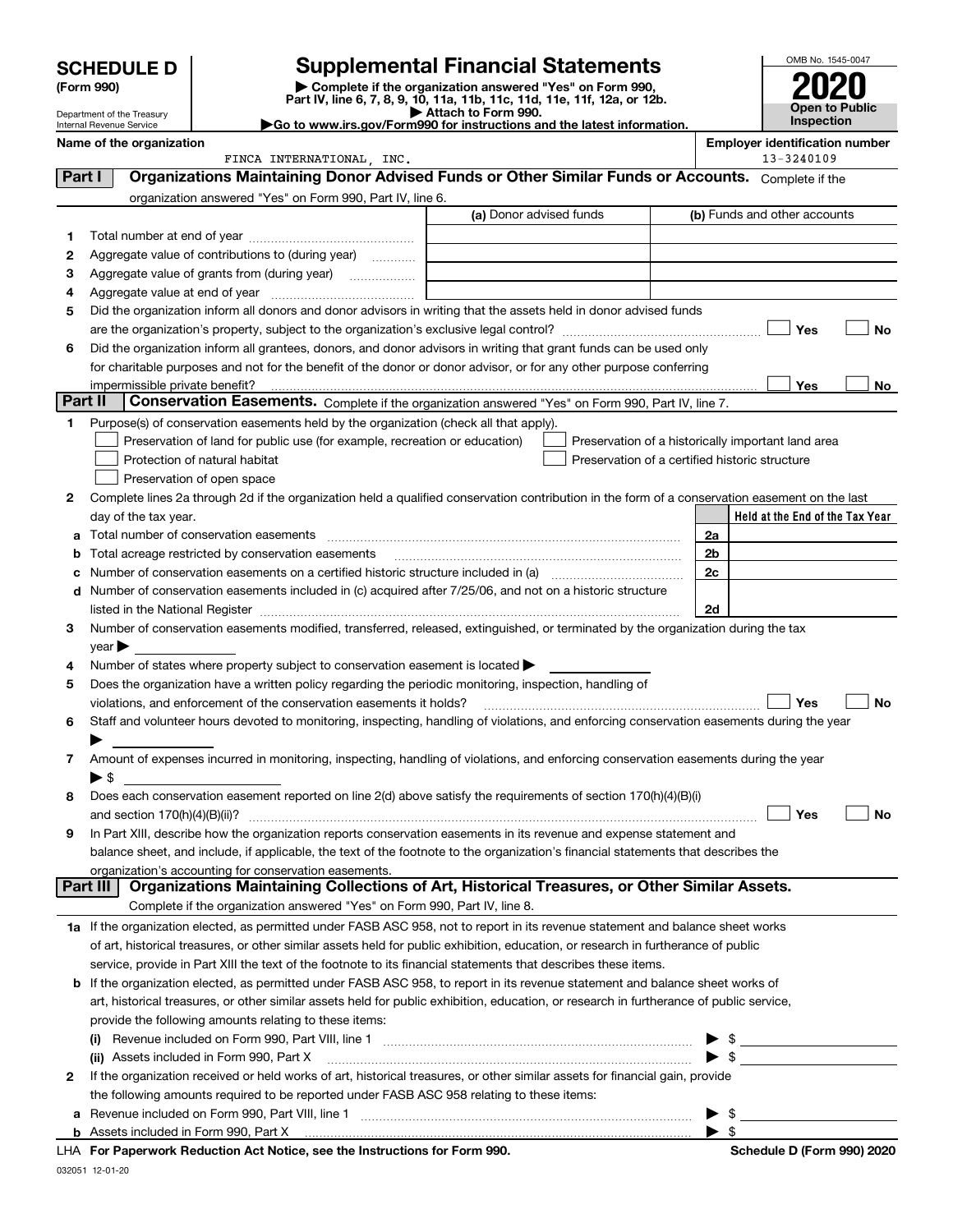|        | Schedule D (Form 990) 2020                                                                                                                                                                                                    | FINCA INTERNATIONAL, INC.               |                |                                                                                                                                                                                                                               |                                 | 13-3240109 |                     |            | Page 2 |
|--------|-------------------------------------------------------------------------------------------------------------------------------------------------------------------------------------------------------------------------------|-----------------------------------------|----------------|-------------------------------------------------------------------------------------------------------------------------------------------------------------------------------------------------------------------------------|---------------------------------|------------|---------------------|------------|--------|
|        | Part III<br>Organizations Maintaining Collections of Art, Historical Treasures, or Other Similar Assets                                                                                                                       |                                         |                |                                                                                                                                                                                                                               |                                 |            | (continued)         |            |        |
| 3      | Using the organization's acquisition, accession, and other records, check any of the following that make significant use of its                                                                                               |                                         |                |                                                                                                                                                                                                                               |                                 |            |                     |            |        |
|        | collection items (check all that apply):                                                                                                                                                                                      |                                         |                |                                                                                                                                                                                                                               |                                 |            |                     |            |        |
| a      | Public exhibition                                                                                                                                                                                                             | d                                       |                | Loan or exchange program                                                                                                                                                                                                      |                                 |            |                     |            |        |
| b      | Scholarly research                                                                                                                                                                                                            | е                                       |                | Other and the contract of the contract of the contract of the contract of the contract of the contract of the contract of the contract of the contract of the contract of the contract of the contract of the contract of the |                                 |            |                     |            |        |
| c      | Preservation for future generations                                                                                                                                                                                           |                                         |                |                                                                                                                                                                                                                               |                                 |            |                     |            |        |
| 4      | Provide a description of the organization's collections and explain how they further the organization's exempt purpose in Part XIII.                                                                                          |                                         |                |                                                                                                                                                                                                                               |                                 |            |                     |            |        |
| 5      | During the year, did the organization solicit or receive donations of art, historical treasures, or other similar assets                                                                                                      |                                         |                |                                                                                                                                                                                                                               |                                 |            |                     |            |        |
|        | to be sold to raise funds rather than to be maintained as part of the organization's collection?                                                                                                                              |                                         |                |                                                                                                                                                                                                                               |                                 |            | Yes                 |            | No     |
|        | <b>Part IV</b><br>Escrow and Custodial Arrangements. Complete if the organization answered "Yes" on Form 990, Part IV, line 9, or<br>reported an amount on Form 990, Part X, line 21.                                         |                                         |                |                                                                                                                                                                                                                               |                                 |            |                     |            |        |
|        | 1a Is the organization an agent, trustee, custodian or other intermediary for contributions or other assets not included                                                                                                      |                                         |                |                                                                                                                                                                                                                               |                                 |            |                     |            |        |
|        |                                                                                                                                                                                                                               |                                         |                |                                                                                                                                                                                                                               |                                 |            | Yes                 |            | No     |
|        | If "Yes," explain the arrangement in Part XIII and complete the following table:                                                                                                                                              |                                         |                |                                                                                                                                                                                                                               |                                 |            |                     |            |        |
|        |                                                                                                                                                                                                                               |                                         |                |                                                                                                                                                                                                                               |                                 |            | Amount              |            |        |
| c      | Beginning balance                                                                                                                                                                                                             |                                         |                |                                                                                                                                                                                                                               | 1c                              |            |                     |            |        |
|        | Additions during the year manufactured and an annual contract of the year manufactured and a set of the year manufactured and a set of the year manufactured and a set of the year manufactured and set of the set of the set |                                         |                |                                                                                                                                                                                                                               | 1d                              |            |                     |            |        |
| е      | Distributions during the year manufactured and continuum and contained and the year manufactured and contained                                                                                                                |                                         |                |                                                                                                                                                                                                                               | 1e                              |            |                     |            |        |
|        |                                                                                                                                                                                                                               |                                         |                |                                                                                                                                                                                                                               | 1f                              |            |                     |            |        |
|        | 2a Did the organization include an amount on Form 990, Part X, line 21, for escrow or custodial account liability?                                                                                                            |                                         |                |                                                                                                                                                                                                                               |                                 |            | Yes                 |            | No     |
|        | <b>b</b> If "Yes," explain the arrangement in Part XIII. Check here if the explanation has been provided on Part XIII                                                                                                         |                                         |                |                                                                                                                                                                                                                               |                                 |            |                     |            |        |
| Part V | Endowment Funds. Complete if the organization answered "Yes" on Form 990, Part IV, line 10.                                                                                                                                   |                                         |                |                                                                                                                                                                                                                               |                                 |            |                     |            |        |
|        |                                                                                                                                                                                                                               | (a) Current year                        | (b) Prior year | (c) Two years back                                                                                                                                                                                                            | (d) Three years back            |            | (e) Four years back |            |        |
| 1a     | Beginning of year balance                                                                                                                                                                                                     |                                         |                |                                                                                                                                                                                                                               |                                 |            |                     |            |        |
| b      |                                                                                                                                                                                                                               | 828,405.                                |                |                                                                                                                                                                                                                               |                                 |            |                     |            |        |
|        | Net investment earnings, gains, and losses                                                                                                                                                                                    | 28,677.                                 |                |                                                                                                                                                                                                                               |                                 |            |                     |            |        |
| d      |                                                                                                                                                                                                                               |                                         |                |                                                                                                                                                                                                                               |                                 |            |                     |            |        |
|        | e Other expenditures for facilities                                                                                                                                                                                           |                                         |                |                                                                                                                                                                                                                               |                                 |            |                     |            |        |
|        | and programs                                                                                                                                                                                                                  |                                         |                |                                                                                                                                                                                                                               |                                 |            |                     |            |        |
|        |                                                                                                                                                                                                                               |                                         |                |                                                                                                                                                                                                                               |                                 |            |                     |            |        |
| g      | End of year balance                                                                                                                                                                                                           | 857,082.                                |                |                                                                                                                                                                                                                               |                                 |            |                     |            |        |
| 2      | Provide the estimated percentage of the current year end balance (line 1g, column (a)) held as:                                                                                                                               |                                         |                |                                                                                                                                                                                                                               |                                 |            |                     |            |        |
|        | Board designated or quasi-endowment ><br>100                                                                                                                                                                                  | .0000                                   | %              |                                                                                                                                                                                                                               |                                 |            |                     |            |        |
|        | Permanent endowment ><br>$.0000 \%$                                                                                                                                                                                           | %                                       |                |                                                                                                                                                                                                                               |                                 |            |                     |            |        |
| c      | Term endowment $\blacktriangleright$                                                                                                                                                                                          |                                         |                |                                                                                                                                                                                                                               |                                 |            |                     |            |        |
|        | The percentages on lines 2a, 2b, and 2c should equal 100%.                                                                                                                                                                    |                                         |                |                                                                                                                                                                                                                               |                                 |            |                     |            |        |
|        | 3a Are there endowment funds not in the possession of the organization that are held and administered for the organization                                                                                                    |                                         |                |                                                                                                                                                                                                                               |                                 |            |                     | Yes        | No     |
|        | by:<br>(i)                                                                                                                                                                                                                    |                                         |                |                                                                                                                                                                                                                               |                                 |            | 3a(i)               |            | х      |
|        |                                                                                                                                                                                                                               |                                         |                |                                                                                                                                                                                                                               |                                 |            | 3a(ii)              |            | х      |
|        |                                                                                                                                                                                                                               |                                         |                |                                                                                                                                                                                                                               |                                 |            | 3b                  |            |        |
|        | Describe in Part XIII the intended uses of the organization's endowment funds.                                                                                                                                                |                                         |                |                                                                                                                                                                                                                               |                                 |            |                     |            |        |
|        | Land, Buildings, and Equipment.<br>Part VI                                                                                                                                                                                    |                                         |                |                                                                                                                                                                                                                               |                                 |            |                     |            |        |
|        | Complete if the organization answered "Yes" on Form 990, Part IV, line 11a. See Form 990, Part X, line 10.                                                                                                                    |                                         |                |                                                                                                                                                                                                                               |                                 |            |                     |            |        |
|        | Description of property                                                                                                                                                                                                       | (a) Cost or other<br>basis (investment) |                | (b) Cost or other<br>basis (other)                                                                                                                                                                                            | (c) Accumulated<br>depreciation |            | (d) Book value      |            |        |
|        |                                                                                                                                                                                                                               |                                         |                |                                                                                                                                                                                                                               |                                 |            |                     |            |        |
| b      |                                                                                                                                                                                                                               |                                         |                |                                                                                                                                                                                                                               |                                 |            |                     |            |        |
|        |                                                                                                                                                                                                                               |                                         |                | 1,859,582.                                                                                                                                                                                                                    | 1, 117, 529.                    |            |                     | 742,053.   |        |
|        |                                                                                                                                                                                                                               |                                         |                | 668,403.                                                                                                                                                                                                                      | 76,480.                         |            |                     | 591,923.   |        |
|        | e Other                                                                                                                                                                                                                       |                                         |                |                                                                                                                                                                                                                               |                                 |            |                     |            |        |
|        |                                                                                                                                                                                                                               |                                         |                |                                                                                                                                                                                                                               |                                 |            |                     | 1,333,976. |        |
|        |                                                                                                                                                                                                                               |                                         |                |                                                                                                                                                                                                                               |                                 |            |                     |            |        |

**Schedule D (Form 990) 2020**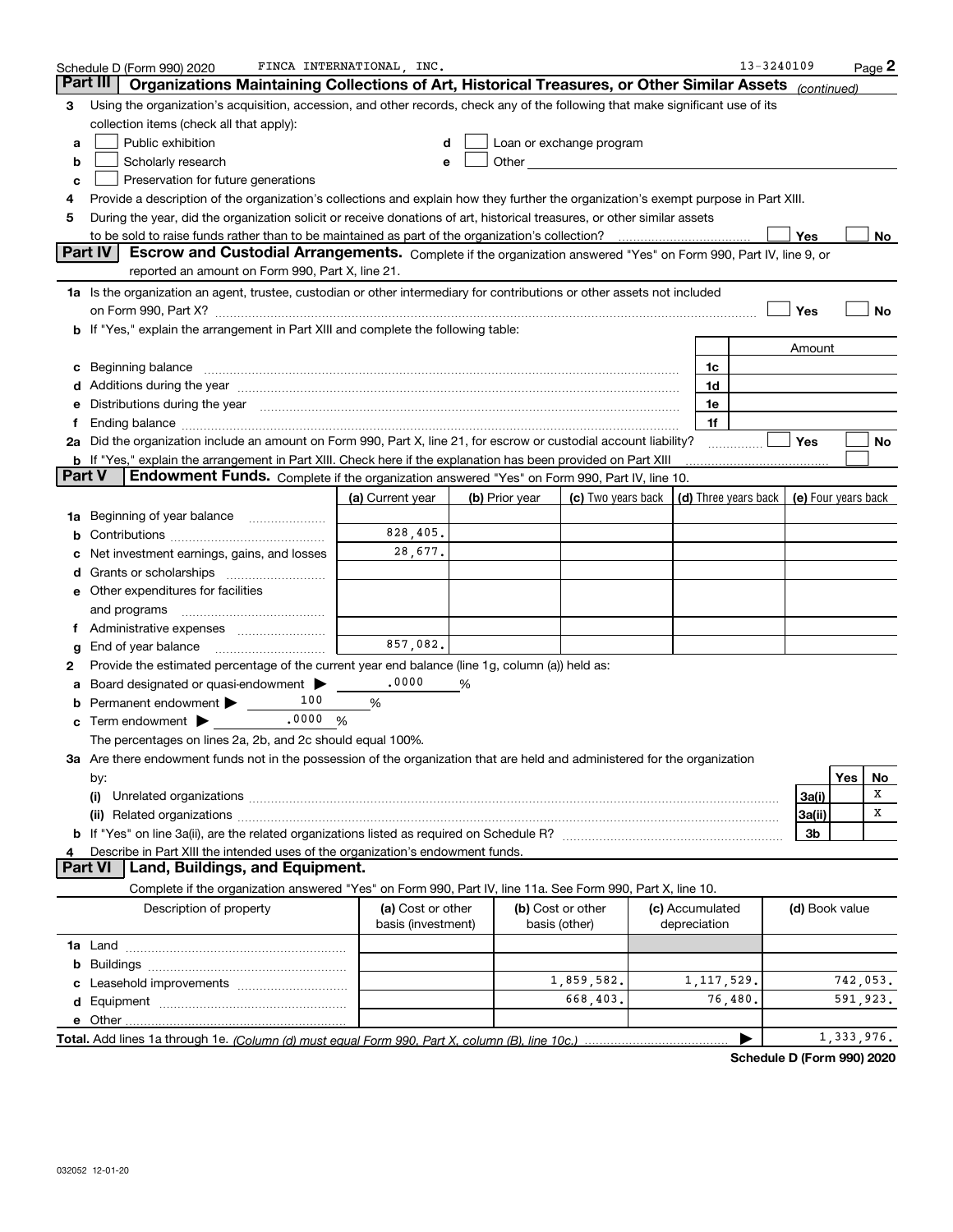**Part VII** Investments - Other Securities.

#### (a) Description of security or category (including name of security)  $\qquad$  (b) Book value  $\qquad$  (c) **Total.** (Col. (b) must equal Form 990, Part X, col. (B) line  $12$ .) **Total.** (Col. (b) must equal Form 990, Part X, col. (B) line  $13.$   $\blacktriangleright$ **(1)** Financial derivatives ~~~~~~~~~~~~~~~ **(2)** Closely held equity interests ~~~~~~~~~~~ **(3)** Other (a) Description of investment **b (b)** Book value **(1) (2) (3) (4) (5) (6) (7) (8) (9)** (a) Description **(1) (2) (3) (4) (5) (6) (7) (8) (9) Total.**  *(Column (b) must equal Form 990, Part X, col. (B) line 15.)* **1. (a)** Description of liability **and the contract of the contract of liability <b>(b)** Book value  $(b)$  Book value  $\vert$  (c) Method of valuation: Cost or end-of-year market value (A) (B) (C) (D) (E) (F) (G) (H) Complete if the organization answered "Yes" on Form 990, Part IV, line 11c. See Form 990, Part X, line 13. (c) Method of valuation: Cost or end-of-year market value Complete if the organization answered "Yes" on Form 990, Part IV, line 11d. See Form 990, Part X, line 15. (b) Book value | Complete if the organization answered "Yes" on Form 990, Part IV, line 11e or 11f. See Form 990, Part X, line 25. (1) Federal income taxes (2) (3) (4) (5) (6) (7) (8) (9) | **Part VIII Investments - Program Related. Part IX | Other Assets.** Part X | Other Liabilities. INVESTMENT IN PARTNERSHIP AND SUBS INVESTMENT IN LLC IFRS 16 LEASE OBLIGATION DEFERRED PENSION OBLIGATION COST 2,089,176. 132,659,028. 7,309,527. 3,204,498. 10,514,025. COST 130,569,852.

Complete if the organization answered "Yes" on Form 990, Part IV, line 11b. See Form 990, Part X, line 12.

**Total.**  *(Column (b) must equal Form 990, Part X, col. (B) line 25.)*

**2.** Liability for uncertain tax positions. In Part XIII, provide the text of the footnote to the organization's financial statements that reports the organization's liability for uncertain tax positions under FASB ASC 740. Check here if the text of the footnote has been provided in Part XIII  $\boxed{\mathbf{X}}$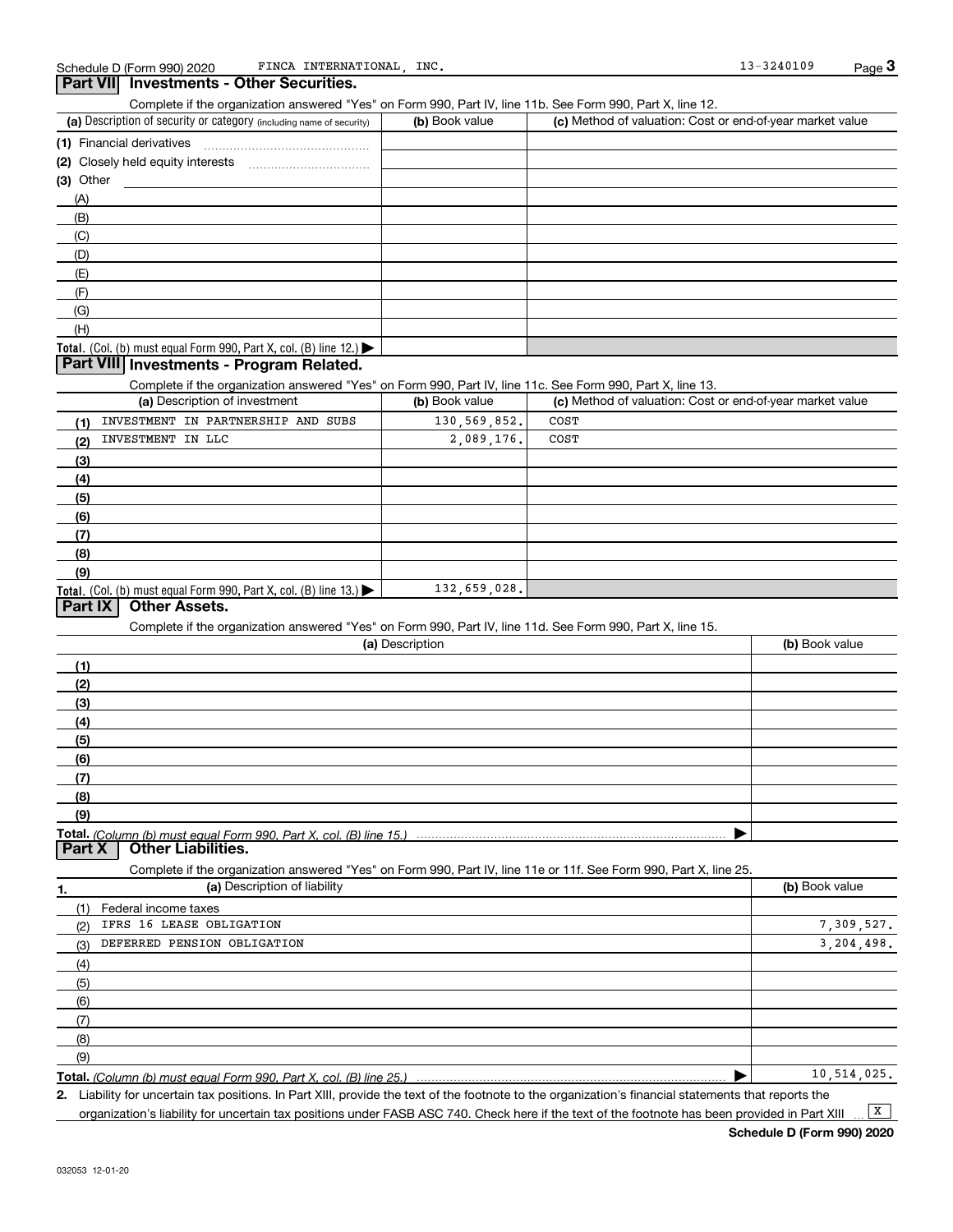|    | FINCA INTERNATIONAL, INC.<br>Schedule D (Form 990) 2020                                                                                                                                                                             |                | 13-3240109<br>Page 4 |
|----|-------------------------------------------------------------------------------------------------------------------------------------------------------------------------------------------------------------------------------------|----------------|----------------------|
|    | Reconciliation of Revenue per Audited Financial Statements With Revenue per Return.<br><b>Part XI</b>                                                                                                                               |                |                      |
|    | Complete if the organization answered "Yes" on Form 990, Part IV, line 12a.                                                                                                                                                         |                |                      |
| 1  | Total revenue, gains, and other support per audited financial statements                                                                                                                                                            |                | $\blacksquare$       |
| 2  | Amounts included on line 1 but not on Form 990, Part VIII, line 12:                                                                                                                                                                 |                |                      |
| a  | Net unrealized gains (losses) on investments [11] matter contracts and the unrealized gains (losses) on investments                                                                                                                 | 2a             |                      |
|    |                                                                                                                                                                                                                                     | 2 <sub>b</sub> |                      |
| с  | Recoveries of prior year grants [11] Recoveries of prior year grants [11] Recoveries of prior year grants                                                                                                                           | 2c             |                      |
| d  |                                                                                                                                                                                                                                     | 2d             |                      |
| е  | Add lines 2a through 2d                                                                                                                                                                                                             |                | 2e                   |
| 3  |                                                                                                                                                                                                                                     |                | 3                    |
| 4  | Amounts included on Form 990, Part VIII, line 12, but not on line 1:                                                                                                                                                                |                |                      |
|    |                                                                                                                                                                                                                                     | 4a l           |                      |
| b  | Other (Describe in Part XIII.) <b>Construction Contract Construction</b> [                                                                                                                                                          | 4 <sub>b</sub> |                      |
| C. | Add lines 4a and 4b                                                                                                                                                                                                                 |                | 4c                   |
|    |                                                                                                                                                                                                                                     |                | 5                    |
|    | Part XII   Reconciliation of Expenses per Audited Financial Statements With Expenses per Return.                                                                                                                                    |                |                      |
|    | Complete if the organization answered "Yes" on Form 990, Part IV, line 12a.                                                                                                                                                         |                |                      |
| 1  | Total expenses and losses per audited financial statements [11] [12] manuscription control expenses and losses per audited financial statements [11] [12] manuscription of the statements [12] manuscription of the statements      |                | $\mathbf{1}$         |
| 2  | Amounts included on line 1 but not on Form 990, Part IX, line 25:                                                                                                                                                                   |                |                      |
| a  |                                                                                                                                                                                                                                     | 2a             |                      |
|    |                                                                                                                                                                                                                                     | 2 <sub>b</sub> |                      |
| c  |                                                                                                                                                                                                                                     | 2c             |                      |
| d  |                                                                                                                                                                                                                                     | 2d             |                      |
| е  | Add lines 2a through 2d <b>contained a contained a contained a contained a</b> contained a contact the set of the set of the set of the set of the set of the set of the set of the set of the set of the set of the set of the set |                | 2e                   |
| 3  |                                                                                                                                                                                                                                     |                | 3                    |
| 4  | Amounts included on Form 990, Part IX, line 25, but not on line 1:                                                                                                                                                                  |                |                      |
|    |                                                                                                                                                                                                                                     | 4a l           |                      |
| b  |                                                                                                                                                                                                                                     | 4b.            |                      |
|    | Add lines 4a and 4b                                                                                                                                                                                                                 |                | 4c                   |
|    |                                                                                                                                                                                                                                     |                | 5                    |
|    | Part XIII Supplemental Information.                                                                                                                                                                                                 |                |                      |

Provide the descriptions required for Part II, lines 3, 5, and 9; Part III, lines 1a and 4; Part IV, lines 1b and 2b; Part V, line 4; Part X, line 2; Part XI, lines 2d and 4b; and Part XII, lines 2d and 4b. Also complete this part to provide any additional information.

PART V, LINE 4:

THE ENDOWMENT FUNDS WERE ESTABLISHED TO KEEP THE PRINCIPAL INTACT SO IT

CAN GROW OVER TIME, BUT ALLOW THE ORGANIZATION TO USE THE INVESTMENT

INCOME FOR PROGRAMS, OR OPERATIONS, OR PURPOSES SPECIFIED BY THE DONOR(S)

TO THE ENDOWMENT.

PART X, LINE 2:

FINCA INTERNATIONAL, INC. ISSUES CONSOLIDATED FINANCIAL STATEMENTS ON

BEHALF OF ITSELF AND ITS AFFILIATES. THE INCOME TAX FOOTNOTE AND FIN48

DISCLOSURE INCLUDED IN THE CONSOLIDATED FINANCIAL STATEMETNS REFLECTS TAX

RELATED ITEMS FOR ALL ENTITIES INCLUDED IN THE CONSOLIDATED FINANCIAL

STATEMENTS (INCLUDING BOTH TAX EXEMPT AND FOR-PROFIT ENTITIES).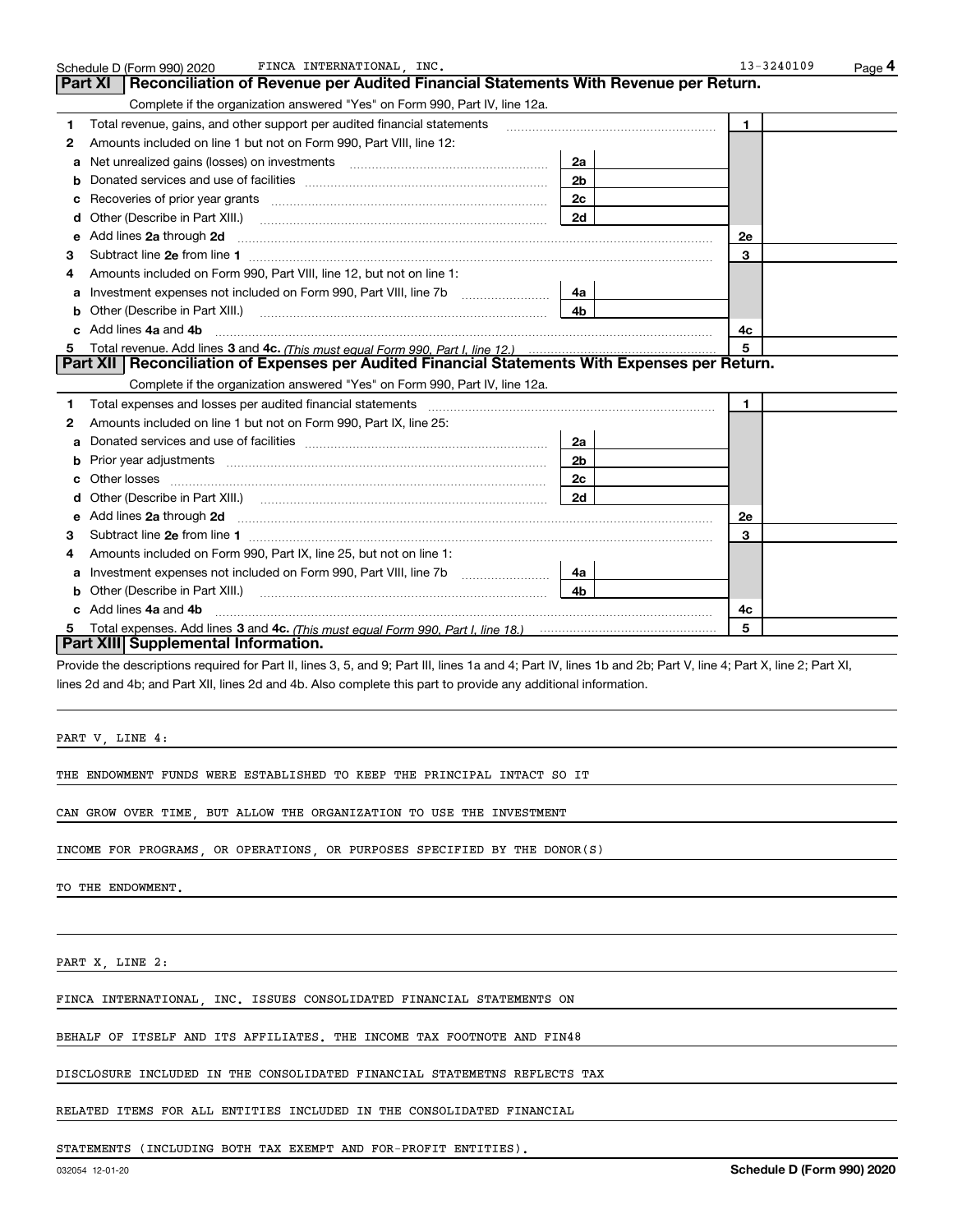## *(continued)* **Part XIII Supplemental Information**

FINCA IS EXEMPT FROM TAXES ON INCOME, EXCEPT UNRELATED BUSINESS TAXABLE

INCOME, UNDER PROVISION OF SECTION 501(C)(3) OF THE UNITED STATES INTERNAL

REVENUE CODE AND THE APPLICABLE INCOME TAX REGULATIONS OF THE DISTRICT OF

COLUMBIA. ACCORDINGLY, NO PROVISION IS MADE FOR FEDERAL INCOME TAXES IN

THE CONSOLIDATED FINANCIAL STATEMENTS.

THE MOVEMENTS IN DEFERRED TAX ASSETS AND LIABILITIES (THE BALANCES ARE

OFFSET WITHIN THE SAME JURISDICTION AS PERMITTED BY IAS 12, INCOME TAXES,

AND SHOWN ON A NET BASIS BY SUBSIDIARIES), DETAILS OF THE DEFERRED TAX

LIABILITY, AMOUNTS CHARGED OR CREDITED DIRECTLY TO PROFIT OR LOSS DURING

THE PERIOD, AND AMOUNTS CHARGED OR CREDITED DIRECTLY TO EQUITY DURING THE

PERIOD.

IN 2020, FINCA RECORDED \$0.7 MILLION OF INCOME TAX EXPENSE ON \$4.6 MILLION

OF TEMPORARY DIFFERENCES ASSOCIATED WITH FINCA'S INVESTMENTS IN

SUBSIDIARIES BECAUSE IT WAS PROBABLE THAT THE TEMPORARY DIFFERENCES

ASSOCIATED WITH THE DISTRIBUTION OF RETAINED EARNINGS THROUGH PAYMENTS OF

DIVIDENDS WILL REVERSE IN THE FORESEEABLE FUTURE. THE TEMPORARY

DIFFERENCES OF \$4.6 MILLION INCLUDED \$7.4 MILLION OF EXPECTED

DISTRIBUTIONS OF RETAINED EARNINGS FROM 2020 AND \$(2.8) MILLION FOR A

DECREASE OF EXPECTED DISTRIBUTIONS OF RETAINED EARNINGS FROM PRIOR YEARS.

IN 2019, FINCA RECORDED \$1.6 MILLION OF INCOME TAX EXPENSE ON \$18.0

MILLION OF TEMPORARY DIFFERENCES ASSOCIATED WITH FINCA'S INVESTMENTS IN

SUBSIDIARIES BECAUSE IT WAS PROBABLE THAT THE TEMPORARY DIFFERENCES

ASSOCIATED WITH THE DISTRIBUTION OF RETAINED EARNINGS THROUGH PAYMENTS OF

DIVIDENDS WILL REVERSE IN THE FORESEEABLE FUTURE. THE TEMPORARY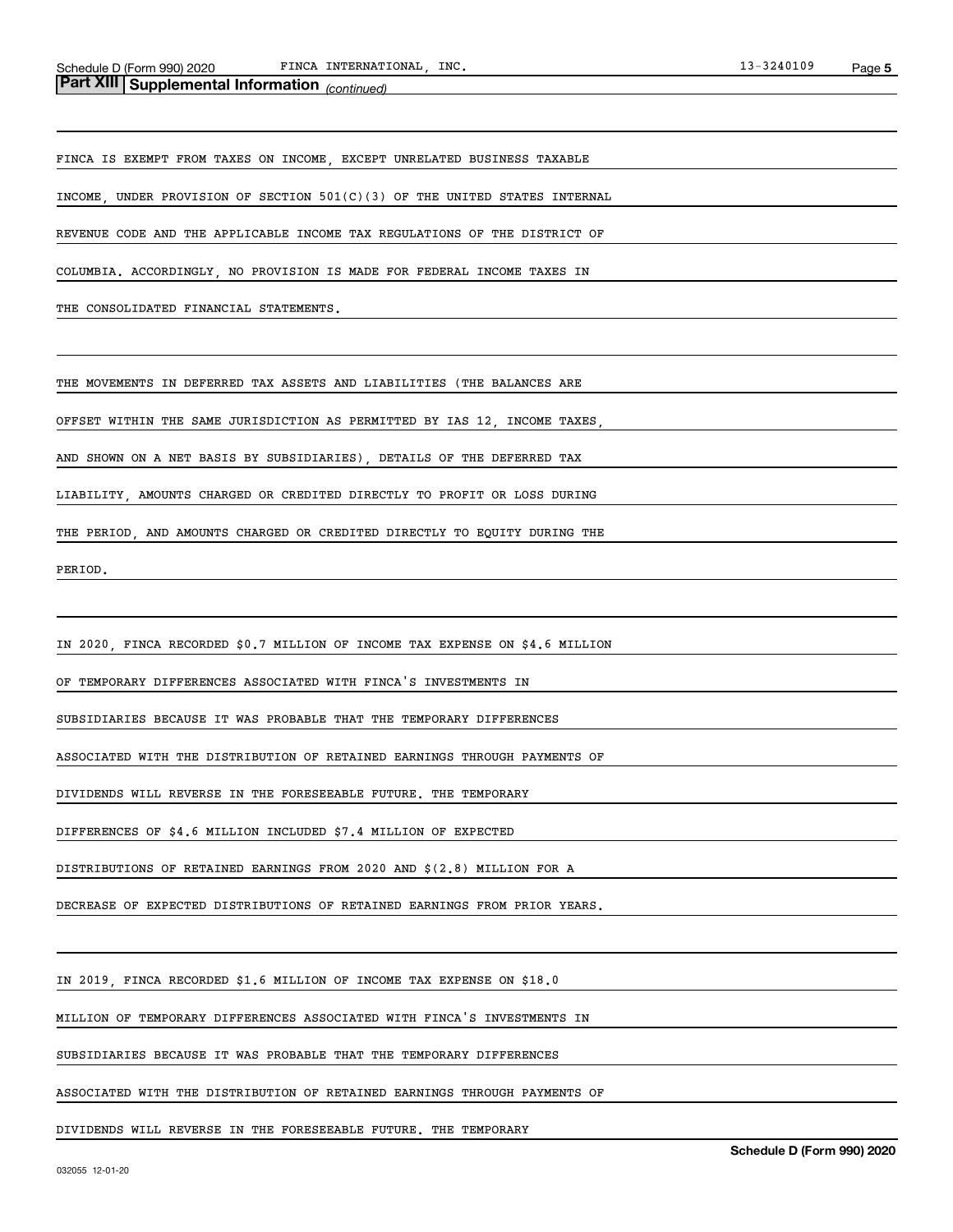*(continued)* **Part XIII Supplemental Information** 

DIFFERENCES OF \$18.0 MILLION INCLUDED \$18.1 MILLION OF EXPECTED

DISTRIBUTIONS OF RETAINED EARNINGS FROM 2019 AND \$(0.1) MILLION FOR A

DECREASE OF EXPECTED DISTRIBUTIONS OF RETAINED EARNINGS FROM PRIOR YEARS.

THE DEFERRED TAX LIABILITY RELATED TO THE FUTURE DISTRIBUTIONS OF EARNINGS

BY SUBSIDIARIES IS \$1.2 MILLION AND \$2.2 MILLION AS OF DECEMBER 31, 2020

AND 2019, RESPECTIVELY.

DEFERRED TAX ASSETS AND LIABILITIES WERE ADJUSTED AS OF JANUARY 1, 2018 AS

PER IFRS 9. ALL ADJUSTMENTS RESULTED IN CHANGES TO EQUITY.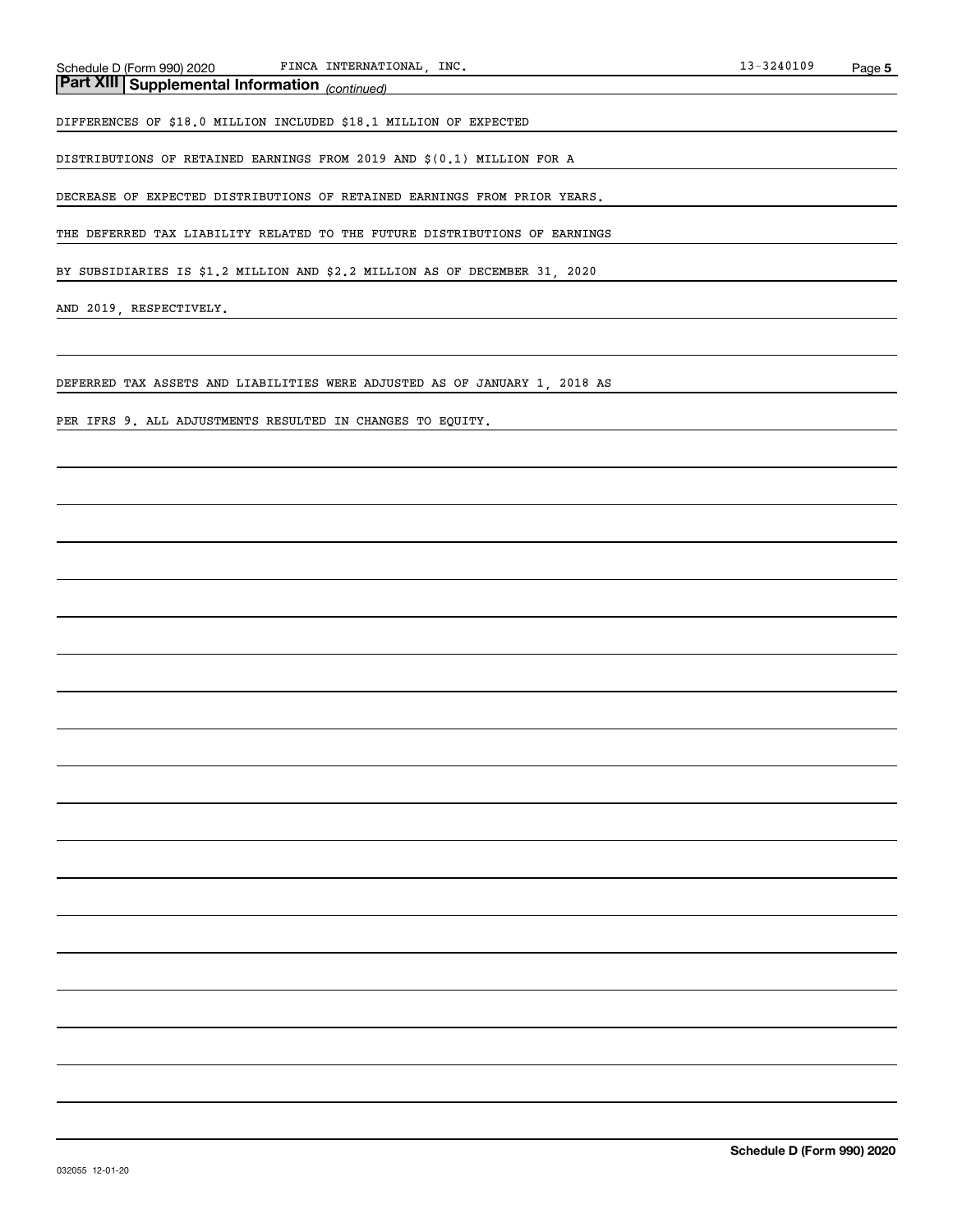| Part I |                                  |               |                                          | General Information on Activities Outside the United States. Complete if the organization answered "Yes" on                             |                               |                         |
|--------|----------------------------------|---------------|------------------------------------------|-----------------------------------------------------------------------------------------------------------------------------------------|-------------------------------|-------------------------|
|        | Form 990, Part IV, line 14b.     |               |                                          |                                                                                                                                         |                               |                         |
| 1      |                                  |               |                                          | For grantmakers. Does the organization maintain records to substantiate the amount of its grants and other assistance,                  |                               |                         |
|        |                                  |               |                                          | the grantees' eligibility for the grants or assistance, and the selection criteria used to award the grants or assistance?              |                               | Yes<br><b>No</b>        |
|        |                                  |               |                                          |                                                                                                                                         |                               |                         |
| 2      |                                  |               |                                          | For grantmakers. Describe in Part V the organization's procedures for monitoring the use of its grants and other assistance outside the |                               |                         |
|        | United States.                   |               |                                          |                                                                                                                                         |                               |                         |
| 3      |                                  |               |                                          | Activities per Region. (The following Part I, line 3 table can be duplicated if additional space is needed.)                            |                               |                         |
|        | (a) Region                       | (b) Number of | (c) Number of                            | (d) Activities conducted in the region                                                                                                  | (e) If activity listed in (d) | (f) Total               |
|        |                                  | offices       | employees,<br>agents, and<br>independent | (by type) (such as, fundraising, pro-                                                                                                   | is a program service,         | expenditures<br>for and |
|        |                                  | in the region | contractors                              | gram services, investments, grants to<br>recipients located in the region)                                                              | describe specific type        | investments             |
|        |                                  |               | in the region                            |                                                                                                                                         | of service(s) in the region   | in the region           |
|        |                                  |               |                                          |                                                                                                                                         |                               |                         |
|        |                                  |               |                                          |                                                                                                                                         |                               |                         |
|        |                                  |               |                                          |                                                                                                                                         | FINANCIAL SERVICES FOR        |                         |
|        | SUB-SAHARAN AFRICA               | 10            | 213                                      | PROGRAM SERVICES                                                                                                                        | THE POOR                      | 189,260.                |
|        |                                  |               |                                          |                                                                                                                                         |                               |                         |
|        |                                  |               |                                          |                                                                                                                                         |                               |                         |
|        | EUROPE (INCLUDING                |               |                                          |                                                                                                                                         | FINANCIAL SERVICES FOR        |                         |
|        | ICELAND & GREENLAND)             | 30            | 259                                      | PROGRAM SERVICES                                                                                                                        | THE POOR                      | 9,944,238.              |
|        |                                  |               |                                          |                                                                                                                                         |                               |                         |
|        |                                  |               |                                          |                                                                                                                                         |                               |                         |
|        | CENTRAL AMERICA AND              |               |                                          |                                                                                                                                         | FINANCIAL SERVICES FOR        |                         |
|        | THE CARIBBEAN                    | 0             | 0                                        | PROGRAM SERVICES                                                                                                                        | THE POOR                      | 139,078.                |
|        |                                  |               |                                          |                                                                                                                                         |                               |                         |
|        |                                  |               |                                          |                                                                                                                                         |                               |                         |
|        | MIDDLE EAST AND                  |               |                                          |                                                                                                                                         | FINANCIAL SERVICES FOR        |                         |
|        | NORTH AFRICA                     | 0             | 0                                        | PROGRAM SERVICES                                                                                                                        | THE POOR                      | 357,467.                |
|        |                                  |               |                                          |                                                                                                                                         |                               |                         |
|        |                                  |               |                                          |                                                                                                                                         |                               |                         |
|        |                                  |               |                                          |                                                                                                                                         |                               |                         |
|        |                                  |               |                                          |                                                                                                                                         |                               |                         |
|        |                                  |               |                                          |                                                                                                                                         |                               |                         |
|        |                                  |               |                                          |                                                                                                                                         |                               |                         |
|        |                                  |               |                                          |                                                                                                                                         |                               |                         |
|        |                                  |               |                                          |                                                                                                                                         |                               |                         |
|        |                                  |               |                                          |                                                                                                                                         |                               |                         |
|        |                                  |               |                                          |                                                                                                                                         |                               |                         |
|        |                                  |               |                                          |                                                                                                                                         |                               |                         |
|        |                                  |               |                                          |                                                                                                                                         |                               |                         |
|        |                                  |               |                                          |                                                                                                                                         |                               |                         |
|        |                                  |               |                                          |                                                                                                                                         |                               |                         |
|        |                                  |               |                                          |                                                                                                                                         |                               |                         |
|        |                                  |               |                                          |                                                                                                                                         |                               |                         |
|        | 3 a Subtotal                     | 40            | 472                                      |                                                                                                                                         |                               | 10,630,043.             |
|        | <b>b</b> Total from continuation |               |                                          |                                                                                                                                         |                               |                         |
|        | sheets to Part I                 | 0             | 0                                        |                                                                                                                                         |                               | 0.                      |
|        | c Totals (add lines 3a           |               |                                          |                                                                                                                                         |                               |                         |

## FINCA INTERNATIONAL, INC. 13-3240109

**For Paperwork Reduction Act Notice, see the Instructions for Form 990. Schedule F (Form 990) 2020** LHA

40

472 10,630,043.

and 3b)

Department of the Treasury Internal Revenue Service

Name of the organization

|                                 | <b>Statement of Activities Outside the United States</b>                                 | OMB No. 1545-004 |
|---------------------------------|------------------------------------------------------------------------------------------|------------------|
| <b>SCHEDULE F</b><br>(Form 990) |                                                                                          |                  |
|                                 | ► Complete if the organization answered "Yes" on Form 990, Part IV, line 14b, 15, or 16. | 2020             |
|                                 | $\blacktriangleright$ Attach to Earm 000 $\blacktriangleleft$                            |                  |

**| Attach to Form 990.**

 $\triangleright$  Go to www.irs.gov/Form990 for instructions and the latest information.

| OMB No. 1545-0047     |
|-----------------------|
|                       |
| <b>7021</b>           |
| <b>Open to Public</b> |
| Inspection            |

**Employer identification number**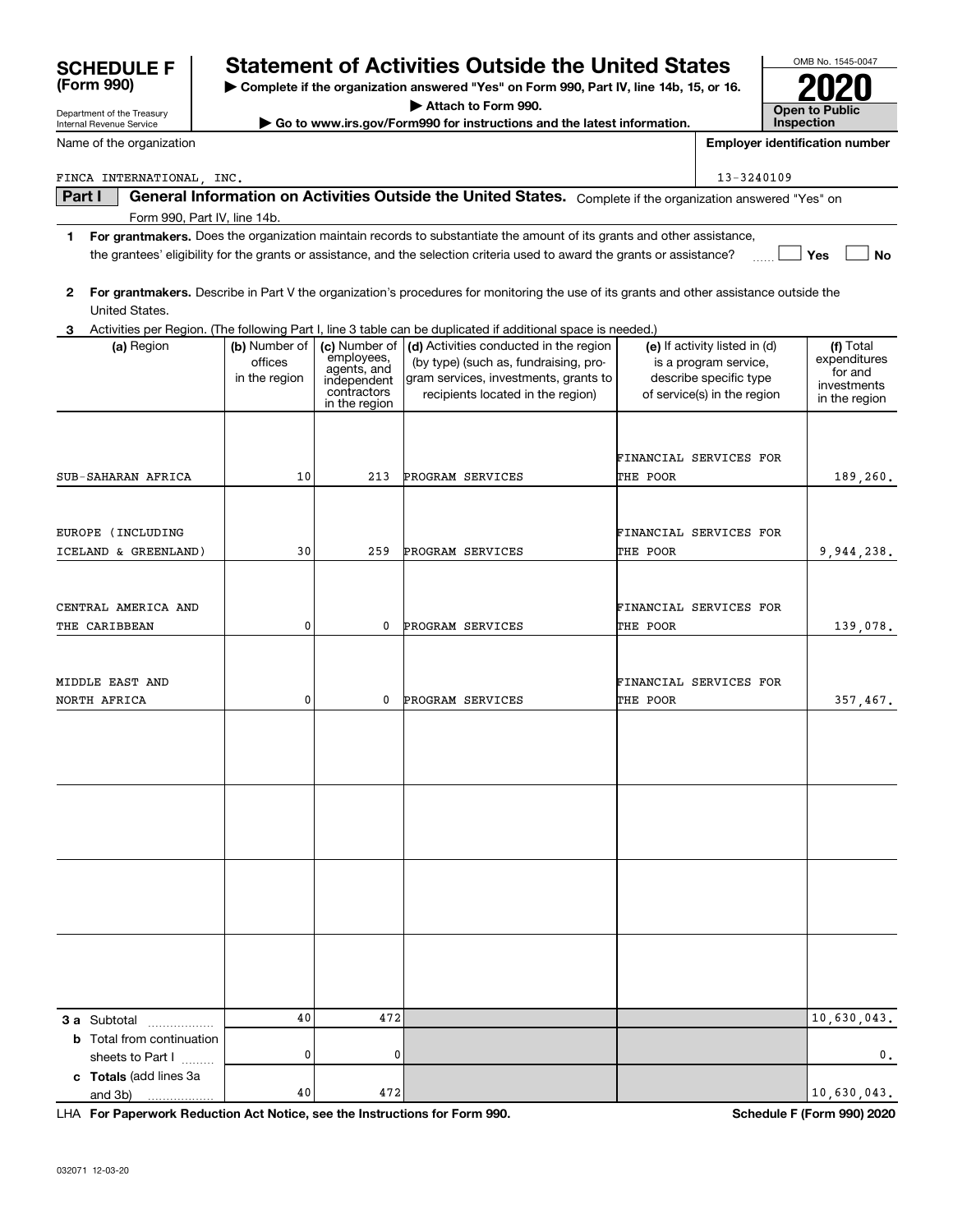### Schedule F (Form 990) 2020 FINCA INTERNATIONAL, INC. 2008 13-3240109 13-3240109

Part II | Grants and Other Assistance to Organizations or Entities Outside the United States. Complete if the organization answered "Yes" on Form 990, Part IV, line 15, for any recipient who received more than \$5,000. Part II can be duplicated if additional space is needed.

| $\mathbf{1}$<br>(a) Name of organization | (b) IRS code section<br>and EIN (if applicable) | (c) Region | (d) Purpose of<br>grant                                                                                                                 | (e) Amount<br>of cash grant | (f) Manner of<br>cash disbursement | (g) Amount of<br>noncash<br>assistance | (h) Description<br>of noncash<br>assistance | (i) Method of<br>valuation (book, FMV,<br>appraisal, other) |
|------------------------------------------|-------------------------------------------------|------------|-----------------------------------------------------------------------------------------------------------------------------------------|-----------------------------|------------------------------------|----------------------------------------|---------------------------------------------|-------------------------------------------------------------|
|                                          |                                                 |            |                                                                                                                                         |                             |                                    |                                        |                                             |                                                             |
|                                          |                                                 |            |                                                                                                                                         |                             |                                    |                                        |                                             |                                                             |
|                                          |                                                 |            |                                                                                                                                         |                             |                                    |                                        |                                             |                                                             |
|                                          |                                                 |            |                                                                                                                                         |                             |                                    |                                        |                                             |                                                             |
|                                          |                                                 |            |                                                                                                                                         |                             |                                    |                                        |                                             |                                                             |
|                                          |                                                 |            |                                                                                                                                         |                             |                                    |                                        |                                             |                                                             |
|                                          |                                                 |            |                                                                                                                                         |                             |                                    |                                        |                                             |                                                             |
|                                          |                                                 |            |                                                                                                                                         |                             |                                    |                                        |                                             |                                                             |
|                                          |                                                 |            |                                                                                                                                         |                             |                                    |                                        |                                             |                                                             |
|                                          |                                                 |            |                                                                                                                                         |                             |                                    |                                        |                                             |                                                             |
|                                          |                                                 |            |                                                                                                                                         |                             |                                    |                                        |                                             |                                                             |
|                                          |                                                 |            |                                                                                                                                         |                             |                                    |                                        |                                             |                                                             |
|                                          |                                                 |            |                                                                                                                                         |                             |                                    |                                        |                                             |                                                             |
|                                          |                                                 |            |                                                                                                                                         |                             |                                    |                                        |                                             |                                                             |
|                                          |                                                 |            |                                                                                                                                         |                             |                                    |                                        |                                             |                                                             |
|                                          |                                                 |            |                                                                                                                                         |                             |                                    |                                        |                                             |                                                             |
| $\mathbf{2}$                             |                                                 |            | Enter total number of recipient organizations listed above that are recognized as charities by the foreign country, recognized as a tax |                             |                                    |                                        |                                             |                                                             |
|                                          |                                                 |            | exempt 501(c)(3) organization by the IRS, or for which the grantee or counsel has provided a section 501(c)(3) equivalency letter       |                             |                                    |                                        |                                             |                                                             |
| 3                                        |                                                 |            |                                                                                                                                         |                             |                                    |                                        |                                             |                                                             |

**2**

**Schedule F (Form 990) 2020**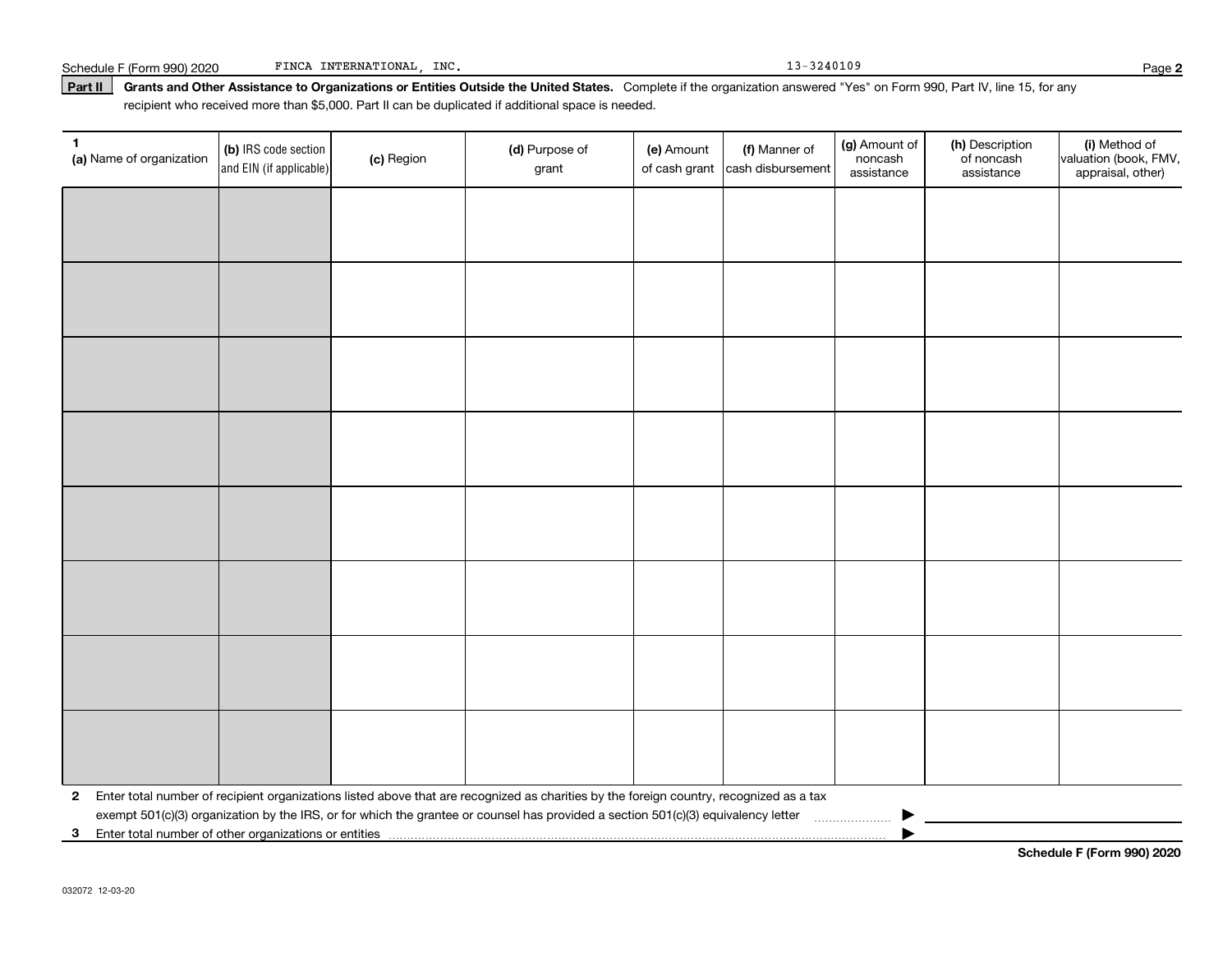### Schedule F (Form 990) 2020 FINCA INTERNATIONAL, INC. 2008 13-3240109 13-3240109

Part III Grants and Other Assistance to Individuals Outside the United States. Complete if the organization answered "Yes" on Form 990, Part IV, line 16.

(a) Type of grant or assistance (b) Region (b) Region (c) Number of (d) Amount of (e) Manner of (f) Amount of (f)<br>Region (cash grant cash dishursement noncash noncash noncash ssistance v Part III can be duplicated if additional space is needed. (c) Number of *recipients* (d) Amount of cash grant (e) Manner of cash disbursement (f) Amount of noncash assistance (g) Description of noncash assistance (**h)** Method of<br>valuation<br>(book, FMV,<br>appraisal, other)

**Schedule F (Form 990) 2020**

Page 3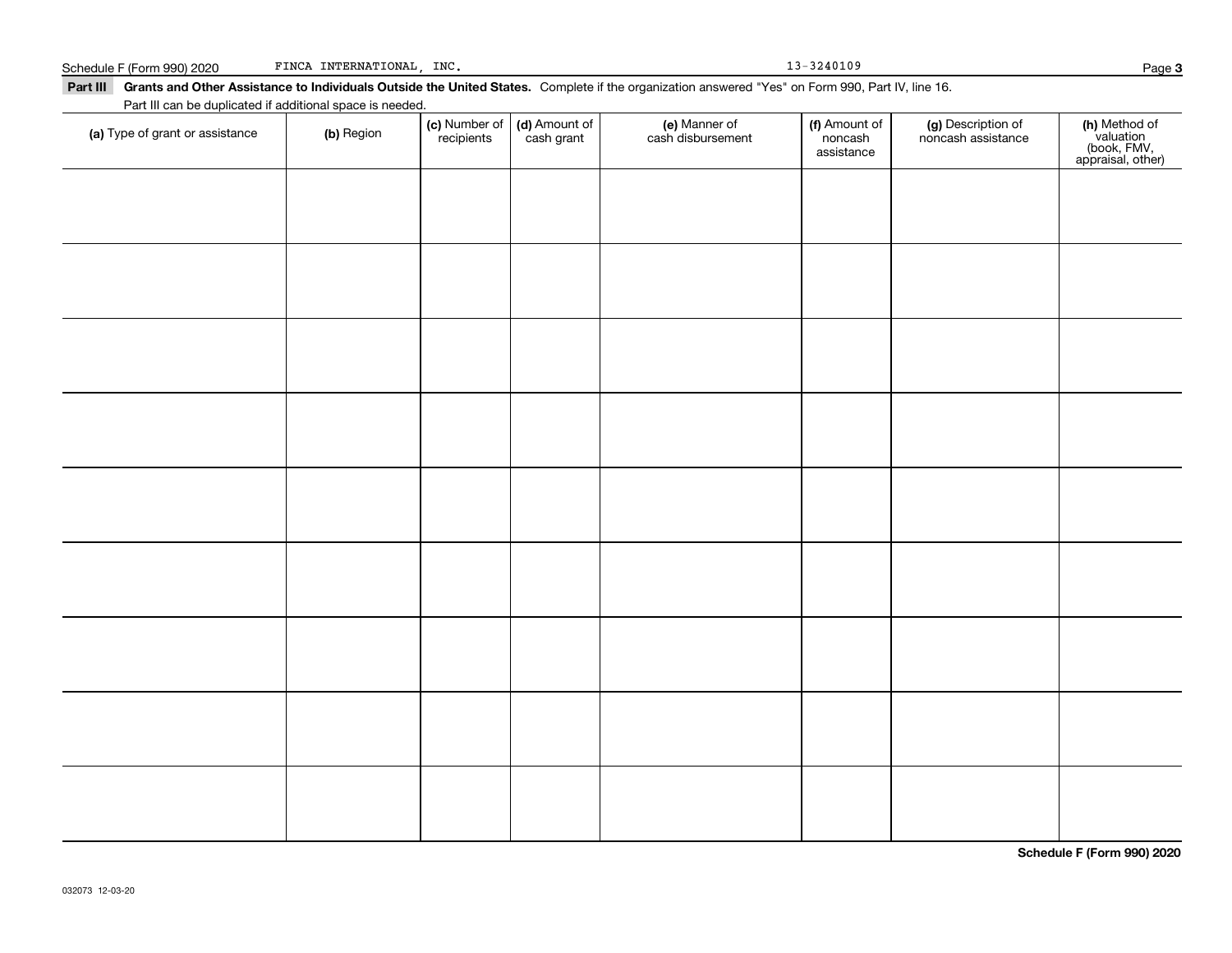| 1            | Was the organization a U.S. transferor of property to a foreign corporation during the tax year? If "Yes."<br>the organization may be required to file Form 926, Return by a U.S. Transferor of Property to a Foreign<br>Corporation (see Instructions for Form 926) <i>manual content content corporation (see Instructions</i> of the Term                                                                                                             | x  <br>Yes | Nο      |
|--------------|----------------------------------------------------------------------------------------------------------------------------------------------------------------------------------------------------------------------------------------------------------------------------------------------------------------------------------------------------------------------------------------------------------------------------------------------------------|------------|---------|
| $\mathbf{2}$ | Did the organization have an interest in a foreign trust during the tax year? If "Yes," the organization may<br>be required to separately file Form 3520, Annual Return To Report Transactions With Foreign Trusts and<br>Receipt of Certain Foreign Gifts, and/or Form 3520-A, Annual Information Return of Foreign Trust With a<br>U.S. Owner (see Instructions for Forms 3520 and 3520-A; don't file with Form 990) manual content content conte      | Yes        | x<br>No |
| 3            | Did the organization have an ownership interest in a foreign corporation during the tax year? If "Yes."<br>the organization may be required to file Form 5471, Information Return of U.S. Persons With Respect to<br>Certain Foreign Corporations (see Instructions for Form 5471) <i>[100]</i> [100] [100] [100] [100] [100] [100] [100] [100] [100] [100] [100] [100] [100] [100] [100] [100] [100] [100] [100] [100] [100] [100] [100] [100] [100] [1 | X  <br>Yes | Nο      |
| 4            | Was the organization a direct or indirect shareholder of a passive foreign investment company or a<br>qualified electing fund during the tax year? If "Yes," the organization may be required to file Form 8621.<br>Information Return by a Shareholder of a Passive Foreign Investment Company or Qualified Electing<br>Fund (see Instructions for Form 8621) manufactured control to the control of the control of the control of the                  | Yes        | X<br>Nο |
| 5            | Did the organization have an ownership interest in a foreign partnership during the tax year? If "Yes."<br>the organization may be required to file Form 8865, Return of U.S. Persons With Respect to Certain<br>Foreign Partnerships (see Instructions for Form 8865) manufactured contain the control of the control of the control of the control of the control of the control of the control of the control of the control of the control           | Yes        | X<br>Nο |
| 6            | Did the organization have any operations in or related to any boycotting countries during the tax year? If<br>"Yes," the organization may be required to separately file Form 5713, International Boycott Report (see                                                                                                                                                                                                                                    | Yes        |         |

**Schedule F (Form 990) 2020**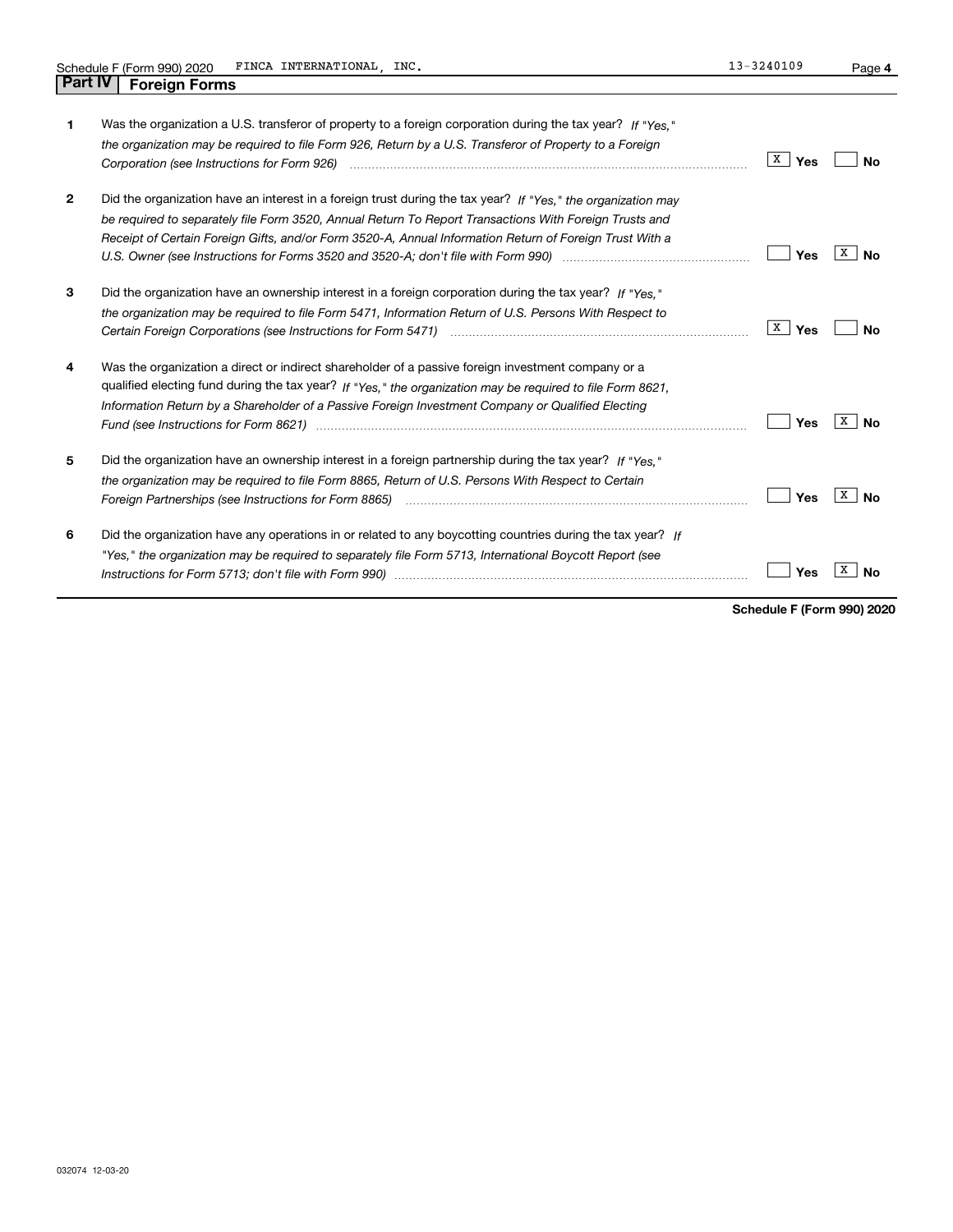# **Part V Supplemental Information**

Provide the information required by Part I, line 2 (monitoring of funds); Part I, line 3, column (f) (accounting method; amounts of investments vs. expenditures per region); Part II, line 1 (accounting method); Part III (accounting method); and Part III, column (c) (estimated number of recipients), as applicable. Also complete this part to provide any additional information. See instructions.

PART I, LINE 3:

METHOD USED TO ACCOUNT FOR EXPENDITURES: ACCRUAL METHOD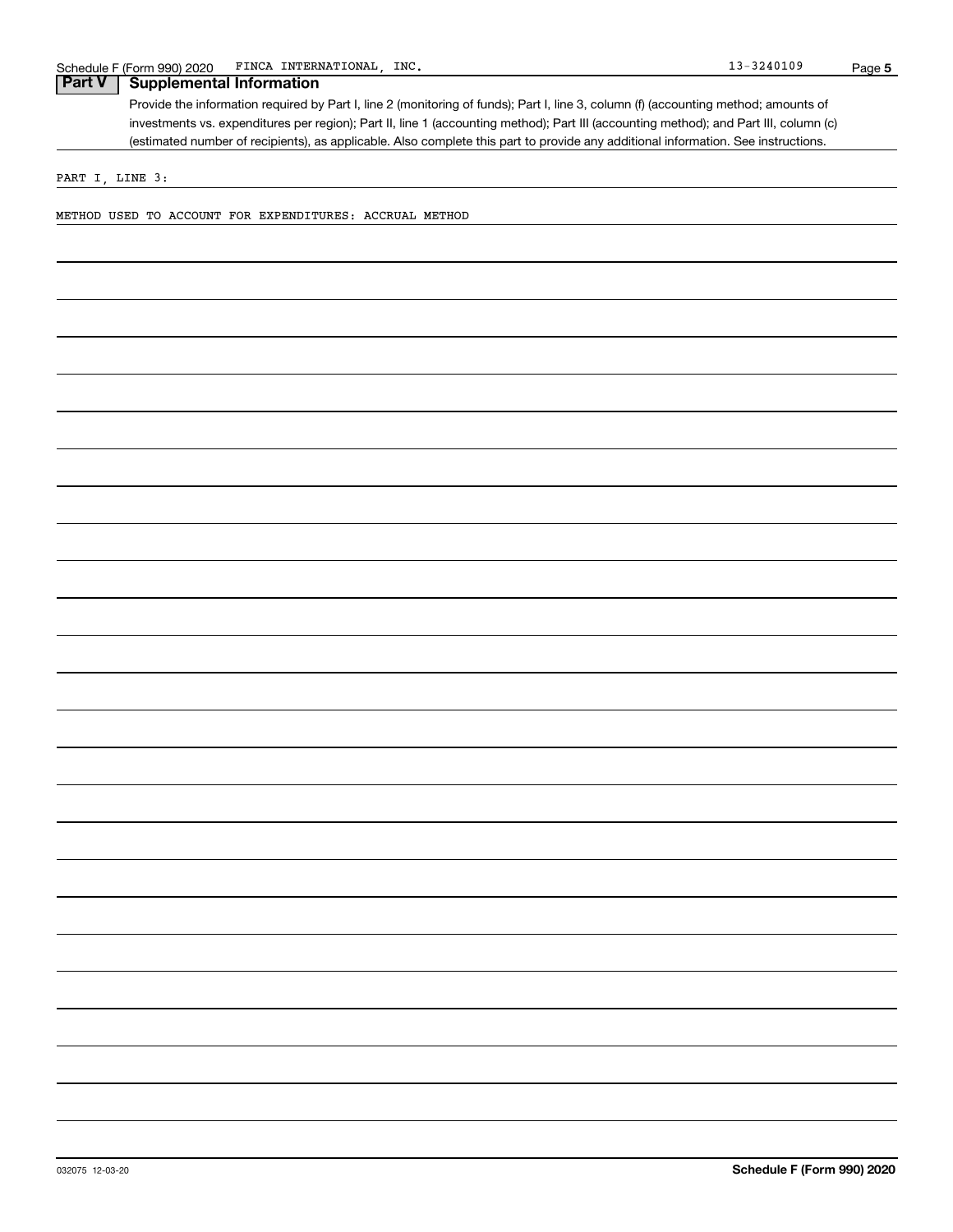| <b>SCHEDULE G</b>                                            |                                  | <b>Supplemental Information Regarding Fundraising or Gaming Activities</b>                                                                                          |                                 |             |                                             |  |                                                                                                                                                                                                                                                                                                                                                                                                                                                                                                                                       | OMB No. 1545-0047     |  |  |
|--------------------------------------------------------------|----------------------------------|---------------------------------------------------------------------------------------------------------------------------------------------------------------------|---------------------------------|-------------|---------------------------------------------|--|---------------------------------------------------------------------------------------------------------------------------------------------------------------------------------------------------------------------------------------------------------------------------------------------------------------------------------------------------------------------------------------------------------------------------------------------------------------------------------------------------------------------------------------|-----------------------|--|--|
| (Form 990 or 990-EZ)                                         |                                  | Complete if the organization answered "Yes" on Form 990, Part IV, line 17, 18, or 19, or if the<br>organization entered more than \$15,000 on Form 990-EZ, line 6a. |                                 |             |                                             |  |                                                                                                                                                                                                                                                                                                                                                                                                                                                                                                                                       | 2020                  |  |  |
| Department of the Treasury                                   |                                  | Attach to Form 990 or Form 990-EZ.                                                                                                                                  |                                 |             |                                             |  |                                                                                                                                                                                                                                                                                                                                                                                                                                                                                                                                       | <b>Open to Public</b> |  |  |
| <b>Internal Revenue Service</b>                              |                                  | Go to www.irs.gov/Form990 for instructions and the latest information.                                                                                              |                                 |             |                                             |  |                                                                                                                                                                                                                                                                                                                                                                                                                                                                                                                                       |                       |  |  |
| Name of the organization                                     |                                  |                                                                                                                                                                     |                                 |             |                                             |  |                                                                                                                                                                                                                                                                                                                                                                                                                                                                                                                                       |                       |  |  |
|                                                              |                                  | FINCA INTERNATIONAL, INC.                                                                                                                                           |                                 |             |                                             |  |                                                                                                                                                                                                                                                                                                                                                                                                                                                                                                                                       |                       |  |  |
| Part I                                                       | required to complete this part.  |                                                                                                                                                                     |                                 |             |                                             |  |                                                                                                                                                                                                                                                                                                                                                                                                                                                                                                                                       |                       |  |  |
|                                                              |                                  | 1 Indicate whether the organization raised funds through any of the following activities. Check all that apply.                                                     |                                 |             |                                             |  |                                                                                                                                                                                                                                                                                                                                                                                                                                                                                                                                       |                       |  |  |
| X<br>Mail solicitations<br>a                                 |                                  |                                                                                                                                                                     |                                 |             | $e X$ Solicitation of non-government grants |  |                                                                                                                                                                                                                                                                                                                                                                                                                                                                                                                                       |                       |  |  |
| Х<br>b                                                       | Internet and email solicitations | f                                                                                                                                                                   |                                 |             | $X$ Solicitation of government grants       |  |                                                                                                                                                                                                                                                                                                                                                                                                                                                                                                                                       |                       |  |  |
| x<br>Phone solicitations<br>C                                |                                  | g                                                                                                                                                                   | Special fundraising events      |             |                                             |  |                                                                                                                                                                                                                                                                                                                                                                                                                                                                                                                                       |                       |  |  |
| х<br>In-person solicitations<br>d                            |                                  |                                                                                                                                                                     |                                 |             |                                             |  |                                                                                                                                                                                                                                                                                                                                                                                                                                                                                                                                       |                       |  |  |
|                                                              |                                  | 2 a Did the organization have a written or oral agreement with any individual (including officers, directors, trustees, or                                          |                                 |             |                                             |  |                                                                                                                                                                                                                                                                                                                                                                                                                                                                                                                                       |                       |  |  |
|                                                              |                                  | key employees listed in Form 990, Part VII) or entity in connection with professional fundraising services?                                                         |                                 |             |                                             |  |                                                                                                                                                                                                                                                                                                                                                                                                                                                                                                                                       | No                    |  |  |
|                                                              |                                  | <b>b</b> If "Yes," list the 10 highest paid individuals or entities (fundraisers) pursuant to agreements under which the fundraiser is to be                        |                                 |             |                                             |  |                                                                                                                                                                                                                                                                                                                                                                                                                                                                                                                                       |                       |  |  |
| compensated at least \$5,000 by the organization.            |                                  |                                                                                                                                                                     |                                 |             |                                             |  |                                                                                                                                                                                                                                                                                                                                                                                                                                                                                                                                       |                       |  |  |
|                                                              |                                  |                                                                                                                                                                     | (iii) Did                       |             |                                             |  |                                                                                                                                                                                                                                                                                                                                                                                                                                                                                                                                       |                       |  |  |
| (i) Name and address of individual<br>or entity (fundraiser) |                                  | (ii) Activity                                                                                                                                                       | fundraiser<br>have custody      |             | (iv) Gross receipts<br>from activity        |  |                                                                                                                                                                                                                                                                                                                                                                                                                                                                                                                                       | to (or retained by)   |  |  |
|                                                              |                                  |                                                                                                                                                                     | or control of<br>contributions? |             |                                             |  | Inspection<br><b>Employer identification number</b><br>13-3240109<br>Fundraising Activities. Complete if the organization answered "Yes" on Form 990, Part IV, line 17. Form 990-EZ filers are not<br>$\overline{X}$   Yes<br>(v) Amount paid<br>(vi) Amount paid<br>to (or retained by)<br>fundraiser<br>listed in col. (i)<br>16,006.<br>550,892.<br>566,898.<br>$-555, 234.$<br>3 List all states in which the organization is registered or licensed to solicit contributions or has been notified it is exempt from registration | organization          |  |  |
| SD&A TELESERVICES - 5757 W.                                  |                                  |                                                                                                                                                                     | <b>Yes</b>                      | No          |                                             |  |                                                                                                                                                                                                                                                                                                                                                                                                                                                                                                                                       |                       |  |  |
| CENTURY BLVD #300, LOS                                       |                                  | TELEMARKETING                                                                                                                                                       |                                 | $\mathbf x$ | 11,664.                                     |  |                                                                                                                                                                                                                                                                                                                                                                                                                                                                                                                                       | $-4,342.$             |  |  |
| INTEGRATED DIRECT MARKETING -                                |                                  |                                                                                                                                                                     |                                 |             |                                             |  |                                                                                                                                                                                                                                                                                                                                                                                                                                                                                                                                       |                       |  |  |
| 1250 CONNECTICUT AVE NW #700,                                |                                  | MARKETING CONSULTANT                                                                                                                                                |                                 | х           | $\mathbf{0}$ .                              |  | $-550,892.$                                                                                                                                                                                                                                                                                                                                                                                                                                                                                                                           |                       |  |  |
|                                                              |                                  |                                                                                                                                                                     |                                 |             |                                             |  |                                                                                                                                                                                                                                                                                                                                                                                                                                                                                                                                       |                       |  |  |
|                                                              |                                  |                                                                                                                                                                     |                                 |             |                                             |  |                                                                                                                                                                                                                                                                                                                                                                                                                                                                                                                                       |                       |  |  |
|                                                              |                                  |                                                                                                                                                                     |                                 |             |                                             |  |                                                                                                                                                                                                                                                                                                                                                                                                                                                                                                                                       |                       |  |  |
|                                                              |                                  |                                                                                                                                                                     |                                 |             |                                             |  |                                                                                                                                                                                                                                                                                                                                                                                                                                                                                                                                       |                       |  |  |
|                                                              |                                  |                                                                                                                                                                     |                                 |             |                                             |  |                                                                                                                                                                                                                                                                                                                                                                                                                                                                                                                                       |                       |  |  |
|                                                              |                                  |                                                                                                                                                                     |                                 |             |                                             |  |                                                                                                                                                                                                                                                                                                                                                                                                                                                                                                                                       |                       |  |  |
|                                                              |                                  |                                                                                                                                                                     |                                 |             |                                             |  |                                                                                                                                                                                                                                                                                                                                                                                                                                                                                                                                       |                       |  |  |
|                                                              |                                  |                                                                                                                                                                     |                                 |             |                                             |  |                                                                                                                                                                                                                                                                                                                                                                                                                                                                                                                                       |                       |  |  |
|                                                              |                                  |                                                                                                                                                                     |                                 |             |                                             |  |                                                                                                                                                                                                                                                                                                                                                                                                                                                                                                                                       |                       |  |  |
|                                                              |                                  |                                                                                                                                                                     |                                 |             |                                             |  |                                                                                                                                                                                                                                                                                                                                                                                                                                                                                                                                       |                       |  |  |
|                                                              |                                  |                                                                                                                                                                     |                                 |             |                                             |  |                                                                                                                                                                                                                                                                                                                                                                                                                                                                                                                                       |                       |  |  |
|                                                              |                                  |                                                                                                                                                                     |                                 |             |                                             |  |                                                                                                                                                                                                                                                                                                                                                                                                                                                                                                                                       |                       |  |  |
|                                                              |                                  |                                                                                                                                                                     |                                 |             |                                             |  |                                                                                                                                                                                                                                                                                                                                                                                                                                                                                                                                       |                       |  |  |
|                                                              |                                  |                                                                                                                                                                     |                                 |             |                                             |  |                                                                                                                                                                                                                                                                                                                                                                                                                                                                                                                                       |                       |  |  |
|                                                              |                                  |                                                                                                                                                                     |                                 |             |                                             |  |                                                                                                                                                                                                                                                                                                                                                                                                                                                                                                                                       |                       |  |  |
|                                                              |                                  |                                                                                                                                                                     |                                 |             |                                             |  |                                                                                                                                                                                                                                                                                                                                                                                                                                                                                                                                       |                       |  |  |
| Total                                                        |                                  |                                                                                                                                                                     |                                 |             | 11,664.                                     |  |                                                                                                                                                                                                                                                                                                                                                                                                                                                                                                                                       |                       |  |  |

AK,AL,AR,CA,CO,CT,DC,FL,GA,HI,IL,IN,KS,KY,LA,MA,MD,ME,MI,MN,MO,MS,MT,NC,ND NH,NJ,NM,NV,NY,OH,OK,OR,PA,RI,SC,TN,TX,UT,VA,WA,WI,WV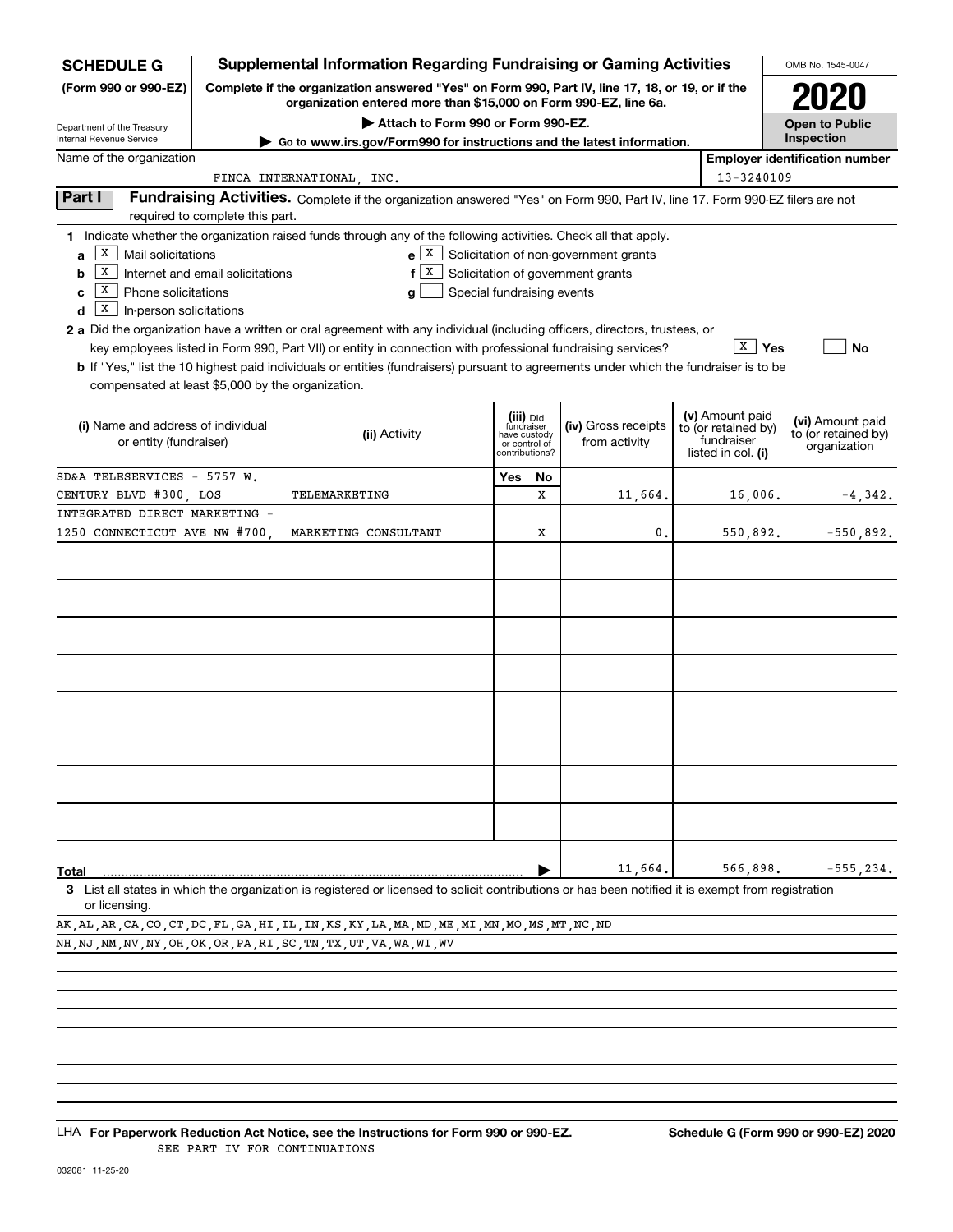| Part II   Fundraising Events. Complete if the organization answered "Yes" on Form 990, Part IV, line 18, or reported more than \$15,000   |
|-------------------------------------------------------------------------------------------------------------------------------------------|
| of fundraising event contributions and gross income on Form 990-EZ, lines 1 and 6b. List events with gross receipts greater than \$5,000. |

|                 |          | 01 Turidiaishiy event contributions and gross income on Form 990-EZ, iines T and ob. Eist events with gross receipts greater than \$0,000. |                |                         |                  |                                                       |
|-----------------|----------|--------------------------------------------------------------------------------------------------------------------------------------------|----------------|-------------------------|------------------|-------------------------------------------------------|
|                 |          |                                                                                                                                            | (a) Event $#1$ | $(b)$ Event #2          | (c) Other events | (d) Total events<br>(add col. (a) through<br>col. (c) |
|                 |          |                                                                                                                                            | (event type)   | (event type)            | (total number)   |                                                       |
| Revenue         |          |                                                                                                                                            |                |                         |                  |                                                       |
|                 |          |                                                                                                                                            |                |                         |                  |                                                       |
|                 |          | 3 Gross income (line 1 minus line 2)                                                                                                       |                |                         |                  |                                                       |
|                 |          |                                                                                                                                            |                |                         |                  |                                                       |
|                 | 5        |                                                                                                                                            |                |                         |                  |                                                       |
| Direct Expenses | 6        |                                                                                                                                            |                |                         |                  |                                                       |
|                 |          | 7 Food and beverages                                                                                                                       |                |                         |                  |                                                       |
|                 | 8        |                                                                                                                                            |                |                         |                  |                                                       |
|                 | 9        |                                                                                                                                            |                |                         |                  |                                                       |
|                 | 10       | Direct expense summary. Add lines 4 through 9 in column (d)                                                                                |                |                         | ▶                |                                                       |
|                 | Part III | Gaming. Complete if the organization answered "Yes" on Form 990, Part IV, line 19, or reported more than                                   |                |                         |                  |                                                       |
|                 |          | \$15,000 on Form 990-EZ, line 6a.                                                                                                          |                |                         |                  |                                                       |
|                 |          |                                                                                                                                            |                | (b) Pull tabs/instant   |                  | (d) Total gaming (add                                 |
| Revenue         |          |                                                                                                                                            | (a) Bingo      | bingo/progressive bingo | (c) Other gaming | col. (a) through col. (c))                            |
|                 |          |                                                                                                                                            |                |                         |                  |                                                       |
|                 | 1        |                                                                                                                                            |                |                         |                  |                                                       |
|                 |          |                                                                                                                                            |                |                         |                  |                                                       |
|                 |          |                                                                                                                                            |                |                         |                  |                                                       |
| Direct Expenses |          |                                                                                                                                            |                |                         |                  |                                                       |
|                 |          |                                                                                                                                            |                |                         |                  |                                                       |
|                 |          |                                                                                                                                            |                |                         |                  |                                                       |
|                 |          |                                                                                                                                            | Yes<br>%       | Yes<br>%                | Yes<br>%         |                                                       |
|                 | 6        | Volunteer labor                                                                                                                            | No             | No                      | No               |                                                       |
|                 | 7        | Direct expense summary. Add lines 2 through 5 in column (d)                                                                                |                |                         |                  |                                                       |
|                 |          |                                                                                                                                            |                |                         |                  |                                                       |
|                 | 8        |                                                                                                                                            |                |                         |                  |                                                       |
|                 |          | 9 Enter the state(s) in which the organization conducts gaming activities:                                                                 |                |                         |                  |                                                       |
|                 |          |                                                                                                                                            |                |                         |                  | Yes<br>No                                             |
|                 |          | <b>b</b> If "No," explain:                                                                                                                 |                |                         |                  |                                                       |
|                 |          |                                                                                                                                            |                |                         |                  |                                                       |
|                 |          |                                                                                                                                            |                |                         |                  |                                                       |
|                 |          | <b>b</b> If "Yes," explain:                                                                                                                |                |                         |                  | Yes<br>No                                             |
|                 |          |                                                                                                                                            |                |                         |                  |                                                       |
|                 |          |                                                                                                                                            |                |                         |                  |                                                       |

032082 11-25-20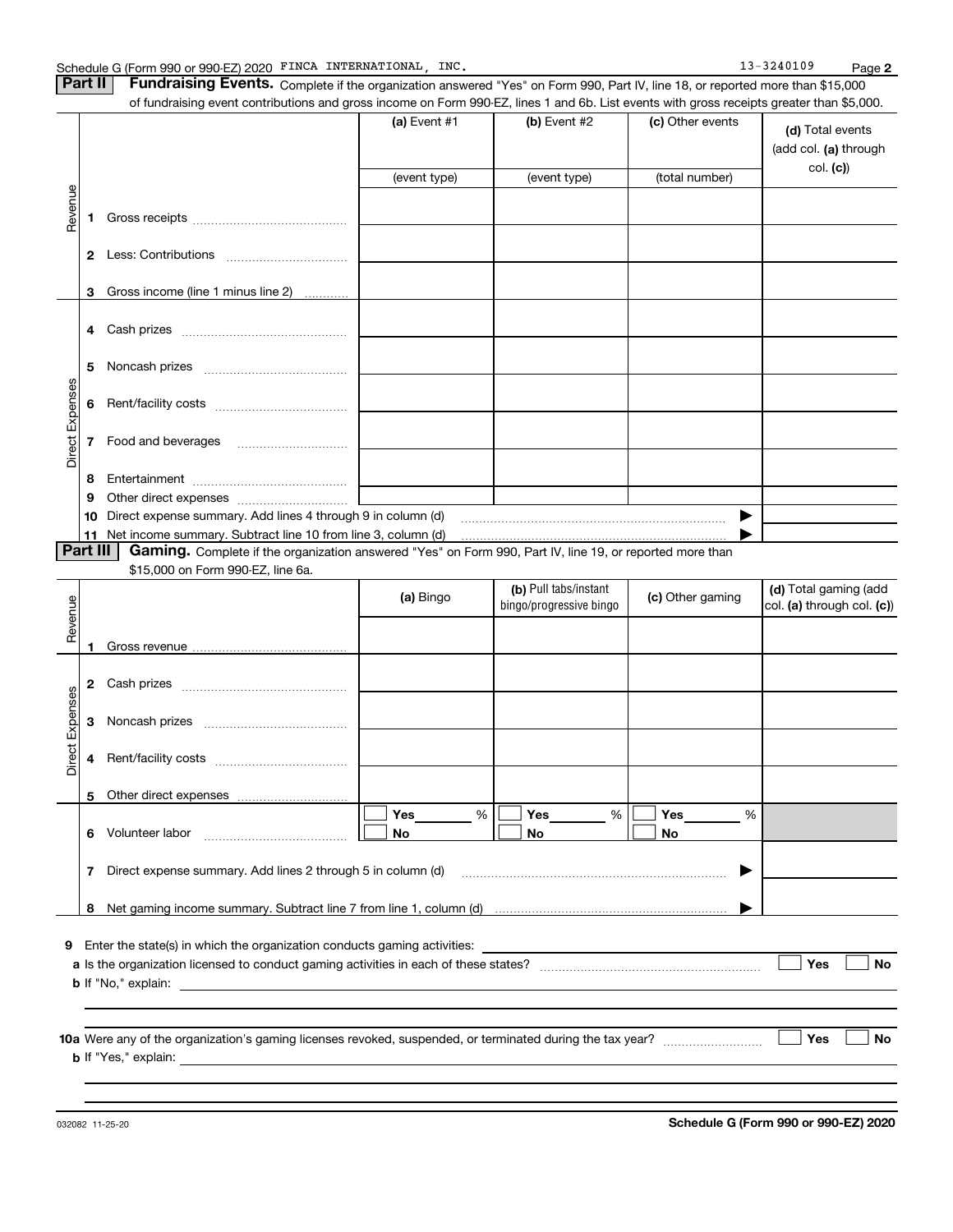|    | 13-3240109<br>Schedule G (Form 990 or 990-EZ) 2020 FINCA INTERNATIONAL, INC.                                                                                                                                                              |                      | Page 3 |
|----|-------------------------------------------------------------------------------------------------------------------------------------------------------------------------------------------------------------------------------------------|----------------------|--------|
| 11 |                                                                                                                                                                                                                                           | Yes                  | No     |
|    | 12 Is the organization a grantor, beneficiary or trustee of a trust, or a member of a partnership or other entity formed                                                                                                                  |                      |        |
|    |                                                                                                                                                                                                                                           | Yes                  | No     |
|    | <b>13</b> Indicate the percentage of gaming activity conducted in:                                                                                                                                                                        |                      |        |
|    |                                                                                                                                                                                                                                           | 13а                  | %      |
|    | <b>b</b> An outside facility <i>www.communically.communically.communically.communically.communically.communically.communically.communically.communically.communically.communically.communically.communically.communically.communicall</i> | 13 <sub>b</sub>      | %      |
|    | 14 Enter the name and address of the person who prepares the organization's gaming/special events books and records:                                                                                                                      |                      |        |
|    |                                                                                                                                                                                                                                           |                      |        |
|    |                                                                                                                                                                                                                                           |                      |        |
|    |                                                                                                                                                                                                                                           |                      |        |
|    |                                                                                                                                                                                                                                           | Yes                  | No     |
|    |                                                                                                                                                                                                                                           |                      |        |
|    |                                                                                                                                                                                                                                           |                      |        |
|    | c If "Yes," enter name and address of the third party:                                                                                                                                                                                    |                      |        |
|    |                                                                                                                                                                                                                                           |                      |        |
|    | Name $\blacktriangleright$ $\_\_$                                                                                                                                                                                                         |                      |        |
|    |                                                                                                                                                                                                                                           |                      |        |
|    | 16 Gaming manager information:                                                                                                                                                                                                            |                      |        |
|    | Name $\blacktriangleright$ $\frac{1}{\sqrt{1-\frac{1}{2}}\left(1-\frac{1}{2}\right)}$                                                                                                                                                     |                      |        |
|    | Gaming manager compensation > \$                                                                                                                                                                                                          |                      |        |
|    |                                                                                                                                                                                                                                           |                      |        |
|    |                                                                                                                                                                                                                                           |                      |        |
|    |                                                                                                                                                                                                                                           |                      |        |
|    |                                                                                                                                                                                                                                           |                      |        |
|    | Director/officer<br>Employee<br>Independent contractor                                                                                                                                                                                    |                      |        |
| 17 | Mandatory distributions:                                                                                                                                                                                                                  |                      |        |
|    | a Is the organization required under state law to make charitable distributions from the gaming proceeds to                                                                                                                               |                      |        |
|    | retain the state gaming license?                                                                                                                                                                                                          | $\Box$ Yes $\Box$ No |        |
|    | <b>b</b> Enter the amount of distributions required under state law to be distributed to other exempt organizations or spent in the                                                                                                       |                      |        |
|    | organization's own exempt activities during the tax year $\triangleright$ \$                                                                                                                                                              |                      |        |
|    | Part IV<br>Supplemental Information. Provide the explanations required by Part I, line 2b, columns (iii) and (v); and Part III, lines 9, 9b, 10b,                                                                                         |                      |        |
|    | 15b, 15c, 16, and 17b, as applicable. Also provide any additional information. See instructions.                                                                                                                                          |                      |        |
|    | SCHEDULE G, PART I, LINE 2B, LIST OF TEN HIGHEST PAID FUNDRAISERS:                                                                                                                                                                        |                      |        |
|    |                                                                                                                                                                                                                                           |                      |        |
|    |                                                                                                                                                                                                                                           |                      |        |
|    | (I) NAME OF FUNDRAISER: SD&A TELESERVICES                                                                                                                                                                                                 |                      |        |
|    | (I) ADDRESS OF FUNDRAISER:                                                                                                                                                                                                                |                      |        |
|    | 5757 W. CENTURY BLVD #300, LOS ANGELES, CA 90045                                                                                                                                                                                          |                      |        |
|    |                                                                                                                                                                                                                                           |                      |        |
|    |                                                                                                                                                                                                                                           |                      |        |
|    | (I) NAME OF FUNDRAISER: INTEGRATED DIRECT MARKETING                                                                                                                                                                                       |                      |        |
|    | (I) ADDRESS OF FUNDRAISER:                                                                                                                                                                                                                |                      |        |
|    | 1250 CONNECTICUT AVE NW #700, WASHINGTON, DC<br>20036                                                                                                                                                                                     |                      |        |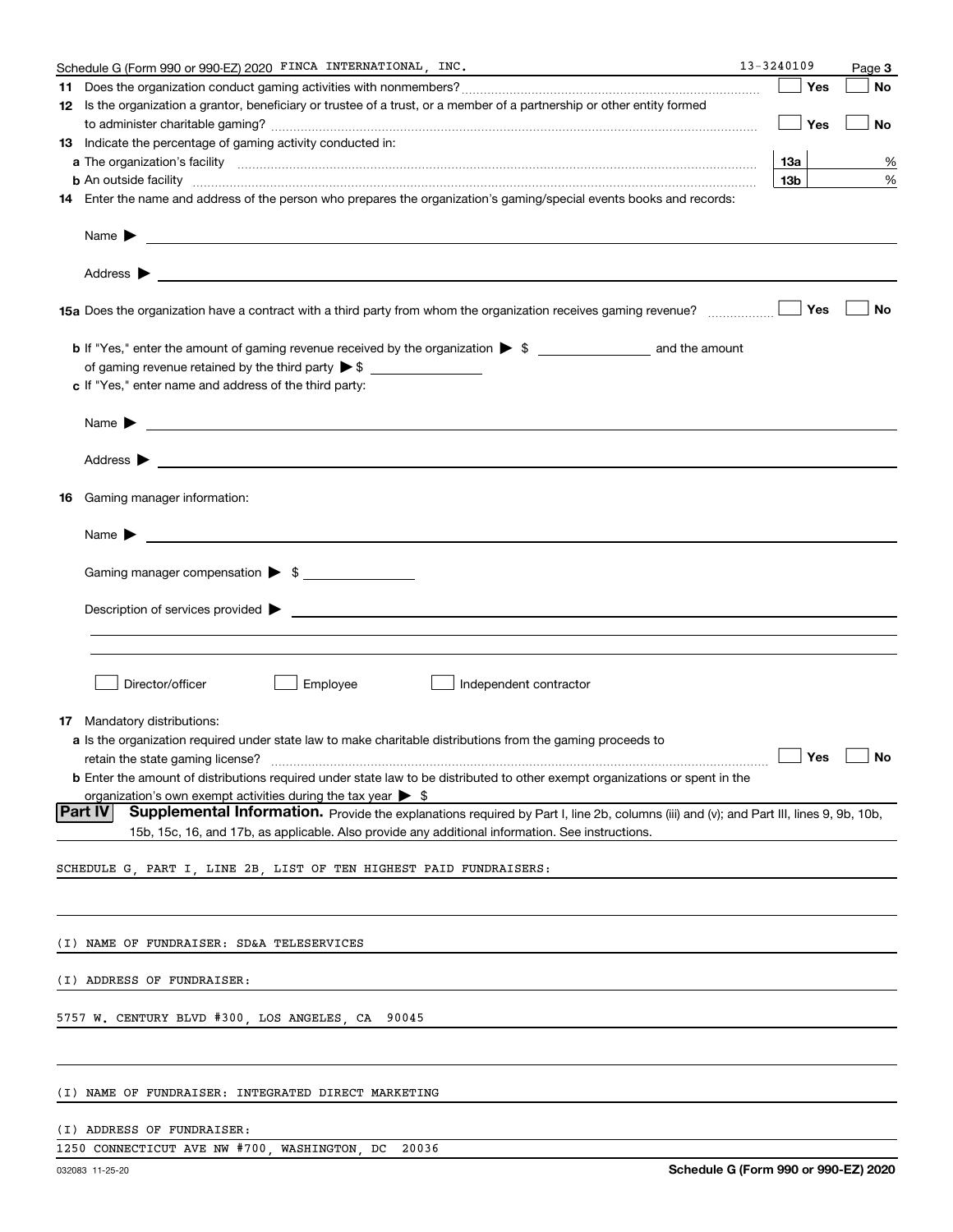| <b>Part IV Supplemental Information</b> (continued) |
|-----------------------------------------------------|
|                                                     |
|                                                     |
|                                                     |
|                                                     |
|                                                     |
|                                                     |
|                                                     |
|                                                     |
|                                                     |
|                                                     |
|                                                     |
|                                                     |
|                                                     |
|                                                     |
|                                                     |
|                                                     |
|                                                     |
|                                                     |
|                                                     |
|                                                     |
|                                                     |
|                                                     |
|                                                     |
|                                                     |
|                                                     |
|                                                     |
|                                                     |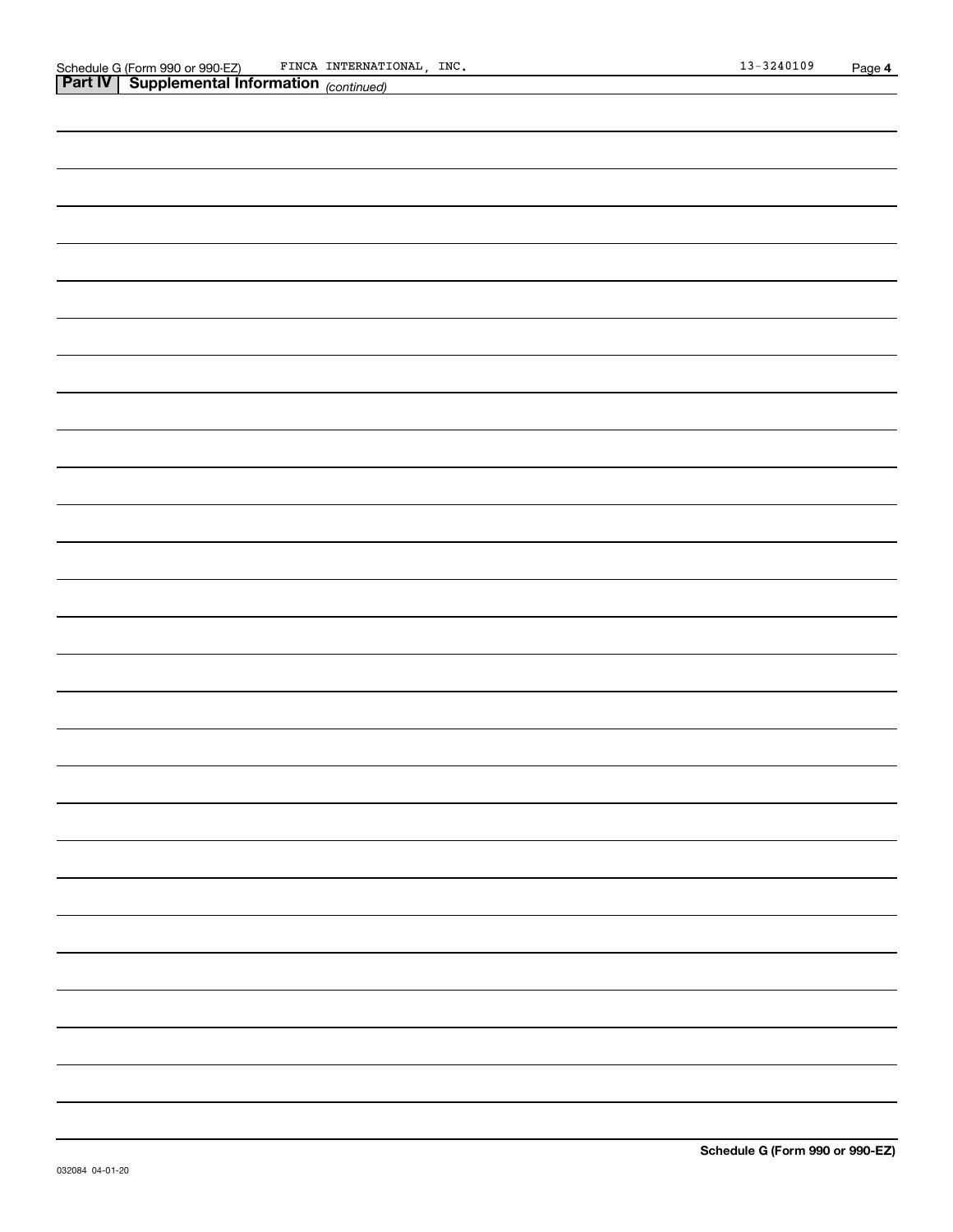|    | <b>SCHEDULE J</b>                       | <b>Compensation Information</b>                                                                                        |                                       | OMB No. 1545-0047     |            |    |  |  |  |
|----|-----------------------------------------|------------------------------------------------------------------------------------------------------------------------|---------------------------------------|-----------------------|------------|----|--|--|--|
|    | (Form 990)                              | For certain Officers, Directors, Trustees, Key Employees, and Highest                                                  |                                       |                       |            |    |  |  |  |
|    |                                         | <b>Compensated Employees</b><br>Complete if the organization answered "Yes" on Form 990, Part IV, line 23.             |                                       | <b>2020</b>           |            |    |  |  |  |
|    | Department of the Treasury              | Attach to Form 990.                                                                                                    |                                       | <b>Open to Public</b> |            |    |  |  |  |
|    | Internal Revenue Service                | ► Go to www.irs.gov/Form990 for instructions and the latest information.                                               |                                       |                       | Inspection |    |  |  |  |
|    | Name of the organization                |                                                                                                                        | <b>Employer identification number</b> |                       |            |    |  |  |  |
|    |                                         | FINCA INTERNATIONAL INC.                                                                                               | 13-3240109                            |                       |            |    |  |  |  |
|    | Part I                                  | <b>Questions Regarding Compensation</b>                                                                                |                                       |                       |            |    |  |  |  |
|    |                                         |                                                                                                                        |                                       |                       | Yes        | No |  |  |  |
| 1a |                                         | Check the appropriate box(es) if the organization provided any of the following to or for a person listed on Form 990, |                                       |                       |            |    |  |  |  |
|    |                                         | Part VII, Section A, line 1a. Complete Part III to provide any relevant information regarding these items.             |                                       |                       |            |    |  |  |  |
|    | First-class or charter travel           | X<br>Housing allowance or residence for personal use                                                                   |                                       |                       |            |    |  |  |  |
|    | Travel for companions<br>х              | Payments for business use of personal residence                                                                        |                                       |                       |            |    |  |  |  |
|    |                                         | Tax indemnification and gross-up payments<br>Health or social club dues or initiation fees                             |                                       |                       |            |    |  |  |  |
|    |                                         | Discretionary spending account<br>Personal services (such as maid, chauffeur, chef)                                    |                                       |                       |            |    |  |  |  |
|    |                                         |                                                                                                                        |                                       |                       |            |    |  |  |  |
|    |                                         | <b>b</b> If any of the boxes on line 1a are checked, did the organization follow a written policy regarding payment or |                                       |                       | x          |    |  |  |  |
| 2  |                                         |                                                                                                                        |                                       | 1b                    |            |    |  |  |  |
|    |                                         | Did the organization require substantiation prior to reimbursing or allowing expenses incurred by all directors,       |                                       | $\mathbf{2}$          | x          |    |  |  |  |
|    |                                         |                                                                                                                        |                                       |                       |            |    |  |  |  |
| з  |                                         | Indicate which, if any, of the following the organization used to establish the compensation of the organization's     |                                       |                       |            |    |  |  |  |
|    |                                         | CEO/Executive Director. Check all that apply. Do not check any boxes for methods used by a related organization to     |                                       |                       |            |    |  |  |  |
|    |                                         | establish compensation of the CEO/Executive Director, but explain in Part III.                                         |                                       |                       |            |    |  |  |  |
|    | х<br>Compensation committee             | Written employment contract                                                                                            |                                       |                       |            |    |  |  |  |
|    |                                         | Compensation survey or study<br>Independent compensation consultant                                                    |                                       |                       |            |    |  |  |  |
|    |                                         | X  <br>Approval by the board or compensation committee<br>Form 990 of other organizations                              |                                       |                       |            |    |  |  |  |
|    |                                         |                                                                                                                        |                                       |                       |            |    |  |  |  |
| 4  |                                         | During the year, did any person listed on Form 990, Part VII, Section A, line 1a, with respect to the filing           |                                       |                       |            |    |  |  |  |
|    | organization or a related organization: |                                                                                                                        |                                       |                       |            |    |  |  |  |
| а  |                                         | Receive a severance payment or change-of-control payment?                                                              |                                       | 4a                    |            | Х  |  |  |  |
| b  |                                         | Participate in or receive payment from a supplemental nonqualified retirement plan?                                    |                                       | 4b                    | x          |    |  |  |  |
| с  |                                         | Participate in or receive payment from an equity-based compensation arrangement?                                       |                                       | 4с                    |            | X  |  |  |  |
|    |                                         | If "Yes" to any of lines 4a-c, list the persons and provide the applicable amounts for each item in Part III.          |                                       |                       |            |    |  |  |  |
|    |                                         |                                                                                                                        |                                       |                       |            |    |  |  |  |
|    |                                         | Only section 501(c)(3), 501(c)(4), and 501(c)(29) organizations must complete lines 5-9.                               |                                       |                       |            |    |  |  |  |
|    |                                         | 5 For persons listed on Form 990, Part VII, Section A, line 1a, did the organization pay or accrue any compensation    |                                       |                       |            |    |  |  |  |
|    | contingent on the revenues of:          |                                                                                                                        |                                       |                       |            |    |  |  |  |
|    |                                         | a The organization? <b>Constitution</b> and the organization?                                                          |                                       | 5а                    |            | х  |  |  |  |
|    |                                         |                                                                                                                        |                                       | 5b                    |            | х  |  |  |  |
|    |                                         | If "Yes" on line 5a or 5b, describe in Part III.                                                                       |                                       |                       |            |    |  |  |  |
| 6  |                                         | For persons listed on Form 990, Part VII, Section A, line 1a, did the organization pay or accrue any compensation      |                                       |                       |            |    |  |  |  |
|    | contingent on the net earnings of:      |                                                                                                                        |                                       |                       |            |    |  |  |  |
| a  |                                         |                                                                                                                        |                                       | 6a                    |            | x  |  |  |  |
|    |                                         |                                                                                                                        |                                       | 6b                    |            | х  |  |  |  |
|    |                                         | If "Yes" on line 6a or 6b, describe in Part III.                                                                       |                                       |                       |            |    |  |  |  |
|    |                                         | 7 For persons listed on Form 990, Part VII, Section A, line 1a, did the organization provide any nonfixed payments     |                                       |                       |            |    |  |  |  |
|    |                                         |                                                                                                                        |                                       | 7                     |            | х  |  |  |  |
| 8  |                                         | Were any amounts reported on Form 990, Part VII, paid or accrued pursuant to a contract that was subject to the        |                                       |                       |            |    |  |  |  |
|    |                                         | initial contract exception described in Regulations section 53.4958-4(a)(3)? If "Yes," describe in Part III            |                                       | 8                     |            | х  |  |  |  |
| 9  |                                         | If "Yes" on line 8, did the organization also follow the rebuttable presumption procedure described in                 |                                       |                       |            |    |  |  |  |
|    | Regulations section 53.4958-6(c)?       | <b>Department Beduction Act Notice, see the Instructions for Ferm 000</b>                                              | <b>Cohodule I (Form 000) 2020</b>     | 9                     |            |    |  |  |  |

LHA For Paperwork Reduction Act Notice, see the Instructions for Form 990. Schedule J (Form 990) 2020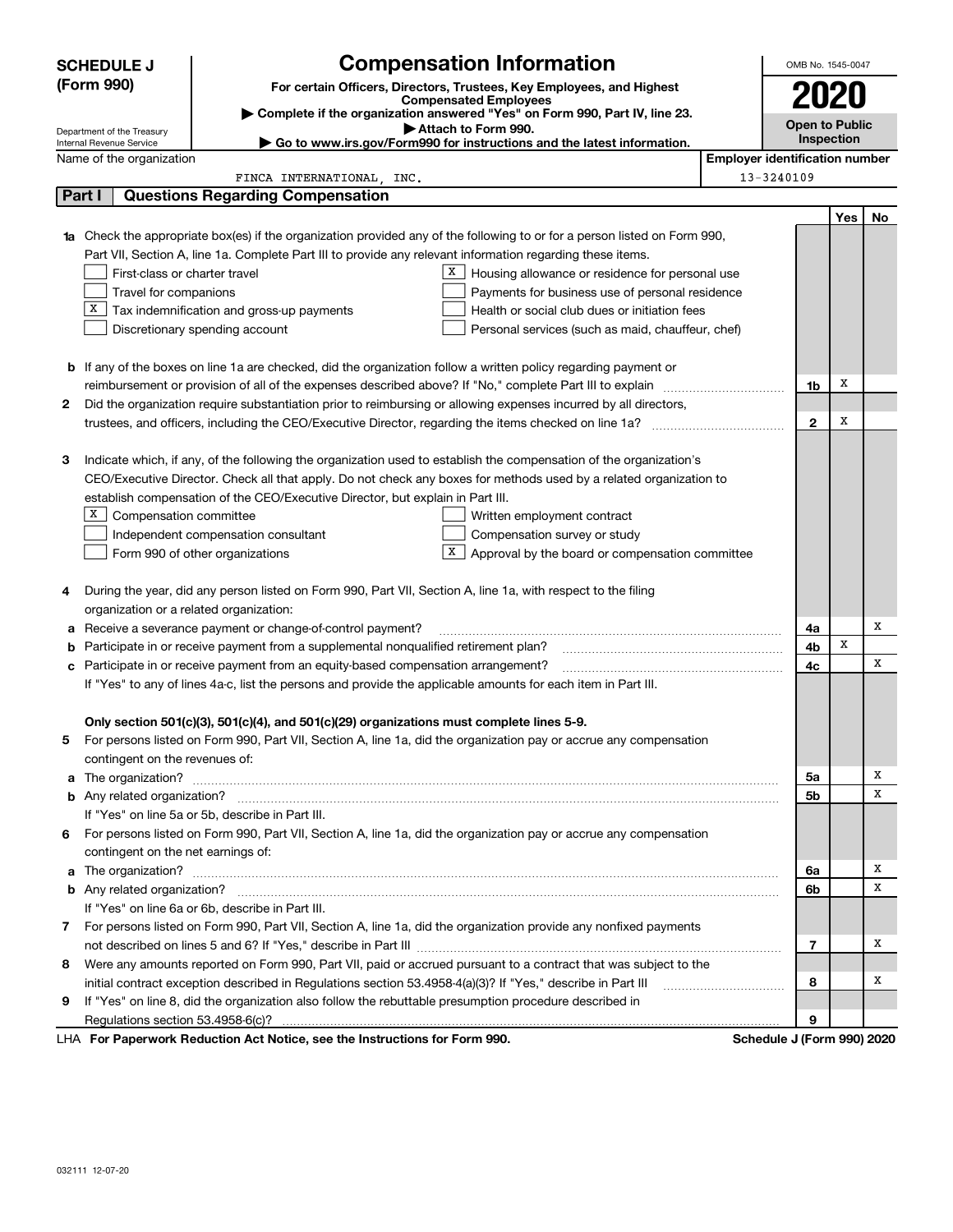13-3240109

### Part II | Officers, Directors, Trustees, Key Employees, and Highest Compensated Employees. Use duplicate copies if additional space is needed.

For each individual whose compensation must be reported on Schedule J, report compensation from the organization on row (i) and from related organizations, described in the instructions, on row (ii). Do not list any individuals that aren't listed on Form 990, Part VII.

Note: The sum of columns (B)(i)-(iii) for each listed individual must equal the total amount of Form 990, Part VII, Section A, line 1a, applicable column (D) and (E) amounts for that individual.

| (A) Name and Title                 |       |                          | (B) Breakdown of W-2 and/or 1099-MISC compensation |                                           | (C) Retirement and             | (D) Nontaxable | (E) Total of columns | (F) Compensation                                           |  |
|------------------------------------|-------|--------------------------|----------------------------------------------------|-------------------------------------------|--------------------------------|----------------|----------------------|------------------------------------------------------------|--|
|                                    |       | (i) Base<br>compensation | (ii) Bonus &<br>incentive<br>compensation          | (iii) Other<br>reportable<br>compensation | other deferred<br>compensation | benefits       | $(B)(i)$ - $(D)$     | in column (B)<br>reported as deferred<br>on prior Form 990 |  |
| RUPERT SCOFIELD<br>(1)             | (i)   | 367.463                  | 0.                                                 | 16,078                                    | 22,800                         | 41,256         | 447.597              | $\mathbf{0}$ .                                             |  |
| PRESIDENT & CEO                    | (ii)  | $\mathbf{0}$             | $\mathbf{0}$ .                                     | 0.                                        | 0                              | $\Omega$       | <sup>0</sup>         | $\mathbf 0$ .                                              |  |
| COLLEEN ZAKREWSKY<br>(2)           | (i)   | 235,045                  | $\mathbf{0}$ .                                     | 0.                                        | 4,365                          | 21,842         | 261,252              | $\mathsf{0}\,$ .                                           |  |
| DEVELOP & EXT RELATIONS<br>SVP.    | (ii)  | $\mathbf 0$ .            | $\mathbf{0}$ .                                     | 0.                                        | 0                              | $\Omega$       | 0                    | $\mathbf 0$ .                                              |  |
| SOLEDAD GOMPF<br>(3)               | (i)   | 1,180,198                | $\mathbf{0}$ .                                     | $\mathbf{0}$ .                            | 12,275                         | 38,541         | 1,231,014            | $\mathbf{0}$ .                                             |  |
| SVP PHILANTHROPIC ADVISOR          | (i)   | $\mathbf{0}$             | $\mathsf 0$ .                                      | $\mathbf{0}$ .                            | 0                              | 0              | <sup>0</sup>         | $\mathbf{0}$ .                                             |  |
| SCOTT GRAHAM<br>(4)                | (i)   | 161,836                  | $\mathbf{0}$                                       | $\mathbf 0$ .                             | 13,070                         | 14,028         | 188,934              | $\mathbf 0$ .                                              |  |
| DIRECTOR OF CUSTOMER RESEARCH      | (ii)  | $\mathbf{0}$             | $\mathbf{0}$                                       | $\mathbf 0$ .                             | 0                              | 0              | 0                    | $\mathbf 0$ .                                              |  |
| DREW BOSHELL<br>(5)                | (i)   | 147,677                  | $\mathbf 0$ .                                      | $\mathbf{0}$ .                            | 0                              | 16,506         | 164,183              | $\mathbf{0}$ .                                             |  |
| EXECUTIVE DIRECTOR AFFILIATE       | (ii)  | 0.                       | $\mathbf{0}$ .                                     | $\mathbf{0}$ .                            | 0                              | 0              | 0                    | $\mathbf{0}$ .                                             |  |
| ALEJANDRO JAKUBOWICZ<br>(6)        | (i)   | $\mathbf{0}$             | $\mathbf{0}$                                       | $\mathbf{0}$ .                            | 0                              | 0              | 0                    | 0.                                                         |  |
| FMR. DEPUTY REGIONAL DIRECTOR, LAC | (ii)  | 176,173                  | $\mathbf 0$ .                                      | 1,077                                     | 9,300                          | 39,458         | 226,008              | 0.                                                         |  |
| (7)<br>ANDREE SIMON                | (i)   | $\mathbf{0}$             | $\mathbf 0$ .                                      | $\mathbf 0$ .                             | 0                              | 0              | 0                    | $0$ .                                                      |  |
| FORMER CEO                         | (ii)  | 337,987                  | $\mathbf 0$ .                                      | 552                                       | 15,433                         | 13,723         | 367.695              | $\mathbf{0}$ .                                             |  |
| <b>JEFFREY SMITH</b><br>(8)        | (i)   | $\mathbf{0}$             | $\mathbf{0}$                                       | $\mathbf{0}$ .                            | 0                              | $\Omega$       | <sup>0</sup>         | $\mathbf{0}$ .                                             |  |
| FORMER CHIEF AUDIT & RISK OFFICER  | (ii)  | 299,397                  | $\mathbf{0}$                                       | 1,584                                     | 18,558                         | 40,480         | 360,019              | 0.                                                         |  |
| <b>JEREMY DANFORD</b><br>(9)       | (i)   | $\mathbf 0$ .            | $\mathbf{0}$                                       | $\mathbf 0$ .                             | 0                              | 0              |                      | $\mathbf{0}$ .                                             |  |
| FORMER DIRECTOR OF GLOBAL TAX      | (ii)  | 198,434                  | 15,000                                             | 270                                       | 11,940                         | 13,316         | 238,960              | $\mathbf 0$ .                                              |  |
| (10) JOHN LOPEZ                    | (i)   | $\mathbf{0}$             | $\mathbf{0}$                                       | $\mathbf{0}$                              | 0                              | 0              | $\Omega$             | $\mathbf 0$ .                                              |  |
| FORMER SENIOR ATTORNEY             | (iii) | 190,153                  | 0.                                                 | 2,149                                     | 1,900                          | 12,519         | 206,721              | $\mathbf 0$ .                                              |  |
| (11) KEITH SANDBLOOM               | (i)   | $\mathbf{0}$             | $\mathbf 0$ .                                      | $\mathbf 0$ .                             | 0                              | 0              | <sup>0</sup>         | 0.                                                         |  |
| FORMER VP - REGIONAL DIRECTOR      | (ii)  | 171,349                  | 0.                                                 | 356                                       | 10,710                         | 36,974         | 219,389              | 0.                                                         |  |
| (12) MARIA VILELA                  | (i)   | 0.                       | 0.                                                 | 0.                                        | 0                              | 0              | 0                    | $\mathbf{0}$ .                                             |  |
| FORMER DEPUTY GENERAL COUNSEL      | (ii)  | 227,316                  | $\mathbf{0}$ .                                     | 205                                       | 12,448                         | 24,286         | 264,255              | 0.                                                         |  |
| (13) MICHAEL GAMA-LOBO             | (i)   | $\mathbf{0}$             | $\mathbf{0}$ .                                     | $\mathbf{0}$ .                            | 0                              | $\mathbf 0$    | $\Omega$             | $\mathbf 0$ .                                              |  |
| FORMER VP - REGIONAL DIRECTOR      | (ii)  | 169,076                  | $\mathbf{0}$ .                                     | 22,804                                    | 10,135                         | 29,603         | 231,618              | 0.                                                         |  |
| (14) P DANIEL SMITH                | (i)   | $\mathbf{0}$             | $\mathfrak o$ .                                    | 0.                                        | 0                              | 0              | 0                    | $\mathbf 0$ .                                              |  |
| FORMER VP & GENERAL COUNSEL        | (ii)  | 338,055                  | 0.                                                 | 552                                       | 19,635                         | 24,535         | 382,777              | 0.                                                         |  |
| (15) ROMAN HINGORANI               | (i)   | $\mathbf{0}$ .           | $\mathbf{0}$ .                                     | $\mathbf{0}$ .                            | 0                              | $\mathbf{0}$   | $\mathbf{0}$         | $\mathbf 0$ .                                              |  |
| FORMER VP & CFO                    | (ii)  | 334,345                  | $\mathbf{0}$ .                                     | 1,032                                     | 20,490                         | 37,789         | 393,656              | 0.                                                         |  |
| (16) STEPHANIE BAGOT               | (i)   | 0.                       | $\mathbf{0}$ .                                     | 0.                                        | 0                              | 0              |                      | 0.                                                         |  |
| FORMER SENIOR CORPORATE ATTORNEY   | (ii)  | 122,404.                 | $\mathbf{0}$ .                                     | 6,667.                                    | 7,344                          | 8,345          | 144,760              | 0.                                                         |  |

**Schedule J (Form 990) 2020**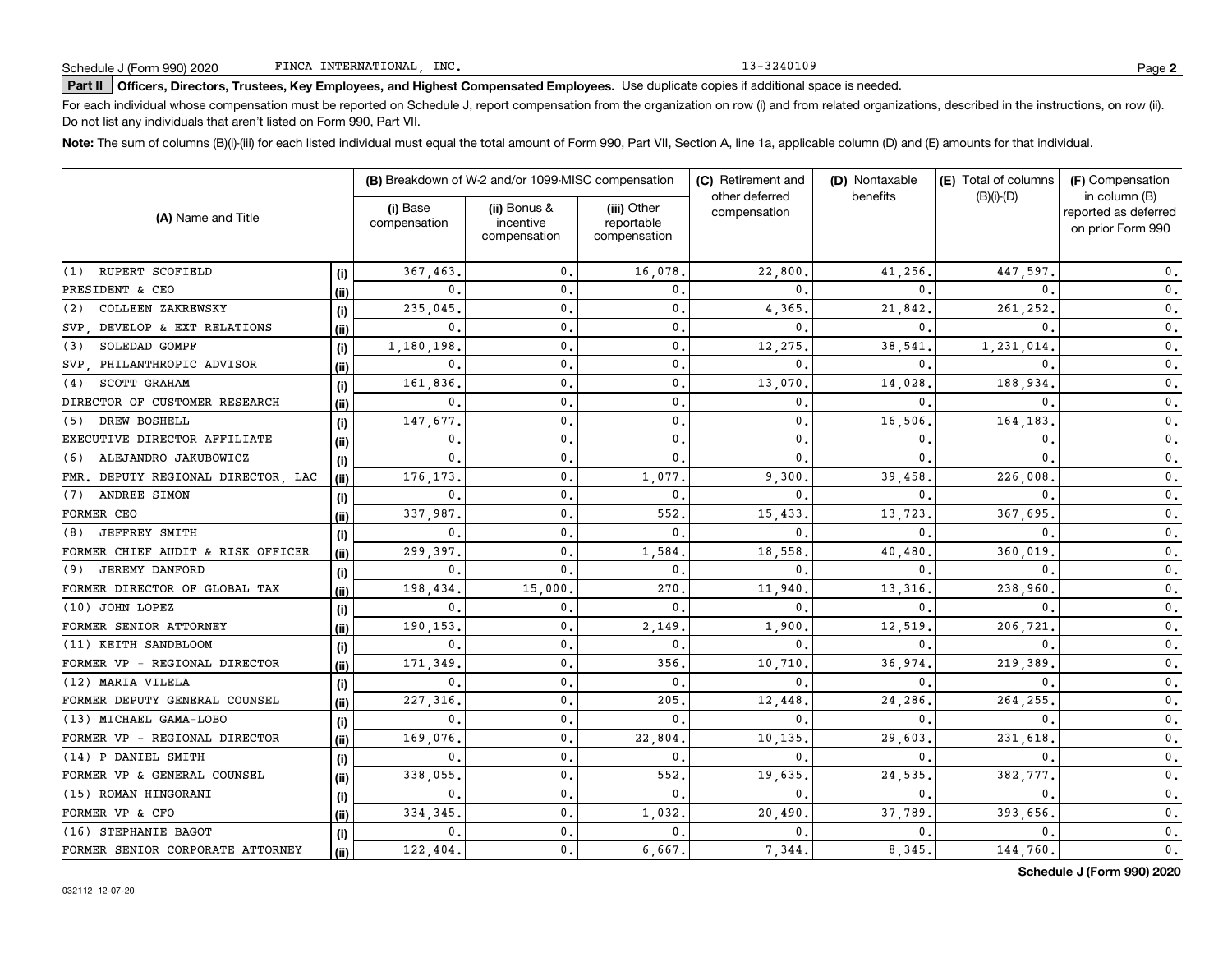13-3240109

### Part II | Officers, Directors, Trustees, Key Employees, and Highest Compensated Employees. Use duplicate copies if additional space is needed.

For each individual whose compensation must be reported on Schedule J, report compensation from the organization on row (i) and from related organizations, described in the instructions, on row (ii). Do not list any individuals that aren't listed on Form 990, Part VII.

Note: The sum of columns (B)(i)-(iii) for each listed individual must equal the total amount of Form 990, Part VII, Section A, line 1a, applicable column (D) and (E) amounts for that individual.

|                                              |                          | (B) Breakdown of W-2 and/or 1099-MISC compensation |                                           | (C) Retirement and             | (F) Compensation |                  |                                                            |
|----------------------------------------------|--------------------------|----------------------------------------------------|-------------------------------------------|--------------------------------|------------------|------------------|------------------------------------------------------------|
| (A) Name and Title                           | (i) Base<br>compensation | (ii) Bonus &<br>incentive<br>compensation          | (iii) Other<br>reportable<br>compensation | other deferred<br>compensation | benefits         | $(B)(i)-(D)$     | in column (B)<br>reported as deferred<br>on prior Form 990 |
| (17) ZARLASHT WARDAK<br>(i)                  | $\mathsf{0}$ .           | $\mathfrak o$ .                                    | $\mathbf 0$ .                             | $\mathsf{0}$ .                 | $\mathfrak o$ .  | $\mathfrak{o}$ . | $\mathbf 0$ .                                              |
| FORMER VP - REGIONAL DIRECTOR<br><u>(ii)</u> | 156,454.                 | 110,460.                                           | 298.                                      | 16,096.                        | 24,837.          | 308,145.         | $\mathbf 0$ .                                              |
| (i)                                          |                          |                                                    |                                           |                                |                  |                  |                                                            |
| <u>(ii)</u>                                  |                          |                                                    |                                           |                                |                  |                  |                                                            |
| (i)                                          |                          |                                                    |                                           |                                |                  |                  |                                                            |
| <u>(ii)</u>                                  |                          |                                                    |                                           |                                |                  |                  |                                                            |
| (i)                                          |                          |                                                    |                                           |                                |                  |                  |                                                            |
| <u>(ii)</u>                                  |                          |                                                    |                                           |                                |                  |                  |                                                            |
| (i)                                          |                          |                                                    |                                           |                                |                  |                  |                                                            |
| <u>(ii)</u>                                  |                          |                                                    |                                           |                                |                  |                  |                                                            |
| (i)                                          |                          |                                                    |                                           |                                |                  |                  |                                                            |
| <u>(ii)</u><br>(i)                           |                          |                                                    |                                           |                                |                  |                  |                                                            |
| <u>(ii)</u>                                  |                          |                                                    |                                           |                                |                  |                  |                                                            |
| (i)                                          |                          |                                                    |                                           |                                |                  |                  |                                                            |
| <u>(ii)</u>                                  |                          |                                                    |                                           |                                |                  |                  |                                                            |
| (i)                                          |                          |                                                    |                                           |                                |                  |                  |                                                            |
| <u>(ii)</u>                                  |                          |                                                    |                                           |                                |                  |                  |                                                            |
| (i)                                          |                          |                                                    |                                           |                                |                  |                  |                                                            |
| <u>(ii)</u>                                  |                          |                                                    |                                           |                                |                  |                  |                                                            |
| (i)                                          |                          |                                                    |                                           |                                |                  |                  |                                                            |
| <u>(ii)</u>                                  |                          |                                                    |                                           |                                |                  |                  |                                                            |
| (i)                                          |                          |                                                    |                                           |                                |                  |                  |                                                            |
| <u>(ii)</u>                                  |                          |                                                    |                                           |                                |                  |                  |                                                            |
| (i)                                          |                          |                                                    |                                           |                                |                  |                  |                                                            |
| <u>(ii)</u>                                  |                          |                                                    |                                           |                                |                  |                  |                                                            |
| (i)<br><u>(ii)</u>                           |                          |                                                    |                                           |                                |                  |                  |                                                            |
| (i)                                          |                          |                                                    |                                           |                                |                  |                  |                                                            |
| <u>(ii)</u>                                  |                          |                                                    |                                           |                                |                  |                  |                                                            |
| (i)                                          |                          |                                                    |                                           |                                |                  |                  |                                                            |
| $\overline{}}$                               |                          |                                                    |                                           |                                |                  |                  |                                                            |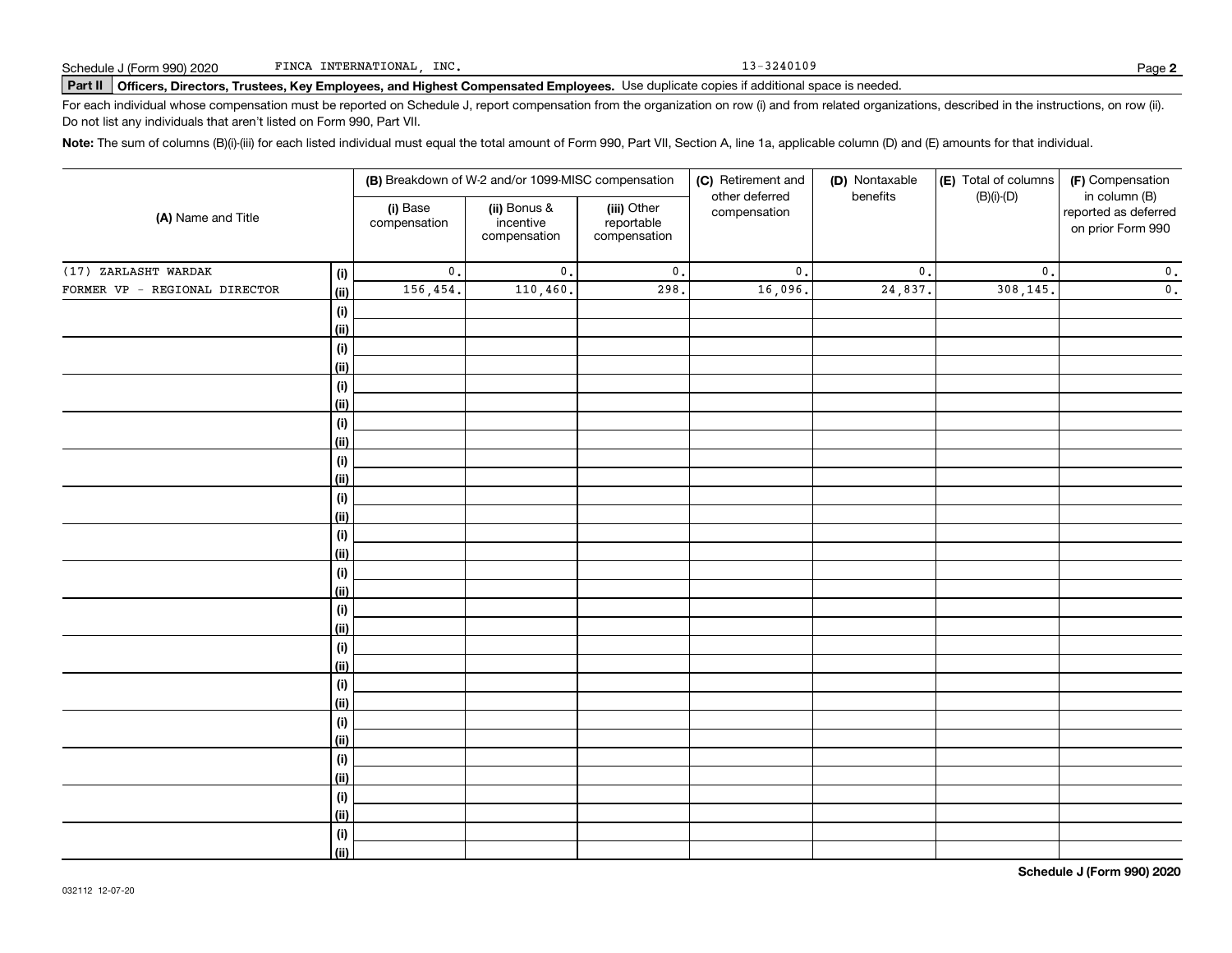### **Part III Supplemental Information**

Provide the information, explanation, or descriptions required for Part I, lines 1a, 1b, 3, 4a, 4b, 4c, 5a, 5b, 6a, 6b, 7, and 8, and for Part II. Also complete this part for any additional information.

PART I, LINE 1A:

IN 2020, FINCA INTERNATIONAL PROVIDED TAX GROSS-UP PAYMENT OF \$484,154 FOR

SOLEDAD GOMPF. AS A RESULT, ADDITIONAL COMPENSATION OF \$962,195 WAS

REPORTED ON HER 2020 W-2.

STEFAN GRUNDMANN, CEO OF FINCA PLUS AND NOW COO OF FINCA INTERNATIONAL,

RECEIVED HOUSING ALLOWANCE FOR STAYING IN UGANDA FROM JANUARY TO APRIL

2020. THE AMOUNT OF ALLOWANCE WAS REPORTED ON 2020 W-2.

PART I, LINE 4B:

SOLEDAD GOMPF PARTICIPATED IN A SECTION 457(F) SUPPLEMENTAL NONQUALIFIED

DEFERRED COMPENSATION PLAN. SHE WAS FULLY VESTED IN 2020. TAXABLE

COMPENSATION OF THE VESTED AMOUNT OF \$484,154 WAS REPORTED IN 2020.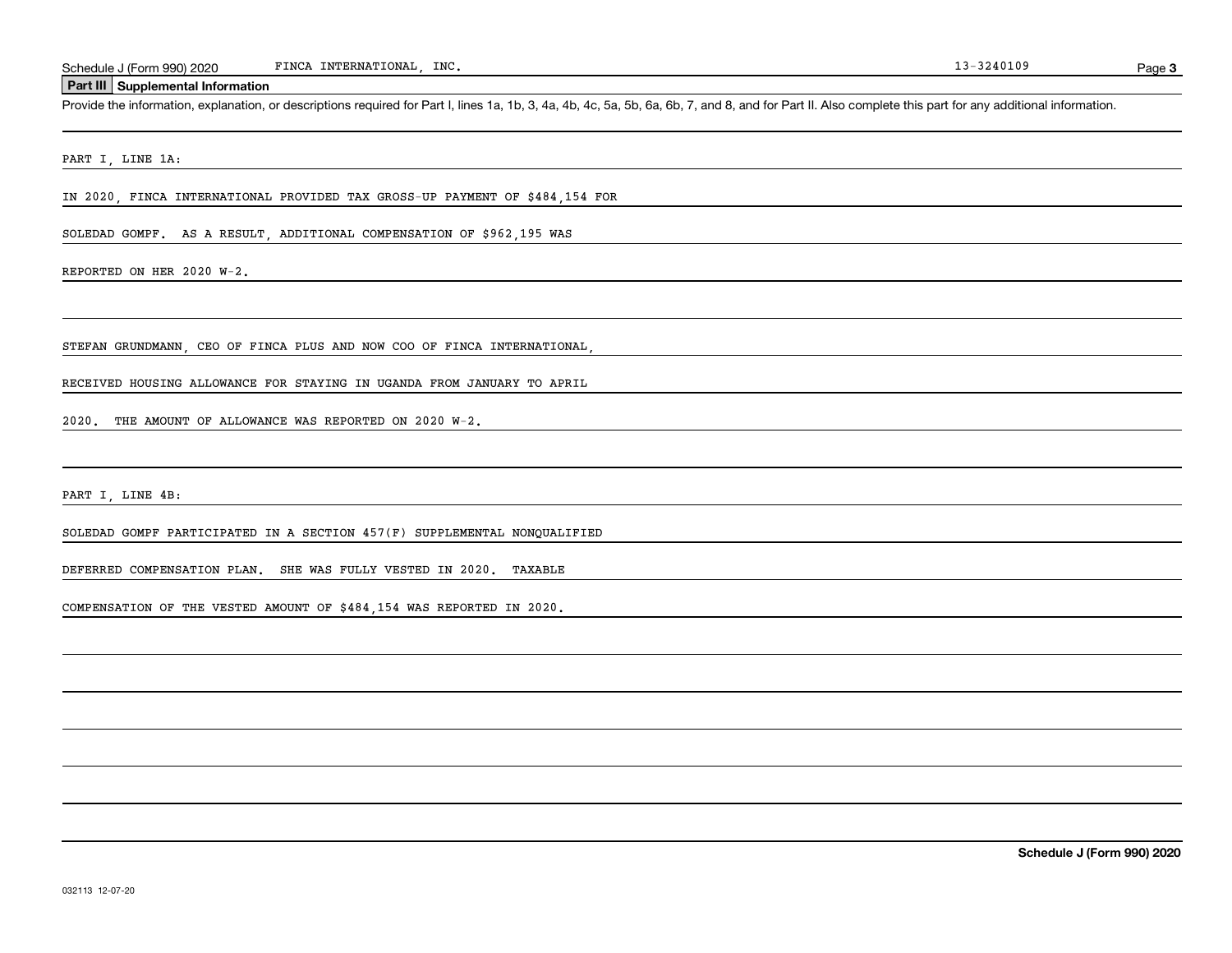| <b>SCHEDULE L</b>                                                                                             |                                                                            | <b>Transactions With Interested Persons</b>                           |                            |                                    |                                                                                                                                    |     |                      |                                       |                                                                        | OMB No. 1545-0047     |                |  |
|---------------------------------------------------------------------------------------------------------------|----------------------------------------------------------------------------|-----------------------------------------------------------------------|----------------------------|------------------------------------|------------------------------------------------------------------------------------------------------------------------------------|-----|----------------------|---------------------------------------|------------------------------------------------------------------------|-----------------------|----------------|--|
| (Form 990 or 990-EZ)                                                                                          |                                                                            |                                                                       |                            |                                    | Complete if the organization answered "Yes" on Form 990, Part IV, line 25a, 25b, 26, 27, 28a,                                      |     |                      |                                       |                                                                        |                       |                |  |
|                                                                                                               |                                                                            | 28b, or 28c, or Form 990-EZ, Part V, line 38a or 40b.                 |                            | Attach to Form 990 or Form 990-EZ. |                                                                                                                                    |     |                      |                                       |                                                                        |                       |                |  |
| Department of the Treasury<br>Internal Revenue Service                                                        |                                                                            |                                                                       |                            |                                    | Go to www.irs.gov/Form990 for instructions and the latest information.                                                             |     |                      |                                       | Inspection                                                             | <b>Open To Public</b> |                |  |
| Name of the organization                                                                                      |                                                                            |                                                                       |                            |                                    |                                                                                                                                    |     |                      | <b>Employer identification number</b> |                                                                        |                       |                |  |
|                                                                                                               |                                                                            | FINCA INTERNATIONAL, INC.                                             |                            |                                    |                                                                                                                                    |     |                      | 13-3240109                            |                                                                        |                       |                |  |
| Part I                                                                                                        |                                                                            |                                                                       |                            |                                    | Excess Benefit Transactions (section 501(c)(3), section 501(c)(4), and section 501(c)(29) organizations only).                     |     |                      |                                       |                                                                        |                       |                |  |
| 1                                                                                                             |                                                                            | (b) Relationship between disqualified                                 |                            |                                    | Complete if the organization answered "Yes" on Form 990, Part IV, line 25a or 25b, or Form 990-EZ, Part V, line 40b.               |     |                      |                                       |                                                                        |                       | (d) Corrected? |  |
| (a) Name of disqualified person                                                                               |                                                                            | person and organization                                               |                            |                                    | (c) Description of transaction                                                                                                     |     |                      |                                       |                                                                        | Yes                   | No             |  |
|                                                                                                               |                                                                            |                                                                       |                            |                                    |                                                                                                                                    |     |                      |                                       |                                                                        |                       |                |  |
|                                                                                                               |                                                                            |                                                                       |                            |                                    |                                                                                                                                    |     |                      |                                       |                                                                        |                       |                |  |
|                                                                                                               |                                                                            |                                                                       |                            |                                    |                                                                                                                                    |     |                      |                                       |                                                                        |                       |                |  |
|                                                                                                               |                                                                            |                                                                       |                            |                                    |                                                                                                                                    |     |                      |                                       |                                                                        |                       |                |  |
|                                                                                                               |                                                                            |                                                                       |                            |                                    |                                                                                                                                    |     |                      |                                       |                                                                        |                       |                |  |
| 2 Enter the amount of tax incurred by the organization managers or disqualified persons during the year under |                                                                            |                                                                       |                            |                                    |                                                                                                                                    |     |                      |                                       |                                                                        |                       |                |  |
| section 4958                                                                                                  |                                                                            |                                                                       |                            |                                    |                                                                                                                                    |     |                      |                                       |                                                                        |                       |                |  |
|                                                                                                               |                                                                            |                                                                       |                            |                                    |                                                                                                                                    |     |                      |                                       |                                                                        |                       |                |  |
| Part II                                                                                                       | Loans to and/or From Interested Persons.                                   |                                                                       |                            |                                    |                                                                                                                                    |     |                      |                                       |                                                                        |                       |                |  |
|                                                                                                               |                                                                            |                                                                       |                            |                                    | Complete if the organization answered "Yes" on Form 990-EZ, Part V, line 38a or Form 990, Part IV, line 26; or if the organization |     |                      |                                       |                                                                        |                       |                |  |
|                                                                                                               | reported an amount on Form 990, Part X, line 5, 6, or 22.                  |                                                                       |                            |                                    |                                                                                                                                    |     |                      |                                       |                                                                        |                       |                |  |
| (a) Name of<br>(b) Relationship<br>interested person<br>with organization                                     |                                                                            | (c) Purpose<br>of loan                                                | (d) Loan to or<br>from the | (e) Original<br>principal amount   | (f) Balance due                                                                                                                    |     | $(g)$ In<br>default? |                                       | (h) Approved<br>(i) Written<br>by board or<br>agreement?<br>committee? |                       |                |  |
|                                                                                                               |                                                                            |                                                                       | organization?<br>To From   |                                    |                                                                                                                                    | Yes | No                   | Yes $ $                               | No                                                                     | Yes l                 | No.            |  |
|                                                                                                               |                                                                            |                                                                       |                            |                                    |                                                                                                                                    |     |                      |                                       |                                                                        |                       |                |  |
|                                                                                                               |                                                                            |                                                                       |                            |                                    |                                                                                                                                    |     |                      |                                       |                                                                        |                       |                |  |
|                                                                                                               |                                                                            |                                                                       |                            |                                    |                                                                                                                                    |     |                      |                                       |                                                                        |                       |                |  |
|                                                                                                               |                                                                            |                                                                       |                            |                                    |                                                                                                                                    |     |                      |                                       |                                                                        |                       |                |  |
|                                                                                                               |                                                                            |                                                                       |                            |                                    |                                                                                                                                    |     |                      |                                       |                                                                        |                       |                |  |
|                                                                                                               |                                                                            |                                                                       |                            |                                    |                                                                                                                                    |     |                      |                                       |                                                                        |                       |                |  |
|                                                                                                               |                                                                            |                                                                       |                            |                                    |                                                                                                                                    |     |                      |                                       |                                                                        |                       |                |  |
|                                                                                                               |                                                                            |                                                                       |                            |                                    |                                                                                                                                    |     |                      |                                       |                                                                        |                       |                |  |
|                                                                                                               |                                                                            |                                                                       |                            |                                    |                                                                                                                                    |     |                      |                                       |                                                                        |                       |                |  |
| <b>Total</b><br>Part III                                                                                      | <b>Grants or Assistance Benefiting Interested Persons.</b>                 |                                                                       |                            | \$                                 |                                                                                                                                    |     |                      |                                       |                                                                        |                       |                |  |
|                                                                                                               | Complete if the organization answered "Yes" on Form 990, Part IV, line 27. |                                                                       |                            |                                    |                                                                                                                                    |     |                      |                                       |                                                                        |                       |                |  |
| (a) Name of interested person                                                                                 |                                                                            | (b) Relationship between<br>interested person and<br>the organization |                            | (c) Amount of<br>assistance        | (d) Type of<br>assistance                                                                                                          |     |                      |                                       | assistance                                                             | (e) Purpose of        |                |  |
|                                                                                                               |                                                                            |                                                                       |                            |                                    |                                                                                                                                    |     |                      |                                       |                                                                        |                       |                |  |
|                                                                                                               |                                                                            |                                                                       |                            |                                    |                                                                                                                                    |     |                      |                                       |                                                                        |                       |                |  |
|                                                                                                               |                                                                            |                                                                       |                            |                                    |                                                                                                                                    |     |                      |                                       |                                                                        |                       |                |  |
|                                                                                                               |                                                                            |                                                                       |                            |                                    |                                                                                                                                    |     |                      |                                       |                                                                        |                       |                |  |
|                                                                                                               |                                                                            |                                                                       |                            |                                    |                                                                                                                                    |     |                      |                                       |                                                                        |                       |                |  |
|                                                                                                               |                                                                            |                                                                       |                            |                                    |                                                                                                                                    |     |                      |                                       |                                                                        |                       |                |  |
|                                                                                                               |                                                                            |                                                                       |                            |                                    |                                                                                                                                    |     |                      |                                       |                                                                        |                       |                |  |
|                                                                                                               |                                                                            |                                                                       |                            |                                    |                                                                                                                                    |     |                      |                                       |                                                                        |                       |                |  |
|                                                                                                               |                                                                            |                                                                       |                            |                                    |                                                                                                                                    |     |                      |                                       |                                                                        |                       |                |  |

LHA For Paperwork Reduction Act Notice, see the Instructions for Form 990 or 990-EZ. Schedule L (Form 990 or 990-EZ) 2020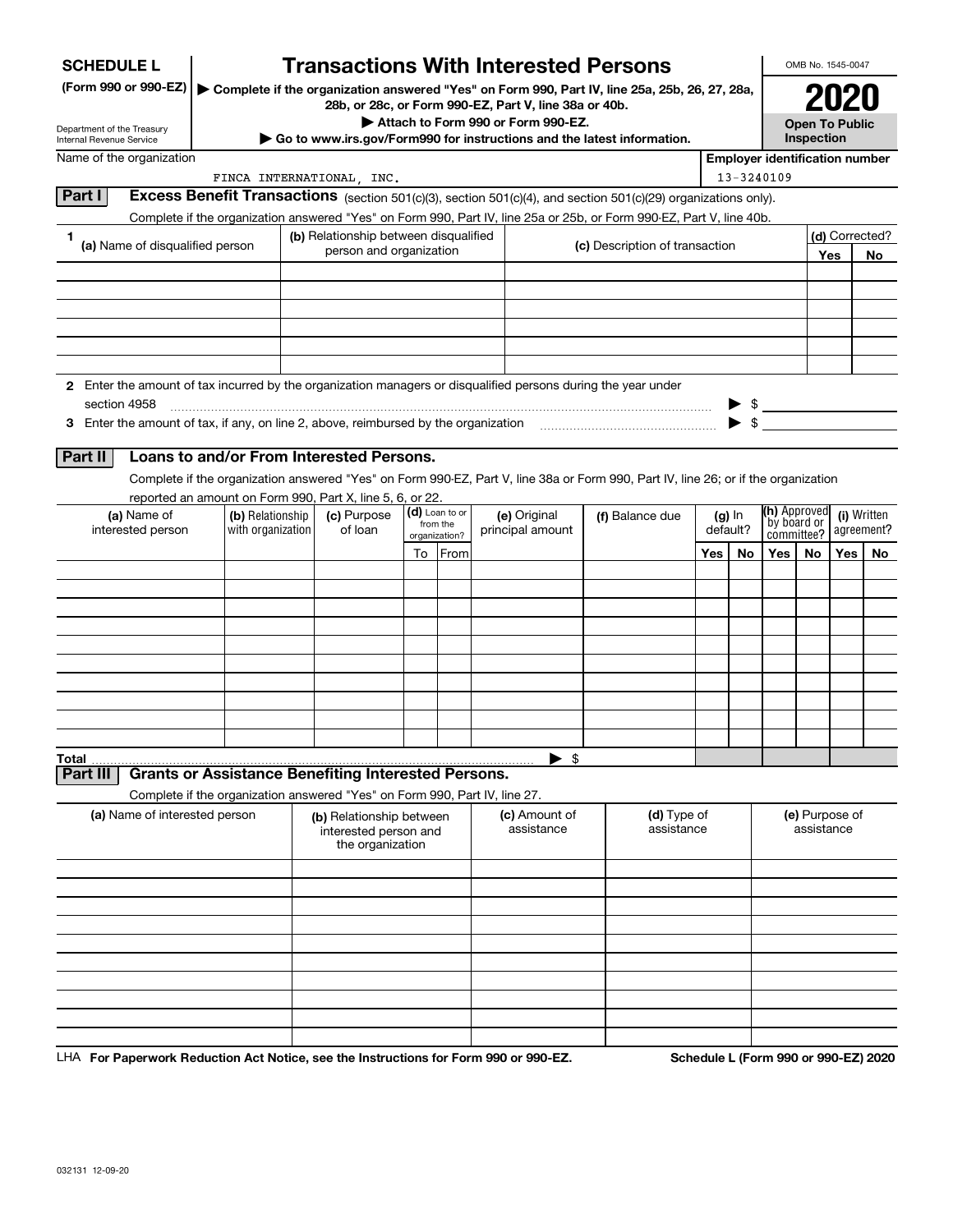## **Part IV | Business Transactions Involving Interested Persons.**

Complete if the organization answered "Yes" on Form 990, Part IV, line 28a, 28b, or 28c.

| (a) Name of interested person     | (b) Relationship between interested<br>person and the organization | (c) Amount of<br>transaction | (d) Description of<br>transaction |     | (e) Sharing of<br>organization's<br>revenues? |
|-----------------------------------|--------------------------------------------------------------------|------------------------------|-----------------------------------|-----|-----------------------------------------------|
|                                   |                                                                    |                              |                                   | Yes | No                                            |
| <b>JULIE HOUSER</b>               | FAMILY MEMBER, CEO                                                 |                              | 46.043. EMPLOYMENT                |     | x                                             |
|                                   |                                                                    |                              |                                   |     |                                               |
|                                   |                                                                    |                              |                                   |     |                                               |
|                                   |                                                                    |                              |                                   |     |                                               |
|                                   |                                                                    |                              |                                   |     |                                               |
|                                   |                                                                    |                              |                                   |     |                                               |
|                                   |                                                                    |                              |                                   |     |                                               |
|                                   |                                                                    |                              |                                   |     |                                               |
|                                   |                                                                    |                              |                                   |     |                                               |
|                                   |                                                                    |                              |                                   |     |                                               |
| PartV<br>Cunnlamantal Information |                                                                    |                              |                                   |     |                                               |

### **Part V Supplemental Information.**

Provide additional information for responses to questions on Schedule L (see instructions).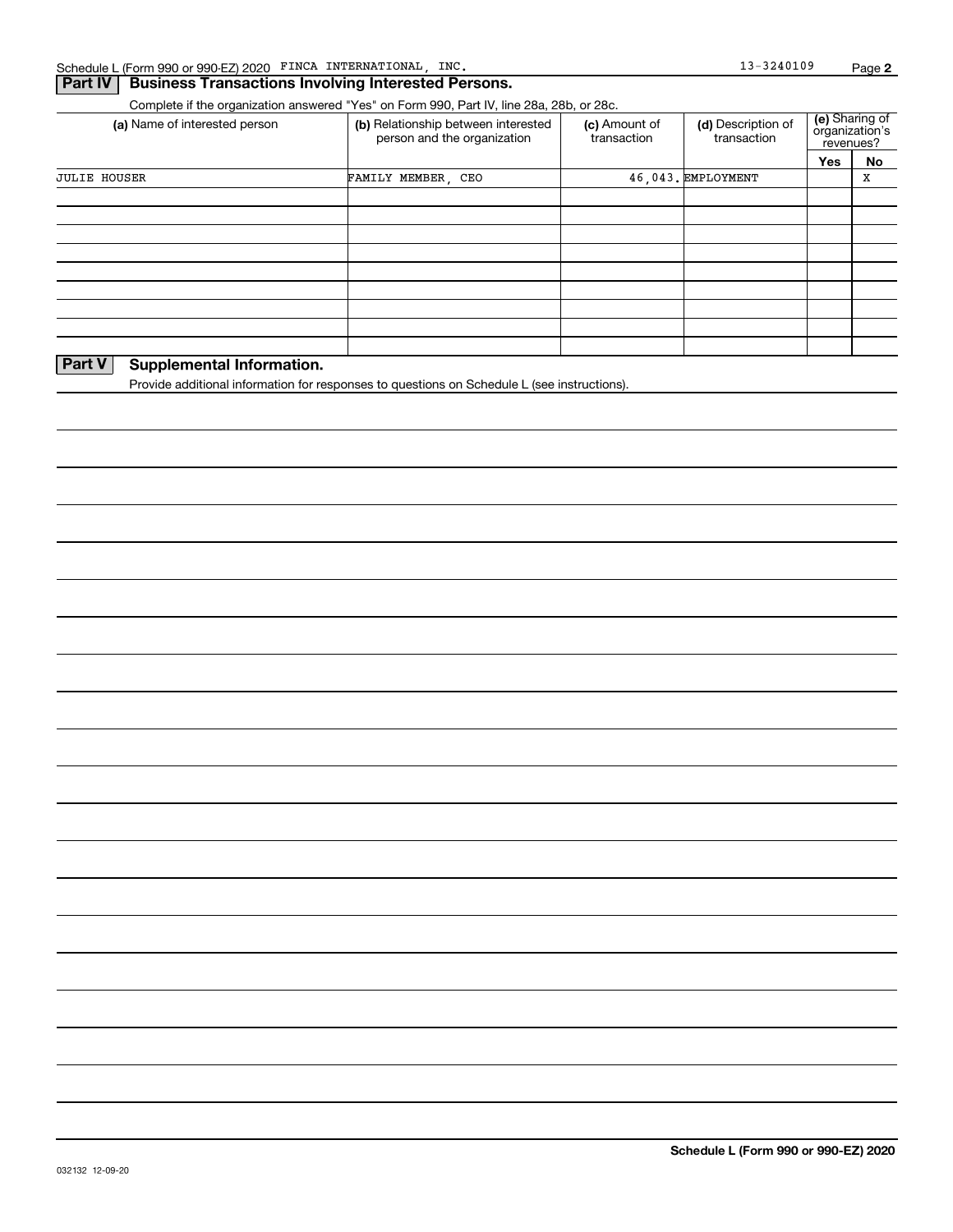# **SCHEDULE M (Form 990)**

# **Noncash Contributions**

OMB No. 1545-0047

| Department of the Treasury |  |
|----------------------------|--|
| Internal Revenue Service   |  |

**Complete if the organizations answered "Yes" on Form 990, Part IV, lines 29 or 30.** <sup>J</sup>**2020 Attach to Form 990.** J

 **Go to www.irs.gov/Form990 for instructions and the latest information.** J

**Open to Public Inspection**

**Employer identification number**

13-3240109

| Name of the organization |  |
|--------------------------|--|
|                          |  |

### FINCA INTERNATIONAL, INC.

| Part I | <b>Types of Property</b>                                                                                                                                                                                                                                                                                                                                                                                                                                                                                                                                                                                          |                               |                                      |                                                                                                      |                                                              |     |     |    |
|--------|-------------------------------------------------------------------------------------------------------------------------------------------------------------------------------------------------------------------------------------------------------------------------------------------------------------------------------------------------------------------------------------------------------------------------------------------------------------------------------------------------------------------------------------------------------------------------------------------------------------------|-------------------------------|--------------------------------------|------------------------------------------------------------------------------------------------------|--------------------------------------------------------------|-----|-----|----|
|        |                                                                                                                                                                                                                                                                                                                                                                                                                                                                                                                                                                                                                   | (a)<br>Check if<br>applicable | (b)<br>Number of<br>contributions or | (c)<br>Noncash contribution<br>amounts reported on<br>items contributed Form 990, Part VIII, line 1g | (d)<br>Method of determining<br>noncash contribution amounts |     |     |    |
| 1      |                                                                                                                                                                                                                                                                                                                                                                                                                                                                                                                                                                                                                   |                               |                                      |                                                                                                      |                                                              |     |     |    |
| 2      | Art - Historical treasures                                                                                                                                                                                                                                                                                                                                                                                                                                                                                                                                                                                        |                               |                                      |                                                                                                      |                                                              |     |     |    |
| З      | Art - Fractional interests                                                                                                                                                                                                                                                                                                                                                                                                                                                                                                                                                                                        |                               |                                      |                                                                                                      |                                                              |     |     |    |
| 4      | Books and publications                                                                                                                                                                                                                                                                                                                                                                                                                                                                                                                                                                                            |                               |                                      |                                                                                                      |                                                              |     |     |    |
| 5      | Clothing and household goods                                                                                                                                                                                                                                                                                                                                                                                                                                                                                                                                                                                      |                               |                                      |                                                                                                      |                                                              |     |     |    |
| 6      |                                                                                                                                                                                                                                                                                                                                                                                                                                                                                                                                                                                                                   |                               |                                      |                                                                                                      |                                                              |     |     |    |
| 7      |                                                                                                                                                                                                                                                                                                                                                                                                                                                                                                                                                                                                                   |                               |                                      |                                                                                                      |                                                              |     |     |    |
| 8      |                                                                                                                                                                                                                                                                                                                                                                                                                                                                                                                                                                                                                   |                               |                                      |                                                                                                      |                                                              |     |     |    |
| 9      |                                                                                                                                                                                                                                                                                                                                                                                                                                                                                                                                                                                                                   | x                             | 70                                   |                                                                                                      | 487, 321. COST OR SELLING PRICE                              |     |     |    |
| 10     | Securities - Closely held stock                                                                                                                                                                                                                                                                                                                                                                                                                                                                                                                                                                                   |                               |                                      |                                                                                                      |                                                              |     |     |    |
| 11     | Securities - Partnership, LLC, or                                                                                                                                                                                                                                                                                                                                                                                                                                                                                                                                                                                 |                               |                                      |                                                                                                      |                                                              |     |     |    |
|        | trust interests                                                                                                                                                                                                                                                                                                                                                                                                                                                                                                                                                                                                   |                               |                                      |                                                                                                      |                                                              |     |     |    |
| 12     | Securities - Miscellaneous                                                                                                                                                                                                                                                                                                                                                                                                                                                                                                                                                                                        |                               |                                      |                                                                                                      |                                                              |     |     |    |
| 13     | Qualified conservation contribution -                                                                                                                                                                                                                                                                                                                                                                                                                                                                                                                                                                             |                               |                                      |                                                                                                      |                                                              |     |     |    |
|        | Historic structures                                                                                                                                                                                                                                                                                                                                                                                                                                                                                                                                                                                               |                               |                                      |                                                                                                      |                                                              |     |     |    |
| 14     | Qualified conservation contribution - Other                                                                                                                                                                                                                                                                                                                                                                                                                                                                                                                                                                       |                               |                                      |                                                                                                      |                                                              |     |     |    |
| 15     | Real estate - Residential                                                                                                                                                                                                                                                                                                                                                                                                                                                                                                                                                                                         |                               |                                      |                                                                                                      |                                                              |     |     |    |
| 16     | Real estate - Commercial                                                                                                                                                                                                                                                                                                                                                                                                                                                                                                                                                                                          |                               |                                      |                                                                                                      |                                                              |     |     |    |
| 17     |                                                                                                                                                                                                                                                                                                                                                                                                                                                                                                                                                                                                                   |                               |                                      |                                                                                                      |                                                              |     |     |    |
| 18     |                                                                                                                                                                                                                                                                                                                                                                                                                                                                                                                                                                                                                   |                               |                                      |                                                                                                      |                                                              |     |     |    |
| 19     |                                                                                                                                                                                                                                                                                                                                                                                                                                                                                                                                                                                                                   |                               |                                      |                                                                                                      |                                                              |     |     |    |
| 20     | Drugs and medical supplies                                                                                                                                                                                                                                                                                                                                                                                                                                                                                                                                                                                        |                               |                                      |                                                                                                      |                                                              |     |     |    |
| 21     | Taxidermy                                                                                                                                                                                                                                                                                                                                                                                                                                                                                                                                                                                                         |                               |                                      |                                                                                                      |                                                              |     |     |    |
| 22     |                                                                                                                                                                                                                                                                                                                                                                                                                                                                                                                                                                                                                   |                               |                                      |                                                                                                      |                                                              |     |     |    |
| 23     |                                                                                                                                                                                                                                                                                                                                                                                                                                                                                                                                                                                                                   |                               |                                      |                                                                                                      |                                                              |     |     |    |
| 24     |                                                                                                                                                                                                                                                                                                                                                                                                                                                                                                                                                                                                                   |                               |                                      |                                                                                                      |                                                              |     |     |    |
| 25     | ( SOFTWARE LICE<br>Other $\blacktriangleright$                                                                                                                                                                                                                                                                                                                                                                                                                                                                                                                                                                    | x                             | $\mathbf{1}$                         |                                                                                                      | 399, 525. OTHER                                              |     |     |    |
| 26     | Other $\blacktriangleright$<br>$\left(\begin{array}{ccc} \begin{array}{ccc} \end{array} & \begin{array}{ccc} \end{array} & \begin{array}{ccc} \end{array} & \begin{array}{ccc} \end{array} & \begin{array}{ccc} \end{array} & \begin{array}{ccc} \end{array} & \begin{array}{ccc} \end{array} & \begin{array}{ccc} \end{array} & \begin{array}{ccc} \end{array} & \begin{array}{ccc} \end{array} & \begin{array}{ccc} \end{array} & \begin{array}{ccc} \end{array} & \begin{array}{ccc} \end{array} & \begin{array}{ccc} \end{array} & \begin{array}{ccc} \end{array} & \begin{array}{ccc} \end{array} & \begin{$ |                               |                                      |                                                                                                      |                                                              |     |     |    |
| 27     | Other $\blacktriangleright$                                                                                                                                                                                                                                                                                                                                                                                                                                                                                                                                                                                       |                               |                                      |                                                                                                      |                                                              |     |     |    |
| 28     | Other $\blacktriangleright$                                                                                                                                                                                                                                                                                                                                                                                                                                                                                                                                                                                       |                               |                                      |                                                                                                      |                                                              |     |     |    |
| 29     | Number of Forms 8283 received by the organization during the tax year for contributions                                                                                                                                                                                                                                                                                                                                                                                                                                                                                                                           |                               |                                      |                                                                                                      |                                                              |     |     |    |
|        | for which the organization completed Form 8283, Part V, Donee Acknowledgement                                                                                                                                                                                                                                                                                                                                                                                                                                                                                                                                     |                               |                                      | 29                                                                                                   |                                                              |     |     |    |
|        |                                                                                                                                                                                                                                                                                                                                                                                                                                                                                                                                                                                                                   |                               |                                      |                                                                                                      |                                                              |     | Yes | No |
|        | 30a During the year, did the organization receive by contribution any property reported in Part I, lines 1 through 28, that it                                                                                                                                                                                                                                                                                                                                                                                                                                                                                    |                               |                                      |                                                                                                      |                                                              |     |     |    |
|        | must hold for at least three years from the date of the initial contribution, and which isn't required to be used for                                                                                                                                                                                                                                                                                                                                                                                                                                                                                             |                               |                                      |                                                                                                      |                                                              |     |     |    |
|        | exempt purposes for the entire holding period?                                                                                                                                                                                                                                                                                                                                                                                                                                                                                                                                                                    |                               |                                      |                                                                                                      |                                                              | 30a |     | x  |
|        | <b>b</b> If "Yes," describe the arrangement in Part II.                                                                                                                                                                                                                                                                                                                                                                                                                                                                                                                                                           |                               |                                      |                                                                                                      |                                                              |     |     |    |
| 31     | Does the organization have a gift acceptance policy that requires the review of any nonstandard contributions?                                                                                                                                                                                                                                                                                                                                                                                                                                                                                                    |                               |                                      |                                                                                                      |                                                              | 31  | х   |    |
|        | 32a Does the organization hire or use third parties or related organizations to solicit, process, or sell noncash                                                                                                                                                                                                                                                                                                                                                                                                                                                                                                 |                               |                                      |                                                                                                      |                                                              |     |     |    |
|        | contributions?                                                                                                                                                                                                                                                                                                                                                                                                                                                                                                                                                                                                    |                               |                                      |                                                                                                      |                                                              | 32a | х   |    |
|        | <b>b</b> If "Yes," describe in Part II.                                                                                                                                                                                                                                                                                                                                                                                                                                                                                                                                                                           |                               |                                      |                                                                                                      |                                                              |     |     |    |
| 33     | If the organization didn't report an amount in column (c) for a type of property for which column (a) is checked,                                                                                                                                                                                                                                                                                                                                                                                                                                                                                                 |                               |                                      |                                                                                                      |                                                              |     |     |    |
|        | describe in Part II.                                                                                                                                                                                                                                                                                                                                                                                                                                                                                                                                                                                              |                               |                                      |                                                                                                      |                                                              |     |     |    |

For Paperwork Reduction Act Notice, see the Instructions for Form 990. **Schedule M (Form 990) 2020** LHA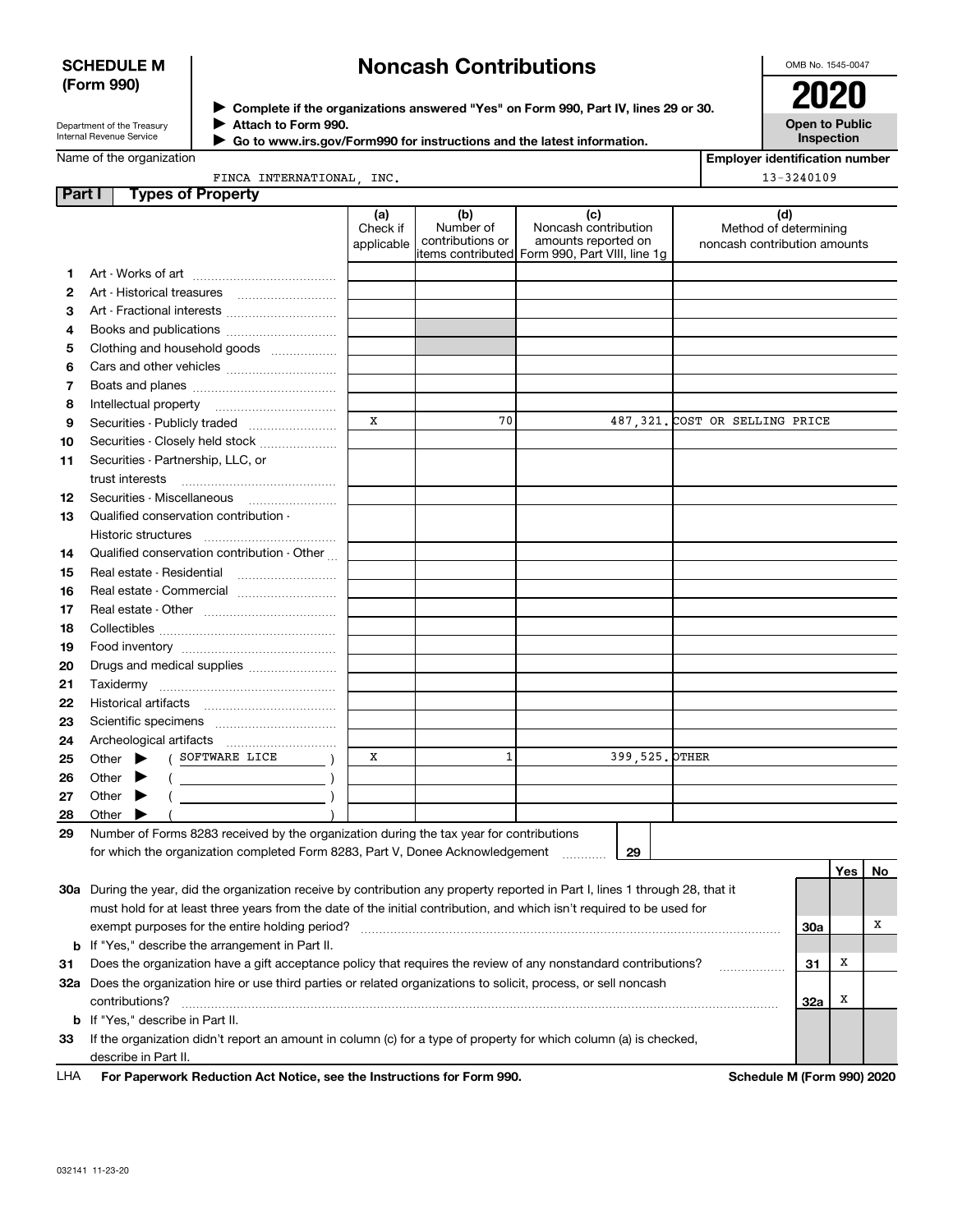Schedule M (Form 990) 2020 FINCA INTERNATIONAL, INC.<br>**Part II** Supplemental Information. Provide the information required by Part I. lines 30b. 32b. and 33. and whether the c Part II | Supplemental Information. Provide the information required by Part I, lines 30b, 32b, and 33, and whether the organization is reporting in Part I, column (b), the number of contributions, the number of items received, or a combination of both. Also complete this part for any additional information.

SCHEDULE M, PART I, COLUMN (B):

#### A COMBINATION OF BOTH

SCHEDULE M, LINE 32B:

FINCA USES CHARLES SCHWAB BROKERAGE SERVICES TO SELL DONATED SECURITIES

**2**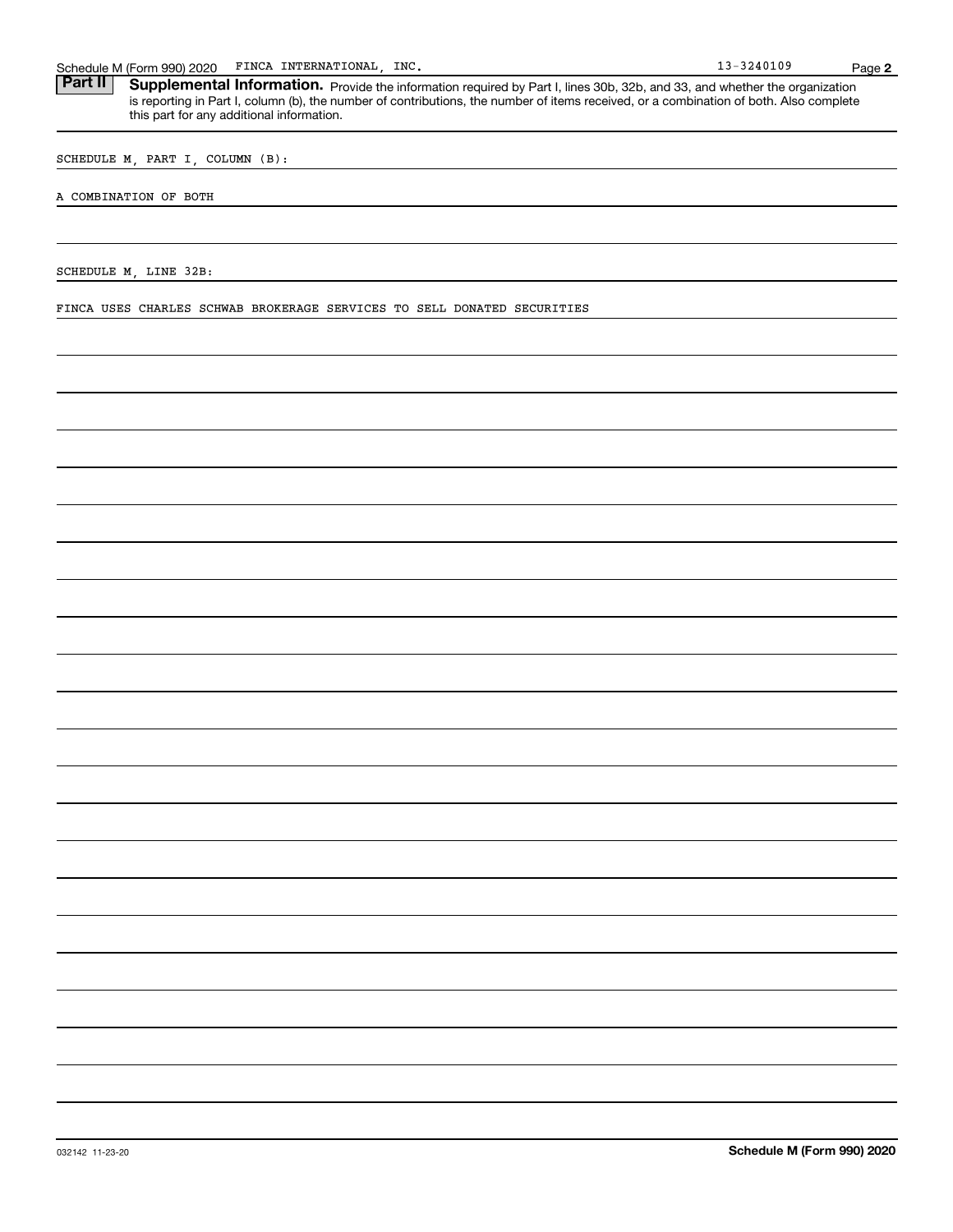Internal Revenue Service

Department of the Treasury **(Form 990 or 990-EZ)**

Name of the organization

# **SCHEDULE O Supplemental Information to Form 990 or 990-EZ 2020**

**Complete to provide information for responses to specific questions on Form 990 or 990-EZ or to provide any additional information. | Attach to Form 990 or 990-EZ. | Go to www.irs.gov/Form990 for the latest information.**

**Open to Public Inspection**

OMB No. 1545-0047

**Employer identification number** FINCA INTERNATIONAL, INC. 13-3240109

FORM 990, PART I, LINE 9, PROGRAM SERVICE REVENUE:

THE NEGATIVE PROGRAM SERVICE REVENUE OF (\$1,329,694) INCLUDED FINCA

INTERNATIONAL SHARE OF LOSS ON FINCA IMPACT FINANCE OF (\$13,725,249)

BASED ON AN EQUITY METHOD.

FORM 990, PART III, LINE 4A, PROGRAM SERVICE ACCOMPLISHMENTS:

BELIEVES IN ECONOMIC OPPORTUNITY AND JUSTICE FOR ALL AND THEREFORE IS

COMMITTED TO PURSUE THE ADVANCEMENT OF FINANCIAL INCLUSION.

FINCA INTERNATIONAL IS THE FOUNDER AND MAJORITY OWNER OF FINCA IMPACT

FINANCE (FIF), A NETWORK OF 20 COMMUNITY-BASED MICRO-FINANCE

INSTITUTIONS AND BANKS THAT AMPLIFIES FINANCIAL INCLUSION THROUGH

INNOVATIVE, RESPONSIBLE AND IMPACTFUL FINANCIAL SERVICES TO

UNDERPRIVILEGED CLIENTS. SERVICES PROVIDED BY FIF INCLUDE: VILLAGE

BANKING AND SMALL GROUP LOANS TARGETED TO LOW-INCOME

MICRO-ENTREPRENEURS; INDIVIDUAL LOANS TO SUPPORT THE GROWTH OF SMALL

BUSINESSES GROWTH AND JOB CREATION; LOANS WITH EXCLUSIVE REPAYMENT

CONDITIONS FOR CLIENTS IN AGROBUSINESSES WHO ARE IN NEED OF PURCHASING

SEEDS, FERTILIZER, LIVESTOCK AND EQUIPMENT; SAVINGS ACCOUNTS TO PROMOTE

RELIEF AGAINST DIFFICULT TIMES; CREDIT, DISABILITY AND FUNERAL

INSURANCE TO LESSEN FINANCIAL STRESS ASSOCIATED WITH MAJOR OR

UNEXPECTED EXPENSES; MONEY TRANSFERS CARRIED OUT IN A SAFE AND

AFFORDABLE WAY; AND, ENERGY LOANS TO PURCHASE OR LEASE CLEAN

ELECTRICITY SYSTEMS OR PRODUCTS.

FOR 2020, FIF REPORTED A TOTAL OF \$624 MILLION IN LOANS DISBURSED, OVER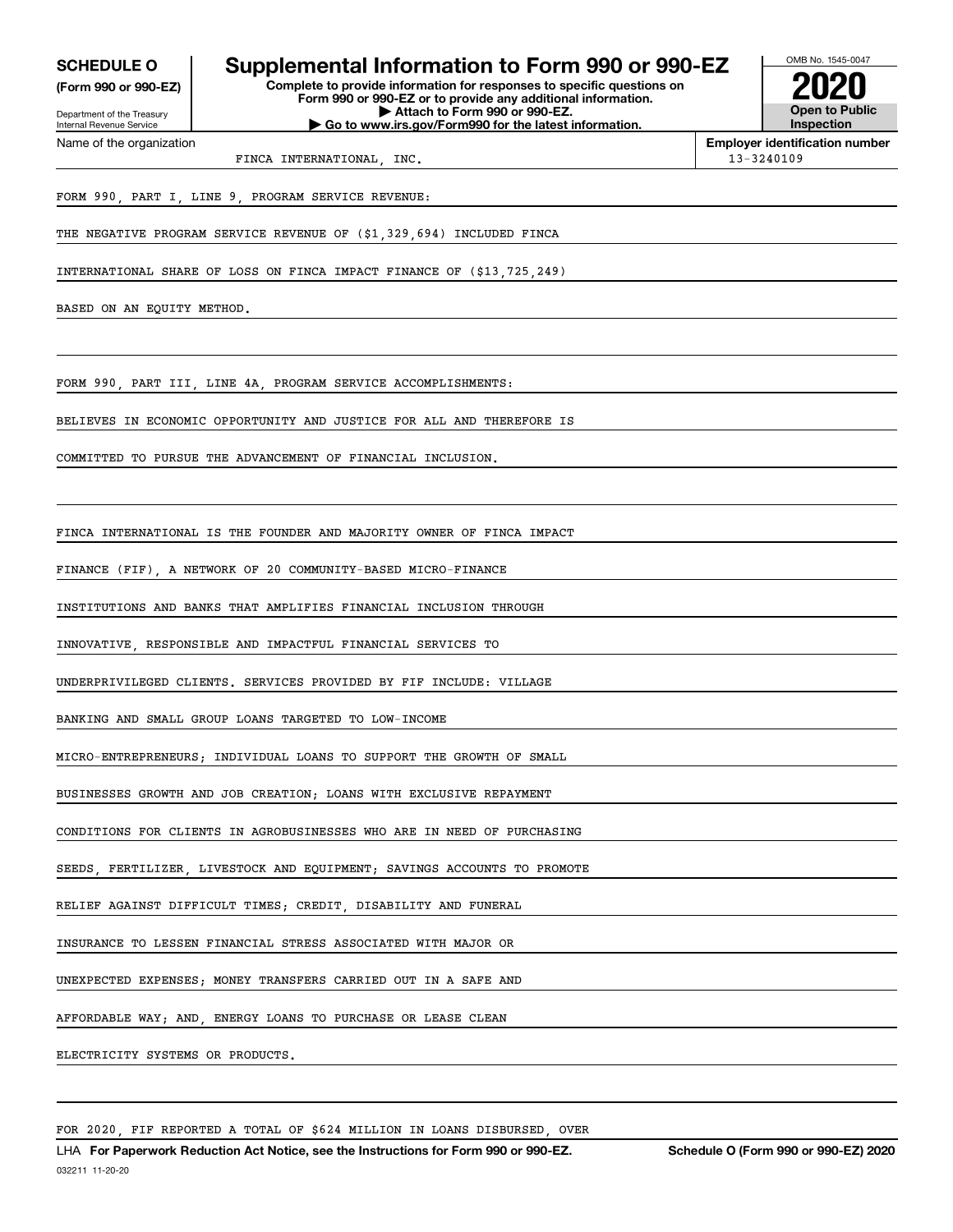| Schedule O (Form 990 or 990-EZ) 2020                                    | Page 2                                                  |
|-------------------------------------------------------------------------|---------------------------------------------------------|
| Name of the organization<br>FINCA INTERNATIONAL, INC.                   | <b>Employer identification number</b><br>$13 - 3240109$ |
| 2,476,904 INDIVIDUALS SAVING ON A REGULAR BASIS ADDING UP TO \$440      |                                                         |
| MILLION IN VOLUNTARY DEPOSITS, AND 39.2% OF CLIENTS WHO WERE WOMEN.     |                                                         |
| FOR THAT SAME YEAR, FIF'S AFFILIATES AROUND THE WORLD REPORTED THE      |                                                         |
| FOLLOWING NUMBERS OF CLIENTS OR BENEFICIARIES OF FINANCIAL PRODUCTS AND |                                                         |
| SERVICES:                                                               |                                                         |
| DRC: 346,476                                                            |                                                         |
| MALAWI: 117,218                                                         |                                                         |
| NIGERIA: 32,993                                                         |                                                         |
| TANZANIA: 387,481                                                       |                                                         |
| UGANDA: 112,422                                                         |                                                         |
| ZAMBIA: 25,881                                                          |                                                         |
| ARMENIA: 33,156                                                         |                                                         |
| AZERBAIJAN: 16,736                                                      |                                                         |
| GEORGIA: 58,014                                                         |                                                         |
| KYRGYZSTAN: 155,307                                                     |                                                         |
| <b>TAJIKISTAN:</b><br>27,651                                            |                                                         |
| ECUADOR:<br>47,259                                                      |                                                         |
| <b>GUATEMALA:</b><br>27,707                                             |                                                         |
| HAITI:<br>53,283                                                        |                                                         |
| HONDURAS:<br>69,671                                                     |                                                         |
| NICARAGUA: 3,732                                                        |                                                         |
| <b>AFGHANISTAN:</b><br>21,872                                           |                                                         |
| JORDAN:<br>34,625                                                       |                                                         |
| PAKISTAN:<br>1,224,549                                                  |                                                         |

FORM 990, PART III, LINE 4B, PROGRAM SERVICE ACCOMPLISHMENTS: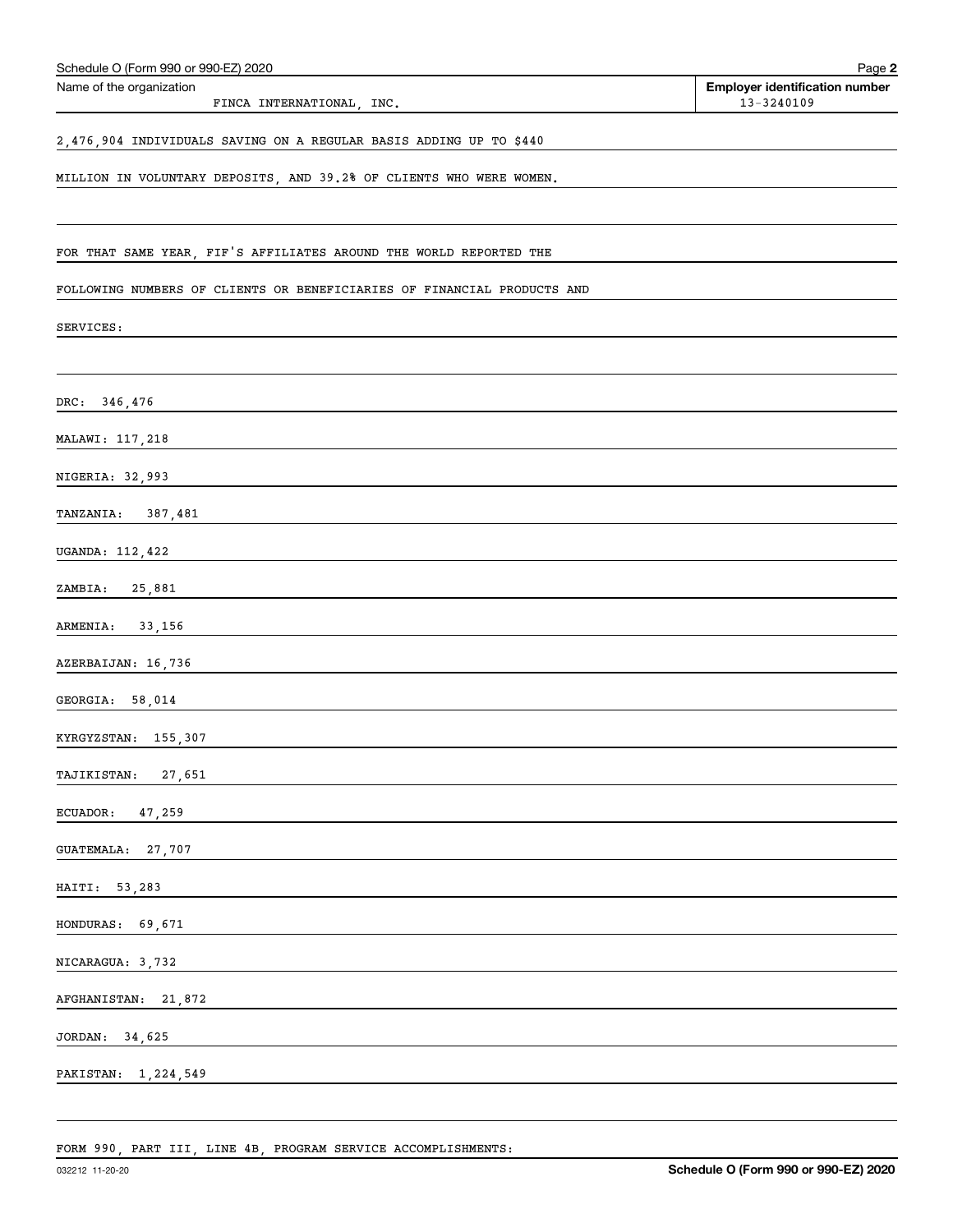| Schedule O (Form 990 or 990-EZ) 2020                                    | Page 2                                |
|-------------------------------------------------------------------------|---------------------------------------|
| Name of the organization                                                | <b>Employer identification number</b> |
| FINCA INTERNATIONAL, INC.                                               | 13-3240109                            |
| LIFE-ENHANCING PRODUCTS SUCH AS SOLAR HOME SYSTEMS AND IMPROVED         |                                       |
| COOKSTOVES TO THE BOP MARKET AT AFFORDABLE RATES. AS IMPORTANTLY, AND   |                                       |
| ALIGNED WITH FINCA'S MICRO-LENDING ACTIVITIES, BRIGHTLIFE FINANCES      |                                       |
| THESE AFFORDABLE PRODUCTS UTILIZING PAYGO TECHNOLOGY, SO THAT           |                                       |
| INDIVIDUALS CAN ACCESS THESE LIFE-ENHANCING PRODUCTS THAT THEY MIGHT    |                                       |
| NOT OTHERWISE BE ABLE TO AFFORD.                                        |                                       |
|                                                                         |                                       |
| IN 2020, BRIGHTLIFE EMPLOYED 45 FULL-TIME EMPLOYEES IN UGANDA AND HAD A |                                       |
| COMMISSION-BASED SALES DISTRIBUTION NETWORK OF APPROXIMATELY 150        |                                       |
| AGENTS. BRIGHTLIFE SOLD 6,500 PRODUCTS OVER THE YEAR WHICH IMPROVED THE |                                       |
| LIVES OF APPROXIMATELY 40,000 UGANDANS.                                 |                                       |
|                                                                         |                                       |
| FORM 990, PART III, LINE 4C, PROGRAM SERVICE ACCOMPLISHMENTS:           |                                       |
| THIS SPECTRUM AS IT SEEKS TO MAXIMIZE PRODUCT AND SERVICE TO INCREASE   |                                       |
| SOCIAL IMPACT. FINCA VENTURES SUPPORTED 15 PORTFOLIO COMPANIES THAT     |                                       |
| DELIVERED LIFE-ENHANCING PRODUCTS AND SERVICES IN 27 COUNTRIES GLOBALLY |                                       |
| IN 2020.                                                                |                                       |
|                                                                         |                                       |

IGNITIA: 1,774,182 INDIVIDUALS RECEIVED 36,372,532 WEATHER FORECASTS.

EAST AFRICA FRUITS: 2,177 SMALLHOLDER FARMERS CONNECTED TO 2,104 SMALL,

INFORMAL VENDORS, ALLOWING FOR BOTH GROUPS TO IMPROVE THEIR INCOMES.

GOOD NATURE AGRO: 10,753 SMALLHOLDER FARMERS (35 PERCENT OF WHOM ARE

FEMALE) REACHED.

MERIDIA: 110,068 HECTARES MAPPED AND 8,368 SMALLHOLDER FARMERS PROVIDED

WITH LAND DOCUMENTATION SINCE INCEPTION.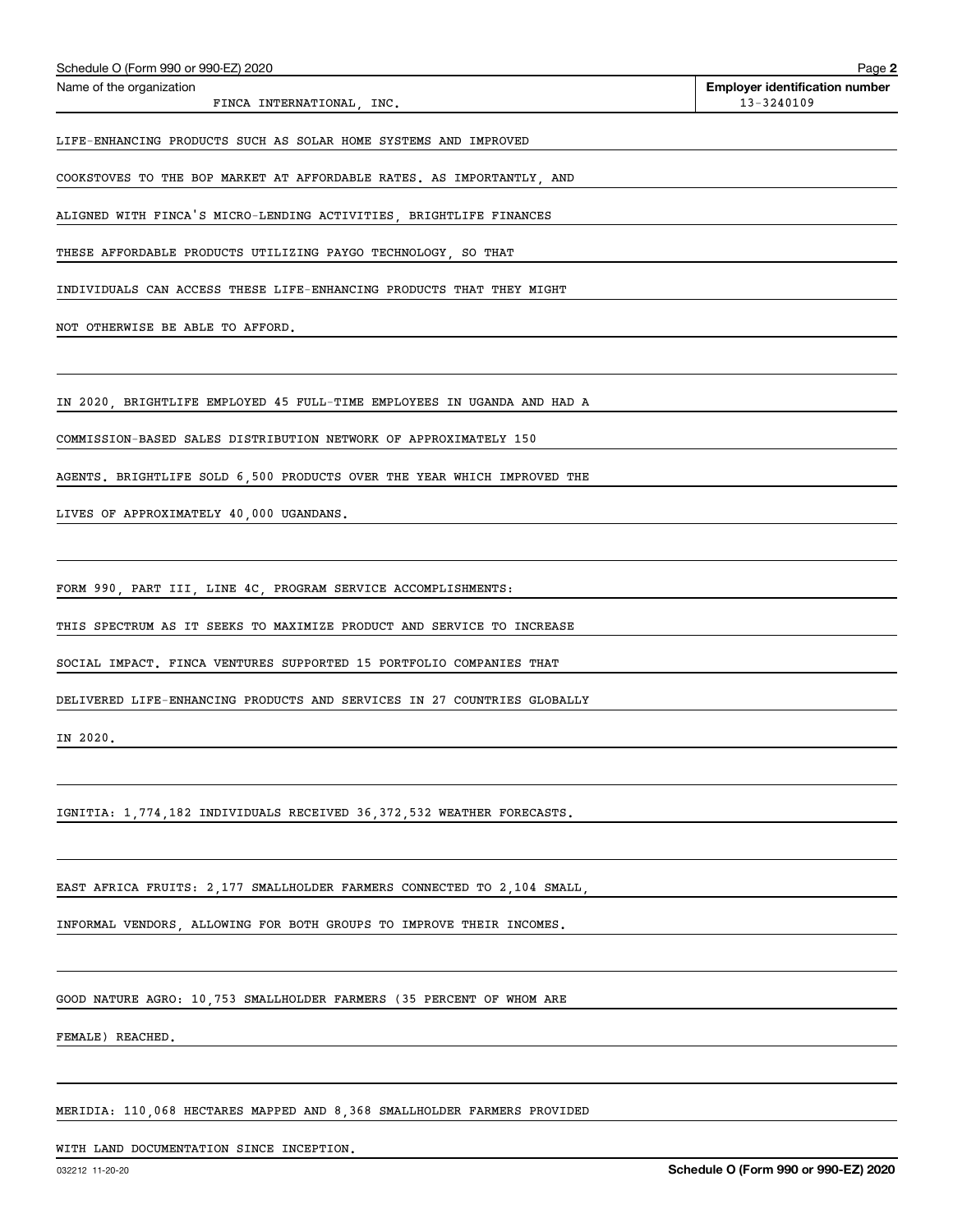| YYTZ: 1,037 SMALLHOLDER FARMERS (45 PERCENT OF WHOM ARE FEMALE)                |                                      |
|--------------------------------------------------------------------------------|--------------------------------------|
| RECEIVED HIGHER CASHEW PRICES.                                                 |                                      |
|                                                                                |                                      |
| IMALIPAY: 2,340 GIG ECONOMY WORKERS PROVIDED WITH ACCESS TO SAVINGS AND        |                                      |
| LOAN PRODUCTS.                                                                 |                                      |
|                                                                                |                                      |
| <b>JEFA: 103,000 WOMEN ON THE WAITLIST FOR ACCESS TO CORE BANKING SERVICES</b> |                                      |
| TAILORED TO THEIR NEEDS.                                                       |                                      |
|                                                                                |                                      |
| KUUNDA: 4.8M DISBURSEMENTS, TOTALING \$46M, TO 63,000 REGISTERED MOBILE        |                                      |
| MONEY AGENTS.                                                                  |                                      |
|                                                                                |                                      |
| KWARA: 30 SACCO / CREDIT UNION CLIENTS FULLY DIGITIZED.                        |                                      |
|                                                                                |                                      |
| MDAAS GLOBAL: 45,873 PATIENTS (68 PERCENT OF WHOM ARE FEMALE) GAINED           |                                      |
| AFFORDABLE DIAGNOSTIC SERVICES SINCE 2017.                                     |                                      |
|                                                                                |                                      |
| SISU GLOBAL: 1,680 MANUAL AUTOTRANSFUSION CONSUMABLES SOLD THROUGH             |                                      |
| DISTRIBUTION PARTNERS.                                                         |                                      |
|                                                                                |                                      |
| SANIVATION: 1,157 METRIC TONS OF FECAL SLUDGE CONVERTED TO FUEL                |                                      |
| SUBSTITUTES, SAVING 37,037 TREES.                                              |                                      |
|                                                                                |                                      |
| JIBU: 231,000,000 LITERS OF CLEAN WATER PROVIDED TO CUSTOMERS AND 2,452        |                                      |
| JOBS SUPPORTED THROUGH 132 FRANCHISES SINCE 2014.                              |                                      |
|                                                                                |                                      |
| AMPED INNOVATION: 29,292 FAMILIES BENEFITED FROM 2,673 MWH OF CLEAN            |                                      |
| 032212 11-20-20                                                                | Schedule O (Form 990 or 990-EZ) 2020 |
|                                                                                |                                      |

# Name of the organization

FINCA INTERNATIONAL, INC.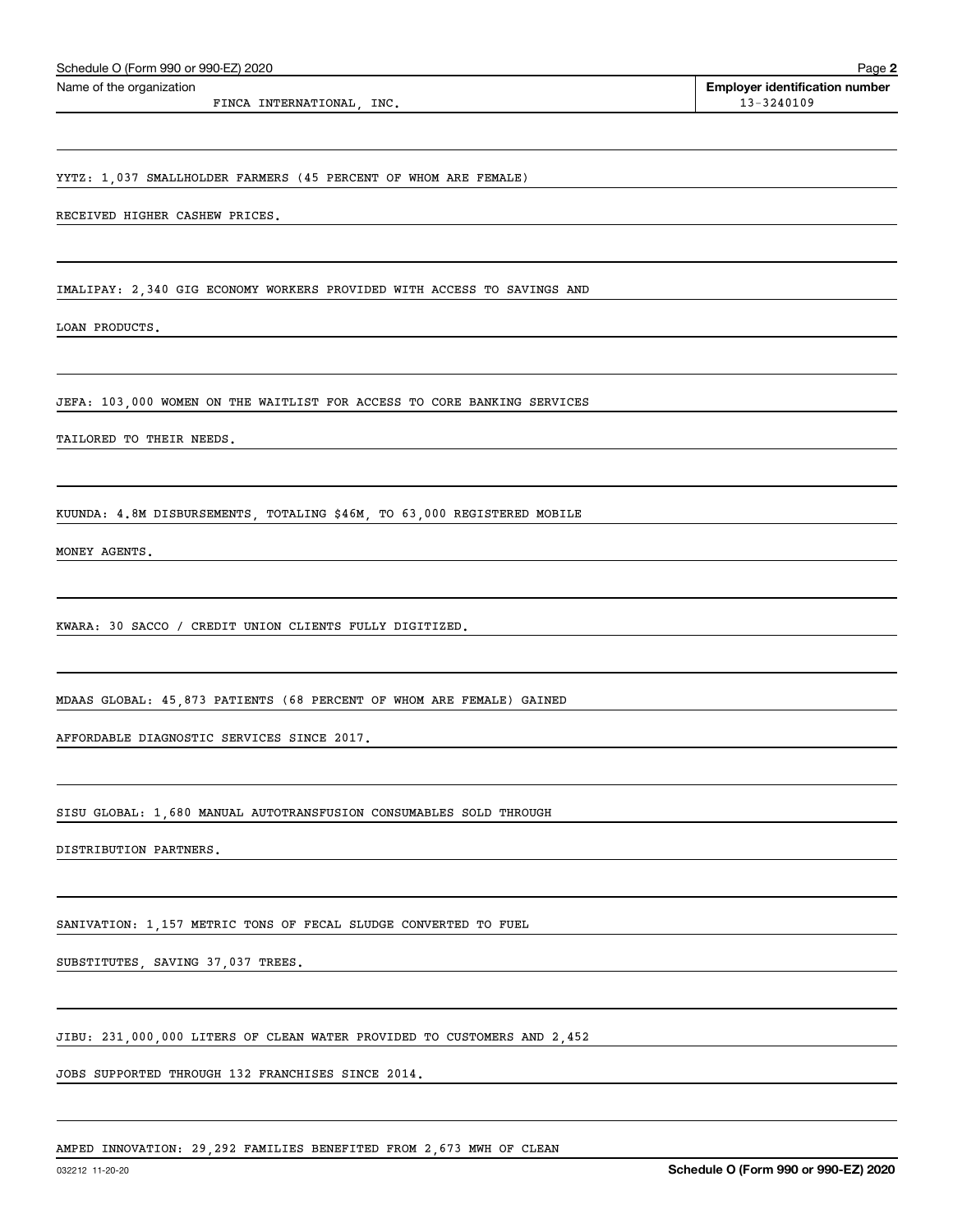| Schedule O (Form 990 or 990-EZ) 2020                                    | Page 2                                              |
|-------------------------------------------------------------------------|-----------------------------------------------------|
| Name of the organization<br>FINCA INTERNATIONAL, INC.                   | <b>Employer identification number</b><br>13-3240109 |
| ENERGY.                                                                 |                                                     |
|                                                                         |                                                     |
| ENEZA EDUCATION: 14,161,878 LESSONS DELIVERED TO 1,469,861 ACTIVE       |                                                     |
| LEARNERS.                                                               |                                                     |
|                                                                         |                                                     |
| FORM 990, PART III, LINE 4D, OTHER PROGRAM SERVICES:                    |                                                     |
| FINCA KOSOVO BRANCH                                                     |                                                     |
|                                                                         |                                                     |
| FINCA KOSOVO ADHERES TO FINCA INTERNATIONAL'S MISSION OF ALLEVIATING    |                                                     |
| POVERTY THROUGH LASTING SOLUTIONS THAT HELP PEOPLE BUILD ASSETS, CREATE |                                                     |
| JOBS AND RAISE THEIR STANDARD OF LIVING. FINCA KOSOVO, MANAGED UNDER    |                                                     |
| FINCA IMPACT NETWORK, IS AN UNCONVENTIONAL COMMUNITY-BASED BANK THAT    |                                                     |
| PROFITABLY AND RESPONSIBLY PROVIDES INNOVATIVE AND IMPACTFUL FINANCIAL  |                                                     |
| SERVICES THAT ENABLE LOW-INCOME INDIVIDUALS AND COMMUNITIES TO INVEST   |                                                     |
| IN THEIR FUTURES.                                                       |                                                     |
|                                                                         |                                                     |
| FINCA KOSOVO PROVIDES FINANCIAL SERVICES TO CLIENTS THROUGH 2,545       |                                                     |
| SERVICE OUTLETS THAT INCLUDE BRANCHES, SUB-BRANCHES, TEMPORARY          |                                                     |
| AGENCIES, AND MARKET OFFICES. THROUGH THESE OUTLETS, AND ITS 8,906      |                                                     |
| EMPLOYEES, FINCA KOSOVO OFFERS THE FOLLOWING CREDIT PRODUCTS TO         |                                                     |
| MICRO-ENTREPRENEURS: WOMEN ENTREPRENEUR LOAN, AGRICULTURAL LOAN,        |                                                     |
| BUSINESS LOAN, HOME IMPROVEMENT LOAN, LIFE IMPROVEMENT LOAN, FAST LOAN, |                                                     |
| AND VEHICLE REGISTRATION LOAN.                                          |                                                     |
|                                                                         |                                                     |
| SINCE 2016, FINCA KOSOVO IS CERTIFIED BY THE SMART CAMPAIGN FOR         |                                                     |
| 'CUSTOMER PROTECTION'. THIS OFFICIAL ACKNOWLEDGMENT WAS MADE AFTER AN   |                                                     |
| IN-DEPTH ASSESSMENT OF ALL FINCA KOSOVO'S PROCESSES AND POLICIES AND    |                                                     |
| HIGHLIGHTED FINCA'S SERIOUS COMMITMENT TO HIGH ETHICAL STANDARDS IN     |                                                     |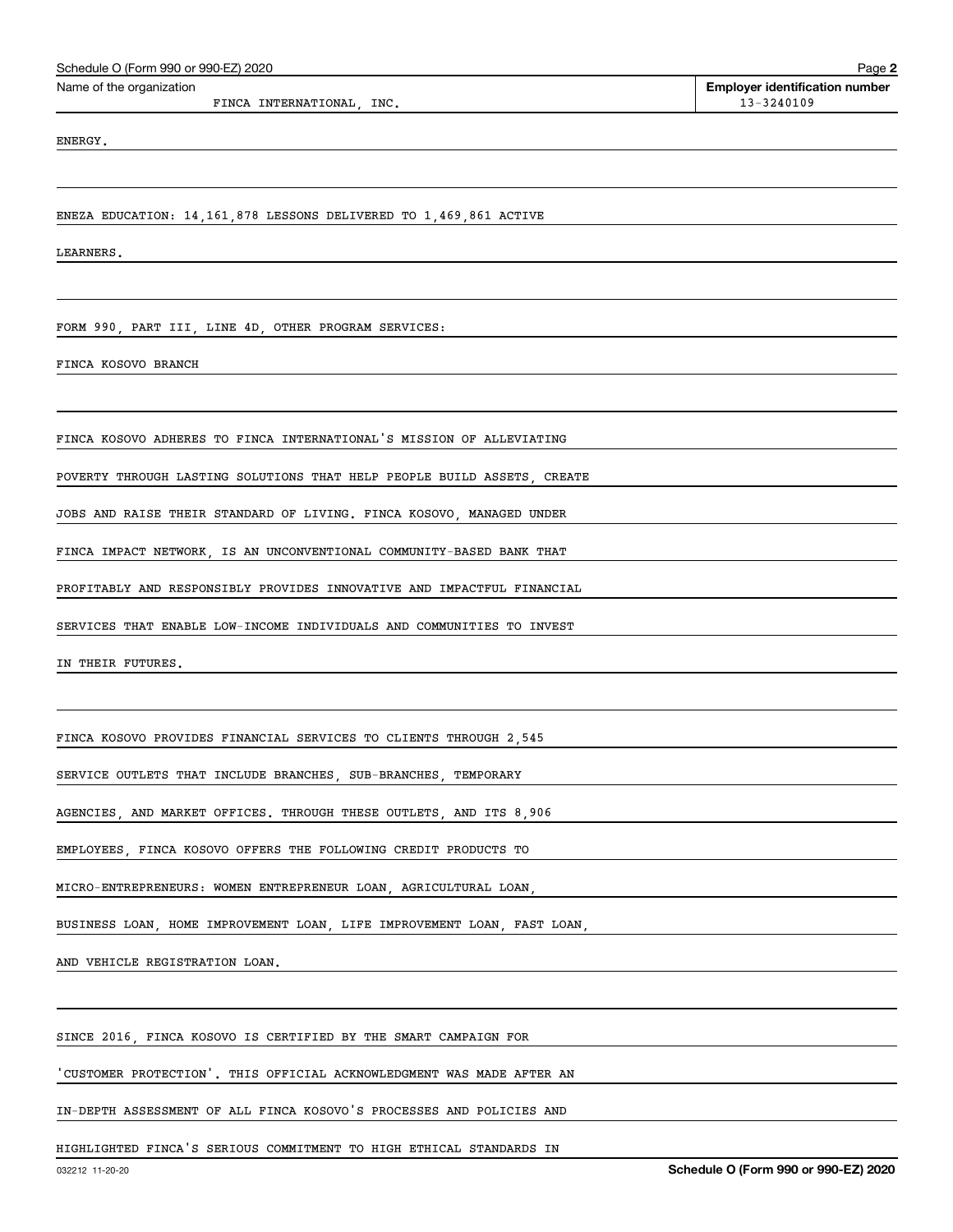| Schedule O (Form 990 or 990-EZ) 2020                                       | Page 2                                              |
|----------------------------------------------------------------------------|-----------------------------------------------------|
| Name of the organization<br>FINCA INTERNATIONAL, INC.                      | <b>Employer identification number</b><br>13-3240109 |
| HANDLING ITS CLIENTS. THESE INCLUDE DESIGNING AND PROVIDING THE RIGHT      |                                                     |
| PRODUCTS, PREVENTING CUSTOMER OVERLOAD WITH DEBT, TRANSPARENCY,            |                                                     |
| RESPONSIVE PRICES, TREATING CUSTOMERS FAIRLY AND WITH RESPECT,             |                                                     |
| MAINTAINING CUSTOMER DATA PRIVACY, AND COMPLAINTS HANDLING MECHANISMS.     |                                                     |
| FURTHERMORE, IN 2020, FINCA KOSOVO, ANNOUNCED ITS RECERTIFICATION FOR      |                                                     |
| THE SECOND TIME BY MICROFINANZA RATING (MFR) WITH CLIENT PROTECTION        |                                                     |
| CERTIFICATION. THIS AWARD IS AN ATTESTATION TO FINCA KOSOVO'S              |                                                     |
| COMMITMENT TO CONTINUE UPHOLDING INDUSTRY-LEADING CLIENT PROTECTION        |                                                     |
| STANDARDS IN PROVIDING RESPONSIBLE FINANCE AND IS COMMITTED TO HIGH        |                                                     |
| ETHICAL STANDARDS IN THE TREATMENT OF ITS CLIENTS.                         |                                                     |
|                                                                            |                                                     |
| BY DECEMBER 2020, FINCA KOSOVO'S CLIENTELE HAD INCREASED TO 22, 215        |                                                     |
| INDIVIDUALS, 561 MORE CLIENTS THAN THE SAME MONTH IN THE PREVIOUS YEAR.    |                                                     |
| 22.9% OF THESE CLIENTS WERE WOMEN. TOTAL LOAN AMOUNT DISBURSED ADDED       |                                                     |
| $$4,600$ IN 1,442 TOTAL LOANS DISBURSED.                                   |                                                     |
| EXPENSES $$15,599,648$ . INCLUDING GRANTS OF $$0.$ REVENUE $$12,348,588$ . |                                                     |
|                                                                            |                                                     |
| OTHER PROGRAM SERVICES                                                     |                                                     |
|                                                                            |                                                     |
| FORM 990, PART V, LINE 4B, LIST OF FOREIGN COUNTRIES:                      |                                                     |
| AFGHANISTAN, AZERBAIJAN, ARMENIA, CONGO, DEM REP,                          |                                                     |
| CAYMAN ISLANDS, ECUADOR, GEORGIA, GUATEMALA,                               |                                                     |
| HAITI, HONDURAS, JORDAN, KYRGYZSTAN,                                       |                                                     |
| KOSOVO, MALAWI, MEXICO, VANUATU,                                           |                                                     |
| NIGERIA, NETHERLANDS, NICARAGUA, PAKISTAN,                                 |                                                     |
| TAJIKISTAN, TANZANIA, UGANDA, ZAMBIA                                       |                                                     |

FORM 990, PART VI, SECTION A, LINE 2: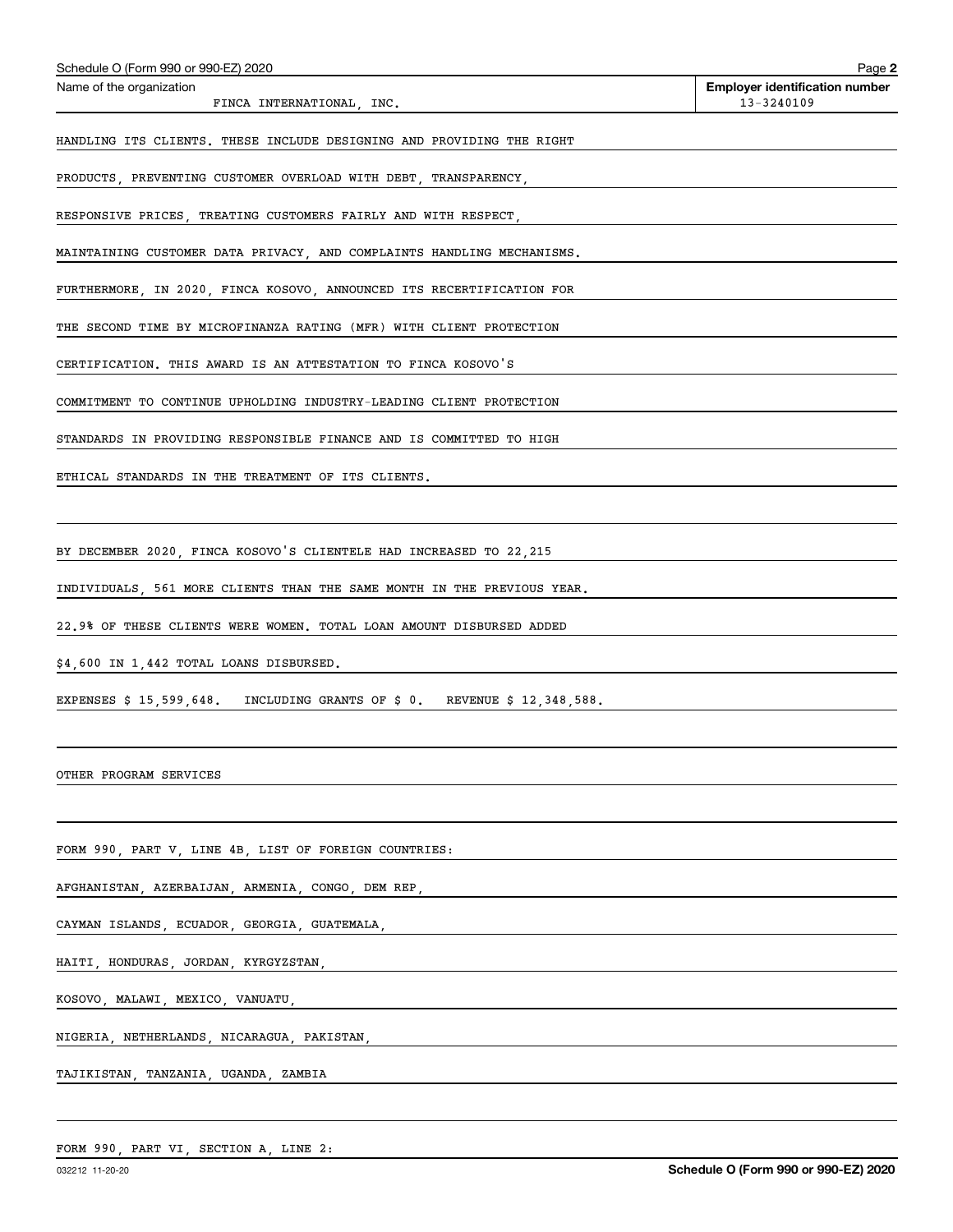| HAS A FAMILY RELATIONSHIP WITH THE FOUNDER, JOHN HATCH, WHO IS ALSO A                                                                                          |                                 |
|----------------------------------------------------------------------------------------------------------------------------------------------------------------|---------------------------------|
| DIRECTOR AND RETIRED EMPLOYEE OF THE ORGANIZATION.                                                                                                             |                                 |
|                                                                                                                                                                |                                 |
| FINCA INTERNATIONAL DIRECTORS RICHARD WILLIAMSON, HAROLD JASTRAM, AND                                                                                          |                                 |
| RUPERT SCOFIELD ARE ALL MEMBERS OF THE BOARD OF DIRECTORS AND MINOR                                                                                            |                                 |
| SHAREHOLDERS OF CEREAL INGREDIENTS, INC. WHICH IS OWNED BY ROBERT HATCH.                                                                                       |                                 |
| JOHN HATCH IS ALSO A MINOR SHAREHOLDER OF CEREAL INGREDIENTS BUT NOT A                                                                                         |                                 |
| DIRECTOR.                                                                                                                                                      |                                 |
|                                                                                                                                                                |                                 |
| FORM 990, PART VI, SECTION A, LINE 6:<br><u> 1989 - Johann Stoff, deutscher Stoff, der Stoff, der Stoff, der Stoff, der Stoff, der Stoff, der Stoff, der S</u> |                                 |
| PER FINCA INTERNATIONAL'S CONSTITUENT DOCUMENTS, MEMBERS ARE THE FUNCTIONAL                                                                                    |                                 |
| EQUIVALENT OF SHAREHOLDERS BUT HOLD NO ECONOMIC INTEREST. THEY ACT AS                                                                                          |                                 |
| STEWARDS OF THE CHARITABLE MISSION AND SERVE AS THE ULTIMATE GOVERNANCE                                                                                        |                                 |
| AUTHORITY OF THE ORGANIZATION. FINCA INTERNATIONAL HAS 4 (FOUR) MEMBERS,                                                                                       |                                 |
| EACH OF WHOM HAVE EQUAL VOTING RIGHTS AND DEVOTE CONSIDERABLE TIME AND                                                                                         |                                 |
| ATTENTION TO ITS ACTIVITIES. MEMBERSHIPS IN FINCA INTERNATIONAL ARE NOT                                                                                        |                                 |
| SOLD AS FUNDRAISING MECHANISMS.                                                                                                                                |                                 |
|                                                                                                                                                                |                                 |
| FORM 990, PART VI, SECTION A, LINE 7A:                                                                                                                         |                                 |
| PER THE BYLAWS OF THE ORGANIZATION, THE MEMBERS HAVE POWER TO MAKE                                                                                             |                                 |
| APPOINTMENTS TO, ACCEPT RESIGNATIONS, MAKE SUBSTITUTIONS FOR, AND REMOVE                                                                                       |                                 |
| PERSONS FROM THE BOARD OF DIRECTORS.                                                                                                                           |                                 |
|                                                                                                                                                                |                                 |
| FORM 990, PART VI, SECTION A, LINE 7B:                                                                                                                         |                                 |
| CERTAIN KEY DECISIONS OF THE BOARD OF DIRECTORS (FINCA INTERNATIONAL'S                                                                                         |                                 |
| GOVERNING BODY) ARE SUBJECT TO THE APPROVAL OF THE MEMBERS OF THE                                                                                              |                                 |
| ORGANIZATION.                                                                                                                                                  |                                 |
| 032212 11-20-20                                                                                                                                                | Schedule O (Form 990 or 990-EZ) |
|                                                                                                                                                                |                                 |
|                                                                                                                                                                |                                 |

Schedule O (Form 990 or 990-EZ) 2020

Name of the organization

FINCA INTERNATIONAL, INC.

**2 Employer identification number**

THE CHAIRMAN OF FINCA INTERNATIONAL'S BOARD OF DIRECTORS, ROBERT W. HATCH,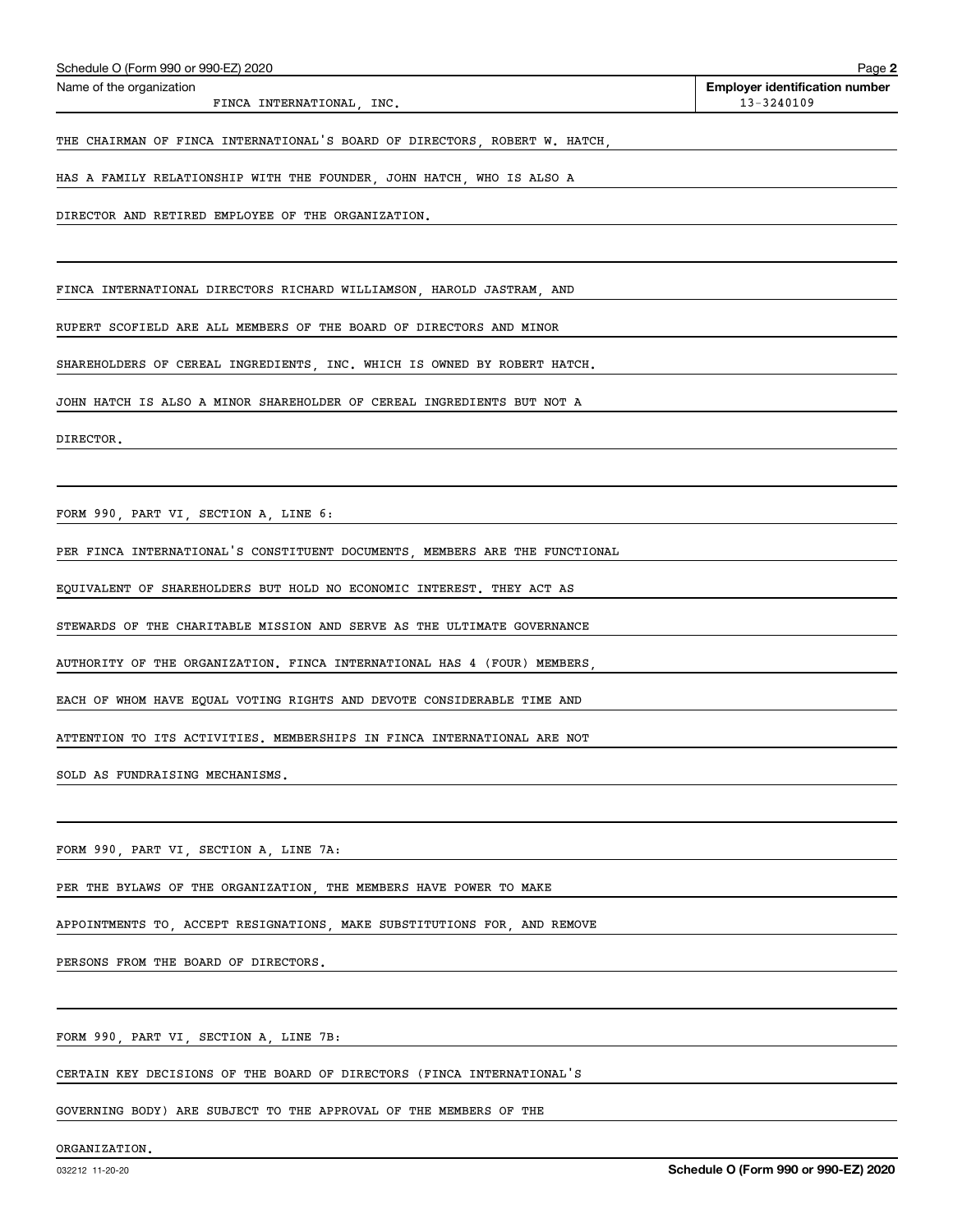| Schedule O (Form 990 or 990-EZ) 2020 | Page |
|--------------------------------------|------|
|--------------------------------------|------|

#### Name of the organization

FINCA INTERNATIONAL, INC. 13-3240109

**2 Employer identification number**

FORM 990, PART VI, SECTION B, LINE 11B:

THE FORM 990 IS PRESENTED TO THE 990 REVIEW TEAM COMPOSED OF THE AUDIT

COMMITTEE AND REPRESENTATIVES FROM MANAGEMENT TEAM, FINANCE AND LEGAL. THE

REVIEW TEAM SURVEYS THE DOCUMENT AND A MEETING IS SCHEDULED TO DISCUSS ANY

QUESTIONS WITH THE CFO. REVIEWING PROCESS INCLUDES SURVEYING SECTIONS,

SCHEDULES, CHECKLISTS AND DISCLOSURES OF THE RETURN PLUS CORRESPONDING

APPROVALS.

FORM 990, PART VI, SECTION B, LINE 12C:

OFFICERS, DIRECTORS AND KEY EMPLOYEES ARE REQUIRED TO DISCLOSE ANY

CONFLICTS OF INTERESTS ON AN ONGOING BASIS. CONFLICT OF INTERESTS ARE

PROHIBITED BY FINCA INTERNATIONAL'S CODE OF CONDUCT AND EMPLOYEE HANDBOOK,

SUBJECT TO EXCEPTIONS BASED BY AN INDEPENDENT AUDIT COMMITTEE. CONFLICTS,

INCLUDING RELATED PARTY TRANSACTIONS, ARE STRONGLY DISCOURAGED AND

APPROVED, IF AT ALL, IN EXCEPTIONAL CASES. THE PROCESS IS MONITORED THROUGH

ACKNOWLEDGEMENT OF THE POLICY PROHIBITING AND REQUIRING REPORTING OF ANY

CONFLICTS, ALONG WITH INTERNAL AUDITS AND OTHER CONTROLS (INCLUDING THE

CONTRACT REVIEW PROCESS). THE FINCA CODE OF CONDUCT, APPLICABLE TO ALL

FINCA PERSONS GLOBALLY, PROVIDES A CONFIDENTIAL REPORTING MECHANISM

("HOTLINE") FOR REPORTING VIOLATIONS OF THE CODE, INCLUDING OF INTERESTS.

FORM 990, PART VI, SECTION B, LINE 15:

COMPENSATION FOR THE PRESIDENT & CEO IS DETERMINED ANNUALLY BY THE

EXECUTIVE COMMITTEE. THE PRESIDENT & CEO RECUSES HIMSELF FROM THAT

CONVERSATION.

THE PROCESS FOR DETERMINING ALL OFFICERS' COMPENSATION IS PERFORMED BY THE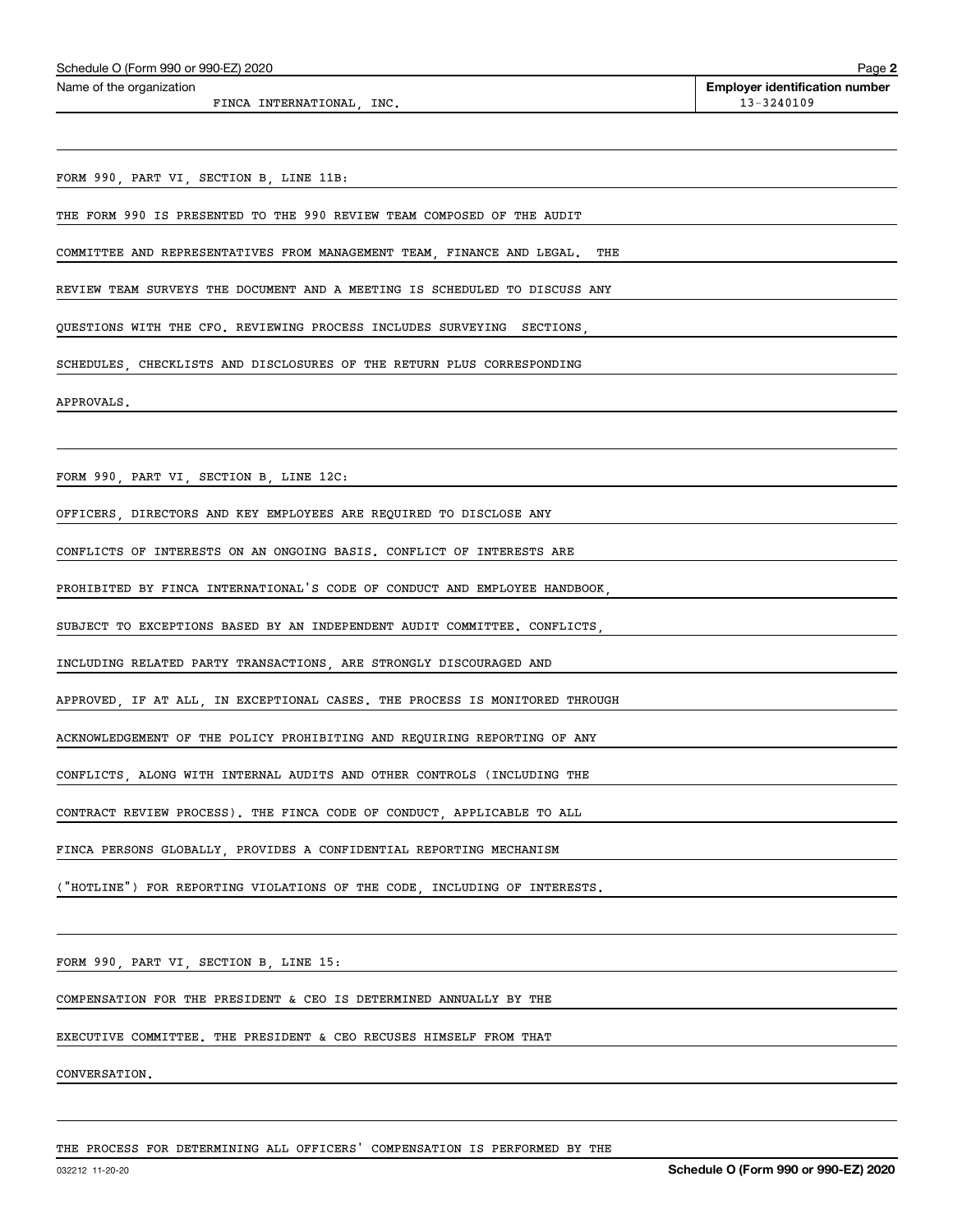| Name of the organization<br>FINCA INTERNATIONAL, INC.                                              | <b>Employer identification number</b><br>13-3240109 |
|----------------------------------------------------------------------------------------------------|-----------------------------------------------------|
| HUMAN RESOURCES DEPARTMENT AND REVIEWED AND APPROVED BY THE BOARD OF                               |                                                     |
| DIRECTORS EXECUTIVE COMMITTEE. THE PROCESS INCLUDES A REVIEW OF OTHER FORM                         |                                                     |
| 990S AND COMPENSATION SURVEYS, AND THERE IS CONTEMPORANEOUS SUBSTANTIATION                         |                                                     |
| OF THE DELIBERATION AND DECISION. THE REVIEW IS PERFORMED ANNUALLY.                                |                                                     |
|                                                                                                    |                                                     |
| FORM 990, PART VI, LINE 17, LIST OF STATES RECEIVING COPY OF FORM 990:                             |                                                     |
| AK, AL, AR, CA, CT, FL, GA, HI, IL, KS, KY, LA, MA, MD, MI, MN, MS, NH, NJ, NM, NY, OK, OR, PA, RI |                                                     |
| SC, TN, UT, VA, WI, WV                                                                             |                                                     |
|                                                                                                    |                                                     |
| FORM 990, PART VI, SECTION C, LINE 19:                                                             |                                                     |
| THE ORGANIZATION MAKES ITS GOVERNING DOCUMENTS, CONFLICTS OF INTEREST                              |                                                     |
| POLICY, AND FINANCIAL STATEMENTS AVAILABLE TO THE GENERAL PUBLIC UPON                              |                                                     |
| REQUEST AND ON ITS OWN WEBSITE.                                                                    |                                                     |
|                                                                                                    |                                                     |
| FORM 990, PART XI, LINE 9, CHANGES IN NET ASSETS:                                                  |                                                     |
| $-283,567.$<br>UNAMORTIZED PENSION PRIOR SERVICE COSTS                                             |                                                     |
| CURRENCY TRANSLATION ADJUSTMENTS<br>$-4, 361, 664.$                                                |                                                     |
| 70,573.<br>RESERVE ADJUSTMENT                                                                      |                                                     |
| TOTAL TO FORM 990, PART XI, LINE 9<br>$-4,574,658.$                                                |                                                     |
|                                                                                                    |                                                     |
|                                                                                                    |                                                     |
|                                                                                                    |                                                     |
|                                                                                                    |                                                     |
|                                                                                                    |                                                     |
|                                                                                                    |                                                     |
|                                                                                                    |                                                     |

Schedule O (Form 990 or 990-EZ) 2020

**2**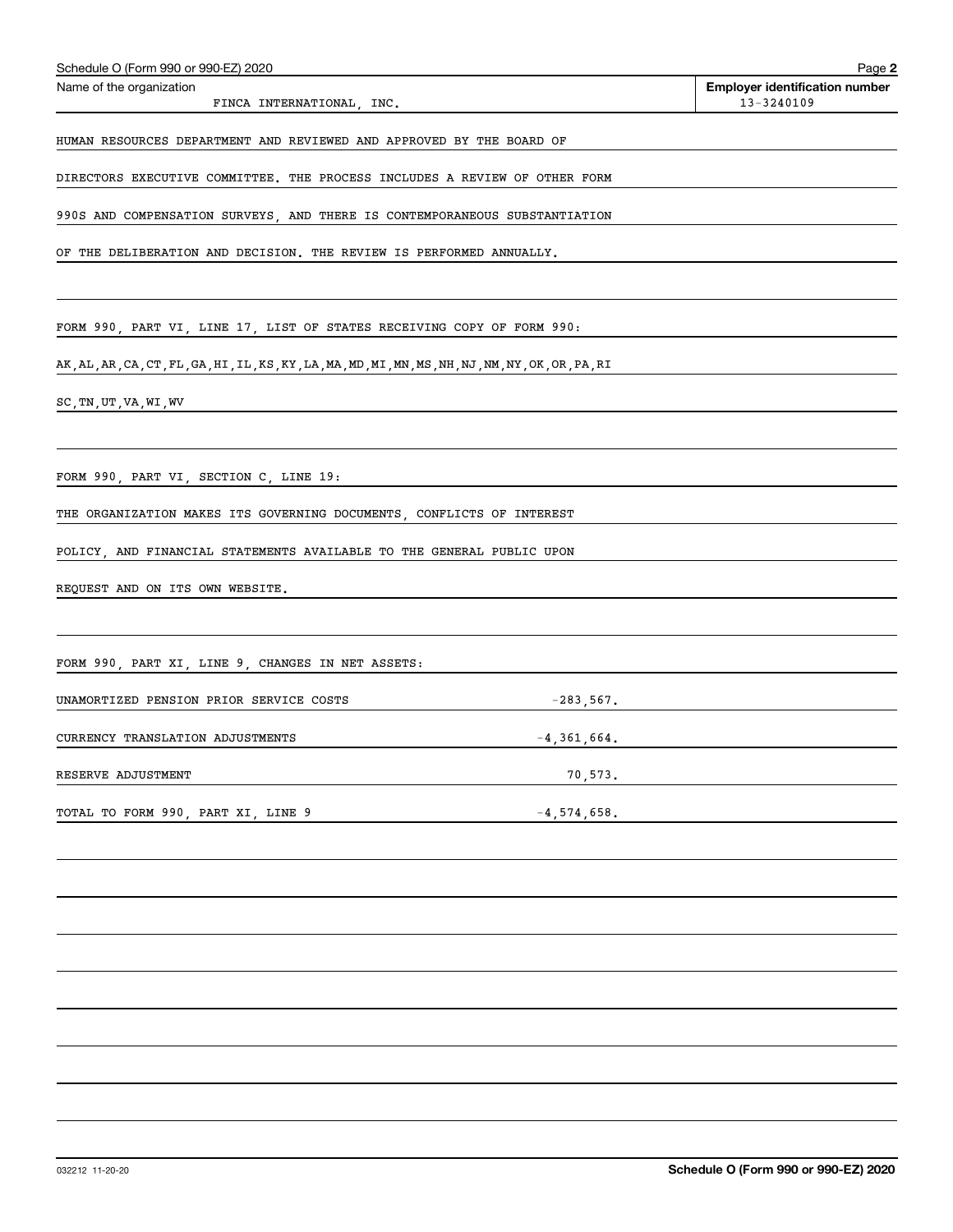| (Form 990) |  |
|------------|--|
|------------|--|

# **SCHEDULE R**

# **Related Organizations and Unrelated Partnerships**

**(Form 990) Complete if the organization answered "Yes" on Form 990, Part IV, line 33, 34, 35b, 36, or 37.** |

**Attach to Form 990. Consumer to Public Service Service Service Service Service Service Service Service Service Service Service Service Service Service Service Service Service Service Service Service Service Service Serv** 

OMB No. 1545-0047

**| Go to www.irs.gov/Form990 for instructions and the latest information. Inspection 2020**

Department of the Treasury Internal Revenue Service Name of the organization

FINCA INTERNATIONAL, INC.

**Employer identification number** 13-3240109

Part I ldentification of Disregarded Entities. Complete if the organization answered "Yes" on Form 990, Part IV, line 33.

| (a)<br>Name, address, and EIN (if applicable)<br>of disregarded entity | (b)<br>Primary activity | (c)<br>Legal domicile (state or<br>foreign country) | (d)<br>Total income | (e)<br>End-of-year assets | (f)<br>Direct controlling<br>entity |
|------------------------------------------------------------------------|-------------------------|-----------------------------------------------------|---------------------|---------------------------|-------------------------------------|
| FINCA PLUS, LLC - 46-4312538                                           |                         |                                                     |                     |                           |                                     |
| 1201 15TH ST NW, 8TH FLOOR                                             |                         |                                                     |                     |                           | FINCA INTERNATIONAL,                |
| WASHINGTON, DC 20005                                                   | SOLAR ENERGY PRODUCTS   | DELAWARE                                            | 1,372,803.          | $2,166,945.$ [INC.        |                                     |
| FINCA CAPITAL FUND, LLC - 26-0648736                                   |                         |                                                     |                     |                           |                                     |
| 1201 15TH ST NW, 8TH FLOOR                                             |                         |                                                     |                     |                           | FINCA INTERNATIONAL,                |
| WASHINGTON, DC 20005                                                   | DORMANT                 | DELAWARE                                            | 0.                  |                           | $0.$ $\texttt{INC}$ .               |
| FINCA LICENSING & SUPPORT LLC                                          |                         |                                                     |                     |                           |                                     |
| 1201 15TH ST NW, 8TH FLOOR                                             |                         |                                                     |                     |                           | FINCA INTERNATIONAL.                |
| WASHINGTON, DC 20005                                                   | DORMANT                 | DELAWARE                                            | 0.                  |                           | $0.$ $\texttt{INC.}$                |
|                                                                        |                         |                                                     |                     |                           |                                     |

**Part II Identification of Related Tax-Exempt Organizations.** Complete if the organization answered "Yes" on Form 990, Part IV, line 34, because it had one or more related tax-exempt<br> **Part II** Organizations during the tax organizations during the tax year.

| (a)<br>Name, address, and EIN<br>of related organization | (b)<br>Primary activity | (c)<br>Legal domicile (state or<br>foreign country) | (d)<br>Exempt Code<br>section | (e)<br>Public charity<br>status (if section | (f)<br>Direct controlling<br>entity | $(g)$<br>Section 512(b)(13)<br>controlled<br>entity? |    |
|----------------------------------------------------------|-------------------------|-----------------------------------------------------|-------------------------------|---------------------------------------------|-------------------------------------|------------------------------------------------------|----|
|                                                          |                         |                                                     |                               | 501(c)(3))                                  |                                     | Yes                                                  | No |
| FUNDACION INTEGRAL COMUNITARIA, AC                       |                         |                                                     |                               |                                             | <b>FINCA</b>                        |                                                      |    |
| AV. PASEO DE LA REFORMA 295, COL. CUAUHTEMOC             |                         |                                                     |                               |                                             | MICROFINANCE                        |                                                      |    |
| CDMX, MEXICO                                             | DORMANT                 | MEXICO                                              |                               |                                             | HOLDING COMPANY                     | х                                                    |    |
| FUNDACION INTERNACIONAL PARA LA ASISTENCIA               |                         |                                                     |                               |                                             | FINCA                               |                                                      |    |
| COMUNITARIA DEL ECUADOR, AVDA. AMAZONAS                  |                         |                                                     |                               |                                             | INTERNATIONAL                       |                                                      |    |
| N39-123 Y JOSE ARIZAGA, EDIFICIO AMAZONAS,               | DORMANT                 | <b>ECUADOR</b>                                      |                               |                                             | INC.                                | X                                                    |    |
| FINCA HAITI                                              |                         |                                                     |                               |                                             | FINCA                               |                                                      |    |
| 26, RUE METELLUS, PETIONVILLE                            |                         |                                                     |                               |                                             | MICROFINANCE                        |                                                      |    |
| PORT-AU-PRINCE, HAITI                                    | DORMANT                 | HAITI                                               |                               |                                             | HOLDING COMPANY                     | х                                                    |    |
| FINCA HONDURAS                                           |                         |                                                     |                               |                                             | FINCA                               |                                                      |    |
| COL. RUBEN DARIO, 3RA CALLE NO. 2316                     |                         |                                                     |                               |                                             | INTERNATIONAL.                      |                                                      |    |
| TEGUCIGALPA HONDURAS                                     | DORMANT                 | HONDURAS                                            |                               |                                             | INC.                                | X                                                    |    |

**For Paperwork Reduction Act Notice, see the Instructions for Form 990. Schedule R (Form 990) 2020**

SEE PART VII FOR CONTINUATIONS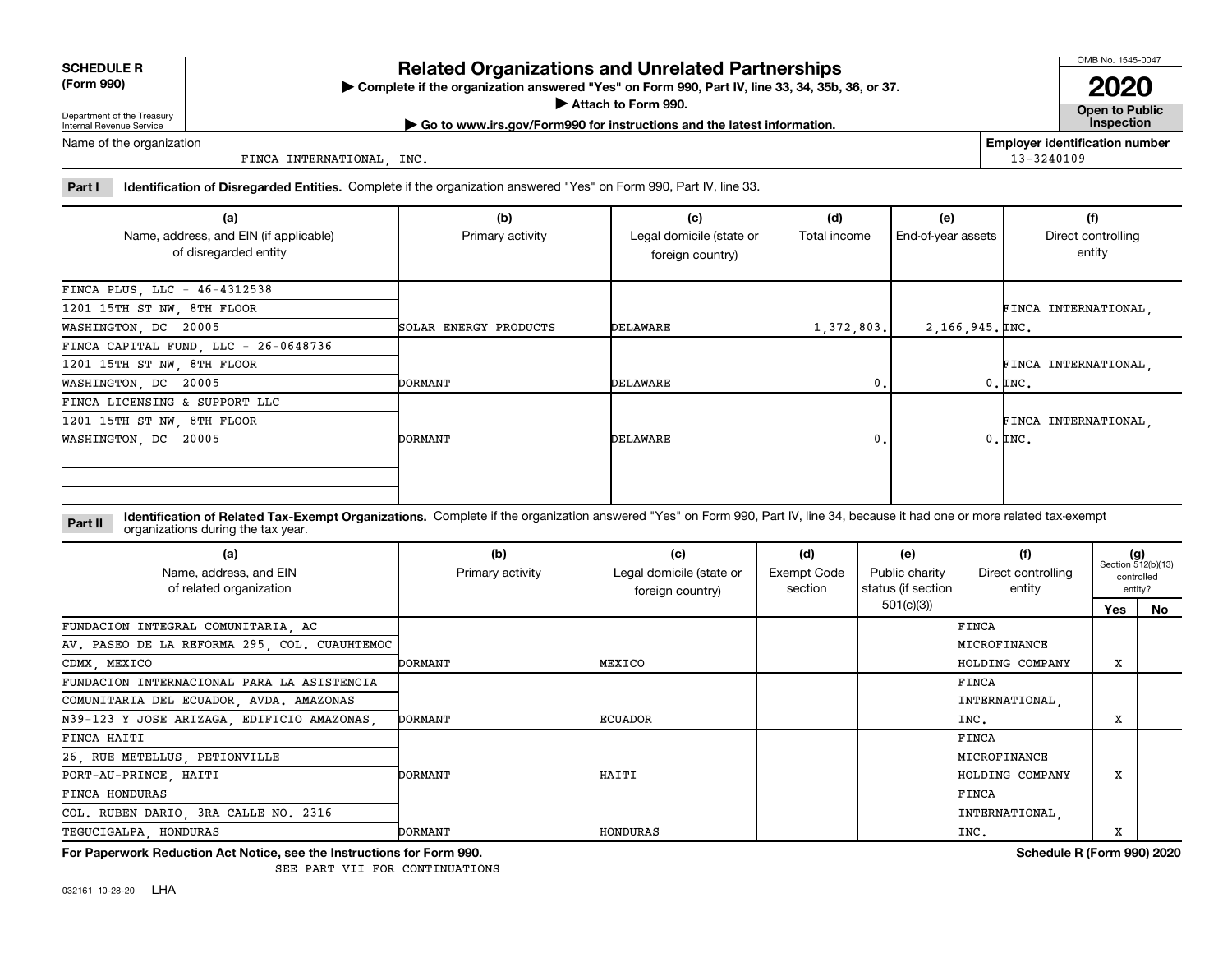**Part II** Continuation of Identification of Related Tax-Exempt Organizations

| (a)<br>Name, address, and EIN<br>of related organization | (b)<br>Primary activity | (c)<br>Legal domicile (state or<br>foreign country) | (d)<br>Exempt Code<br>section | (e)<br>Public charity<br>status (if section | (f)<br>Direct controlling<br>entity | $(g)$<br>Section 512(b)(13)<br>controlled<br>organization? |    |
|----------------------------------------------------------|-------------------------|-----------------------------------------------------|-------------------------------|---------------------------------------------|-------------------------------------|------------------------------------------------------------|----|
|                                                          |                         |                                                     |                               | 501(c)(3)                                   |                                     | Yes                                                        | No |
| FINCA CHARITY FOUNDATION                                 |                         |                                                     |                               |                                             | FINCA                               |                                                            |    |
| AGATANGEGHOS STREET, 2A                                  |                         |                                                     |                               |                                             | INTERNATIONAL,                      |                                                            |    |
| YEREVAN, ARMENIA                                         | <b>DORMANT</b>          | ARMENIA                                             |                               |                                             | INC.                                | X                                                          |    |
| FUNDACION INTERNATIONAL PARA LA ASISTENCIA               |                         |                                                     |                               |                                             | FINCA                               |                                                            |    |
| COMUNITARIA DE NICARAGUA, DE LA ROTONDA DEL              |                         |                                                     |                               |                                             | MICROFINANCE                        |                                                            |    |
| GUEGUENSE, MANAGUA, NICARAGUA                            | MICROFINANCE OPERATIONS | NICARAGUA                                           |                               |                                             | HOLDING COMPANY                     | x                                                          |    |
| FUNDACION INTERNACIONAL PARA LA ASISTENCIA               |                         |                                                     |                               |                                             | FINCA                               |                                                            |    |
| COMUNITARIA DE GUATEMALA, 7A. 11-11 AVENUE,              |                         |                                                     |                               |                                             | MICROFINANCE                        |                                                            |    |
| ZONE 9, GUATEMALA CITY, GUATEMALA                        | MICROFINANCE OPERATIONS | <b>GUATEMALA</b>                                    |                               |                                             | HOLDING COMPANY                     | x                                                          |    |
|                                                          |                         |                                                     |                               |                                             |                                     |                                                            |    |
|                                                          |                         |                                                     |                               |                                             |                                     |                                                            |    |
|                                                          |                         |                                                     |                               |                                             |                                     |                                                            |    |
|                                                          |                         |                                                     |                               |                                             |                                     |                                                            |    |
|                                                          |                         |                                                     |                               |                                             |                                     |                                                            |    |
|                                                          |                         |                                                     |                               |                                             |                                     |                                                            |    |
|                                                          |                         |                                                     |                               |                                             |                                     |                                                            |    |
|                                                          |                         |                                                     |                               |                                             |                                     |                                                            |    |
|                                                          |                         |                                                     |                               |                                             |                                     |                                                            |    |
|                                                          |                         |                                                     |                               |                                             |                                     |                                                            |    |
|                                                          |                         |                                                     |                               |                                             |                                     |                                                            |    |
|                                                          |                         |                                                     |                               |                                             |                                     |                                                            |    |
|                                                          |                         |                                                     |                               |                                             |                                     |                                                            |    |
|                                                          |                         |                                                     |                               |                                             |                                     |                                                            |    |
|                                                          |                         |                                                     |                               |                                             |                                     |                                                            |    |
|                                                          |                         |                                                     |                               |                                             |                                     |                                                            |    |
|                                                          |                         |                                                     |                               |                                             |                                     |                                                            |    |
|                                                          |                         |                                                     |                               |                                             |                                     |                                                            |    |
|                                                          |                         |                                                     |                               |                                             |                                     |                                                            |    |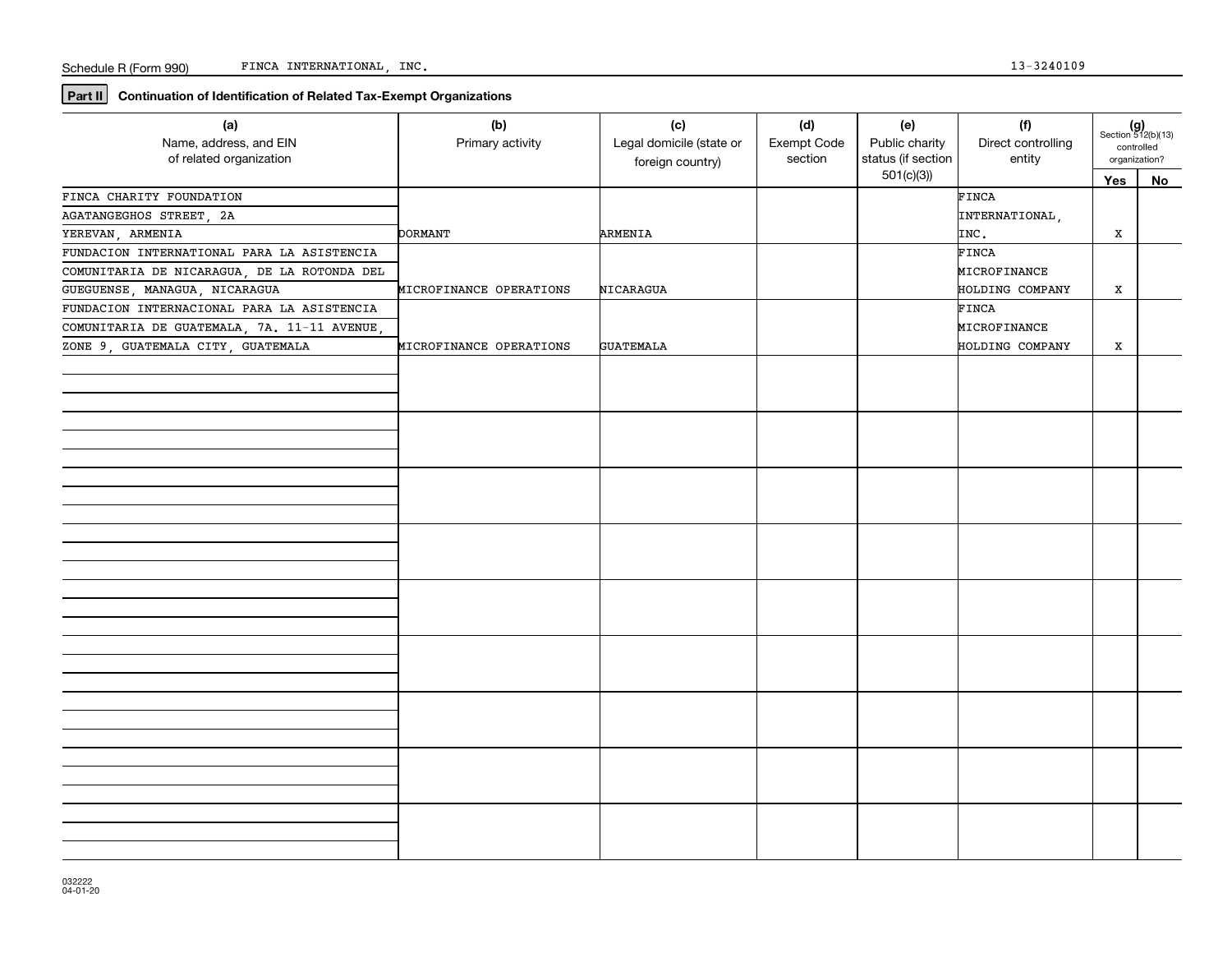**Part III Identification of Related Organizations Taxable as a Partnership.** Complete if the organization answered "Yes" on Form 990, Part IV, line 34, because it had one or more related and a partnership during the tox ve organizations treated as a partnership during the tax year.

| (a)                                               | (b)              | (c)                                       | (d)                          | (e)                                                                   | (f)                      | (g)                               |         | (h)                              | (i)                                           | (i)                  | (k)                                |
|---------------------------------------------------|------------------|-------------------------------------------|------------------------------|-----------------------------------------------------------------------|--------------------------|-----------------------------------|---------|----------------------------------|-----------------------------------------------|----------------------|------------------------------------|
| Name, address, and EIN<br>of related organization | Primary activity | Legal<br>domicile<br>(state or<br>foreign | Direct controlling<br>entity | Predominant income<br>(related, unrelated,<br>excluded from tax under | Share of total<br>income | Share of<br>end-of-year<br>assets |         | Disproportionate<br>allocations? | Code V-UBI<br>amount in box<br>20 of Schedule | managing<br>partner? | General or Percentage<br>ownership |
|                                                   |                  | country)                                  |                              | sections 512-514)                                                     |                          |                                   | Yes $ $ | No                               | $K-1$ (Form 1065) $\gamma$ es No              |                      |                                    |
| FINCA MICROFINANCE HOLDING                        |                  |                                           |                              |                                                                       |                          |                                   |         |                                  |                                               |                      |                                    |
| COMPANY LLC - 45-0793602,                         |                  |                                           | FINCA                        |                                                                       |                          |                                   |         |                                  |                                               |                      |                                    |
| 1201 15TH ST NW, 8TH FLOOR,                       |                  |                                           | INTERNATIONAL,               |                                                                       |                          |                                   |         |                                  |                                               |                      |                                    |
| WASHINGTON, DC 20005                              | HOLDING COMPANY  | DC                                        | INC.                         | RELATED                                                               |                          | $-13, 725, 249.$ 130,569,852.     |         |                                  | N/A                                           | X                    | 65.89%                             |
|                                                   |                  |                                           |                              |                                                                       |                          |                                   |         |                                  |                                               |                      |                                    |
|                                                   |                  |                                           |                              |                                                                       |                          |                                   |         |                                  |                                               |                      |                                    |
|                                                   |                  |                                           |                              |                                                                       |                          |                                   |         |                                  |                                               |                      |                                    |
|                                                   |                  |                                           |                              |                                                                       |                          |                                   |         |                                  |                                               |                      |                                    |
|                                                   |                  |                                           |                              |                                                                       |                          |                                   |         |                                  |                                               |                      |                                    |
|                                                   |                  |                                           |                              |                                                                       |                          |                                   |         |                                  |                                               |                      |                                    |
|                                                   |                  |                                           |                              |                                                                       |                          |                                   |         |                                  |                                               |                      |                                    |
|                                                   |                  |                                           |                              |                                                                       |                          |                                   |         |                                  |                                               |                      |                                    |
|                                                   |                  |                                           |                              |                                                                       |                          |                                   |         |                                  |                                               |                      |                                    |
|                                                   |                  |                                           |                              |                                                                       |                          |                                   |         |                                  |                                               |                      |                                    |
|                                                   |                  |                                           |                              |                                                                       |                          |                                   |         |                                  |                                               |                      |                                    |
|                                                   |                  |                                           |                              |                                                                       |                          |                                   |         |                                  |                                               |                      |                                    |

Part IV Identification of Related Organizations Taxable as a Corporation or Trust. Complete if the organization answered "Yes" on Form 990, Part IV, line 34, because it had one or more related organizations treated as a corporation or trust during the tax year.

| (a)<br>Name, address, and EIN<br>of related organization | (b)<br>Primary activity | (c)<br>Legal domicile<br>(state or<br>foreian | (d)<br>Direct controlling<br>entity | (e)<br>Type of entity<br>(C corp, S corp,<br>or trust) | (f)<br>Share of total<br>income | (g)<br>Share of<br>end-of-year<br>assets | (h)<br>Percentage<br>ownership | (i)<br>Section<br>512(b)(13)<br>controlled<br>entity? |          |
|----------------------------------------------------------|-------------------------|-----------------------------------------------|-------------------------------------|--------------------------------------------------------|---------------------------------|------------------------------------------|--------------------------------|-------------------------------------------------------|----------|
|                                                          |                         | country)                                      |                                     |                                                        |                                 |                                          |                                |                                                       | Yes   No |
| FINCA AFGHANISTAN                                        |                         |                                               | <b>FINCA</b>                        |                                                        |                                 |                                          |                                |                                                       |          |
| HOUSE NO. 14, ST NO. 4, TAIMANI                          | MICROFINANCE            |                                               | MICROFINANCE                        |                                                        |                                 |                                          |                                |                                                       |          |
| KABUL, AFGHANISTAN                                       | OPERATIONS              |                                               | <b>AFGHANISTCOOPERATIEF</b>         | C CORP                                                 | 3, 152, 257.                    | 11, 323, 967.                            | 65.89%                         | x                                                     |          |
| FINCA UNIVERSAL CREDIT ORGANIZATION CJSC                 |                         |                                               | FINCA                               |                                                        |                                 |                                          |                                |                                                       |          |
| AGATANGEGHOS STREET 2A                                   | MICROFINANCE            |                                               | MICROFINANCE                        |                                                        |                                 |                                          |                                |                                                       |          |
| YEREVAN, ARMENIA                                         | OPERATIONS              | ARMENIA                                       | COOPERATIEF                         | C CORP                                                 | 8,714,256.                      | 27, 156, 972.                            | 65.89%                         | x                                                     |          |
| FINCA AZERBAIJAN LLC                                     |                         |                                               | FINCA                               |                                                        |                                 |                                          |                                |                                                       |          |
| 44 JAFAR JABBARLI STREET                                 | MICROFINANCE            |                                               | MICROFINANCE                        |                                                        |                                 |                                          |                                |                                                       |          |
| BAKU, AZERBAIJAN                                         | OPERATIONS              |                                               | AZERBAIJACOOPERATIEF                | CORP                                                   | 2,406,835.                      | 10, 155, 565.                            | 65.89%                         | x                                                     |          |
| FINCA D.R. CONGO SARL                                    |                         |                                               | <b>FINCA</b>                        |                                                        |                                 |                                          |                                |                                                       |          |
| 1286 AVE TOMBALBAYE                                      | MICROFINANCE            | CONGO                                         | MICROFINANCE                        |                                                        |                                 |                                          |                                |                                                       |          |
| KINSHASA, CONGO (KINSHASA)                               | OPERATIONS              | KINSHASAHOLDING                               |                                     | C CORP                                                 | 22,527,129.                     | 62, 361, 926.                            | 65.89%                         | x                                                     |          |
| FINCA TRANSFERT SARL                                     |                         |                                               |                                     |                                                        |                                 |                                          |                                |                                                       |          |
| 1286 AVE TOMBALBAYE                                      | MICROFINANCE            | CONGO                                         | FINCA D.R.                          |                                                        |                                 |                                          |                                |                                                       |          |
| KINSHASA, CONGO (KINSHASA)                               | OPERATIONS              |                                               | KINSHASACONGO SARL                  | C CORP                                                 | 16, 518.                        | 172,056.                                 | 61.69%                         | x                                                     |          |

032162 10-28-20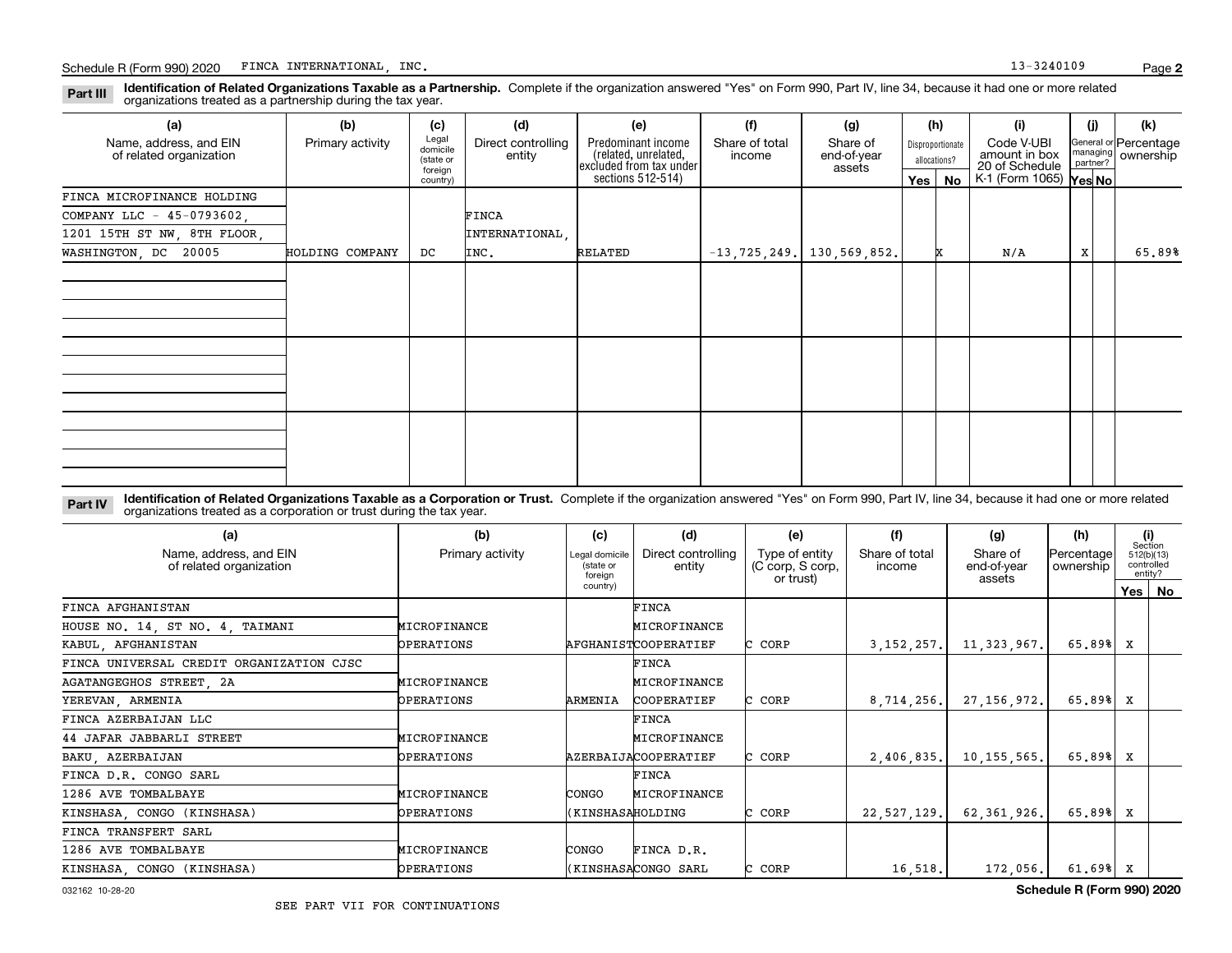**Part IV** Continuation of Identification of Related Organizations Taxable as a Corporation or Trust

| (a)                                               | (b)              | (c)                                    | (d)                          | (e)                                             | (f)                      | (g)                               | (h)                     |     | (i)<br>Section                      |
|---------------------------------------------------|------------------|----------------------------------------|------------------------------|-------------------------------------------------|--------------------------|-----------------------------------|-------------------------|-----|-------------------------------------|
| Name, address, and EIN<br>of related organization | Primary activity | Legal domicile<br>(state or<br>foreign | Direct controlling<br>entity | Type of entity<br>(C corp, S corp,<br>or trust) | Share of total<br>income | Share of<br>end-of-year<br>assets | Percentage<br>ownership |     | 512(b)(13)<br>controlled<br>entity? |
|                                                   |                  | country)                               |                              |                                                 |                          |                                   |                         | Yes | No                                  |
| BANCO PARA LA ASISTENCIA COMUNITARIA FINCA        |                  |                                        | <b>FINCA</b>                 |                                                 |                          |                                   |                         |     |                                     |
| S.A., AVDA. AMAZONAS N39-123 Y JOSE ARIZAGA,      | MICROFINANCE     |                                        | MICROFINANCE                 |                                                 |                          |                                   |                         |     |                                     |
| QUITO ECUADOR                                     | OPERATIONS       | <b>ECUADOR</b>                         | HOLDING                      | C CORP                                          | 10,994,730.              | 60,777,741                        | 65.89%                  | x   |                                     |
| <b>JSC MFO FINCA</b>                              |                  |                                        | <b>FINCA</b>                 |                                                 |                          |                                   |                         |     |                                     |
| 71 VAZHA-PSHAVELA AVENUE                          | MICROFINANCE     |                                        | MICROFINANCE                 |                                                 |                          |                                   |                         |     |                                     |
| TBILISI, GEORGIA                                  | OPERATIONS       | <b>GEORGIA</b>                         | COOPERATIEF                  | CORP                                            | 11,837,072.              | 57,854,803                        | 65.89%                  | x   |                                     |
| FINCASERVICIOS - LATINOAMERICA SA                 |                  |                                        | FINCA                        |                                                 |                          |                                   |                         |     |                                     |
| 23 CALLE 14-15, ZONA 4                            |                  |                                        | MICROFINANCE                 |                                                 |                          |                                   |                         |     |                                     |
| GUATEMALA CITY, GUATEMALA                         | DORMANT          | GUATEMALAHOLDING                       |                              | C CORP                                          | 0.                       | 2,271.                            | 65.89%                  | x   |                                     |
| FINCA MICROFINANZAS, S.A.                         |                  |                                        | <b>FINCA</b>                 |                                                 |                          |                                   |                         |     |                                     |
| 7A. 11-11 AVENUE, ZONE 9                          |                  |                                        | MICROFINANCE                 |                                                 |                          |                                   |                         |     |                                     |
| GUATEMALA CITY GUATEMALA                          | DORMANT          | GUATEMALAHOLDING                       |                              | C CORP                                          | 0.                       | 0.                                | 65.89%                  | X   |                                     |
| FINCA HAITI SA                                    |                  |                                        | FINCA                        |                                                 |                          |                                   |                         |     |                                     |
| 26 RUE METELLUS                                   | MICROFINANCE     |                                        | MICROFINANCE                 |                                                 |                          |                                   |                         |     |                                     |
| PORT-AU-PRINCE HAITI                              | OPERATIONS       | HAITI                                  | HOLDING                      | C CORP                                          | 4,510,822.               | 12,842,187.                       | 65.89%                  | X   |                                     |
| FINANCIERA FINCA HONDURAS, S.A.                   |                  |                                        | FINCA                        |                                                 |                          |                                   |                         |     |                                     |
| CENTRO MORAZAN, TORRE 2                           | MICROFINANCE     |                                        | MICROFINANCE                 |                                                 |                          |                                   |                         |     |                                     |
| TEGUCIGALPA HONDURAS                              | OPERATIONS       | HONDURAS                               | HOLDING                      | C CORP                                          | $6,067,687$ .            | 20, 137, 203,                     | 65.89%                  | x   |                                     |
| SPECIALIZED MICRO LOANS (PRIVATE                  |                  |                                        | <b>FINCA</b>                 |                                                 |                          |                                   |                         |     |                                     |
| SHAREHOLDING COMPANY) 4TH FL. DURRET              | MICROFINANCE     |                                        | MICROFINANCE                 |                                                 |                          |                                   |                         |     |                                     |
| KHALDA, AMMAN, JORDAN                             | OPERATIONS       | <b>JORDAN</b>                          | HOLDING                      | CORP                                            | 6,478,357.               | 23,069,164                        | 65.89%                  | x   |                                     |
| FINCA KOSOVE S.H.A.                               |                  |                                        | FINCA                        |                                                 |                          |                                   |                         |     |                                     |
| ROBERT DOLL ST. NR. 112                           |                  |                                        | MICROFINANCE                 |                                                 |                          |                                   |                         |     |                                     |
| PRISHTINA OTHER COUNTRY                           | DORMANT          | KOSOVO                                 | HOLDING                      | C CORP                                          | $\mathsf{0}$ .           | 0.                                | 65.89%                  | x   |                                     |
| FINCA MICRO-CREDIT COMPANY CJSC                   |                  |                                        | FINCA                        |                                                 |                          |                                   |                         |     |                                     |
| 93/2 SHOPOKOV STREET                              | MICROFINANCE     |                                        | MICROFINANCE                 |                                                 |                          |                                   |                         |     |                                     |
| BISHKEK, KYRGYZSTAN                               | OPERATIONS       | KYRGYZSTAHOLDING                       |                              | C CORP                                          | 18, 393, 804.            | 65,593,835.                       | 65.89%                  | x   |                                     |
| FINCA LIMITED (MALAWI)                            |                  |                                        | <b>FINCA</b>                 |                                                 |                          |                                   |                         |     |                                     |
| HENDERSON STREET                                  | MICROFINANCE     |                                        | MICROFINANCE                 |                                                 |                          |                                   |                         |     |                                     |
| BLANTYRE, MALAWI                                  | OPERATIONS       | MALAWI                                 | COOPERATIEF                  | C CORP                                          | 5,548,194.               | 12,163,283.                       | 65.89%                  | x   |                                     |
| FINCA MICROFINANCE COOPERATIEF U.A.               |                  |                                        | FINCA                        |                                                 |                          |                                   |                         |     |                                     |
| DE ENTRE 99-197                                   |                  |                                        | MICROFINANCE                 |                                                 |                          |                                   |                         |     |                                     |
| AMSTERDAM NETHERLANDS                             | HOLDING COMPANY  | NETHERLANHOLDING                       |                              | C CORP                                          | 6, 146, 564.             | 80,929,794.                       | 65.89%                  | x   |                                     |
| FINCA NETWORK SUPPORT BV                          |                  |                                        | <b>FINCA</b>                 |                                                 |                          |                                   |                         |     |                                     |
| DE ENTRE 99-197                                   |                  |                                        | MICROFINANCE                 |                                                 |                          |                                   |                         |     |                                     |
| AMSTERDAM NETHERLANDS                             | IT SERVICES      |                                        | NETHERLANCOOPERATIEF         | CORP<br>c                                       | 4,544,737.               | 3,808,279.                        | 65.89% X                |     |                                     |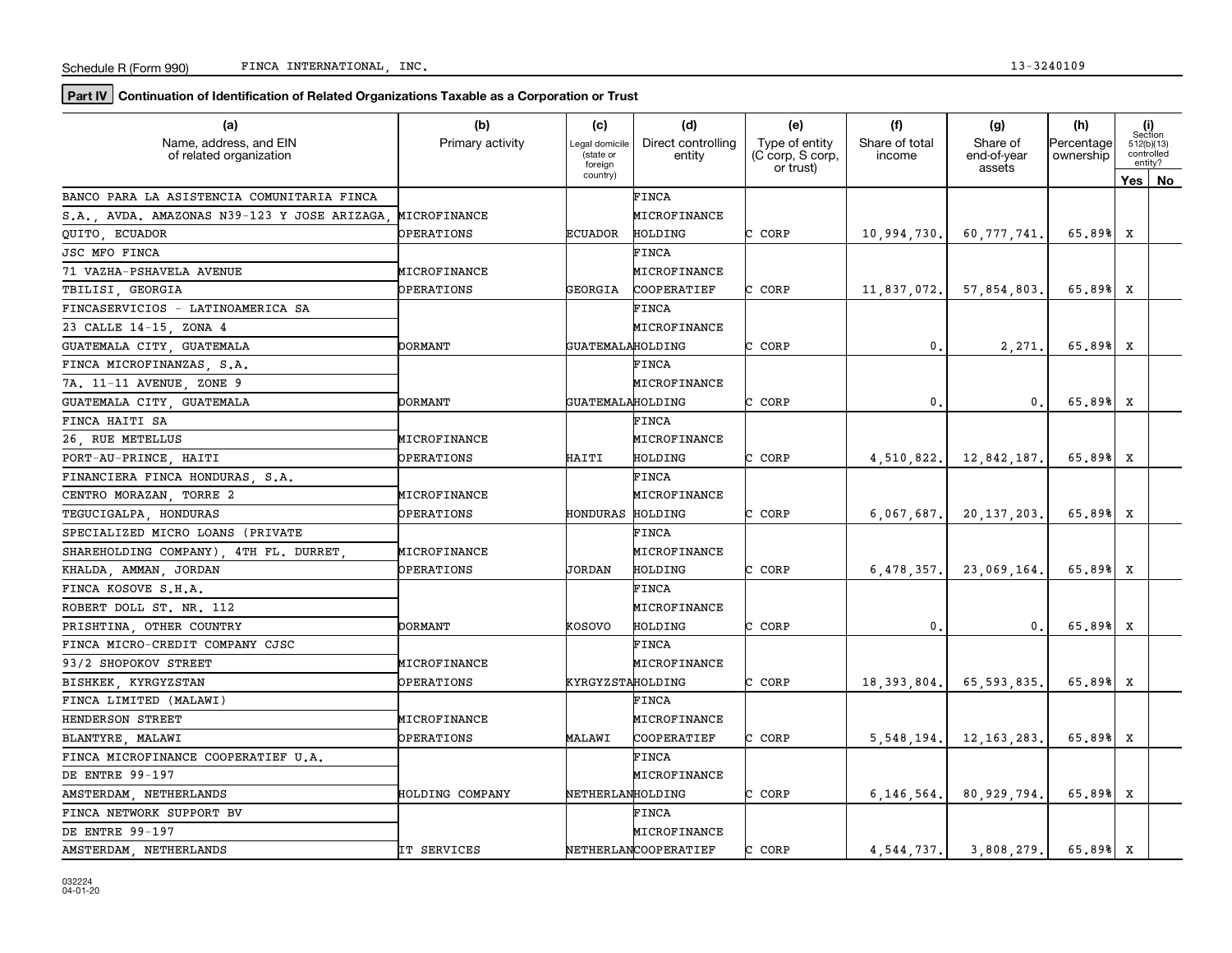**Part IV** Continuation of Identification of Related Organizations Taxable as a Corporation or Trust

| (a)                                               | (b)                              | (c)                                    | (d)                          | (e)                                             | (f)                      | (g)                               | (h)                     |     | (i)<br>Section                      |
|---------------------------------------------------|----------------------------------|----------------------------------------|------------------------------|-------------------------------------------------|--------------------------|-----------------------------------|-------------------------|-----|-------------------------------------|
| Name, address, and EIN<br>of related organization | Primary activity                 | Legal domicile<br>(state or<br>foreign | Direct controlling<br>entity | Type of entity<br>(C corp, S corp,<br>or trust) | Share of total<br>income | Share of<br>end-of-year<br>assets | Percentage<br>ownership |     | 512(b)(13)<br>controlled<br>entity? |
|                                                   |                                  | country)                               |                              |                                                 |                          |                                   |                         | Yes | No                                  |
| FINANCIERA FINCA NICARAGUA, S.A.                  |                                  |                                        | FINCA                        |                                                 |                          |                                   |                         |     |                                     |
| DE LA ROTONDA DEL GUEGUENSE                       | MICROFINANCE                     |                                        | MICROFINANCE                 |                                                 |                          |                                   |                         |     |                                     |
| MANAGUA, NICARAGUA                                | OPERATIONS                       | NICARAGUAHOLDING                       |                              | C CORP                                          | 1,736,002.               | 5,939,339.                        | 65.89%                  | X   |                                     |
| FINCA MICROFINANCE BANK LIMITED                   |                                  |                                        | FINCA                        |                                                 |                          |                                   |                         |     |                                     |
| PLOT 20 WETHERAL ROAD                             | MICROFINANCE                     |                                        | MICROFINANCE                 |                                                 |                          |                                   |                         |     |                                     |
| OWERRI, NIGERIA                                   | OPERATIONS                       | NIGERIA                                | COOPERATIEF                  | CORP                                            | 1,735,157.               | 5, 391, 372,                      | 65.89%                  | x   |                                     |
| FINCA MICROFINANCE BANK LIMITED                   |                                  |                                        | FINCA                        |                                                 |                          |                                   |                         |     |                                     |
| 36-B KHAYABAN-E-IQBAL                             | MICROFINANCE                     |                                        | MICROFINANCE                 |                                                 |                          |                                   |                         |     |                                     |
| LAHORE PAKISTAN                                   | OPERATIONS                       |                                        | PAKISTAN COOPERATIEF         | C CORP                                          |                          | 33, 205, 744.   136, 970, 654.    | 56.93% X                |     |                                     |
| FINCA MICRO-CREDIT DEPOSIT ORGANIZATION LLC       |                                  |                                        | <b>FINCA</b>                 |                                                 |                          |                                   |                         |     |                                     |
| 9 JABBOR RASULOV STREET                           | MICROFINANCE                     |                                        | MICROFINANCE                 |                                                 |                          |                                   |                         |     |                                     |
| DUSHANBE TAJIKISTAN                               | OPERATIONS                       | TAJIKISTAHOLDING                       |                              | C CORP                                          | 2,886,684.               | 12,306,736.                       | 65.89%                  | x   |                                     |
| FINCA MICROFINANCE BANK LIMITED                   |                                  |                                        | FINCA                        |                                                 |                          |                                   |                         |     |                                     |
| BAGAMOYO ROAD PLOT NO. 34                         | MICROFINANCE                     |                                        | MICROFINANCE                 |                                                 |                          |                                   |                         |     |                                     |
| DAR ES SALAAM TANZANIA                            | OPERATIONS                       | TANZANIA HOLDING                       |                              | C CORP                                          | 5,750,313.               | 16,740,925.                       | 65.89%                  | X   |                                     |
| FINCA UGANDA LIMITED                              |                                  |                                        | FINCA                        |                                                 |                          |                                   |                         |     |                                     |
| PLOT 11B ACACIA AVENUE                            | MICROFINANCE                     |                                        | MICROFINANCE                 |                                                 |                          |                                   |                         |     |                                     |
| KAMPALA, UGANDA                                   | OPERATIONS                       | <b>UGANDA</b>                          | COOPERATIEF                  | C CORP                                          | 9,664,203.               | 35,067,822,                       | 65.89%                  | x   |                                     |
| FINCA ZAMBIA LIMITED                              |                                  |                                        | FINCA                        |                                                 |                          |                                   |                         |     |                                     |
| PLOT NO. 22768 ACACIA PARK                        | MICROFINANCE                     |                                        | MICROFINANCE                 |                                                 |                          |                                   |                         |     |                                     |
| LUSAKA ZAMBIA                                     | OPERATIONS                       | ZAMBIA                                 | COOPERATIEF                  | CORP<br>C.                                      | 2.641.388.               | 5.842.624                         | 65.89%                  | x   |                                     |
| FINCA ZAMBIA HOLDING LIMITED                      |                                  |                                        | FINCA                        |                                                 |                          |                                   |                         |     |                                     |
| PLOT NO. 22768 ACACIA PARK                        |                                  |                                        | MICROFINANCE                 |                                                 |                          |                                   |                         |     |                                     |
| LUSAKA ZAMBIA                                     | <b>DORMANT</b>                   | ZAMBIA                                 | HOLDING                      | C CORP                                          | $\mathbf{0}$ .           | 0.                                | 65.89% X                |     |                                     |
| FINCASERVICES USA, LLC - 90-0866365               |                                  |                                        | <b>FINCA</b>                 |                                                 |                          |                                   |                         |     |                                     |
| 21635 RED RUM DRIVE                               |                                  |                                        | MICROFINANCE                 |                                                 |                          |                                   |                         |     |                                     |
| ASHBURN, VA 20147                                 | <b>IT SERVICES</b>               | VA                                     | HOLDING                      | C CORP                                          | 641,272.                 | 2,994,757.                        | 65.89%                  | x   |                                     |
| FINCA MICROFINANCE GLOBAL SERVICES LLC            |                                  |                                        | <b>FINCA</b>                 |                                                 |                          |                                   |                         |     |                                     |
| 81-1408194, 1201 15TH ST NW, WASHINGTON, DC       |                                  |                                        | MICROFINANCE                 |                                                 |                          |                                   |                         |     |                                     |
| 20005                                             | <b>SUPPORT SERVICES</b>          | DC                                     | HOLDING                      | C CORP                                          | 11, 242, 499.            | 6,456,076,                        | 65.89%                  | x   |                                     |
| MICRO-FINANCE SOLUTIONS, INC.                     |                                  |                                        | <b>FINCA</b>                 |                                                 |                          |                                   |                         |     |                                     |
| PO BOX 309GT, UGLAND HOUSE, SOUTH CHURCH ST,      |                                  | CAYMAN                                 | INTERNATIONAL                |                                                 |                          |                                   |                         |     |                                     |
| GEORGETOWN, CAYMAN ISLANDS                        | <b>DORMANT</b><br><b>ISLANDS</b> |                                        | INC.                         | C CORP                                          | $-3,820.$                | 0.                                | $100$ <sup>8</sup>      | x   |                                     |
| MFSI GUATEMALA SA                                 |                                  |                                        | <b>MICRO-FINANCE</b>         |                                                 |                          |                                   |                         |     |                                     |
| 23 CALLE 14-15 ZONA 4                             |                                  |                                        | SOLUTIONS.                   |                                                 |                          |                                   |                         |     |                                     |
| GUATEMALA CITY, GUATEMALA                         | DORMANT                          | GUATEMALAINC.                          |                              | C CORP                                          | $-4,094.$                | 51.743.                           | 100%                    | x   |                                     |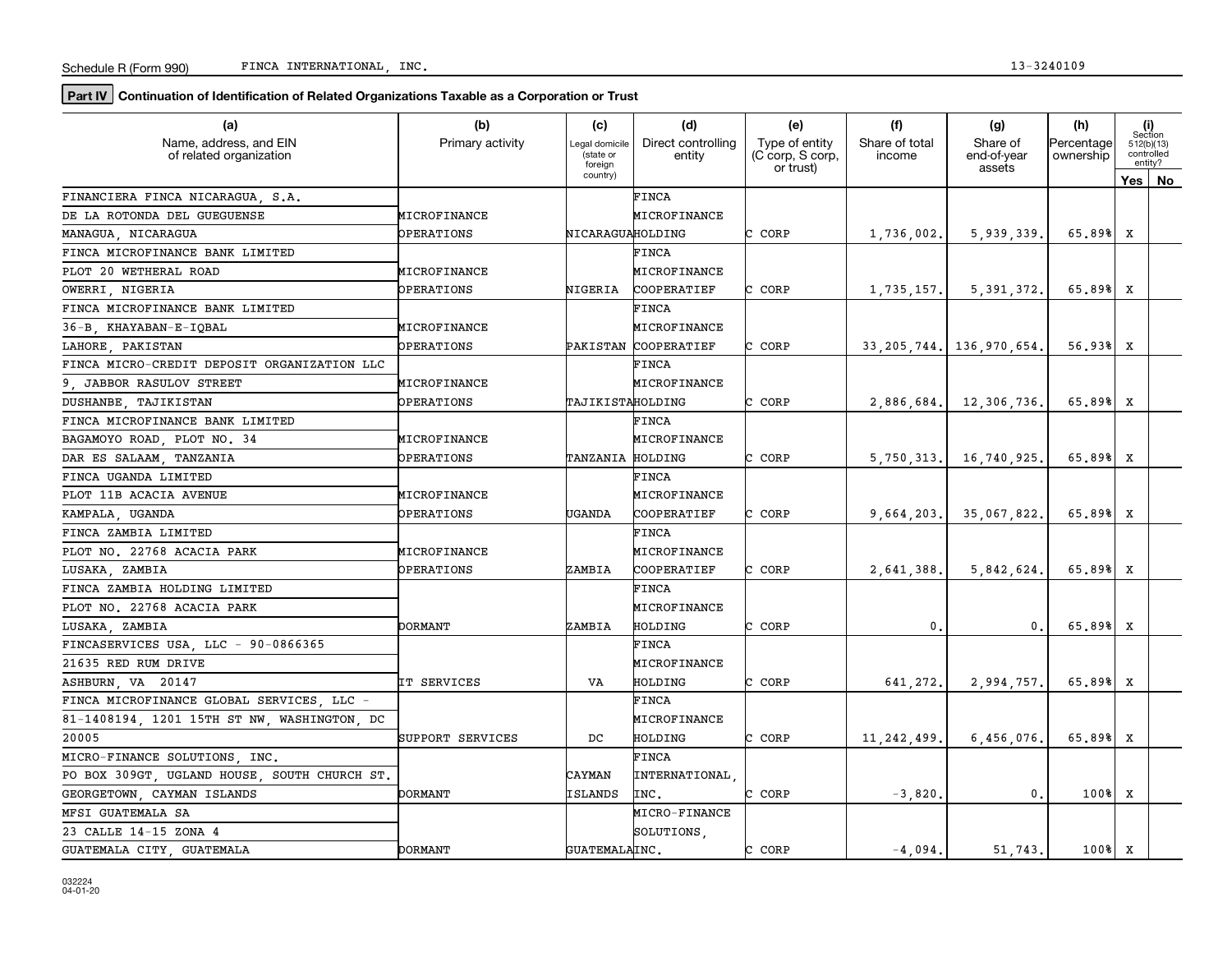**Part IV** Continuation of Identification of Related Organizations Taxable as a Corporation or Trust

| (a)<br>Name, address, and EIN<br>of related organization | (b)<br>Primary activity | (c)<br>Legal domicile<br>state or<br>foreign | (d)<br>Direct controlling<br>entity | (e)<br>Type of entity<br>(C corp, S corp,<br>or trust) | (f)<br>Share of total<br>income | (g)<br>Share of<br>end-of-year | (h)<br>Percentage  |        | $\begin{array}{c} \textbf{(i)}\\ \text{Section}\\ 512 \text{(b)} \text{(13)}\\ \text{controlled} \\ \text{entity?} \end{array}$ |
|----------------------------------------------------------|-------------------------|----------------------------------------------|-------------------------------------|--------------------------------------------------------|---------------------------------|--------------------------------|--------------------|--------|---------------------------------------------------------------------------------------------------------------------------------|
|                                                          |                         | country)                                     |                                     |                                                        |                                 | assets                         |                    |        | Yes No                                                                                                                          |
| ASESORA DE MICROFINANZAS ASEMICROFIN SA                  |                         |                                              | FUNDACION                           |                                                        |                                 |                                |                    |        |                                                                                                                                 |
| AVDA. AMAZONAS N39-123 Y JOSE ARIZAGA                    | MICROFINANCE            |                                              | INTERNACIONAL                       |                                                        |                                 |                                |                    |        |                                                                                                                                 |
| QUITO, ECUADOR                                           | OPERATIONS              | ECUADOR                                      | PARA LA                             | C CORP                                                 | 13,714.                         | 672,704.                       | $100$ <sup>8</sup> | $\,$ X |                                                                                                                                 |
|                                                          |                         |                                              |                                     |                                                        |                                 |                                |                    |        |                                                                                                                                 |
|                                                          |                         |                                              |                                     |                                                        |                                 |                                |                    |        |                                                                                                                                 |
|                                                          |                         |                                              |                                     |                                                        |                                 |                                |                    |        |                                                                                                                                 |
|                                                          |                         |                                              |                                     |                                                        |                                 |                                |                    |        |                                                                                                                                 |
|                                                          |                         |                                              |                                     |                                                        |                                 |                                |                    |        |                                                                                                                                 |
|                                                          |                         |                                              |                                     |                                                        |                                 |                                |                    |        |                                                                                                                                 |
|                                                          |                         |                                              |                                     |                                                        |                                 |                                |                    |        |                                                                                                                                 |
|                                                          |                         |                                              |                                     |                                                        |                                 |                                |                    |        |                                                                                                                                 |
|                                                          |                         |                                              |                                     |                                                        |                                 |                                |                    |        |                                                                                                                                 |
|                                                          |                         |                                              |                                     |                                                        |                                 |                                |                    |        |                                                                                                                                 |
|                                                          |                         |                                              |                                     |                                                        |                                 |                                |                    |        |                                                                                                                                 |
|                                                          |                         |                                              |                                     |                                                        |                                 |                                |                    |        |                                                                                                                                 |
|                                                          |                         |                                              |                                     |                                                        |                                 |                                |                    |        |                                                                                                                                 |
|                                                          |                         |                                              |                                     |                                                        |                                 |                                |                    |        |                                                                                                                                 |
|                                                          |                         |                                              |                                     |                                                        |                                 |                                |                    |        |                                                                                                                                 |
|                                                          |                         |                                              |                                     |                                                        |                                 |                                |                    |        |                                                                                                                                 |
|                                                          |                         |                                              |                                     |                                                        |                                 |                                |                    |        |                                                                                                                                 |
|                                                          |                         |                                              |                                     |                                                        |                                 |                                |                    |        |                                                                                                                                 |
|                                                          |                         |                                              |                                     |                                                        |                                 |                                |                    |        |                                                                                                                                 |
|                                                          |                         |                                              |                                     |                                                        |                                 |                                |                    |        |                                                                                                                                 |
|                                                          |                         |                                              |                                     |                                                        |                                 |                                |                    |        |                                                                                                                                 |
|                                                          |                         |                                              |                                     |                                                        |                                 |                                |                    |        |                                                                                                                                 |
|                                                          |                         |                                              |                                     |                                                        |                                 |                                |                    |        |                                                                                                                                 |
|                                                          |                         |                                              |                                     |                                                        |                                 |                                |                    |        |                                                                                                                                 |
|                                                          |                         |                                              |                                     |                                                        |                                 |                                |                    |        |                                                                                                                                 |
|                                                          |                         |                                              |                                     |                                                        |                                 |                                |                    |        |                                                                                                                                 |
|                                                          |                         |                                              |                                     |                                                        |                                 |                                |                    |        |                                                                                                                                 |
|                                                          |                         |                                              |                                     |                                                        |                                 |                                |                    |        |                                                                                                                                 |
|                                                          |                         |                                              |                                     |                                                        |                                 |                                |                    |        |                                                                                                                                 |
|                                                          |                         |                                              |                                     |                                                        |                                 |                                |                    |        |                                                                                                                                 |
|                                                          |                         |                                              |                                     |                                                        |                                 |                                |                    |        |                                                                                                                                 |
|                                                          |                         |                                              |                                     |                                                        |                                 |                                |                    |        |                                                                                                                                 |
|                                                          |                         |                                              |                                     |                                                        |                                 |                                |                    |        |                                                                                                                                 |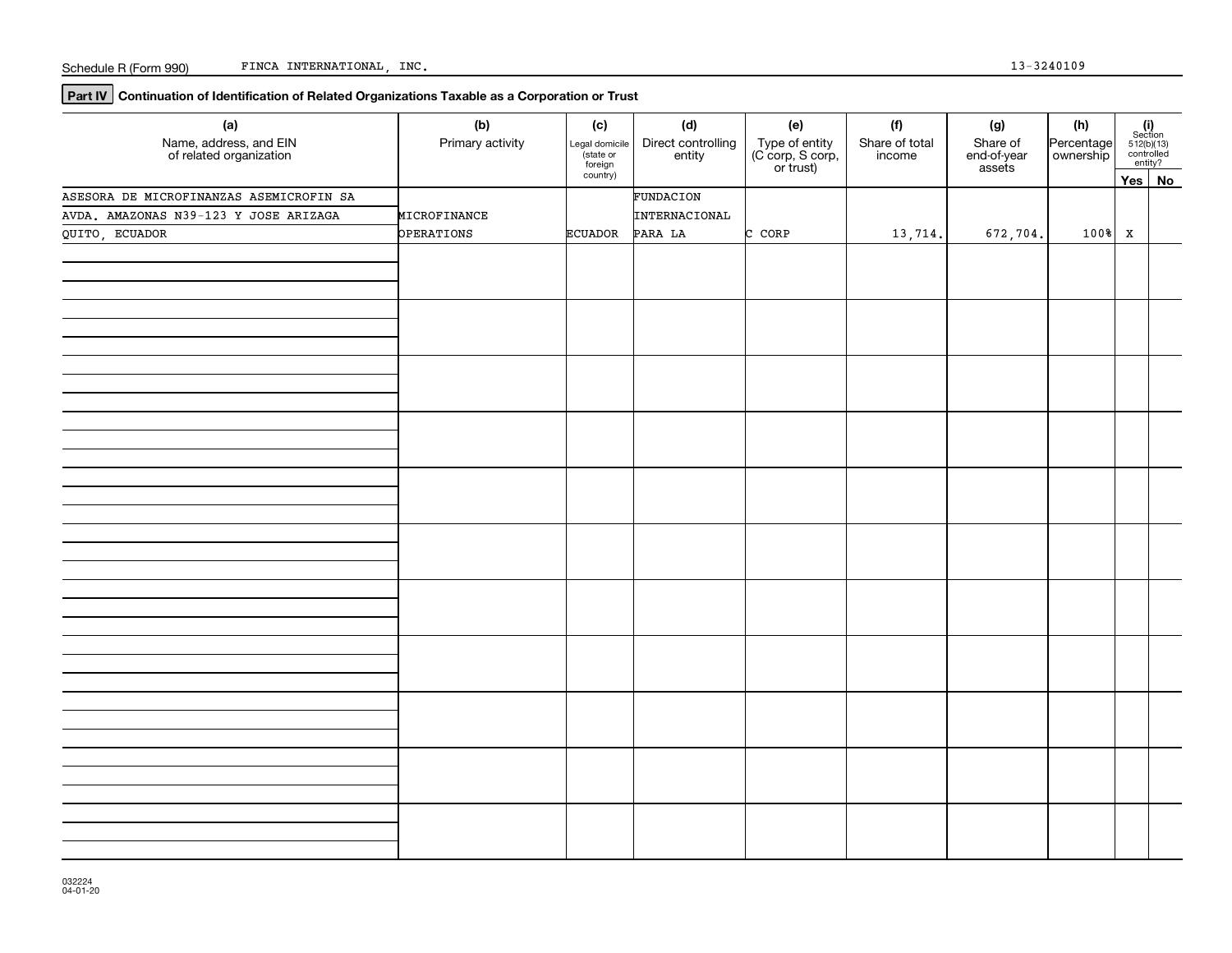$\overline{\phantom{a}}$ 

Part V Transactions With Related Organizations. Complete if the organization answered "Yes" on Form 990, Part IV, line 34, 35b, or 36.

|    | Note: Complete line 1 if any entity is listed in Parts II, III, or IV of this schedule.                                                                                                                                        |                | Yes   No |        |  |  |
|----|--------------------------------------------------------------------------------------------------------------------------------------------------------------------------------------------------------------------------------|----------------|----------|--------|--|--|
|    | During the tax year, did the organization engage in any of the following transactions with one or more related organizations listed in Parts II-IV?                                                                            |                |          |        |  |  |
|    |                                                                                                                                                                                                                                | 1a             | x        |        |  |  |
|    | <b>b</b> Gift, grant, or capital contribution to related organization(s)                                                                                                                                                       | 1b             | X        |        |  |  |
|    | c Gift, grant, or capital contribution from related organization(s)                                                                                                                                                            | 1c             |          | x      |  |  |
|    | <b>d</b> Loans or loan quarantees to or for related organization(s)                                                                                                                                                            | 1d             | X        |        |  |  |
|    |                                                                                                                                                                                                                                | 1e             |          | x      |  |  |
|    |                                                                                                                                                                                                                                |                |          |        |  |  |
|    | f Dividends from related organization(s) manufactured contains and contained a series of the contact of the contact of the contact of the contact of the contact of the contact of the contact of the contact of the contact o | 1f             |          | х      |  |  |
|    | g Sale of assets to related organization(s) www.assettion.com/www.assettion.com/www.assettion.com/www.assettion.com/www.assettion.com/www.assettion.com/www.assettion.com/www.assettion.com/www.assettion.com/www.assettion.co | 1g             |          | X      |  |  |
|    | h Purchase of assets from related organization(s) www.assettion.com/www.assettion.com/www.assettion.com/www.assettion.com/www.assettion.com/www.assettion.com/www.assettion.com/www.assettion.com/www.assettion.com/www.assett | 1h             |          | X      |  |  |
|    |                                                                                                                                                                                                                                | 1i             |          | X      |  |  |
|    |                                                                                                                                                                                                                                | 1i.            |          | X      |  |  |
|    |                                                                                                                                                                                                                                |                |          |        |  |  |
|    |                                                                                                                                                                                                                                | 1k             |          | x      |  |  |
|    | Performance of services or membership or fundraising solicitations for related organization(s)                                                                                                                                 | $\mathbf{1}$   |          | X      |  |  |
|    | m Performance of services or membership or fundraising solicitations by related organization(s)                                                                                                                                | 1 <sub>m</sub> | X        |        |  |  |
|    |                                                                                                                                                                                                                                | 1n             | х        |        |  |  |
|    | <b>o</b> Sharing of paid employees with related organization(s)                                                                                                                                                                | 1o             |          | x      |  |  |
|    |                                                                                                                                                                                                                                |                |          |        |  |  |
|    |                                                                                                                                                                                                                                | 1p             |          | X<br>x |  |  |
| 1a |                                                                                                                                                                                                                                |                |          |        |  |  |
|    |                                                                                                                                                                                                                                |                |          |        |  |  |
|    | r Other transfer of cash or property to related organization(s)                                                                                                                                                                | 1r             |          | х      |  |  |
|    |                                                                                                                                                                                                                                | 1s             |          | X      |  |  |

2 If the answer to any of the above is "Yes," see the instructions for information on who must complete this line, including covered relationships and transaction thresholds.

| (a)<br>Name of related organization                       | (b)<br>Transaction<br>type (a-s) | (c)<br>Amount involved | (d)<br>Method of determining amount involved |
|-----------------------------------------------------------|----------------------------------|------------------------|----------------------------------------------|
| FUNDACION INTERNACIONAL PARA LA ASISTENCIA COMUNITARIA DE |                                  |                        |                                              |
| (1) GUATEMALA                                             | Α                                | 168,573.FMV            |                                              |
| (2) FINCA MICROFINANCE GLOBAL SERVICES, LLC               | в                                | 2,000,000.FMV          |                                              |
| (3) FINCA AFGHANISTAN                                     | D                                | 310,426.FMV            |                                              |
| (4) FINCA HAITI                                           | D                                | 475, 421. FMV          |                                              |
| FUNDACION INTERNACIONAL PARA LA ASISTENCIA COMUNITARIA DE |                                  |                        |                                              |
| (5) GUATEMALA                                             |                                  | 3,480,942.FMV          |                                              |
| (6) FINCA UGANDA LIMITED                                  | D                                | 282,671.FMV            |                                              |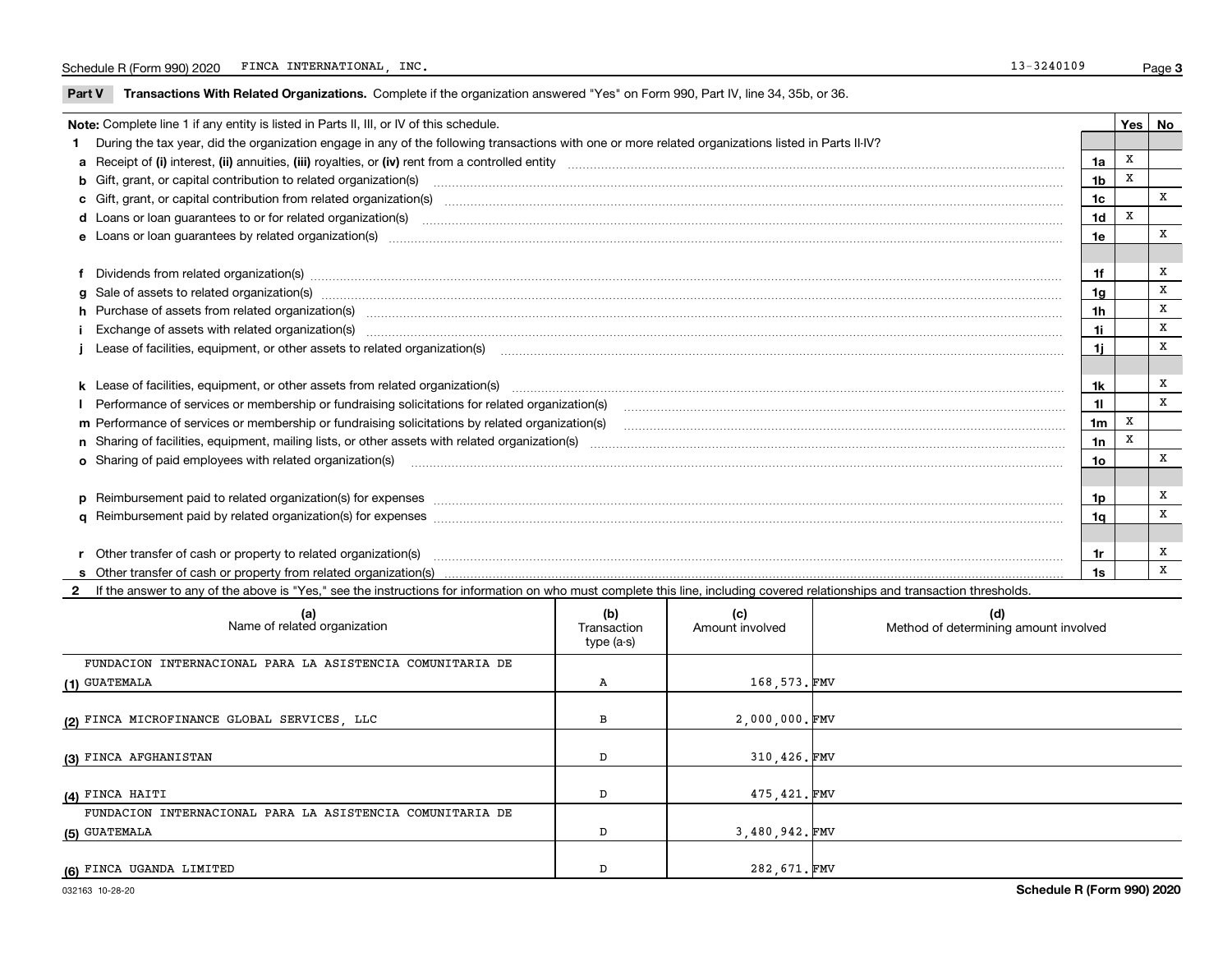#### Schedule R (Form 990) FINCA INTERNATIONAL, INC. 13-3240109

**Part V** Continuation of Transactions With Related Organizations (Schedule R (Form 990), Part V, line 2)

| (a)<br>Name of other organization              | (b)<br>Transaction<br>type (a-s) | (c)<br>Amount involved | (d)<br>Method of determining<br>amount involved |
|------------------------------------------------|----------------------------------|------------------------|-------------------------------------------------|
| FINCA MICROFINANCE GLOBAL SERVICES, LLC<br>(7) | М                                | 603,665.FMV            |                                                 |
| FINCA NETWORK SUPPORT BV<br>(8)                | М                                | 204,376.FMV            |                                                 |
| (9) FINCA MICROFINANCE HOLDING COMPANY LLC     | М                                | 213, 525. FMV          |                                                 |
| FINCA ZAMBIA LIMITED<br>(10)                   | М                                | 128,761.FMV            |                                                 |
| (11) FINCA MICROFINANCE GLOBAL SERVICES, LLC   | $\, {\bf N}$                     | 612,384.FMV            |                                                 |
| (12)                                           |                                  |                        |                                                 |
| (13)                                           |                                  |                        |                                                 |
| (14)                                           |                                  |                        |                                                 |
| (15)                                           |                                  |                        |                                                 |
| (16)                                           |                                  |                        |                                                 |
| (17)                                           |                                  |                        |                                                 |
| (18)                                           |                                  |                        |                                                 |
| (19)                                           |                                  |                        |                                                 |
| (20)                                           |                                  |                        |                                                 |
| (21)                                           |                                  |                        |                                                 |
| (22)                                           |                                  |                        |                                                 |
| (23)                                           |                                  |                        |                                                 |
| (24)                                           |                                  |                        |                                                 |
|                                                |                                  |                        |                                                 |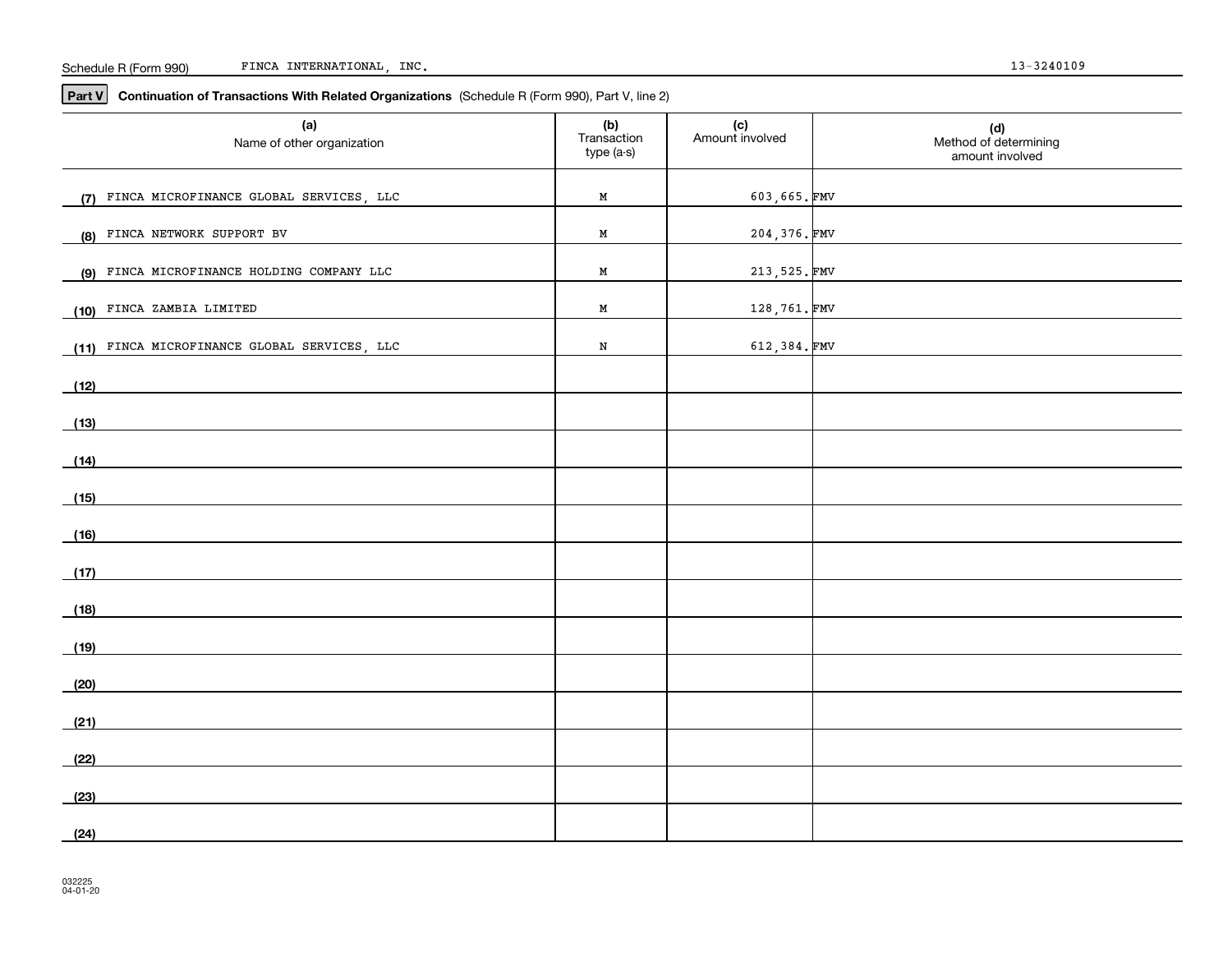Schedule R (Form 990) 2020 FINCA INTERNATIONAL, INC. The contract of the contract of the contract of the contract of the contract of the contract of the contract of the contract of the contract of the contract of the contr

Part VI Unrelated Organizations Taxable as a Partnership. Complete if the organization answered "Yes" on Form 990, Part IV, line 37.

Provide the following information for each entity taxed as a partnership through which the organization conducted more than five percent of its activities (measured by total assets or gross revenue) that was not a related organization. See instructions regarding exclusion for certain investment partnerships.

| - - - - -<br>(a)                    | − ອ−<br>. <del>.</del><br>(b) | (c)                                 | (d)                                                                                        |                                                                                                                  | (f)               | (g)                     |              | (h)                   | (i)                                                                                          | (i)    | (k) |
|-------------------------------------|-------------------------------|-------------------------------------|--------------------------------------------------------------------------------------------|------------------------------------------------------------------------------------------------------------------|-------------------|-------------------------|--------------|-----------------------|----------------------------------------------------------------------------------------------|--------|-----|
| Name, address, and EIN<br>of entity | Primary activity              | Legal domicile<br>(state or foreign | Predominant income<br>(related, unrelated,<br>excluded from tax under<br>sections 512-514) | $\begin{array}{c} \textbf{(e)}\\ \text{Are all} \\ \text{partners sec.}\\ 501(c)(3)\\ \text{orgs.?} \end{array}$ | Share of<br>total | Share of<br>end-of-year | allocations? | Dispropor-<br>tionate | Code V-UBI<br>amount in box 20 managing<br>of Schedule K-1 partner?<br>(Form 1065)<br>ves No |        |     |
|                                     |                               | country)                            |                                                                                            | Yes No                                                                                                           | income            | assets                  | Yes No       |                       |                                                                                              | Yes No |     |
|                                     |                               |                                     |                                                                                            |                                                                                                                  |                   |                         |              |                       |                                                                                              |        |     |
|                                     |                               |                                     |                                                                                            |                                                                                                                  |                   |                         |              |                       |                                                                                              |        |     |
|                                     |                               |                                     |                                                                                            |                                                                                                                  |                   |                         |              |                       |                                                                                              |        |     |
|                                     |                               |                                     |                                                                                            |                                                                                                                  |                   |                         |              |                       |                                                                                              |        |     |
|                                     |                               |                                     |                                                                                            |                                                                                                                  |                   |                         |              |                       |                                                                                              |        |     |
|                                     |                               |                                     |                                                                                            |                                                                                                                  |                   |                         |              |                       |                                                                                              |        |     |
|                                     |                               |                                     |                                                                                            |                                                                                                                  |                   |                         |              |                       |                                                                                              |        |     |
|                                     |                               |                                     |                                                                                            |                                                                                                                  |                   |                         |              |                       |                                                                                              |        |     |
|                                     |                               |                                     |                                                                                            |                                                                                                                  |                   |                         |              |                       |                                                                                              |        |     |
|                                     |                               |                                     |                                                                                            |                                                                                                                  |                   |                         |              |                       |                                                                                              |        |     |
|                                     |                               |                                     |                                                                                            |                                                                                                                  |                   |                         |              |                       |                                                                                              |        |     |
|                                     |                               |                                     |                                                                                            |                                                                                                                  |                   |                         |              |                       |                                                                                              |        |     |
|                                     |                               |                                     |                                                                                            |                                                                                                                  |                   |                         |              |                       |                                                                                              |        |     |
|                                     |                               |                                     |                                                                                            |                                                                                                                  |                   |                         |              |                       |                                                                                              |        |     |
|                                     |                               |                                     |                                                                                            |                                                                                                                  |                   |                         |              |                       |                                                                                              |        |     |
|                                     |                               |                                     |                                                                                            |                                                                                                                  |                   |                         |              |                       |                                                                                              |        |     |
|                                     |                               |                                     |                                                                                            |                                                                                                                  |                   |                         |              |                       |                                                                                              |        |     |
|                                     |                               |                                     |                                                                                            |                                                                                                                  |                   |                         |              |                       |                                                                                              |        |     |
|                                     |                               |                                     |                                                                                            |                                                                                                                  |                   |                         |              |                       |                                                                                              |        |     |
|                                     |                               |                                     |                                                                                            |                                                                                                                  |                   |                         |              |                       |                                                                                              |        |     |
|                                     |                               |                                     |                                                                                            |                                                                                                                  |                   |                         |              |                       |                                                                                              |        |     |
|                                     |                               |                                     |                                                                                            |                                                                                                                  |                   |                         |              |                       |                                                                                              |        |     |
|                                     |                               |                                     |                                                                                            |                                                                                                                  |                   |                         |              |                       |                                                                                              |        |     |
|                                     |                               |                                     |                                                                                            |                                                                                                                  |                   |                         |              |                       |                                                                                              |        |     |
|                                     |                               |                                     |                                                                                            |                                                                                                                  |                   |                         |              |                       |                                                                                              |        |     |
|                                     |                               |                                     |                                                                                            |                                                                                                                  |                   |                         |              |                       |                                                                                              |        |     |
|                                     |                               |                                     |                                                                                            |                                                                                                                  |                   |                         |              |                       |                                                                                              |        |     |
|                                     |                               |                                     |                                                                                            |                                                                                                                  |                   |                         |              |                       |                                                                                              |        |     |
|                                     |                               |                                     |                                                                                            |                                                                                                                  |                   |                         |              |                       |                                                                                              |        |     |
|                                     |                               |                                     |                                                                                            |                                                                                                                  |                   |                         |              |                       |                                                                                              |        |     |
|                                     |                               |                                     |                                                                                            |                                                                                                                  |                   |                         |              |                       |                                                                                              |        |     |
|                                     |                               |                                     |                                                                                            |                                                                                                                  |                   |                         |              |                       |                                                                                              |        |     |

**Schedule R (Form 990) 2020**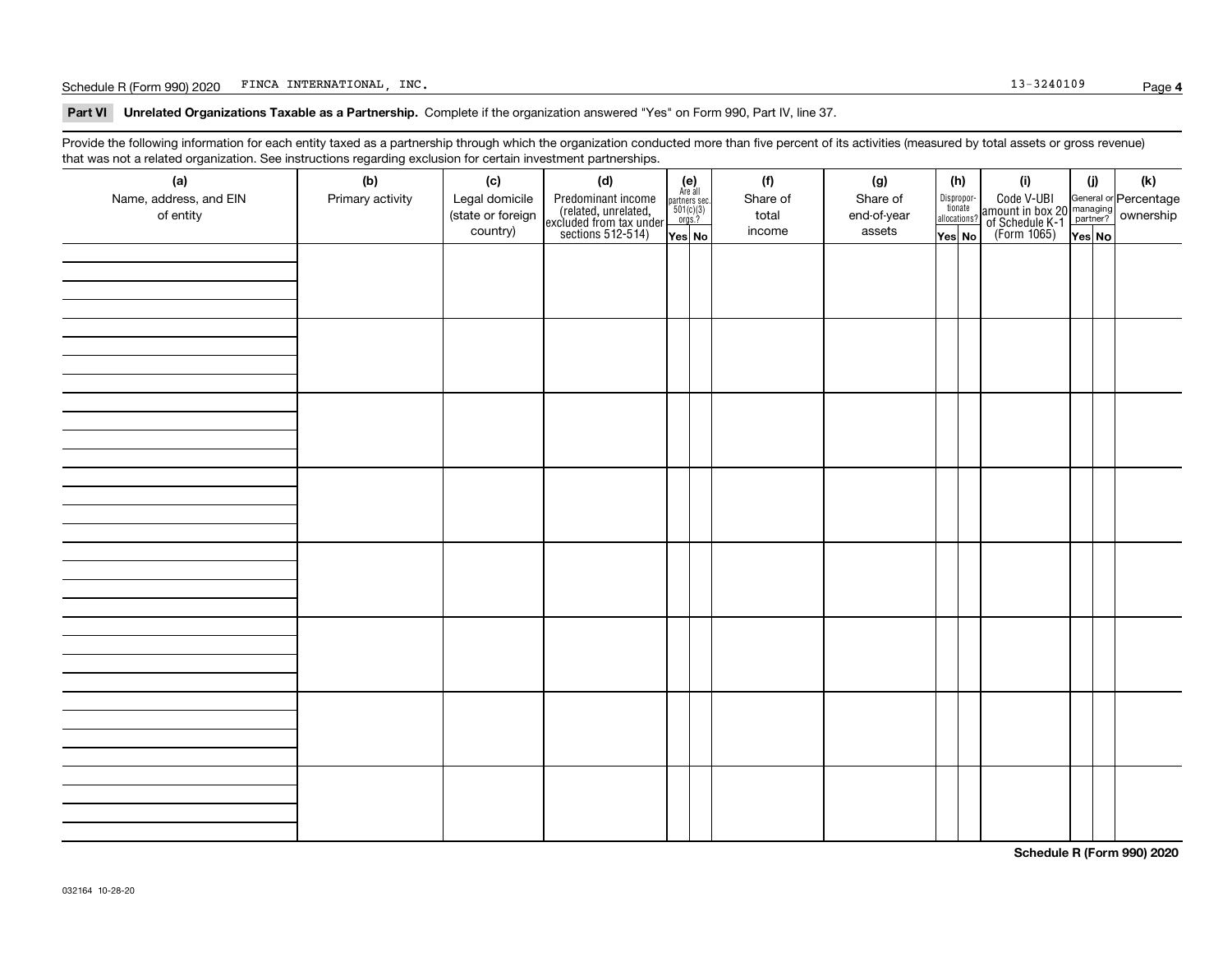Schedule R (Form 990) 2020 FINCA INTERNATIONAL, INC. Schedule R (Form 990) 2020 FINCA INTERNATIONAL, INC.

# **Part VII Supplemental Information**

Provide additional information for responses to questions on Schedule R. See instructions.

PART II, IDENTIFICATION OF RELATED TAX-EXEMPT ORGANIZATIONS:

NAME OF RELATED ORGANIZATION:

FUNDACION INTEGRAL COMUNITARIA, AC

DIRECT CONTROLLING ENTITY: FINCA MICROFINANCE HOLDING COMPANY LLC

NAME AND ADDRESS OF RELATED ORGANIZATION:

FUNDACION INTERNACIONAL PARA LA ASISTENCIA COMUNITARIA DEL

#### ECUADOR

AVDA. AMAZONAS N39-123 Y JOSE ARIZAGA, EDIFICIO AMAZONAS

QUITO, ECUADOR

NAME OF RELATED ORGANIZATION:

FINCA HAITI

DIRECT CONTROLLING ENTITY: FINCA MICROFINANCE HOLDING COMPANY LLC

NAME OF RELATED ORGANIZATION:

FUNDACION INTERNATIONAL PARA LA ASISTENCIA COMUNITARIA DE

NICARAGUA

DIRECT CONTROLLING ENTITY: FINCA MICROFINANCE HOLDING COMPANY LLC

NAME OF RELATED ORGANIZATION:

FUNDACION INTERNACIONAL PARA LA ASISTENCIA COMUNITARIA DE

GUATEMALA

DIRECT CONTROLLING ENTITY: FINCA MICROFINANCE HOLDING COMPANY LLC

PART IV, IDENTIFICATION OF RELATED ORGANIZATIONS TAXABLE AS CORP OR TRUST: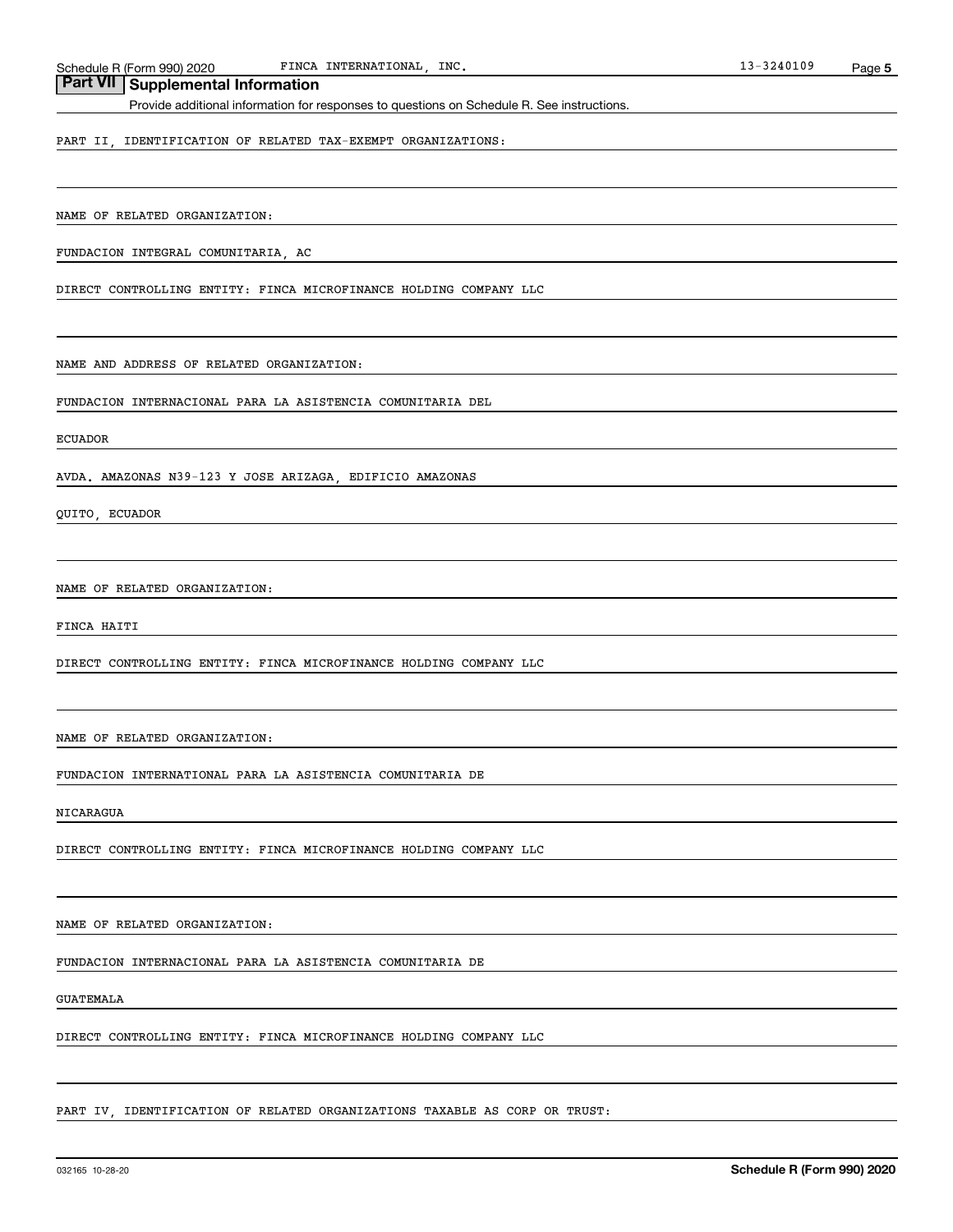Schedule R (Form 990) 2020 FINCA INTERNATIONAL, INC. Schedule R (Form 990) 2020 FINCA INTERNATIONAL, INC.

# **Part VII Supplemental Information**

Provide additional information for responses to questions on Schedule R. See instructions.

#### NAME OF RELATED ORGANIZATION:

FINCA AFGHANISTAN

DIRECT CONTROLLING ENTITY: FINCA MICROFINANCE COOPERATIEF U.A.

NAME OF RELATED ORGANIZATION:

FINCA UNIVERSAL CREDIT ORGANIZATION CJSC

DIRECT CONTROLLING ENTITY: FINCA MICROFINANCE COOPERATIEF U.A.

NAME OF RELATED ORGANIZATION:

FINCA AZERBAIJAN LLC

DIRECT CONTROLLING ENTITY: FINCA MICROFINANCE COOPERATIEF U.A.

NAME OF RELATED ORGANIZATION:

FINCA D.R. CONGO SARL

DIRECT CONTROLLING ENTITY: FINCA MICROFINANCE HOLDING COMPANY LLC

NAME OF RELATED ORGANIZATION:

BANCO PARA LA ASISTENCIA COMUNITARIA FINCA S.A.

DIRECT CONTROLLING ENTITY: FINCA MICROFINANCE HOLDING COMPANY LLC

NAME OF RELATED ORGANIZATION:

JSC MFO FINCA

DIRECT CONTROLLING ENTITY: FINCA MICROFINANCE COOPERATIEF U.A.

NAME OF RELATED ORGANIZATION:

FINCASERVICIOS - LATINOAMERICA SA

DIRECT CONTROLLING ENTITY: FINCA MICROFINANCE HOLDING COMPANY LLC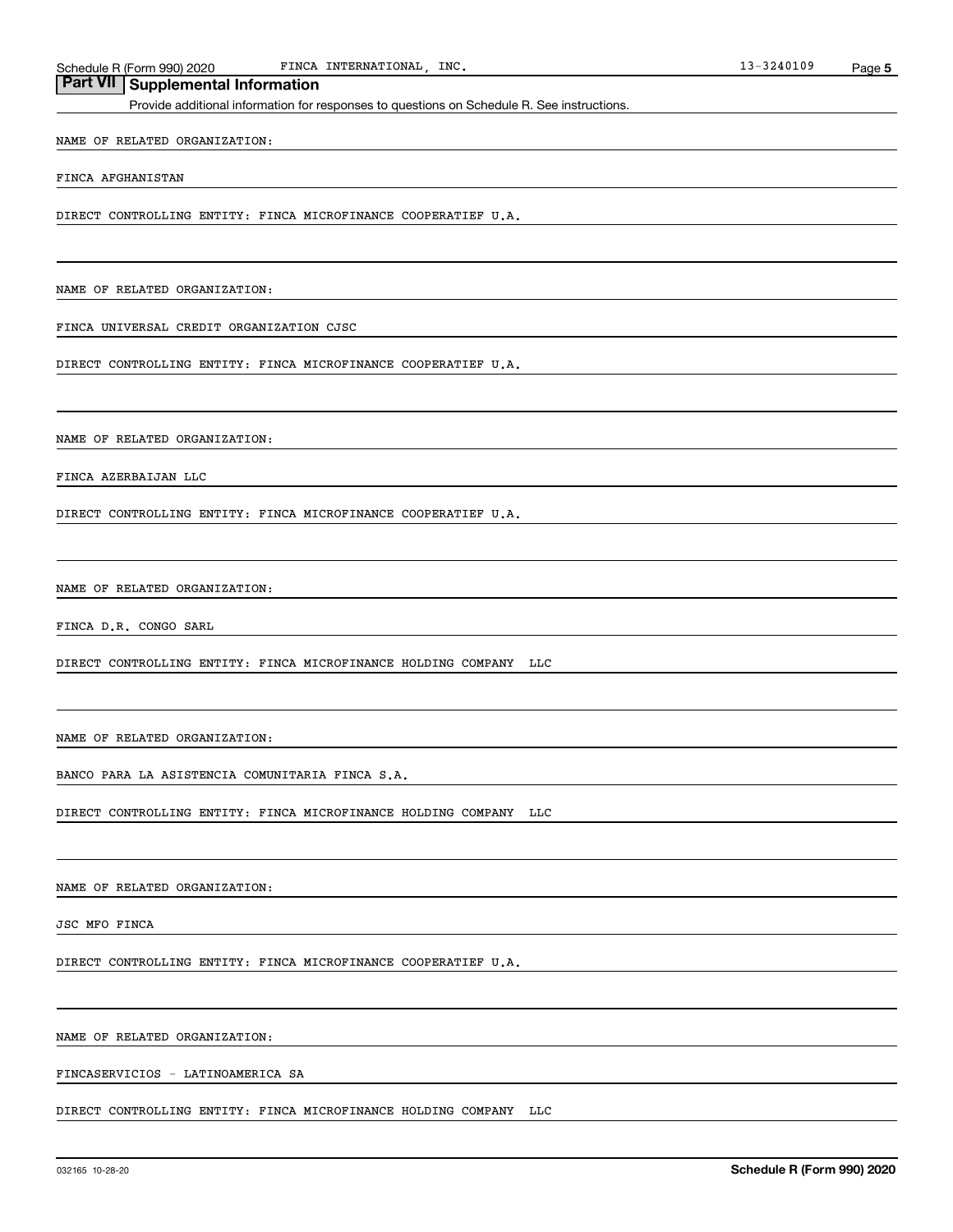Schedule R (Form 990) 2020 FINCA INTERNATIONAL, INC. Schedule R (Form 990) 2020 FINCA INTERNATIONAL, INC.

## **Part VII Supplemental Information**

Provide additional information for responses to questions on Schedule R. See instructions.

NAME OF RELATED ORGANIZATION:

FINCA MICROFINANZAS, S.A.

DIRECT CONTROLLING ENTITY: FINCA MICROFINANCE HOLDING COMPANY LLC

NAME OF RELATED ORGANIZATION:

FINCA HAITI SA

DIRECT CONTROLLING ENTITY: FINCA MICROFINANCE HOLDING COMPANY LLC

NAME OF RELATED ORGANIZATION:

FINANCIERA FINCA HONDURAS, S.A.

DIRECT CONTROLLING ENTITY: FINCA MICROFINANCE HOLDING COMPANY LLC

NAME OF RELATED ORGANIZATION:

SPECIALIZED MICRO LOANS (PRIVATE SHAREHOLDING COMPANY)

DIRECT CONTROLLING ENTITY: FINCA MICROFINANCE HOLDING COMPANY LLC

NAME OF RELATED ORGANIZATION:

FINCA KOSOVE S.H.A.

DIRECT CONTROLLING ENTITY: FINCA MICROFINANCE HOLDING COMPANY LLC

NAME OF RELATED ORGANIZATION:

FINCA MICRO-CREDIT COMPANY CJSC

DIRECT CONTROLLING ENTITY: FINCA MICROFINANCE HOLDING COMPANY LLC

NAME OF RELATED ORGANIZATION:

FINCA LIMITED (MALAWI)

DIRECT CONTROLLING ENTITY: FINCA MICROFINANCE COOPERATIEF U.A.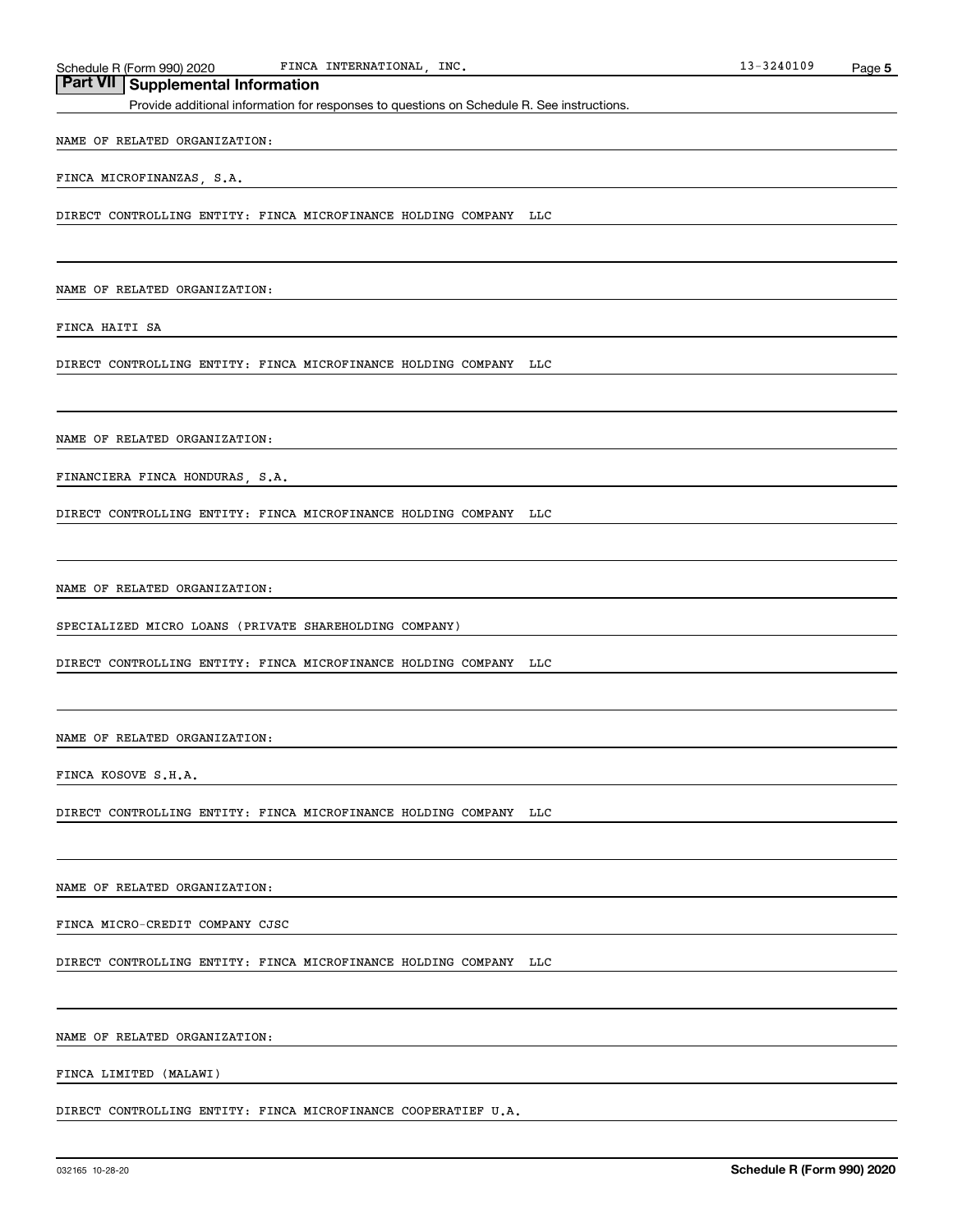Schedule R (Form 990) 2020 FINCA INTERNATIONAL, INC. Schedule R (Form 990) 2020 FINCA INTERNATIONAL, INC.

## **Part VII Supplemental Information**

Provide additional information for responses to questions on Schedule R. See instructions.

## NAME OF RELATED ORGANIZATION:

FINCA MICROFINANCE COOPERATIEF U.A.

DIRECT CONTROLLING ENTITY: FINCA MICROFINANCE HOLDING COMPANY LLC

NAME OF RELATED ORGANIZATION:

FINCA NETWORK SUPPORT BV

DIRECT CONTROLLING ENTITY: FINCA MICROFINANCE COOPERATIEF U.A.

NAME OF RELATED ORGANIZATION:

FINANCIERA FINCA NICARAGUA, S.A.

DIRECT CONTROLLING ENTITY: FINCA MICROFINANCE HOLDING COMPANY LLC

NAME OF RELATED ORGANIZATION:

FINCA MICROFINANCE BANK LIMITED

DIRECT CONTROLLING ENTITY: FINCA MICROFINANCE COOPERATIEF U.A.

NAME OF RELATED ORGANIZATION:

FINCA MICROFINANCE BANK LIMITED

DIRECT CONTROLLING ENTITY: FINCA MICROFINANCE COOPERATIEF U.A.

NAME OF RELATED ORGANIZATION:

FINCA MICRO-CREDIT DEPOSIT ORGANIZATION LLC

DIRECT CONTROLLING ENTITY: FINCA MICROFINANCE HOLDING COMPANY LLC

NAME OF RELATED ORGANIZATION:

FINCA MICROFINANCE BANK LIMITED

DIRECT CONTROLLING ENTITY: FINCA MICROFINANCE HOLDING COMPANY LLC